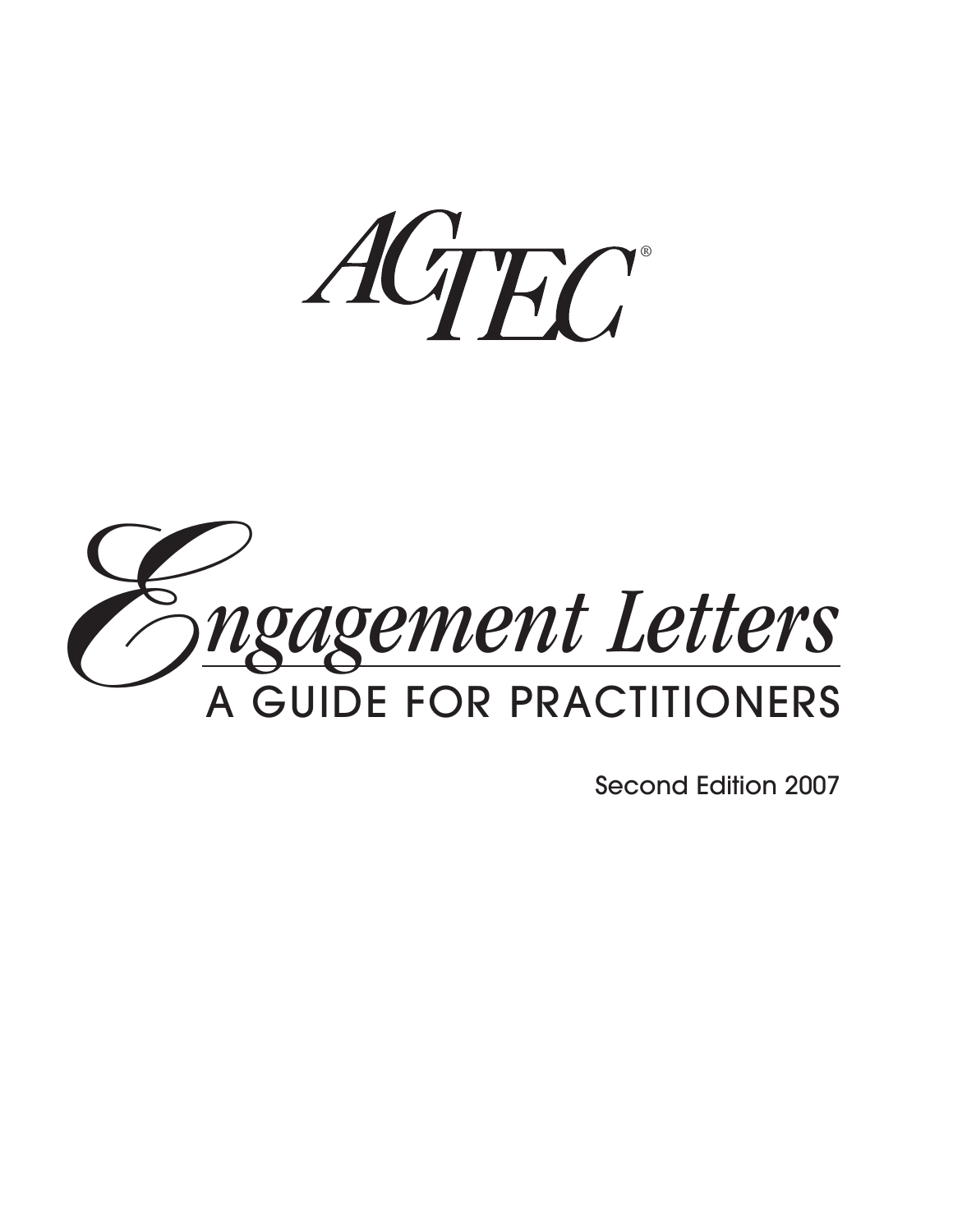Funded by the American College of Trust and Estate Counsel ("ACTEC") Foundation. ACTEC is a registered trademark of The American College of Trust and Estate Counsel.

Second edition: © 2007 The American College of Trust and Estate Counsel "ACTEC" Foundation. All Rights Reserved.

First edition: © 1999 The American College of Trust and Estate Counsel "ACTEC" Foundation. All Rights Reserved.

The American College of Trust and Estate Counsel Foundation 3415 S. Sepulveda Boulevard, Suite 330 Los Angeles, California 90034-6060 publications@actec.org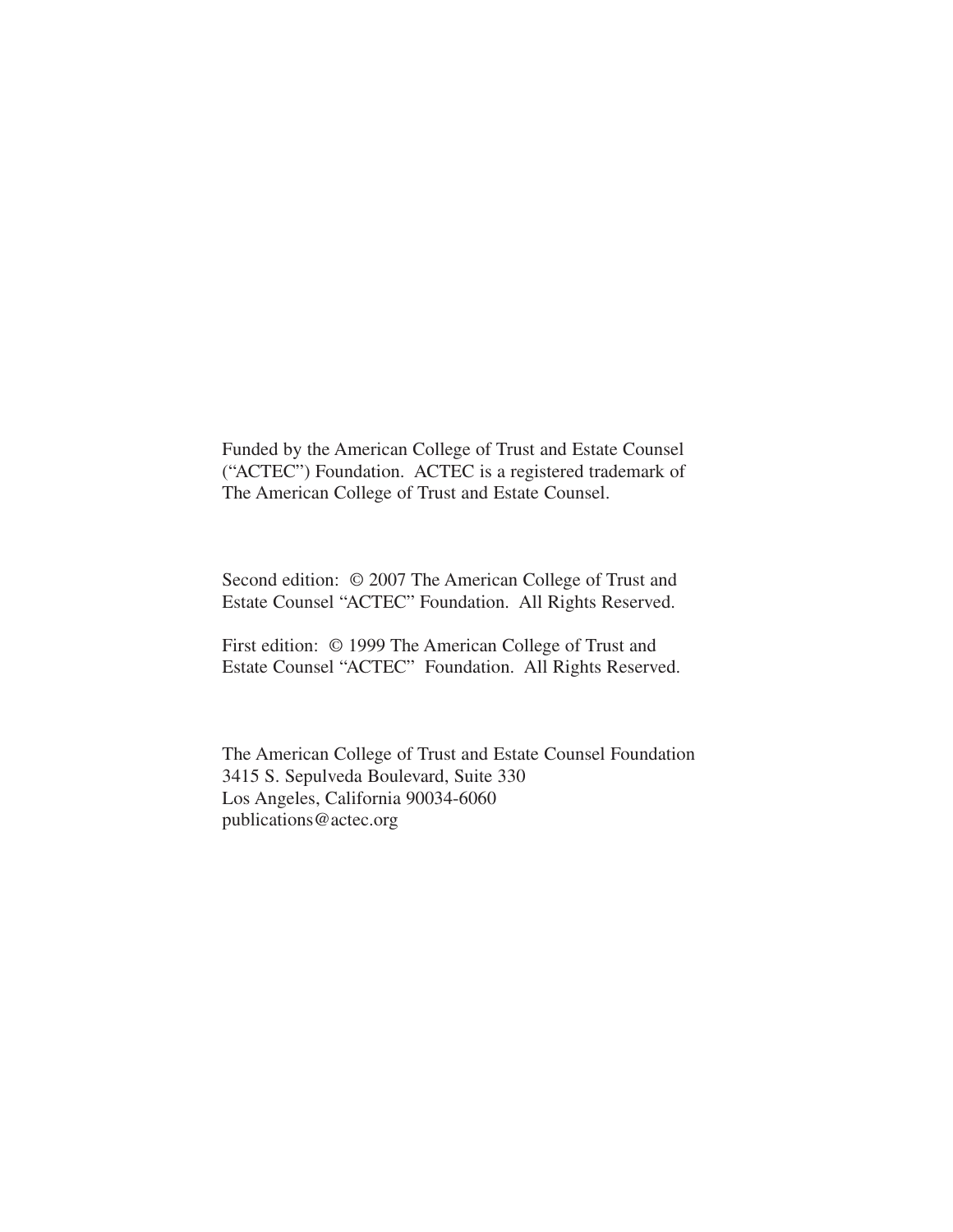AGTEC

# ENGAGEMENT LETTERS: A GUIDE FOR PRACTITIONERS

Second Edition 2007

For use with the *ACTEC Commentaries on the Model Rules of Professional Conduct,* Fourth Edition 2006

*Developed by the Professional Responsibility Committee of The American College of Trust and Estate Counsel*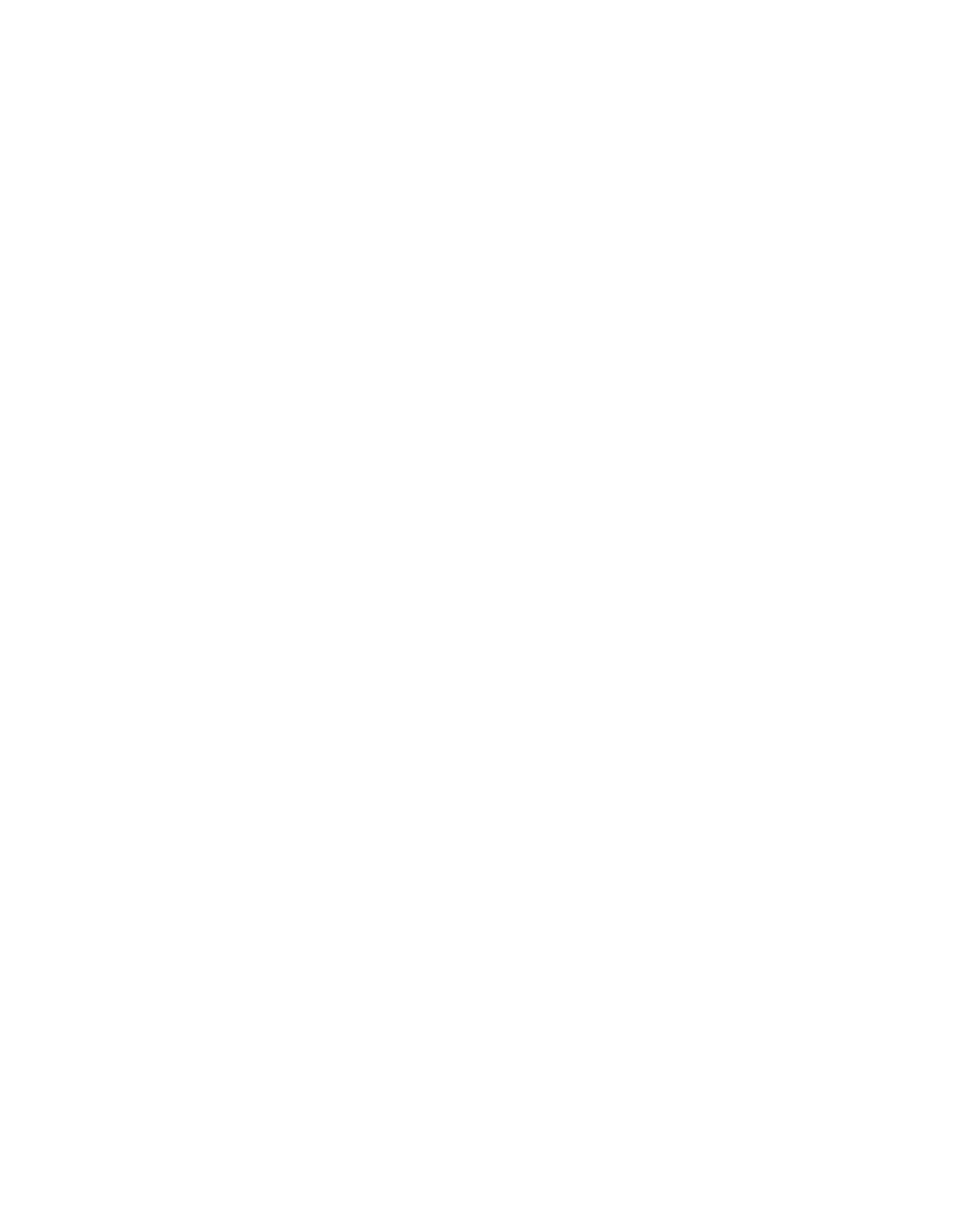## **TABLE OF CONTENTS**

| Caveat: Limitations Regarding the Use of the Checklists and Forms 2                                |  |
|----------------------------------------------------------------------------------------------------|--|
|                                                                                                    |  |
|                                                                                                    |  |
|                                                                                                    |  |
|                                                                                                    |  |
|                                                                                                    |  |
|                                                                                                    |  |
| Form of an Engagement Letter for the Representation of Both Spouses Jointly 11                     |  |
| Form of an Engagement Letter for the Representation of Both Spouses Concurrently but Separately 13 |  |
| Chapter 2. Representation of Multiple Generations of the Same Family 15                            |  |
|                                                                                                    |  |
|                                                                                                    |  |
| Supplemental Checklist for Representing Multiple Generations of the Same Family 16                 |  |
| Form of an Engagement Letter for the Joint Representation of Multiple Generations                  |  |
|                                                                                                    |  |
| Chapter 3. Representation of Multiple Parties in a Business Context 25                             |  |
|                                                                                                    |  |
|                                                                                                    |  |
| Supplemental Checklist for the Representation of Multiple Parties in a Business Context 26         |  |
| Form of an Engagement Letter for Representation in Connection with the Organization of a           |  |
|                                                                                                    |  |
| Form of an Engagement Letter for Representation in Connection with the Organization of a           |  |
| New Business Entity (Representing the Organizers Jointly and Not the Entity) 36                    |  |
| Form of an Engagement Letter for Representation in Connection with the Organization of a           |  |
| New Business Entity (Representing Both the Entity and the Organizers Jointly) 44                   |  |
| Form of an Engagement Letter for Representation in Connection with the Organization of a           |  |
| New Business Entity (Representing the Organizers as an Intermediary) 52                            |  |
|                                                                                                    |  |
|                                                                                                    |  |
|                                                                                                    |  |
| Supplemental Checklist for the Estate Planning Lawyer Serving as a Fiduciary  61                   |  |
|                                                                                                    |  |
|                                                                                                    |  |
|                                                                                                    |  |
|                                                                                                    |  |
| Supplemental Checklist for the Representation of an Executor in Connection with the                |  |
|                                                                                                    |  |
| Form of an Engagement Letter for the Representation of an Executor in Connection with the          |  |
|                                                                                                    |  |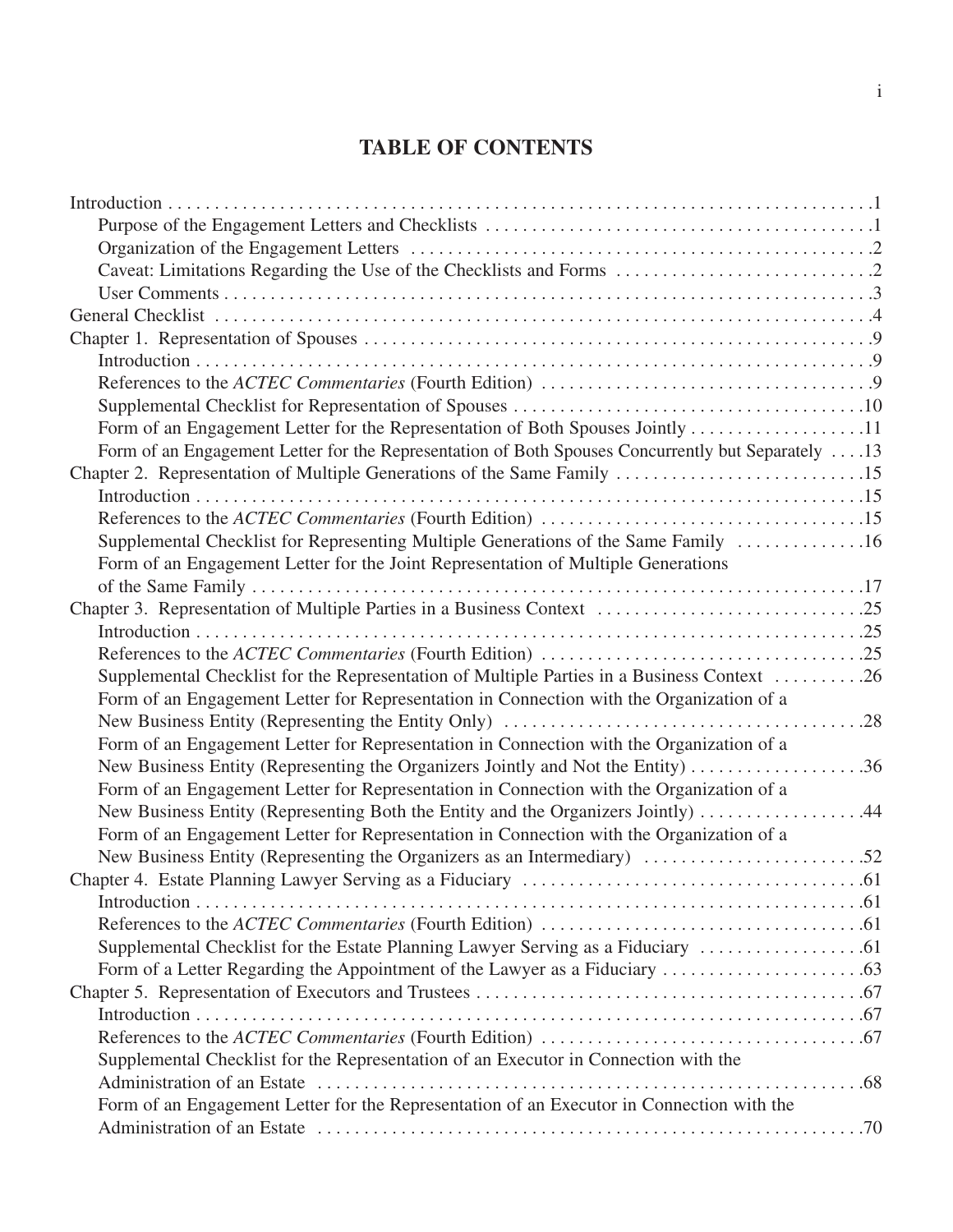## ii

| Supplemental Checklist for the Representation of a Trustee in Connection with the       |  |
|-----------------------------------------------------------------------------------------|--|
|                                                                                         |  |
| Form of an Engagement Letter for the Representation of a Trustee in Connection with the |  |
|                                                                                         |  |
|                                                                                         |  |
|                                                                                         |  |
|                                                                                         |  |
|                                                                                         |  |
| Form of an Engagement Letter for Representation of One Beneficiary in Trust and         |  |
|                                                                                         |  |
| Form of an Engagement Letter for Representation of Multiple Beneficiaries in Trust and  |  |
|                                                                                         |  |
|                                                                                         |  |
|                                                                                         |  |
|                                                                                         |  |
| Supplemental Checklist for Dealing with the Potential for Diminished Capacity 103       |  |
| Optional Addition to the Basic Engagement Letter Dealing with the Potential for         |  |
|                                                                                         |  |
|                                                                                         |  |
|                                                                                         |  |
| Form of a Letter Withdrawing from Representation of One Client and Continuing           |  |
|                                                                                         |  |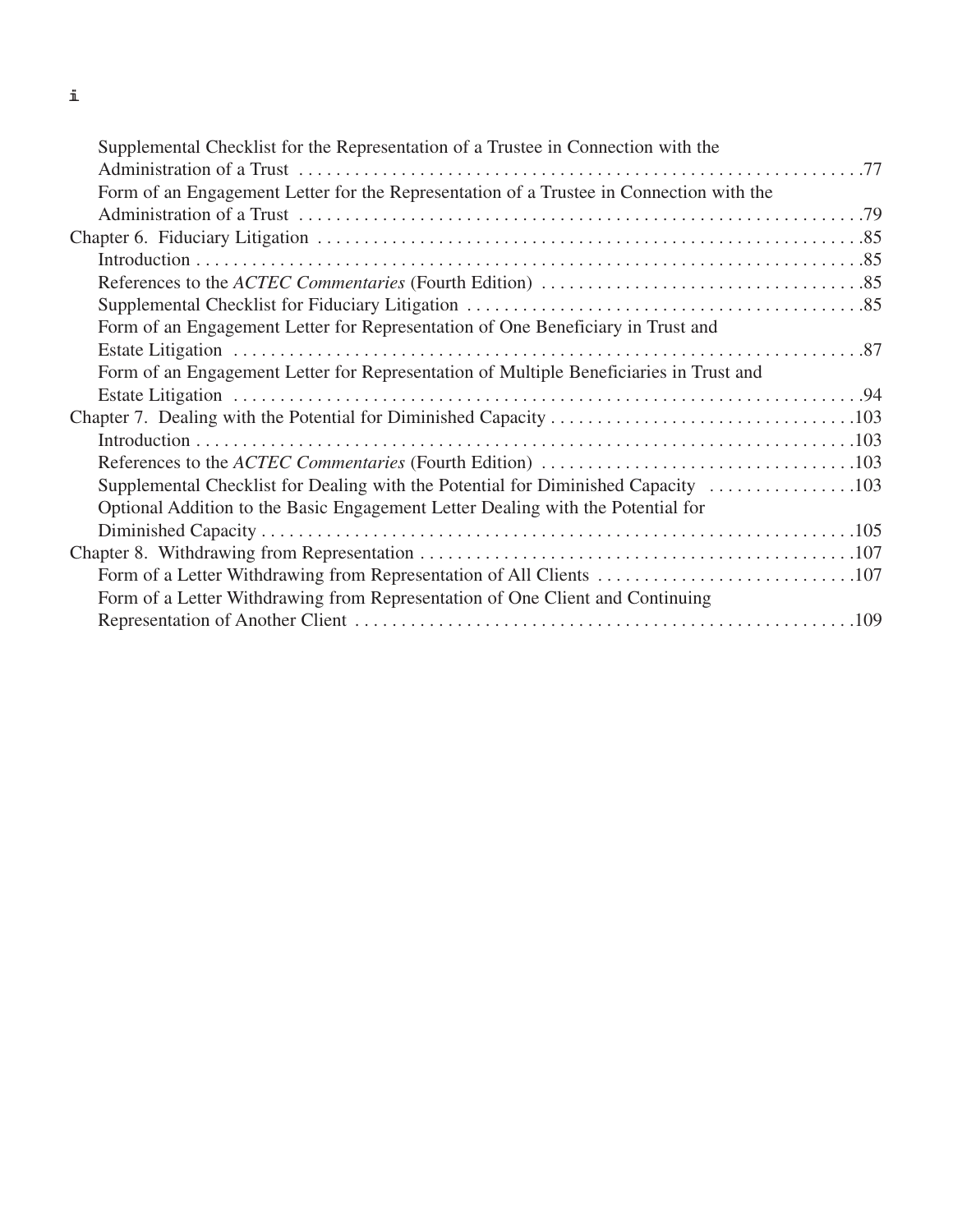## **INTRODUCTION**

#### *Purpose of the Engagement Letters and Checklists*

In October 1993 the Board of Regents of The American College of Trust and Estate Counsel adopted the *ACTEC Commentaries on the Model Rules of Professional Conduct* ("*ACTEC Commentaries*"), to provide better guidance to estate planners regarding their professional responsibilities. The *ACTEC Commentaries* consists primarily of commentaries that discuss how the most relevant of the ABA's Model Rules of Professional Conduct apply to trust and estate lawyers. The project was undertaken by ACTEC, in part, because of a concern that the ABA's Model Rules of Professional Conduct and the Comments to them primarily reflected a perspective based on a litigation or adversarial model that provided insufficient guidance to estate planners regarding their ethical responsibilities.

The *ACTEC Commentaries* continues to be a work in progress—one that is periodically revised to reflect amendments to the Model Rules and the latest ethics cases and opinions. Accordingly, the *ACTEC Commentaries* was revised and updated in March 1995, March 1999, and again in March 2006. Among other things, the Fourth Edition of the *ACTEC Commentaries*, published in March 2006, addresses the important changes to the Model Rules made by the ABA in 2002 and 2003.

From the outset, the *Commentaries* have consistently emphasized that the Model Rules generally permit lawyers and their clients to define the scope and objectives of a legal engagement. Reflecting that emphasis, the *Commentaries* strongly encourage the use of engagement letters to establish the scope and objectives of an engagement, to describe the basis upon which fees will be determined, and to explain how conflicts of interest and issues of confidentiality will be handled. As stated in the ACTEC Commentary on MRPC 1.3, "The risk that a client will misunderstand the scope or duration of a representation can be substantially reduced or eliminated if the lawyer sends the client an engagement letter at the outset of the representation."

Because of the critical importance of engagement letters, ACTEC—through the work of its Professional Responsibility Committee and with the financial support of the ACTEC Foundation—developed a series of forms of engagement letters, which were contained in *Engagement Letters: A Guide For Practitioners* ("*Engagement Letters*"), published in June 1999. The sample engagement letters that are included in that guide address the ethical issues that may arise as a trust and estate lawyer and a client collaborate in establishing the nature and scope of a representation. The First Edition of *Engagement Letters* also included checklists that could be use with, or independent of, the engagement letter forms. Trust and estate lawyers have responded favorably to *Engagement Letters*, which they have found to be a useful tool and reference work.

With the amendments to the Model Rules made by the ABA in 2002 and 2003 and the publication of the Fourth Edition of the *ACTEC Commentaries,* ACTEC is now publishing the Second Edition of *Engagement Letters*. The Second Edition builds on the initial edition by updating the forms and checklists to address the amended version of the Model Rules, to respond to other changes in the law, and to provide cross references to the latest edition of the *ACTEC Commentaries.* In addition, this Second Edition includes checklists and forms that address a variety of engagement scenarios that were not dealt with in the First Edition and by offer-

#### **INTRODUCTION**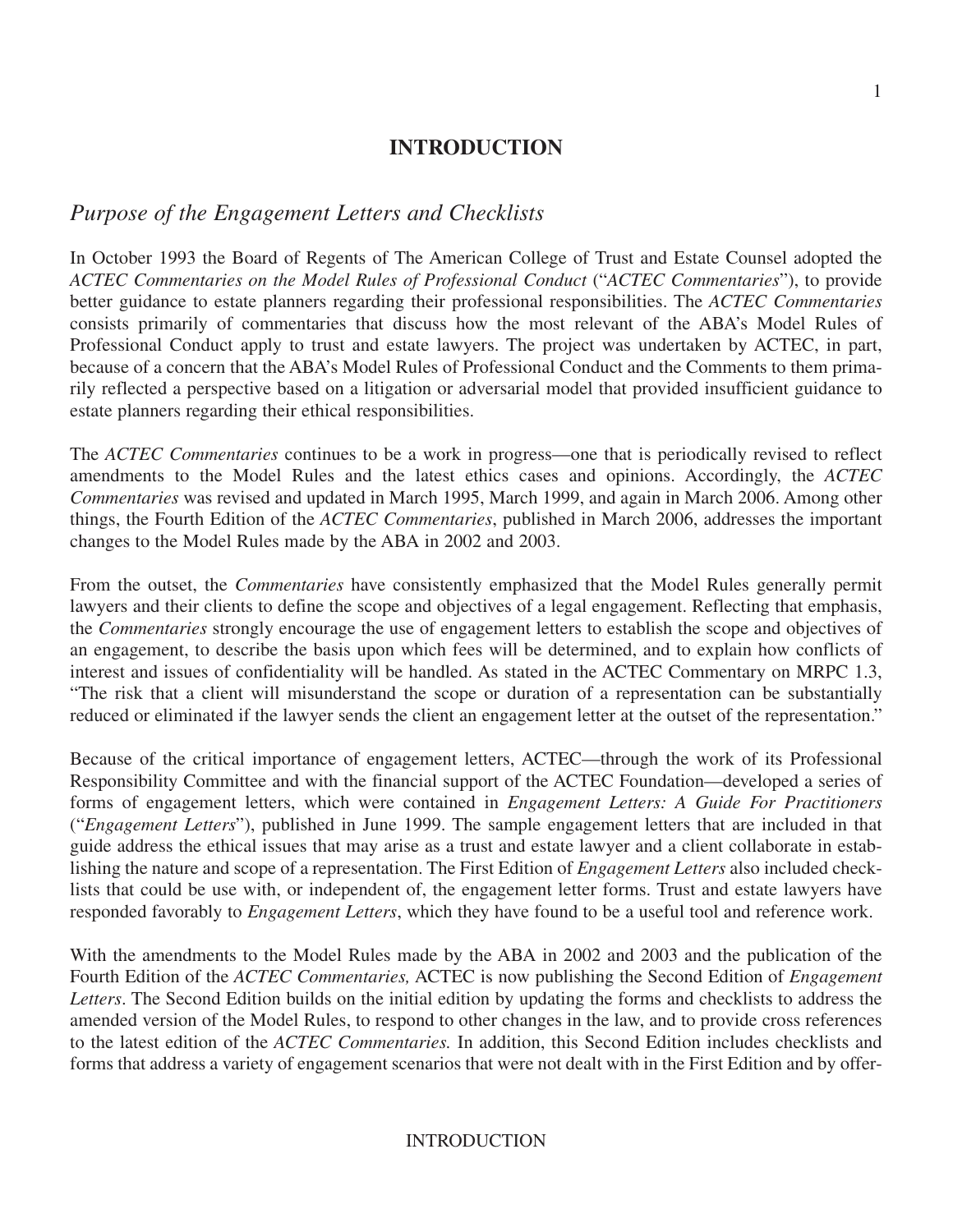ing additional drafting options. The goal of these changes is to assist lawyers in providing ethical services to clients based on a family-oriented practice model, to demonstrate how trust and estate lawyers can use engagement letters to promote competent and ethical representation of their clients, to increase the utility and value of the engagement letters and checklists, and to provide an improved resource for the bench and bar and a better tool for law schools in teaching ethics.

## *Organization of the Engagement Letters*

Following this introduction, there is a general checklist designed to aid the lawyer before preparing the engagement letter in any trust and estate representation. The general checklist includes cross references to the specific checklists and forms that follow.

Following the general checklist, there are eight chapters, each with a basic engagement letter form or specific language to be added to, or used in conjunction with, a basic engagement letter form addressing:

- Chapter 1: Representation of Spouses;
- Chapter 2: Representation of Multiple Generations of the Same Family;
- Chapter 3: Representation of Multiple Parties in a Business Context;
- Chapter 4: Estate Planning Lawyer Serving as a Fiduciary;
- Chapter 5: Representation of Executors and Trustees;
- Chapter 6: Fiduciary Litigation;
- Chapter 7: Dealing with the Potential for Diminished Capacity; and
- Chapter 8: Withdrawing from Representation.

Each chapter begins with an introduction and a cross reference to the *ACTEC Commentaries* applicable to the subject matter of that chapter. These are followed by a supplemental checklist designed to expand the utility of the general checklist with respect to the subject matter of that chapter. The engagement letter form or special language for addition to the engagement letter form then completes the chapter. Within many of the basic forms, there are sections setting forth optional provisions for that form.

## *Caveat: Limitations Regarding the Use of the Checklists and Forms*

The *Engagement Letters* cannot and do not replace a lawyer's own independent judgment. In particular, the *Engagement Letters* are designed to address issues that would affect all lawyers in the United States but without reference to, or consideration of, the specific ethical rules and requirements of any particular jurisdiction. As a result, there may be state-specific rules that affect the use of a particular form and may require a deletion from, modification of, or addition to the basic form.

Moreover, no single form or checklist will cover all situations. Thus, lawyers and others using these materials should consider both the general checklist, the checklist for the basic form, the basic form, and the optional provisions in relationship to the specific services that the client has requested the lawyer to provide. When the client seeks an unusual service, the lawyer may find that the engagement letters and optional provisions do not address that unusual situation. Under such circumstances, the lawyer may need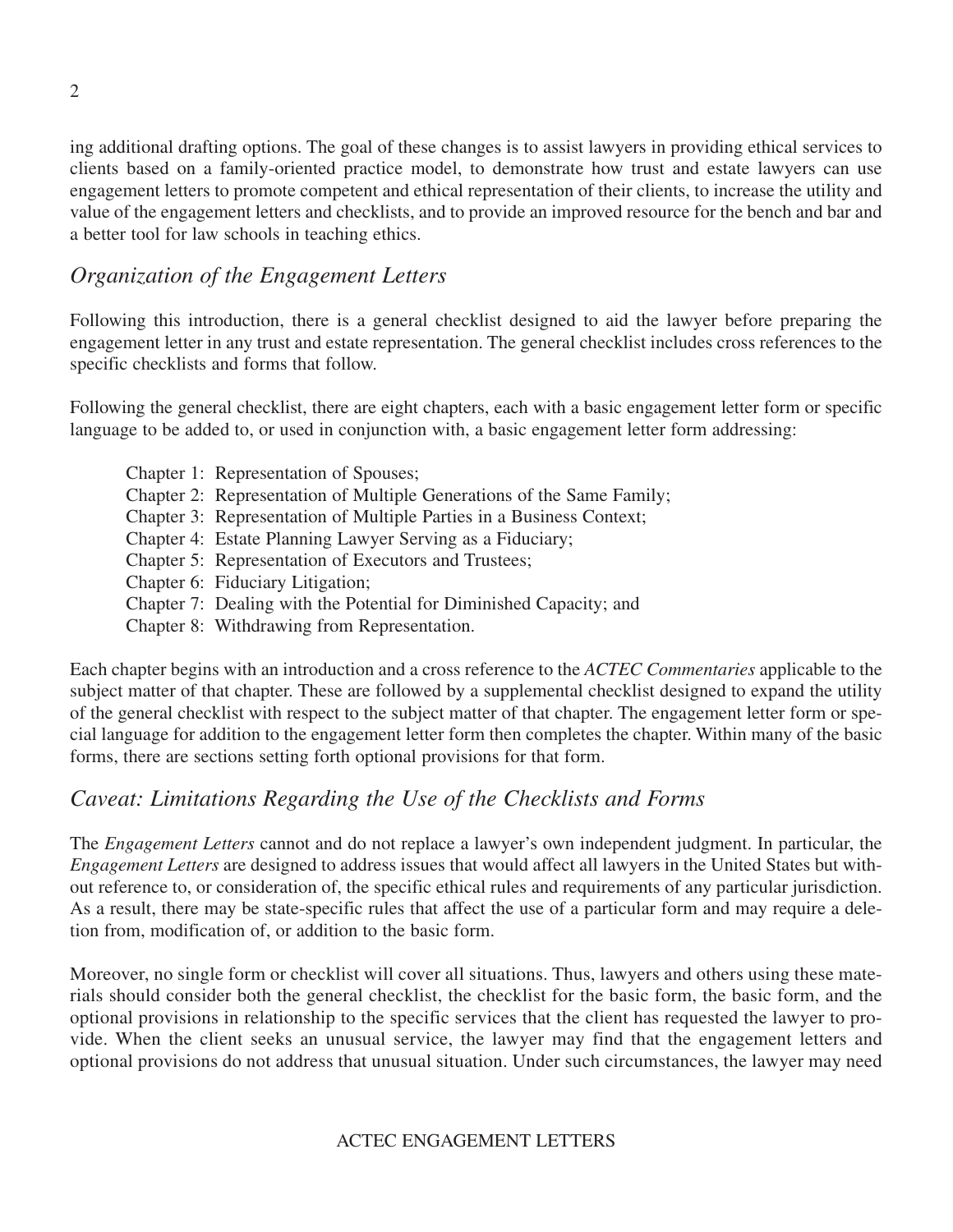to draft new or different provisions in the engagement letter in order to provide the requested service competently and ethically.

Finally, each form has an order for presenting issues to the client and a style in making that presentation. In general, the style is legalistic and thorough. In addition, the forms generally are based on an engagement letter from a law firm to a client, as opposed to one from an individual lawyer to a client, and they are also generally based on representing multiple clients. Accordingly, a lawyer using these forms and checklists should consider them a starting point that, based on the lawyer's independent judgment, should be modified as necessary to reflect the lawyer's style, practice, governing laws, and clientele.

## *User Comments*

While the *Engagement Letters* reflect the thoughtful efforts of many Fellows in the College, and in particular the work of the members of the Professional Responsibility Committee, and while ACTEC has sought to make this tool as useful and thorough as possible, the *Engagement Letters*, as stated above, are a work in process. ACTEC would be pleased to receive from the lawyers and others using and studying these forms and checklists any comments regarding the *Engagement Letters*. These comments should be addressed to the Chair of the Professional Responsibility Committee using one of the following methods:

By letter to: The American College of Trust and Estate Counsel 3415 South Sepulveda Boulevard, Suite 330 Los Angeles, California 90034 Attention: Chair of the Professional Responsibility Committee

By fax to: (310) 572-7280 Attention: Chair of the Professional Responsibility Committee

By email to: info@actec.org Subject line: Attention: Chair of the Professional Responsibility Committee

Thank you in advance for your use of this guide and your contribution to its continuing development.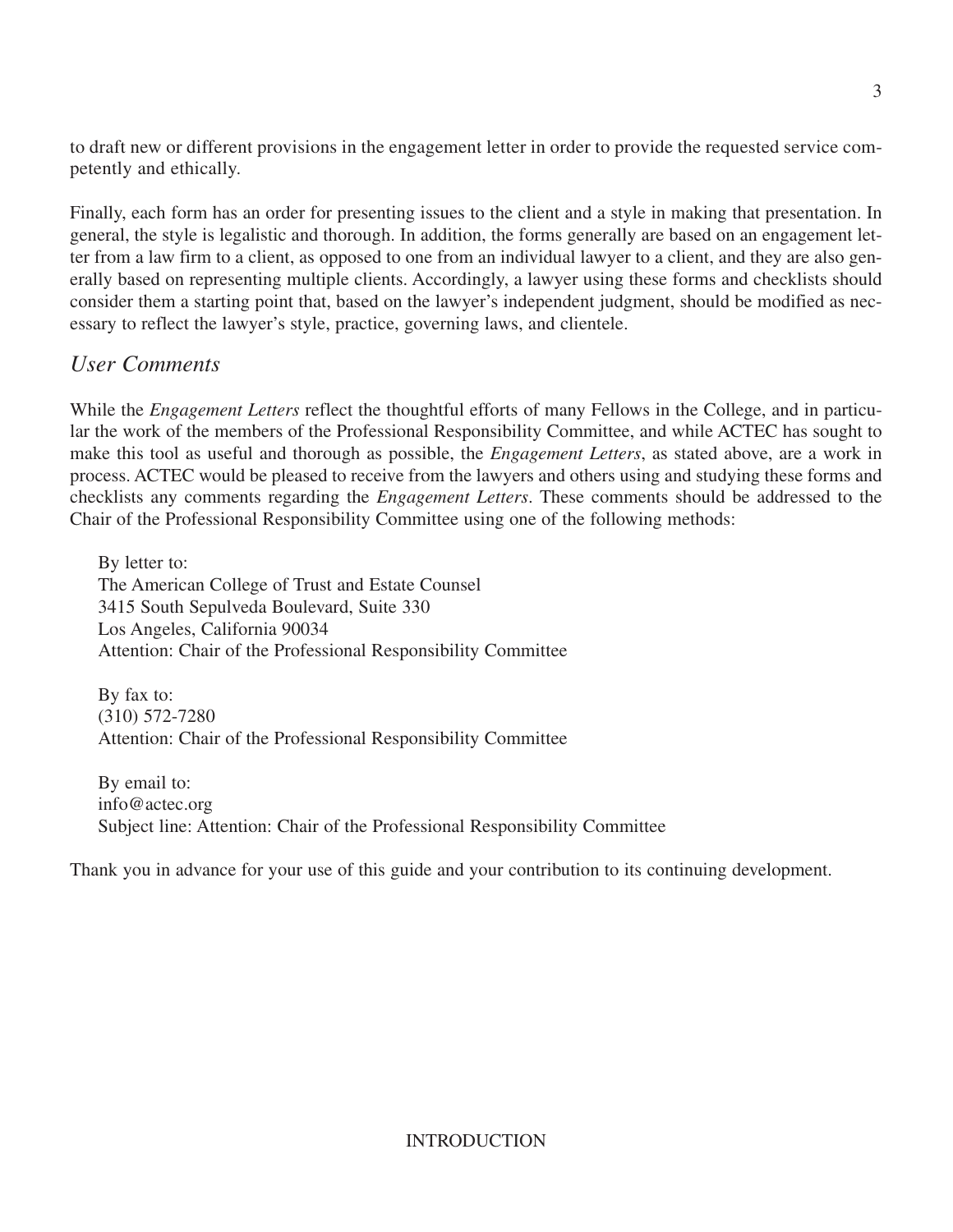## **GENERAL CHECKLIST**

#### 1. ISSUES A LAWYER SHOULD CONSIDER BEFORE ACCEPTING THE REPRESENTATION

- (a) Is there any previous or existing client or advisory relationship between/among the lawyer (or his or her firm) and any of the parties, their spouses, or families? If so, does the lawyer have any conflict in representing any of the parties? If the lawyer (or the lawyer's firm) has represented any of the parties, their spouses, or their families before, in what capacity (e.g., individually, as an officer or director of an organization, or as a fiduciary or beneficiary of an estate or trust)?
- (b) How well does the lawyer know the parties?
- (c) Are the parties U.S. citizens? Are the parties U.S. residents? What is the domicile of the parties? If any entity is involved, is the entity duly organized and in good standing in all appropriate jurisdictions? In which jurisdiction or jurisdictions will the entity be organized or authorized to do business?
- (d) Do all parties appear to have adequate capacity to enter into the engagement?
- (e) What common connections do the parties have with each other (e.g., spouses, parent and child, owners of a family-controlled entity, fiduciaries or beneficiaries of an estate or trust)?
- (f) What other client, advisory, or referral relationships exist?
- (g) Who are the other professionals involved (e.g., accountants, appraisers, brokers)?
- (h) Are the expectations of the parties as to the outcome and timing of the lawyer's work reasonable and obtainable?
- (i) What are the fee arrangements?
- 2. DEFINE THE SCOPE OF THE REPRESENTATION.
	- (a) Describe with appropriate specificity the objectives of the representation and the means by which those objectives are to be pursued.
	- (b) Describe the nature and consequences of any limitations on the scope of the representation, and obtain the clients' consent to such limitations.
	- (c) What do the parties expect the "style" of the representation to be (e.g., separate meetings with each party or combined meetings of all interested parties? Do the parties intend to share spe-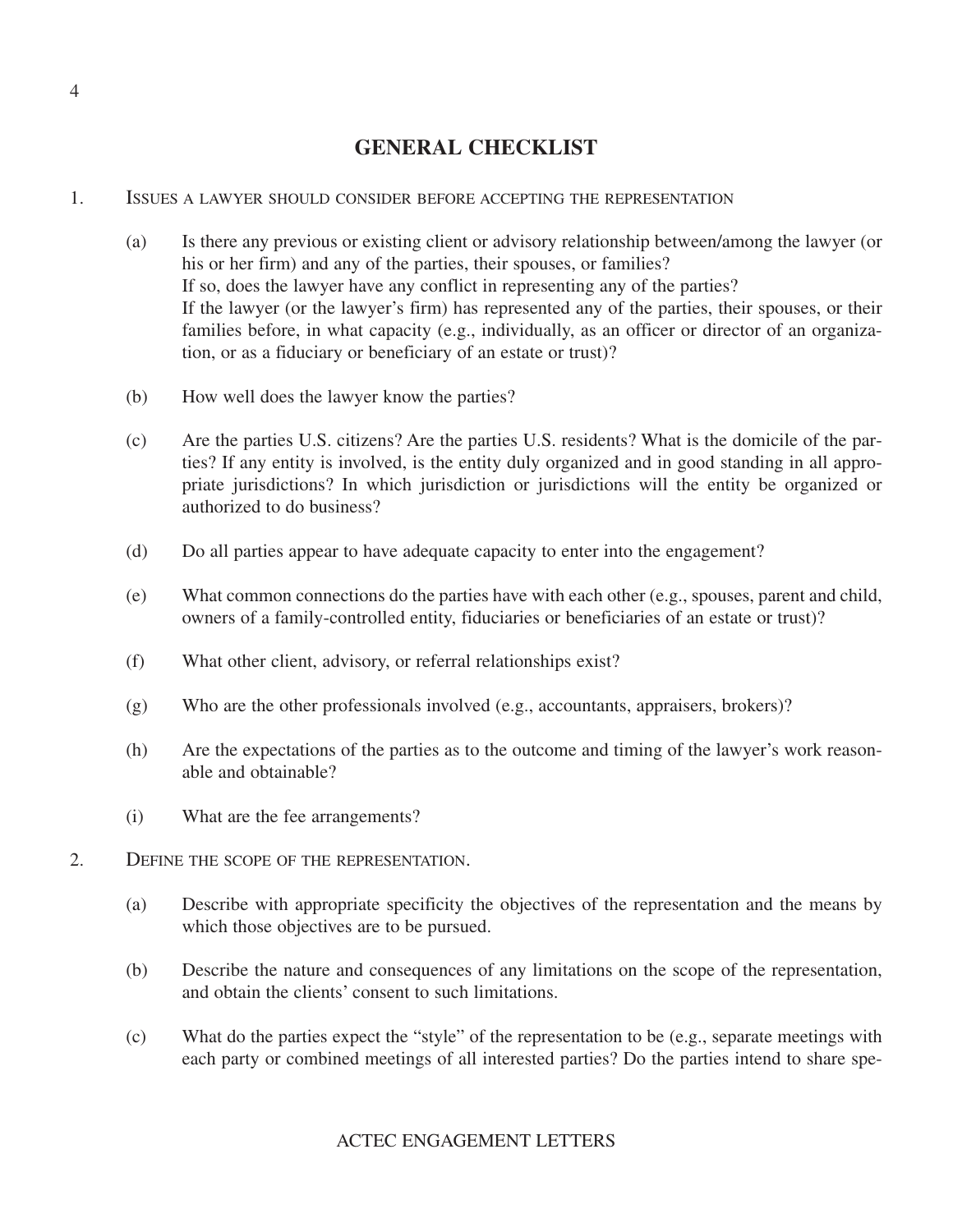cific materials relating to finances: documents, either existing or to be prepared? Do they intend that information will be transmitted in writing or orally? What about the sharing of disclosures to or from accountants, appraisers, insurance and investment advisors, or other professionals)?

- (d) Describe the extent to which the lawyer may elect or be required to share certain otherwise confidential information in order to comply with applicable standards of practice.
- (e) Describe with appropriate specificity the time frame within which the various phases of the engagement will be completed. Consider mentioning any foreseeable delays or periods during which the lawyer may not be available during the engagement; consider identifying the other attorneys, legal assistants, and support personnel in the lawyer's office who may or should be consulted in the event of the lawyer's absence or unavailability.
- (f) Because of the importance these issues have recently assumed in trust and estate matters, consideration should be given to including or excluding asset protection planning and the effect of the HIPAA regulations in the scope of the engagement.
- (g) Make it clear that absent an updated engagement letter, the lawyer will not be obligated to provide services beyond the scope of the engagement as described in the original letter.
- (h) Describe the extent to which the lawyer will rely upon information furnished by the parties and the extent, if any, to which the lawyer will attempt to verify this information. Describe the circumstances under which the lawyer may be required to verify some or all of the information furnished by the parties in order to comply with the applicable standards of practice (e.g., Circular 230). Describe the effect this investigation may have on the fee and any fee estimate.
- 3. IDENTIFY THE CLIENT OR CLIENTS.

(See the Supplemental Checklist for each practice scenario.)

- 4. EXPLAIN THE LAWYER'S DUTY TO AVOID CONFLICTS OF INTEREST AND HOW POTENTIAL OR ACTUAL CONFLICTS OF INTEREST WILL BE RESOLVED.
	- (a) Describe the effect and consequences of any simultaneous representation of multiple clients, including the potential conflicts of interest that might arise, how any future conflicts of interest will be resolved, and the possibility of the subsequent withdrawal by the lawyer or a decision of any one or more of the individual clients to seek separate counsel.
	- (b) If appropriate, describe the effect on the potential conflicts of interest resulting from any prior representation of one or more of the individual clients.
	- (c) Obtain the consent of all clients to any simultaneous representation of multiple clients. Confirm in the engagement letter that the lawyer discussed the implications of joint represen-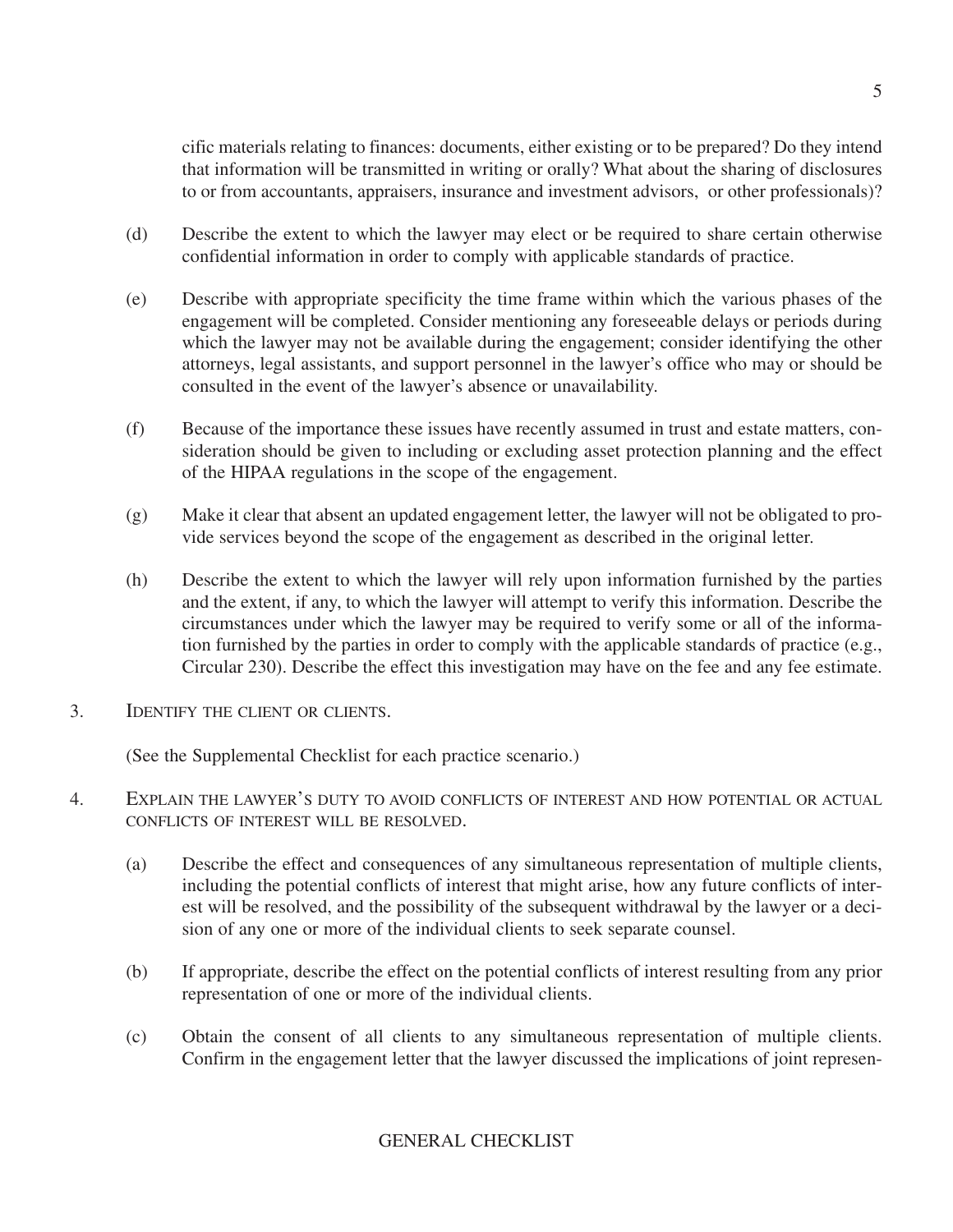tation, and secure the informed consent of all of the clients. Consider who can properly sign for any entity involved and who should perhaps sign, even though they may not have formal roles in the entity.

- (d) If appropriate, describe the possible conflicts of interest resulting from a prior or contemporaneous representation of a competitor of a client's business.
- (e) Consider requesting authorization by all of the clients to the disclosure to all the interested parties of the actions of any one of the clients constituting fraud, a violation of the governing documents of any entity involved, or in contravention of a mutual estate plan.
- (f) If appropriate, describe the possible conflict of interest if the lawyer is to receive an interest in any business as a part of the lawyer's fee.
- (g) Describe the adverse consequences that would result if it becomes necessary for the lawyer to withdraw from the joint representation, including the question as to whether any further representation by the lawyer of any one or more of the clients is appropriate or prohibited if the joint representation fails.
- (h) Identify which, if any, of the multiple clients the lawyer may or will continue to represent in the matter at hand or related matters if the joint representation fails for any reason [e.g., does the lawyer (or the lawyer's firm), on the basis of longstanding relationship with one of the clients, intend to represent that client in the future, even if the lawyer (or the firm) no longer represents another of the clients; or will the lawyer (and the firm) withdraw from representing any of the clients?].
- (i) Describe the possibility of a future prohibition on the lawyer's representation of any of the clients, depending upon the identity of the initial client.
- (j) Describe the opportunity of each of the parties to consult independent counsel before consenting to the joint representation.
- 5. EXPLAIN THE LAWYER'S DUTY OF CONFIDENTIALITY AND HOW CONFIDENTIAL INFORMATION WILL BE HANDLED.
	- (a) Describe the lawyer's duty of confidentiality and how confidential information will be handled among the various individual clients and other constituents of any business entity involved, and obtain the clients' consent to the sharing of information in this manner.
	- (b) Describe any implied authorization to disclose information to other professionals and consultants. Explain if separate interviews with multiple clients are to be held or not and that it is to be pursuant to client consent or instructions.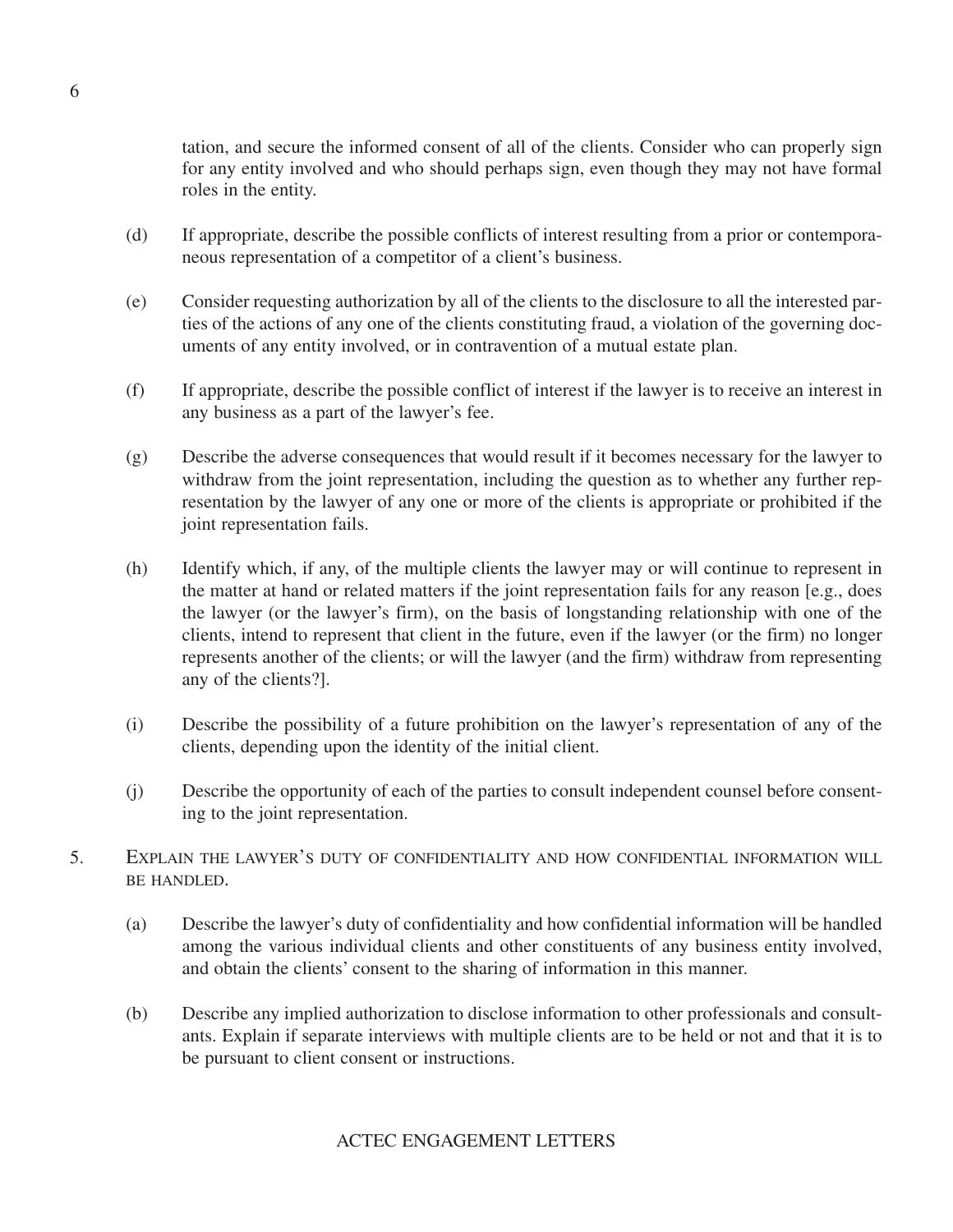- (c) Describe the advantages and disadvantages of communication by e-mail, cell phone, fax, etc., and obtain the clients' consent to the use of these forms of communication and any limitations on their use.
- (d) Describe the effect and consequences of any of the joint clients revoking the waiver of confidentiality and prohibiting any further sharing of confidential information.
- (e) Describe the disadvantages resulting from the lawyer having to withdraw from the representation, or any client's decision to seek separate counsel, as a result of revocation by any of the individual clients of consent to the sharing of confidential information among all the clients.
- (f) Describe how the diminished capacity or death of any individual client occurring after the representation is begun will affect the disclosure of confidential information.
- (g) Point out that the duty of confidentiality and any waiver of the duty of confidentiality continue in effect, even after the engagement is terminated.
- 6. EXPLAIN THE FEE OR THE BASIS FOR THE DETERMINATION OF THE FEE AND THE BILLING ARRANGE-MENTS [INCLUDING THE MATERIAL REQUIRED IN RULE 1.5 (b)].
	- (a) If a contingent fee is involved, obtain the client's consent in writing.
	- (b) If appropriate, describe how the fee will be shared with other lawyers outside the firm.
	- (c) If appropriate, describe the consequences of the lawyer's fee being paid by someone other than the client and obtain the consent of the client to the arrangement; give assurances that the arrangement will not in any way diminish the lawyer's duty of loyalty to the client, including the sharing of confidential information or the exercise of independent professional judgment by the lawyer on behalf of the client.
	- (d) Describe factors that might cause the fee to be different from any estimate and how and when changes in standard billing rates may affect the fee.
	- (e) Describe the circumstances under which the lawyer may be required to independently verify some or all of the information furnished by the client in order to comply with the applicable standards of practice (e.g., Circular 230). Describe the effect this investigation may have on the fee and any fee estimate.
	- (f) Describe the lawyer's billing and collection policies.
	- (g) Verify the client's billing address and contact information.
	- (h) Describe who is liable for the lawyer's fees and expenses. If the representation involves multiple clients, describe the extent to which each client is or may be liable for the lawyer's fees and expenses and whether the liability of multiple clients is to be individual or joint and several.

#### GENERAL CHECKLIST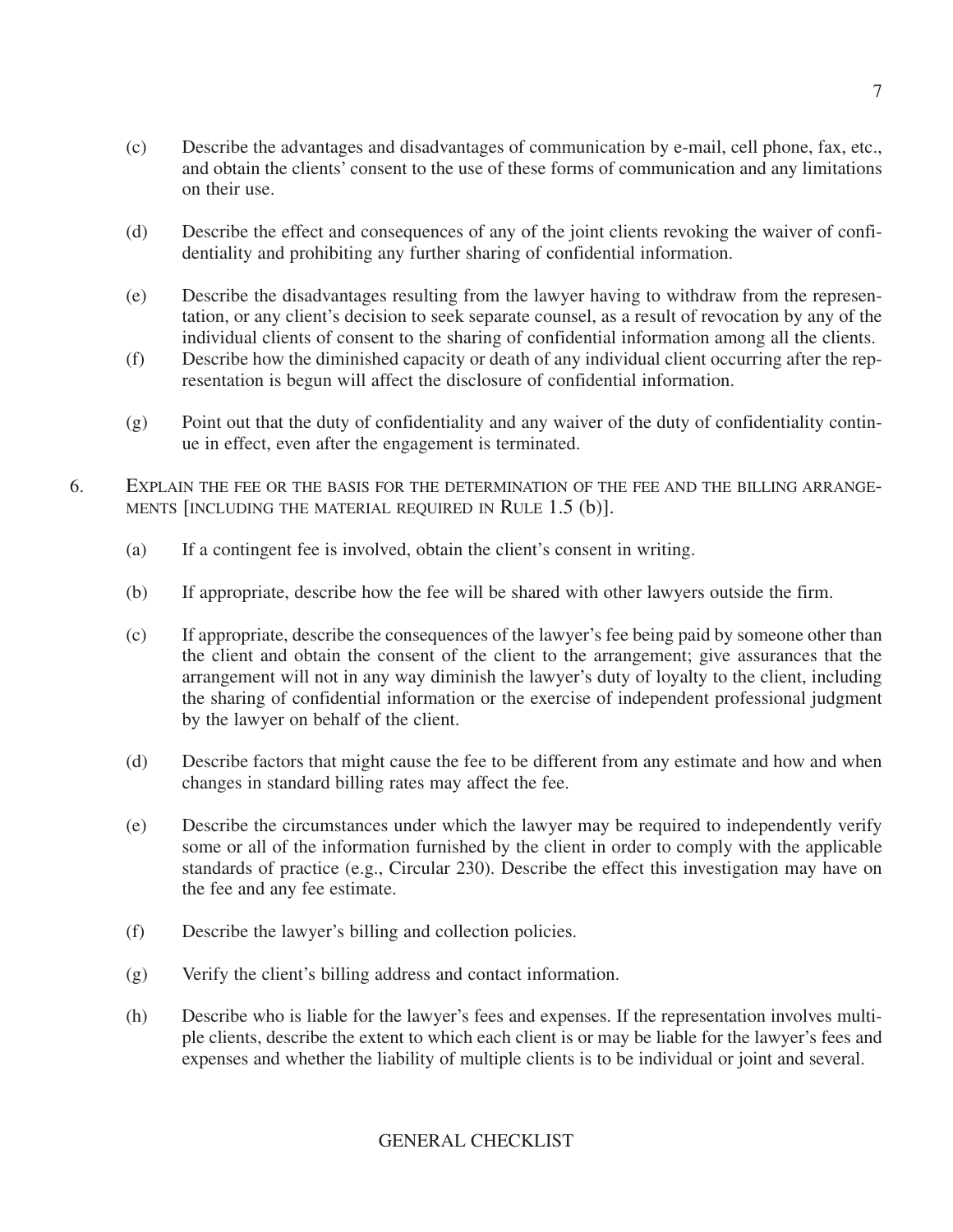- (i) Describe who will be responsible for the lawyer's fees and expenses if the representation is terminated for any reason before the engagement is completed.
- 7. TERMINATION OF THE REPRESENTATION
	- (a) Describe the events, dates, or circumstances that will terminate the representation.
	- (b) Describe the potentially adverse effects of any withdrawal from the representation by the lawyer. Describe the difference between mandatory and permissive withdrawal.
	- (c) If the representation involves multiple clients, describe what information, if any, the lawyer will give to the clients if the lawyer is required to withdraw from the representation.
	- (d) Describe what will happen when the lawyer withdraws and to whom the records will be sent.
- 8. BECAUSE OF THE IMPORTANCE THESE ISSUES HAVE ASSUMED IN A TRUST AND ESTATE PRACTICE, CONSIDERATION SHOULD BE GIVEN TO SPECIFICALLY INCLUDING A DISCUSSION OF THE LAWYER'S DOCUMENT OWNERSHIP, RETENTION, AND DESTRUCTION POLICIES.
- 9. DOCUMENT MULTIPLE REPRESENTATION.
	- (a) Send out a proposed engagement letter to all of the prospective clients prior to a first meeting, or send out a letter to all of the clients after the first conference.
	- (b) Review the engagement letter with the client at the first conference following a checklist or memorandum filled in during the first conference.
	- (c) Identify all clients. See comment on Rule 1.7 as to who can sign for the entity (someone other than the represented principal). Consider including a representation by multiple clients that the interests being represented are not adversarial.
	- (d) Require that all clients sign the engagement letter or memorandum or otherwise acknowledge the terms of any multiple representation.
	- (e) Describe how the diminished capacity or death of any individual client occurring after the representation is begun will affect the representation; including, if appropriate, reference to, or summary of, the specific provisions of local law regarding the definition of diminished capacity, those persons who may be authorized to act on behalf of a client who has suffered diminished capacity, and the opportunity for the client to designate someone to act on his or her behalf in such an event.
	- (f) Consider periodically reviewing with the client the engagement letter, to confirm the client's continuing assent to the terms of the representation during the term of the long-term representation.
	- (g) Suggest that any potential client who is uncomfortable with any aspect of the arrangement consult another lawyer before signing.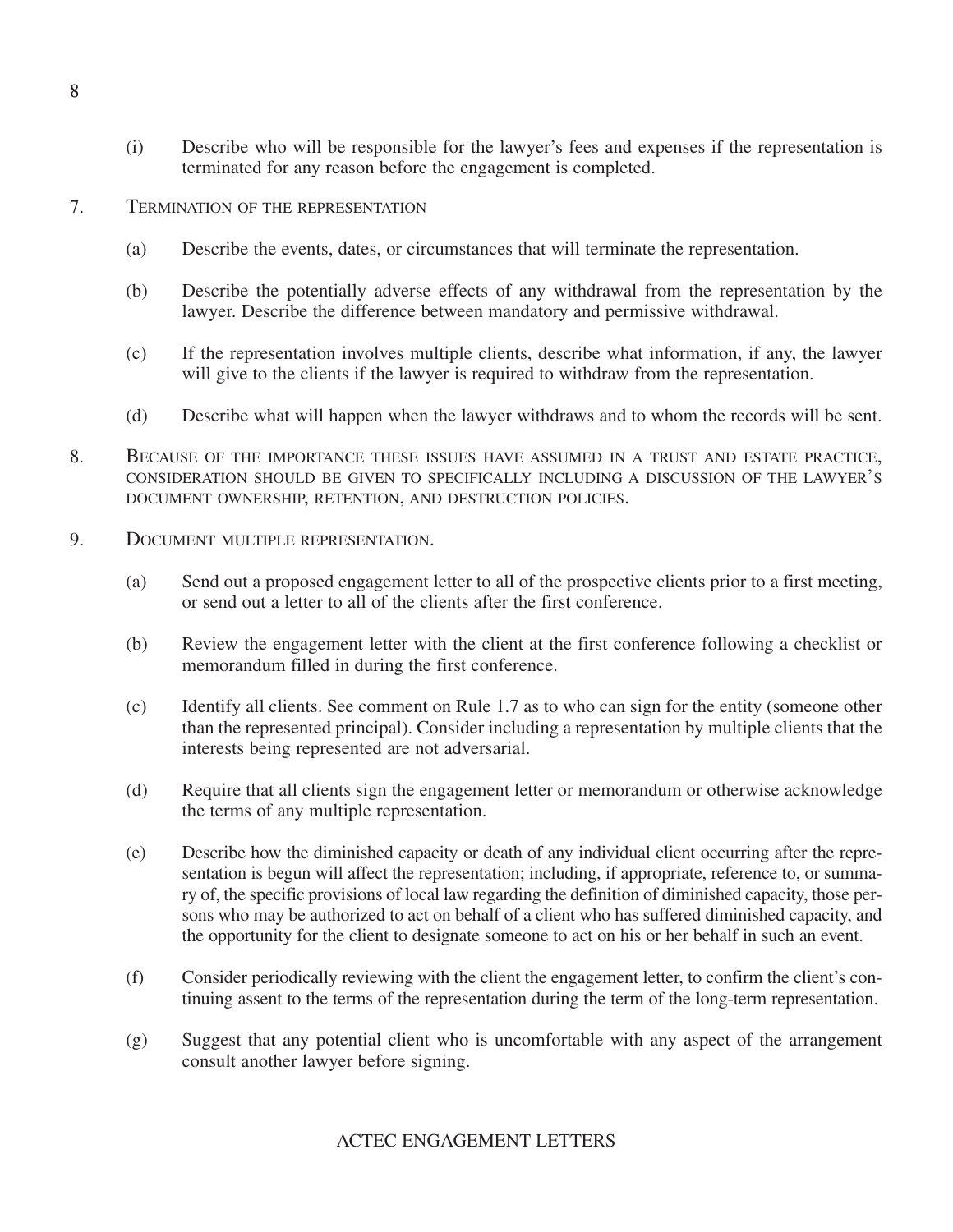## **CHAPTER 1. REPRESENTATION OF SPOUSES**

#### **Introduction**

These forms illustrate issues that should be addressed in discussing potential problems regarding confidential information and conflicts of interest in connection with representing spouses in an estate planning context and present one way in which these potential problems may be resolved.

There are two forms of letter reflecting fundamentally different approaches to the representation. The first form suggests a joint arrangement in which the lawyer shares all information in his or her possession with both spouses, unless and until an event occurs that affects that representation; in which case, the form sets out options for dealing with that event and its effect on the representation. Practitioners and their clients usually choose this method of representation.

The second form contemplates concurrent separate representation, which is tantamount to separate and independent representation of each spouse. In this mode, each client instructs the lawyer to hold all information he or she receives from either spouse in confidence so that the situation approximates as closely as possible the situation if the spouses were represented by independent counsel. There is significant controversy as to whether this approach is viable in this context and others, although there are noted and respected practitioners who use it. In any event, it is recommended that, if this approach is attempted, the practitioner be aware of the potential pitfalls and proceed with caution.

#### **References to the** *ACTEC Commentaries* **(Fourth Edition):**

(Note that the page numbers shown below refer to the printed version of the *ACTEC Commentaries.*)

Terminology (re Informed Consent and Writing), p. 13 General Principles (re Scope of Representation), p. 32 Encouraging Communication; Discretion Regarding Content, p. 56 Communications During Active Phase of Representation, pp. 56-57 Termination of Representation, pp. 57-58 Basis of Fees for Trusts and Estates Services, p. 63 Joint and Separate Clients, pp. 75-76 Joint Representation Presumed, pp. 75-76 Multiple Separate Clients, p. 76 Confidences Imparted by One Joint Client, pp. 76-77 General Nonadversary Character of Estates and Trusts Practice; Representation of Multiple Clients, p. 91 Disclosures to Multiple Clients, pp. 91-93 Joint or Separate Representation, pp. 92-93 Declining or Terminating Representation, pp. 140-143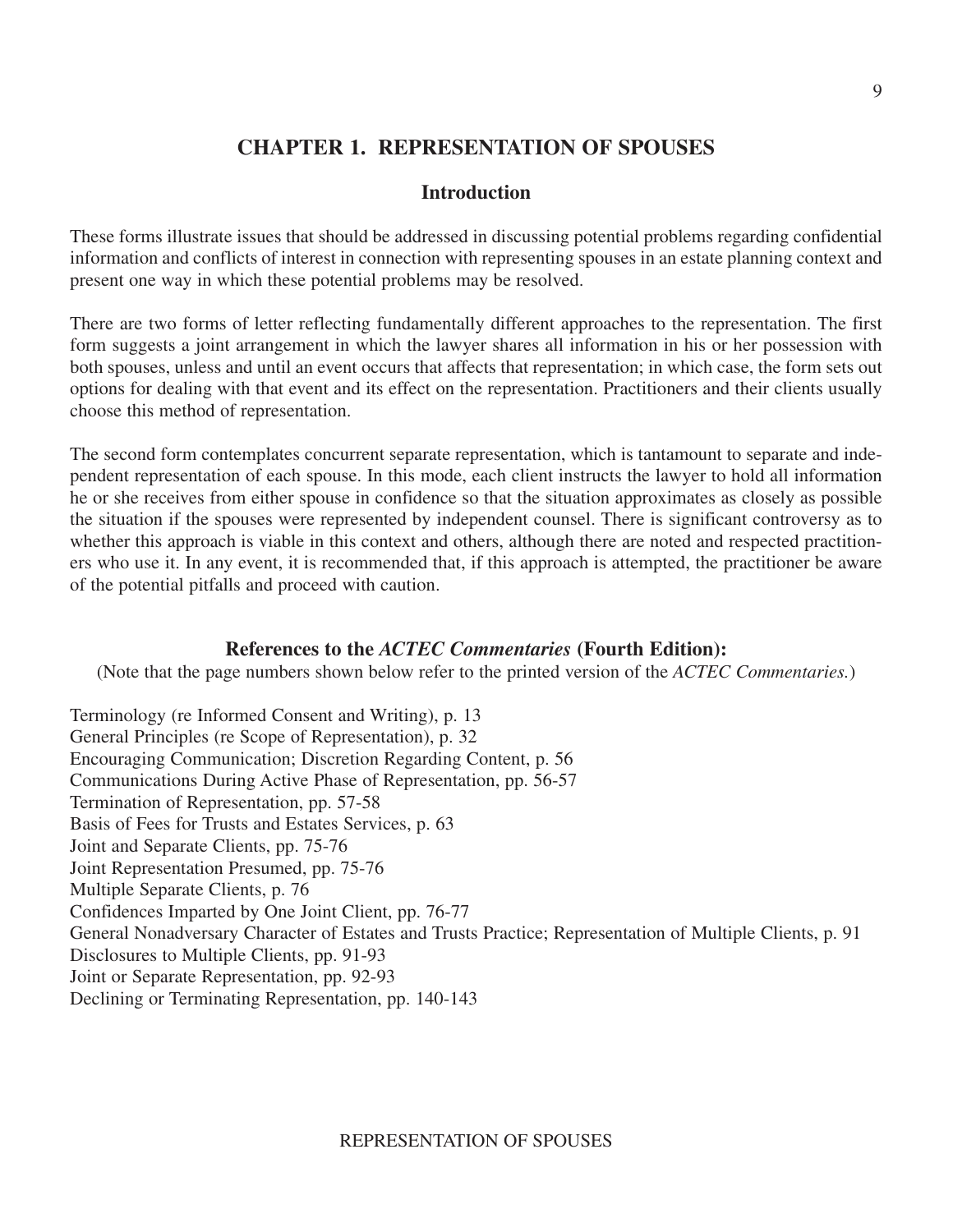#### **Supplemental Checklist for Representation of Spouses**

(Refer also to the General Checklist on pp. 4-8.)

#### 1. ISSUES THE LAWYER SHOULD CONSIDER BEFORE ACCEPTING THE REPRESENTATION

- (a) Determine what duties, if any, the spouses owe to each other, and how these duties would affect the lawyer's representation and ability to carry out instructions such as those contained in existing pre- or post-marital agreements, contracts to make wills, and rights under pension plans.
- (b) Determine what duties, if any, either spouse owes to third parties regarding financial or property arrangements such as child support, parental support, obligations or rights to or from prior spouse and others by agreements, prior divorce decrees, or arising under compensation or retirement plans.
- (c) Determine what conflicts of interest exist, or may exist, between the two spouses and how they would affect the representation (e.g., knowledge the lawyer has that the plan of one spouse might defeat the plan or adversely affect the interests of the other; knowledge the lawyer has that possible future actions by one spouse might defeat the plan or adversely affect the interests of the other; or knowledge the lawyer has that a spouse's expectations or understanding of the facts relating to the other spouse or such spouse's intentions are not correct).
- 2. IDENTIFY THE CLIENT.

Is the client one of the spouses only, or are both spouses to be represented jointly or separately?

3. EXPLAIN HOW POTENTIAL OR ACTUAL CONFLICTS OF INTEREST WILL BE RESOLVED.

If a joint representation fails for any reason, the lawyer should address which, if either, of the clients the lawyer may continue to represent in the matter at hand or related matters. Does the lawyer (or the lawyer's firm) on the basis of longstanding relationship with one of the clients intend to represent that client in the future, even if the lawyer (and the firm) no longer represents the other spouse? Or will the lawyer (and the firm) withdraw from representing either of the spouses in the matter at hand or related matters?

- (a) Make it clear that the lawyer will be representing only one spouse or the other, or both of them, either jointly or separately.
- (b) Describe the possibility of a future prohibition on the lawyer's representation of either one of the spouses separately in the matter at hand or in related matters.
- (c) Describe the impact of gaining general knowledge regarding either spouse as opposed to knowledge of specific facts from prior representation, so as to avoid inadvertent disqualification.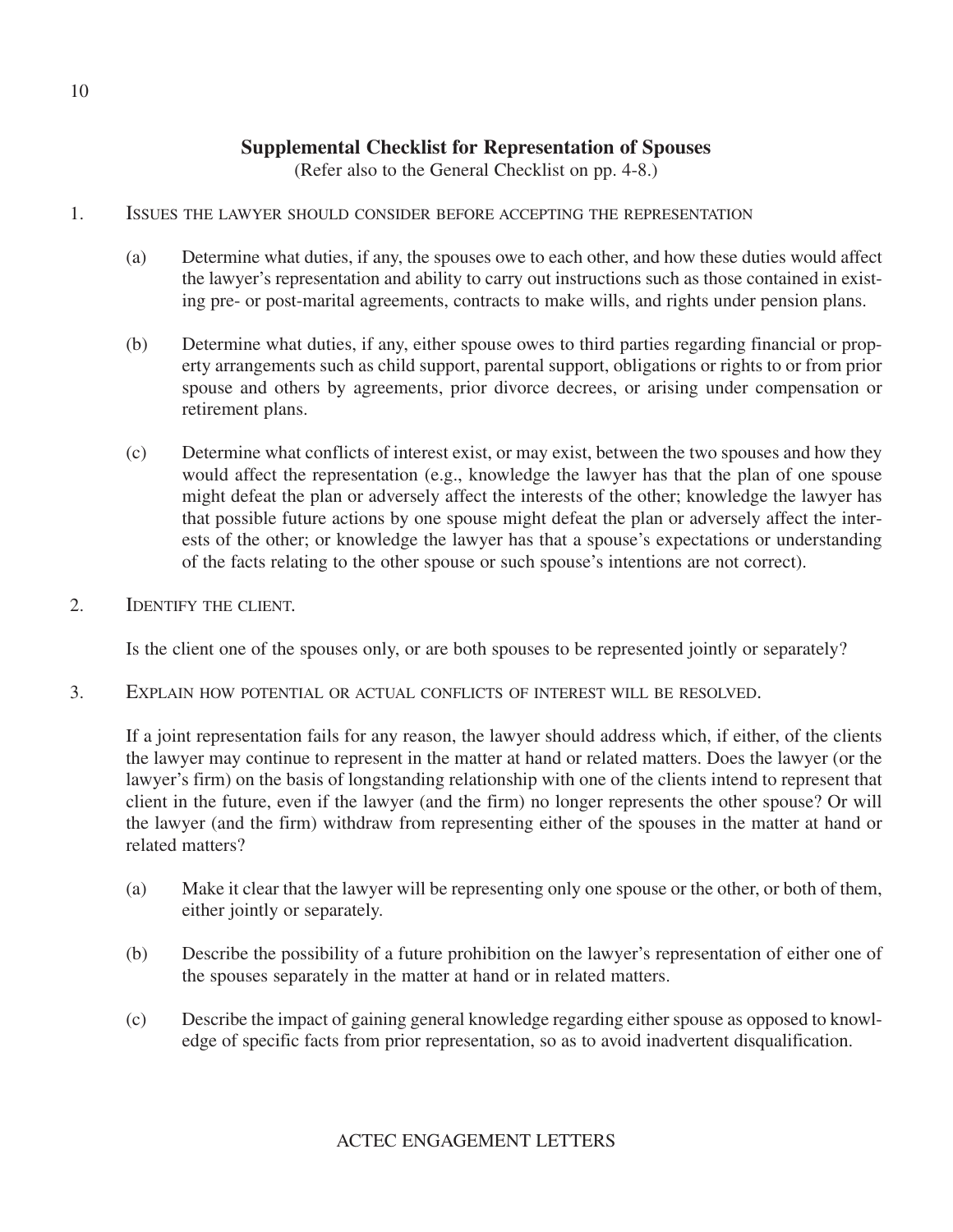## **Form of an Engagement Letter for the Representation of Both Spouses Jointly**

[Date]

[Name(s) and Address(es)]

Subject: [Subject Matter of the Engagement]

Dear [Clients]:

You have asked me to [scope of representation]. I have agreed to do this work and will bill for it on the following basis: [DESCRIBE ARRANGEMENTS PERTAINING TO FEES, BILLING, ETC.]. If I am asked to perform tasks not described in this letter, an additional engagement letter may be required for that work.

It is common for a husband and wife to employ the same lawyer to assist them in planning their estates. You have taken this approach by asking me to represent both of you in your planning. It is important that you understand that, because I will be representing both of you, you are considered my client, collectively. Ethical considerations prohibit me from agreeing with either of you to withhold information from the other. Accordingly, in agreeing to this form of representation, each of you is authorizing me to disclose to the other any matters related to the representation that one of you might discuss with me or that I might acquire from any other source. In this representation, I will not give legal advice to either of you or make any changes in any of your estate planning documents without your mutual knowledge and consent. Of course, anything either of you discusses with me is privileged from disclosure to third parties, except (a) with your consent, (b) for communication with other advisors, or (c) as otherwise required or permitted by law or the rules governing professional conduct.

If a conflict of interest arises between you during the course of your planning or if the [number] of you have a difference of opinion concerning the proposed plan for disposition of your property or on any other subject, I can point out the pros and cons of your respective positions or differing opinions. However, ethical considerations prohibit me, as the lawyer for both of you, from advocating one of your positions over the other. Furthermore, I would not be able to advocate one of your positions versus the other if there is a dispute at any time as to your respective property rights or interests or as to other legal issues between you. If actual conflicts of interest do arise between you, of such a nature that in my judgment it is impossible for me to perform my ethical obligations to both of you, it would become necessary for me to cease acting as your joint attorney.

Once documentation is executed to put into place the planning that you have hired me to implement, my engagement will be concluded and our attorney-client relationship will terminate. If you need my services in the future, please feel free to contact me and renew our relationship. In the meantime, I will not take any further action with reference to your affairs unless and until I hear otherwise from you.

After considering the foregoing, if you consent to my representing both of you jointly, I request that you sign and return the enclosed copy of this letter. If you have any questions about anything discussed in this letter, please let me know. In addition, you should feel free to consult with another lawyer about the effect of signing this letter.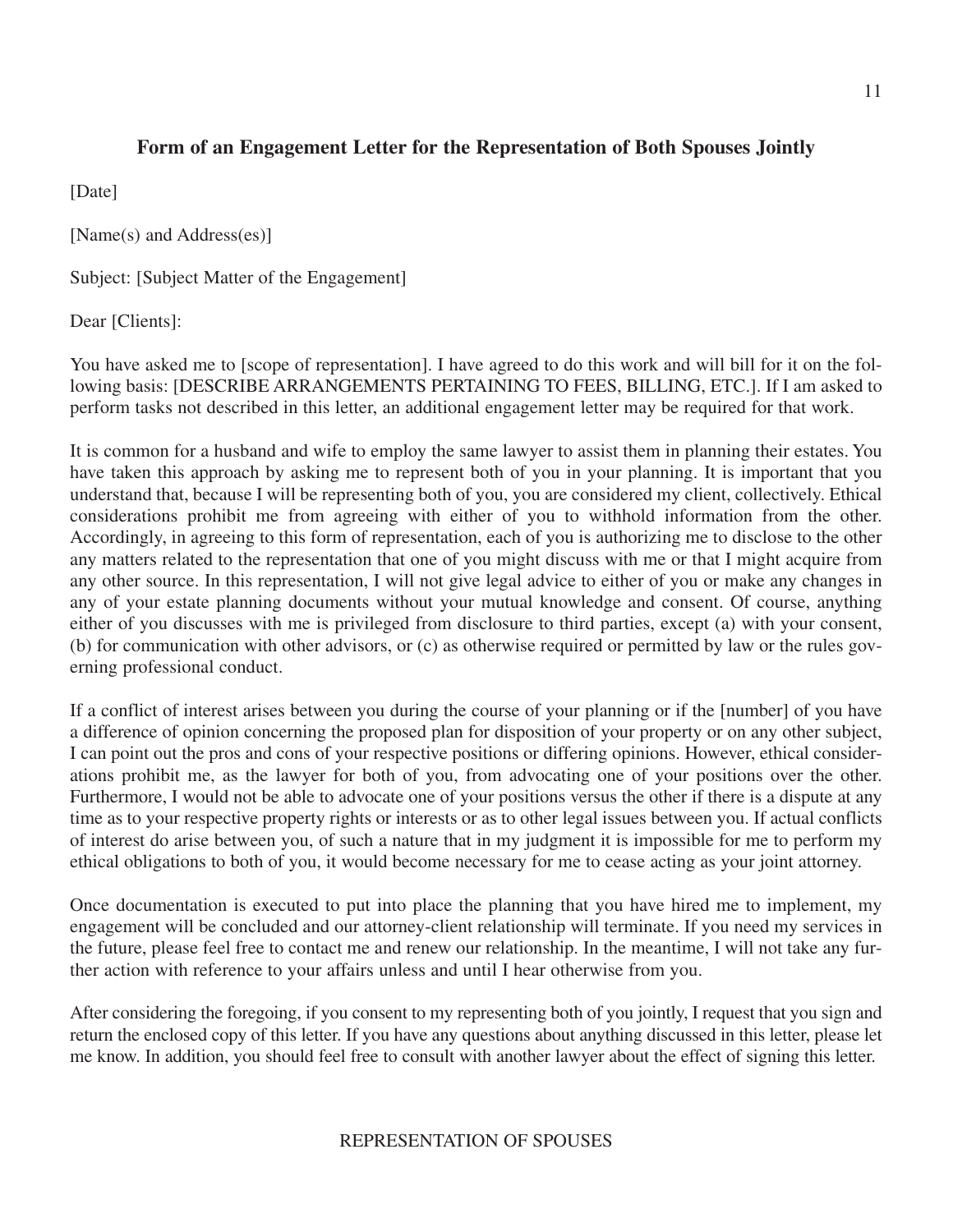12

Sincerely,

[Lawyer]

#### **CONSENT**

Each of us has read the foregoing letter and understands its contents. We consent to having you represent both of us on the terms and conditions set forth. We each authorize you to disclose to the other and to our advisors any information regarding the representation that you receive from either of us or any other source.

| $\sim$<br>__ |  |  |
|--------------|--|--|
|              |  |  |

| (Client 1) |
|------------|
|------------|

Signed: \_\_\_\_\_\_\_\_\_\_\_\_\_\_\_\_\_\_\_, 20\_\_\_ \_\_\_\_\_\_\_\_\_\_\_\_\_\_\_\_\_\_\_\_\_\_\_\_\_\_\_\_\_\_\_\_\_\_\_\_\_\_\_\_\_\_

(Client 2)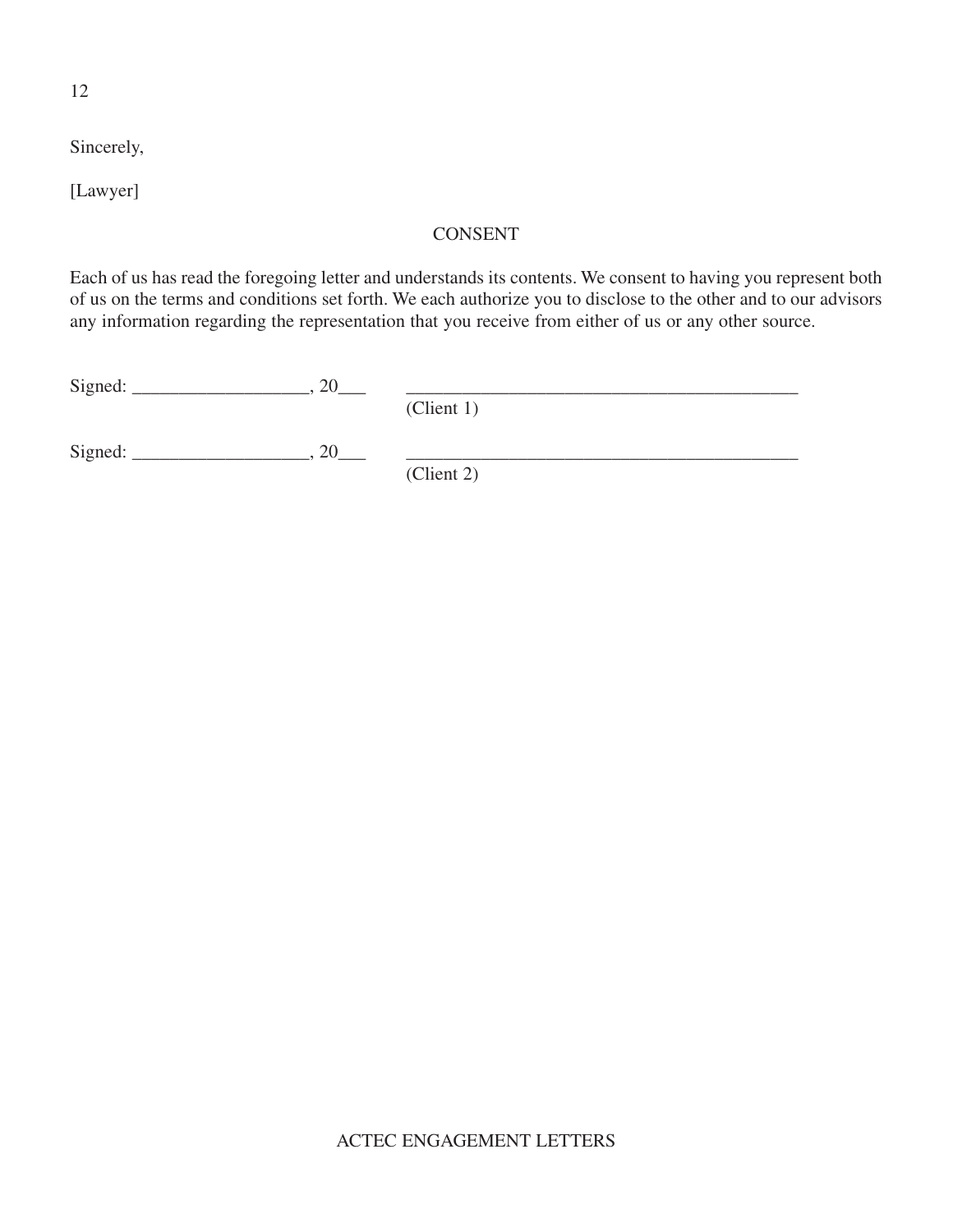#### **Form of an Engagement Letter for the Representation of Both Spouses Concurrently but Separately**

*NOTE: Conflicts of interest and confidentiality are of paramount concern if a lawyer undertakes concurrent separate representation of spouses. Such representation should only be undertaken after careful consideration of all possible conflicts of interest and a determination that such representation is permissible in the lawyer's jurisdiction.* 

[Date]

[Name(s) and Address(es)]

Subject: [Subject Matter of the Engagement]

Dear [Clients]:

You have each asked me to [scope of representation]. I have agreed to do this work and will bill for it on the following basis: [DESCRIBE ARRANGEMENTS PERTAINING TO FEES, BILLING, ETC.]. If I am asked to perform tasks not described in this letter, an additional engagement letter may be required for that work.

It is common for a husband and wife to employ the same lawyer to assist them in planning their estates. You have taken this approach by asking me to represent both of you to [scope of representation]. However, each of you wants to maintain your right to confidentiality and the ability to meet separately with me. I have agreed to do this work on this basis and will bill for it on the following basis: [DESCRIBE ARRANGEMENTS PERTAINING TO FEES, BILLING, AND WHICH OF THE PARTIES, IF NOT BOTH, WILL BE RESPONSIBLE FOR PAYMENT.]. If I am asked to perform tasks not described in this letter, an additional engagement letter may be required.

I will represent each of you separately and will not discuss with either one of you what your spouse has disclosed to me. Each of you releases me from the obligation to reveal to you any information I may have received from the other that is material and adverse to your interest. Furthermore, I will not use any information I obtain from one of you in preparing the other's plan, even if the result is that the two plans are incompatible or one plan is detrimental to the interests of the other spouse. In short, the representation will be structured so that each of you will have the same relationship with me as if each of you had gone to a separate lawyer for assistance in your planning.

While I have agreed to undertake this representation on a separate and confidential basis, you should be aware that there might be disputes between you now or in the future as to your respective property rights and interests, or as to other issues that may arise between you. Should this occur, I would not be able to represent either of you in resolving any such dispute, and each of you would have to obtain your own representation. After considering the foregoing, if each of you consents to my representation of each of you separately, I request that each of you sign and return the enclosed copy of this letter. If you have any questions about anything discussed in this letter, please let me know. In addition, you should feel free to consult with another lawyer about the effect of signing this letter.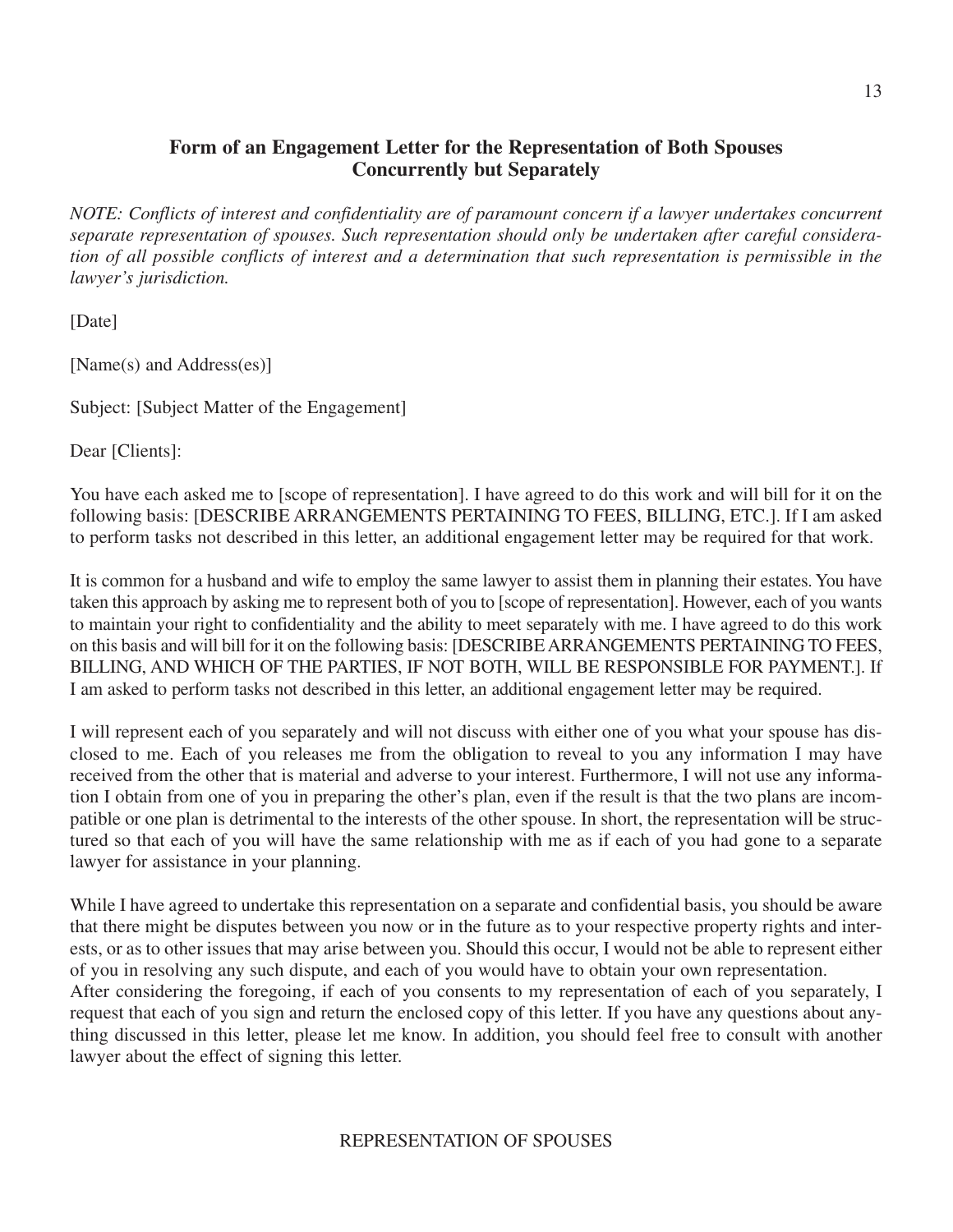14

Sincerely,

[Lawyer]

#### CONSENT

We have read the foregoing letter and understand its contents. We consent to having you represent each of us on the terms and conditions set forth.

| Signed: | 20 |            |
|---------|----|------------|
|         |    | (Client 1) |
| Signed: | 20 |            |
|         |    | (Client 2) |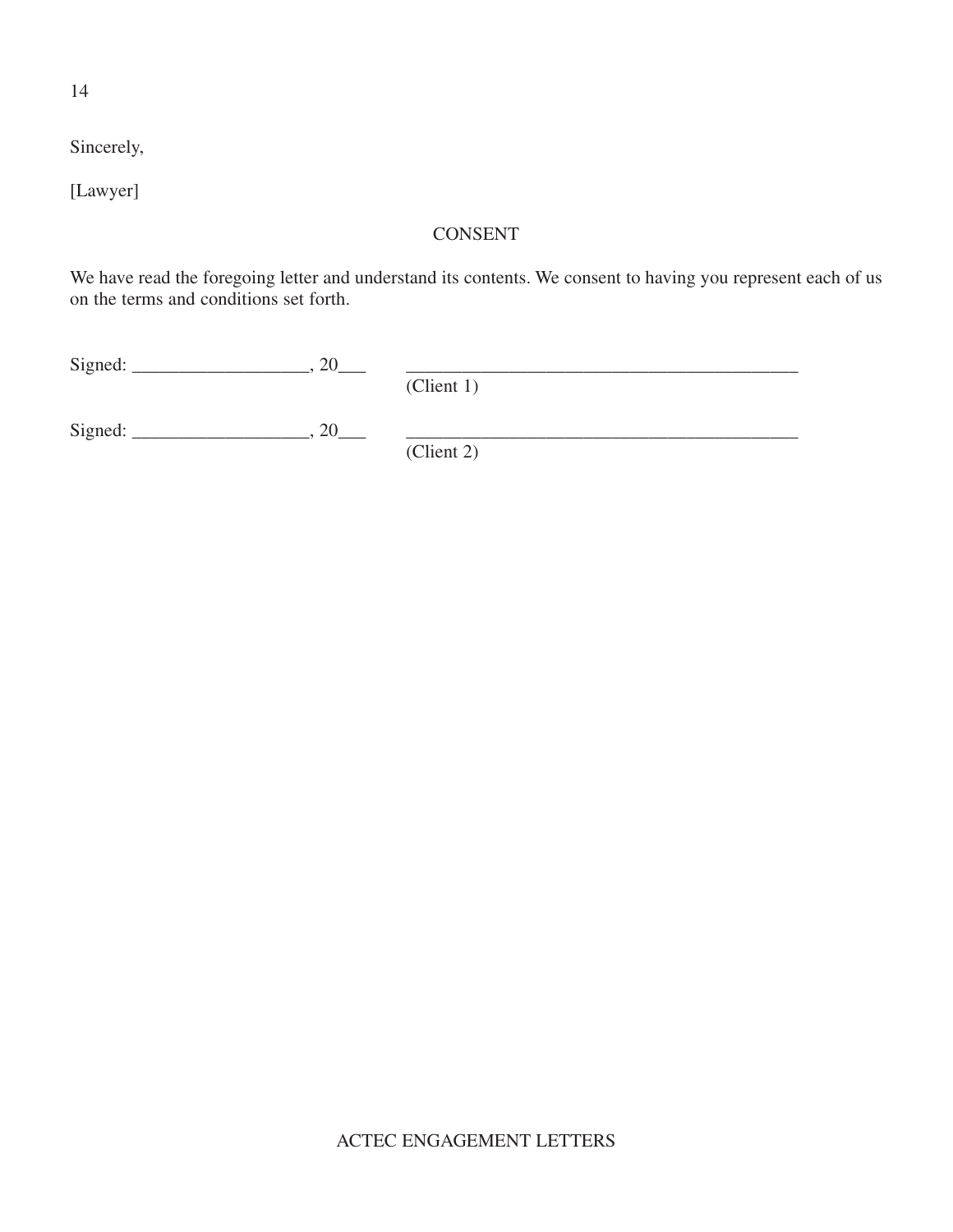#### **CHAPTER 2. REPRESENTATION OF MULTIPLE GENERATIONS OF THE SAME FAMILY**

#### **Introduction**

This form illustrates issues that should be addressed in discussing potential problems regarding confidential information and conflicts of interest in connection with representing multiple generations of the same family in an estate planning context, and presents one way in which these potential problems may be resolved.

The letter does not propose to deal with issues regarding the style of representation within any one family unit, such as whether the husband and wife of any one generation are to be to represented, as between themselves, jointly or separately and concurrently. For example, it may be possible for the attorney to represent the husband and wife of each generation jointly as to each other but concurrently and separately as between the separate family units; or whether all of the assets of the parties are to be considered as a part of this engagement (for example, whether the disposition of the wife's property received from her former husband should be considered as a part of this engagement). It is suggested that those matters be dealt with in a separate letter to each separate family unit.

It is also important that the engagement letter define (and limit, as appropriate) the scope of the multiple representation engagement. For example, the lawyer might be representing members of the first generation jointly as to each other in connection with the disposition of the family business, but concurrently and separately as to each other in connection with other estate planning matters, such as the disposition of the wife's ancestral property to the children of her first marriage.

#### **References to the** *ACTEC Commentaries* **(Fourth Edition):**

(Note that the page numbers shown below refer to the printed version of the *ACTEC Commentaries.*)

General Principles (re Scope of Representation), p. 32 Encouraging Communication; Discretion Regarding Content, p. 56 Communications During Active Phase of Representation, pp. 56-57 Termination of Representation, pp. 57-58 Fee Paid by Person Other than Client, pp. 63, 69 Joint and Separate Clients, pp. 75-76 Joint Representation Presumed, pp. 75-76 Multiple Separate Clients, p. 76 Confidences Imparted by One Joint Client, pp. 76-77 Separate Representation of Related Clients in Unrelated Matters, p. 77 General Nonadversary Character of Estates and Trusts Practice; Representation of Multiple Clients, p. 91 Disclosures to Multiple Clients, pp. 91-93 Existing Client Asks Lawyer to Prepare Will or Trust for Another Person, p. 92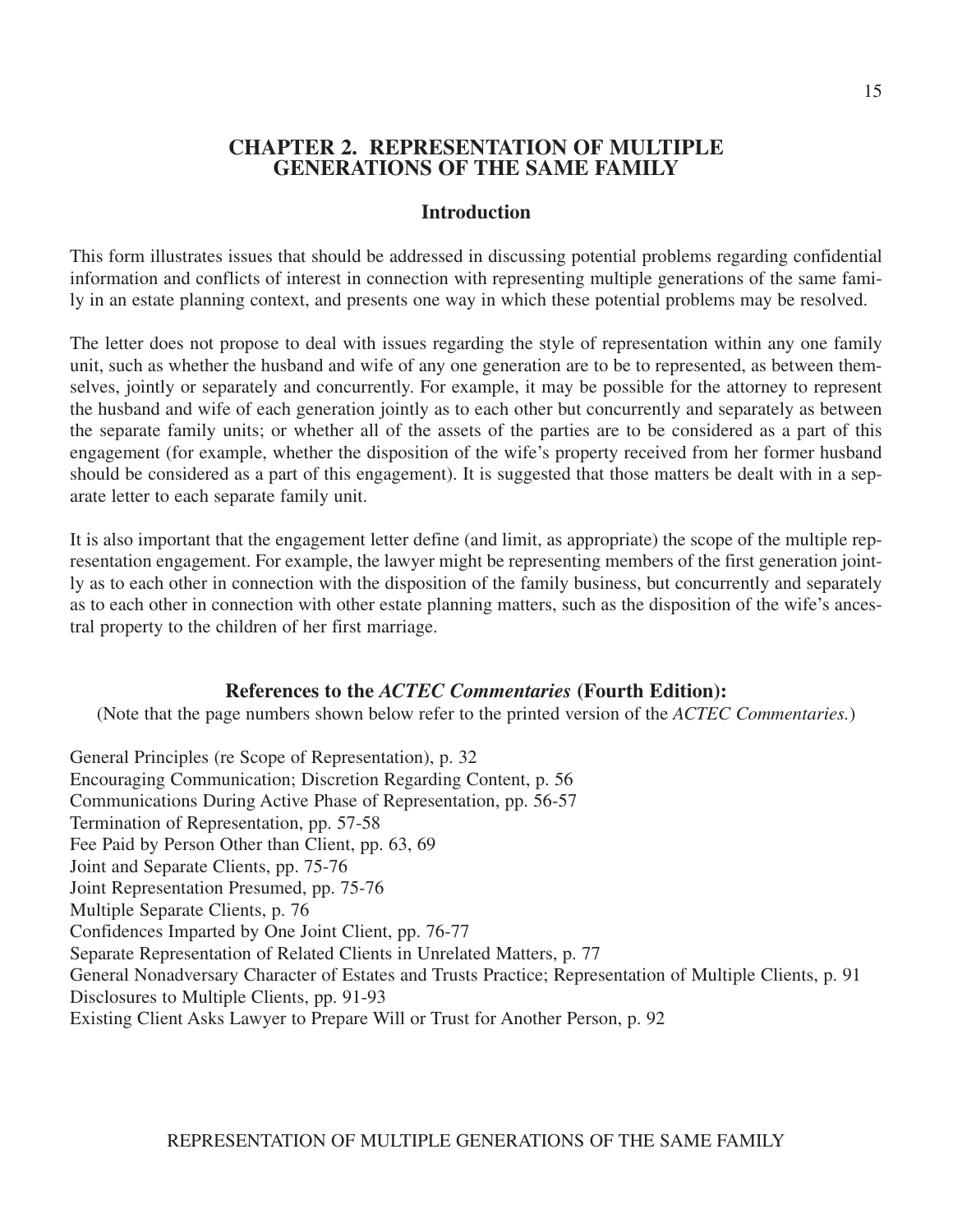Joint or Separate Representation, pp. 92-93 Consider Possible Presence and Impact of Any Conflicts of Interest, pp. 92-93 Conflicts of Interest May Preclude Multiple Representation, p. 93 Declining or Terminating Representation, pp. 140-143

## **Supplemental Checklist for Representing Multiple Generations of the Same Family**

(Refer also to the General Checklist on pp. 4-8.)

- 1. IDENTIFY THE CLIENT.
	- (a) Are the clients first generation, husband and/or wife; second generation, husband and/or wife; both generations, all spouses or selected parties; or other?
	- (b) In which of each party's capacity will the lawyer provide representation (e.g., individually, as a corporate officer or director, as a fiduciary, as general partner of the family partnership, etc.)? How many "hats" does each party wear, and in how many of those roles does the lawyer expect to represent each party?
	- (c) What duties, if any, does each party owe to other family members, and how does that affect the lawyer's ability to represent each party and to carry out each party's instructions?
- 2. CONSIDER ANY CONFLICTS OF INTEREST.

What conflicts of interest exist or may exist among the multiple clients, and how do these conflicts affect the multiple representation? In answering this question, the following considerations may be helpful:

- (a) Are there any past, present, or likely future events that might indicate a conflict of interest between or among the parties (e.g., prior marriages, divorces, premarital agreements, property settlements, different domiciles, children from prior marriages, adoptions, children or other significant relationships outside of marriage, special needs of children or other family members, different plans for the distribution of the assets, different charitable motives, etc.)?
- (c) How do the parties want the lawyer to respond if the lawyer acquires knowledge that the plan of one client would adversely affect the interests of another client; knowledge that possible future actions by one client would adversely affect the interests of another client; or knowledge that one client's expectations or understanding of another client's intentions are not correct?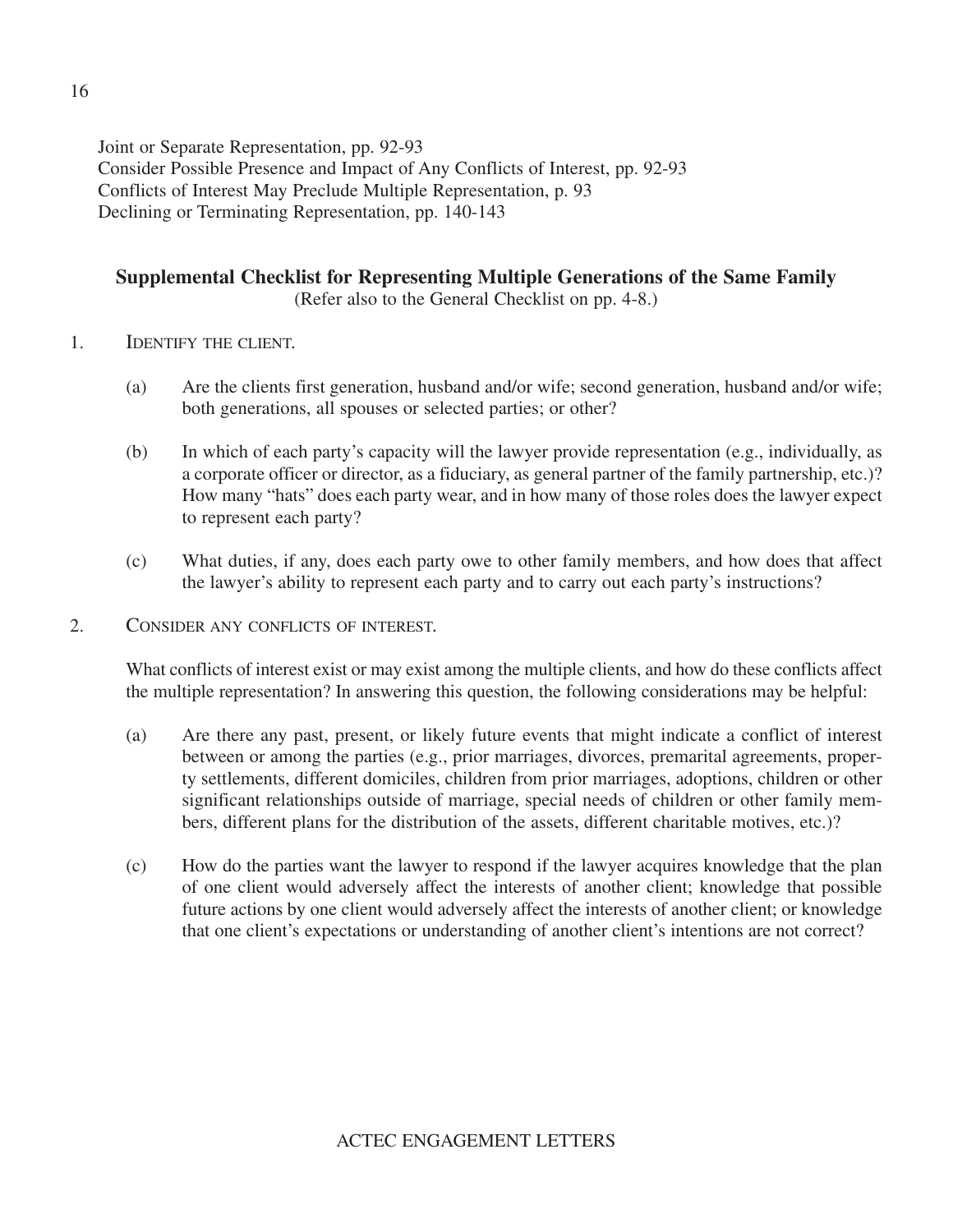#### **Form of an Engagement Letter for the Joint Representation of Multiple Generations of the Same Family**

[Date]

[Name(s) and Address(es) of First Generation]

[Name(s) and Address(es) of Second Generation]

Subject: [Subject Matter of the Engagement]

Dear [First Generation] and [Second Generation]:

Thank you for your confidence in selecting our firm to perform legal services in connection with the [subject matter of the engagement].

#### Scope of the Engagement

We will provide legal services in connection with [specific description of the subject matter and scope of the engagement].

#### Identification of the Client

You have asked us to represent all of you jointly in connection with [subject matter of the engagement]. Before agreeing to this joint representation, it is important that all of you understand and agree to the terms and conditions of such representation.

#### Previous Representation

#### [OPTIONAL: *to be used when the law firm has previously represented the First Generation*]

As all of you know, our firm has previously represented and continues to represent [First Generation Husband and Wife] in connection with their estate planning and other matters. We have also represented [Family Business, Family Corporation, Family Limited Partnership, and/or Family Private Foundation]. We have not represented [Second Generation Husband and Wife] previously.

In our previous representation of [First Generation Husband and Wife], we were obligated not to disclose any details of their finances, estate plan, or estate planning documents to other members of the family. There is no reason why we cannot continue to represent [First Generation Husband and Wife] and represent [Second Generation, Husband and Wife] at the same time, as long as everyone is aware of the potential problems regarding the preservation or sharing of confidential information and the resolution of conflicts of interest that arise when our firm undertakes to represent more than one unit of the family.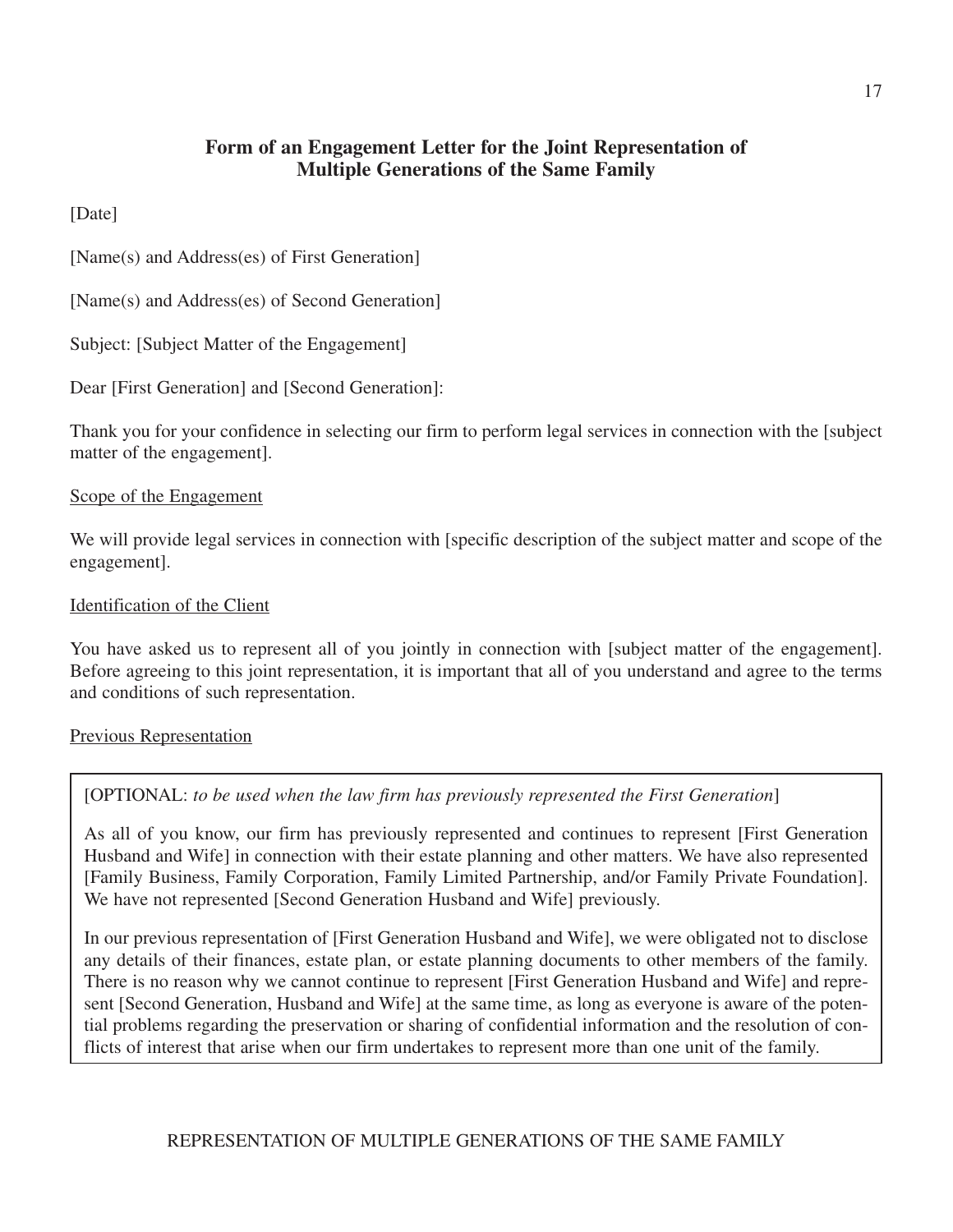#### Separate or Joint Representation – Confidential Information and Potential Conflicts of Interest

Lawyers may represent clients separately or jointly. There is a difference in the obligation of the attorney as follows:

#### A. Separate Representation

As attorneys for an individual client, we are required to preserve any confidential client information unless we are authorized by our client or by law to disclose such information to someone else. For example, in representing our client, we would ordinarily be prohibited from making known to anyone else any information known to us relating to our client, even if we think the information might be important to the other person.

When we represent an individual client separately, we advocate for our client's personal interests and give our client totally independent advice. We have a duty to act solely in the best interests of our client, without being influenced by the conflicting personal interests of any other clients or anyone else. Such separate representation ensures the preservation of our client's confidences and the elimination of any conflicts of interest between our client and any other person as related to our representation of our client.

#### B. Joint Representation

If we undertake to represent two or more clients jointly, we are obligated to disclose to each client any information that is relevant and material to the subject matter of the engagement. As long as the joint representation continues, no client can disclose any information to us and expect that such information be withheld from the other clients if such information is relevant and material to the subject matter of the engagement.

In a joint representation, we represent all of the clients collectively and simultaneously. We are not permitted to become an advocate for any client's personal interests but serve to assist the clients in developing a coordinated plan for the accomplishment of their common and mutual objectives. We also encourage the resolution of any individual differences in the best interests of the clients collectively. Relevant and material information shared with us by any client, although confidential to all third parties, will not be kept from any of you. However, we would generally not disclose information made known to us outside the joint meeting that we do not think is relevant and material to the subject matter of the engagement. Although joint representation is intended to accomplish the joint clients' common and mutual objectives, and in a cost-efficient manner, it also could result in the disclosure of information that one client might prefer be confidential. It might produce dissension if the clients cannot agree on a particular issue.

Again, it is important that you understand the differences in these forms of representation, as we will be representing all of you jointly.

If a conflict of interest arises among you during our representation or there is a difference of opinion, we can point out the pros and cons of your respective positions or differing opinions. However, in joint representation, we are prohibited from advocating one of your positions over the others. Similarly, we would not be able to advocate one of your positions versus the others if there is a dispute at any time as to your respective rights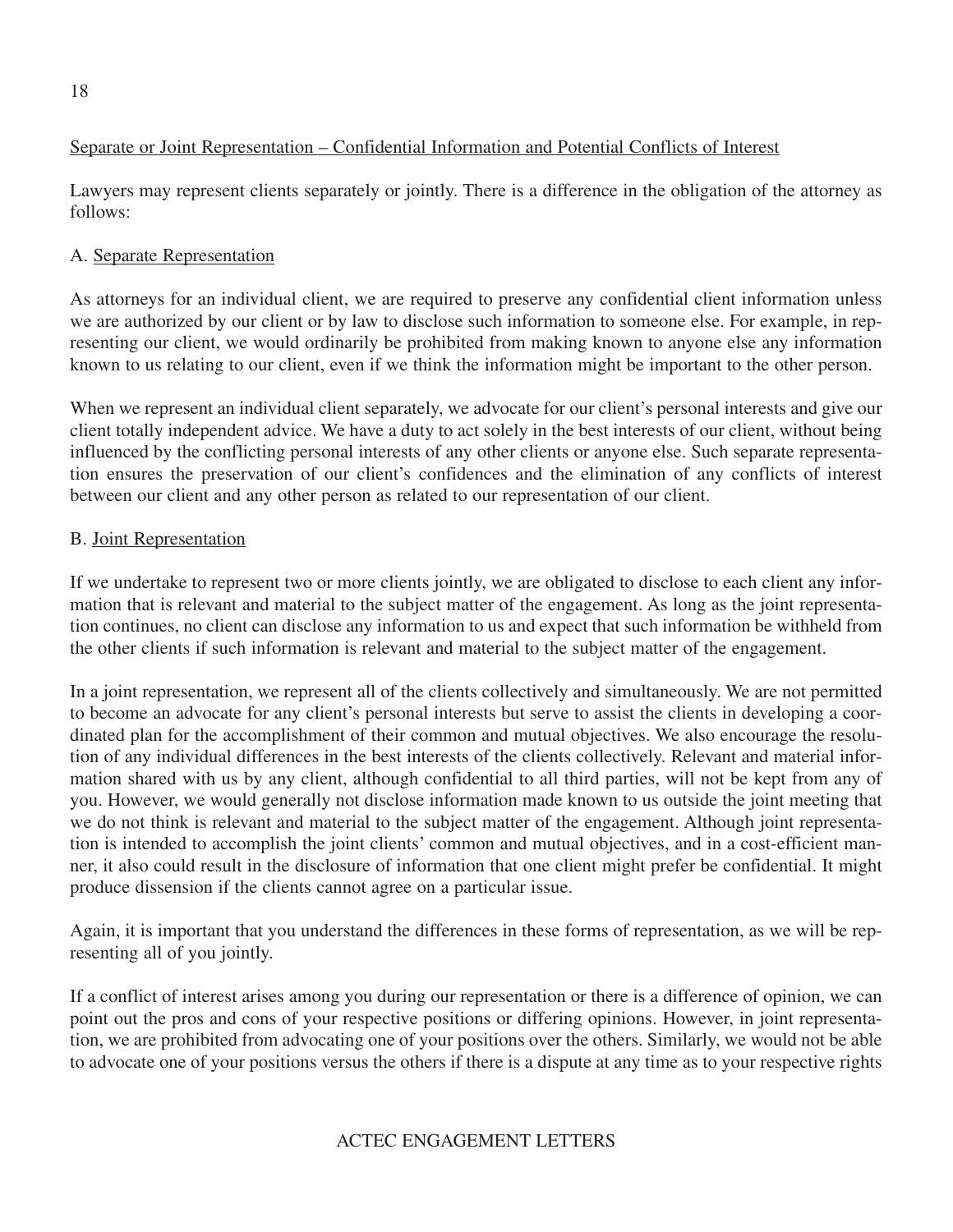or interests or as to other legal issues among you. If actual conflicts of interest arise of such a nature that in our judgment it is impossible for us to fulfill our ethical obligations to you, it would become necessary for us to cease acting as your joint attorneys.

In separate letters to [First Generation Husband and Wife] and [Second Generation Husband and Wife], we have addressed how each separate family unit chooses to be represented internally. You may have differing and conflicting interests and objectives. Because each of your interests could potentially be affected by the interests of the others, it is necessary for each of you to consent to the form of our representation of you jointly.

#### Termination of the Engagement

[*Prior representation of one of the family units.* ALTERNATIVE 1: If previous clients revoke the waiver of confidentiality, lawyer will withdraw from representing any of the clients.]

As each of you is aware, our firm has previously represented [First Generation] personally and in matters related to their business interests. We have already advised [First Generation] that if we are engaged to represent all of you jointly in this matter, we may be required to disclose to [Second Generation] relevant and material information regarding [First Generation] that we otherwise would be prohibited from disclosing. [First Generation] has consented to such disclosure.

At any time, [First Generation] may invoke the duty of confidentiality so as to prevent us from disclosing to [Second Generation] any information received from [First Generation].

[OPTION 1: *Lawyer will withdraw from representing any of the clients: "noisy withdrawal."*] In such event, we would withdraw from representing any of you further in connection with this matter and would communicate to all of you the reason for our withdrawal.

[OPTION 2: *Lawyer will withdraw from representing any of the clients: "silent withdrawal."*] In such event, we would withdraw from representing any of you further in connection with this matter without communicating the reason for our withdrawal.

[*Joint Representation and prior representation of one of the family units*. ALTERNATIVE 2: If previous clients revoke the waiver of confidentiality, lawyer will continue to represent previous clients but will withdraw from representing the other clients.

As each of you is aware, our firm has previously represented [First Generation] personally and in matters related to their business interests. We have already advised [First Generation] that if we are engaged to represent all of you jointly in this matter, we may be required to disclose to [Second Generation] relevant and material information regarding [First Generation] that we otherwise would be prohibited from disclosing. [First Generation] has consented to such disclosure.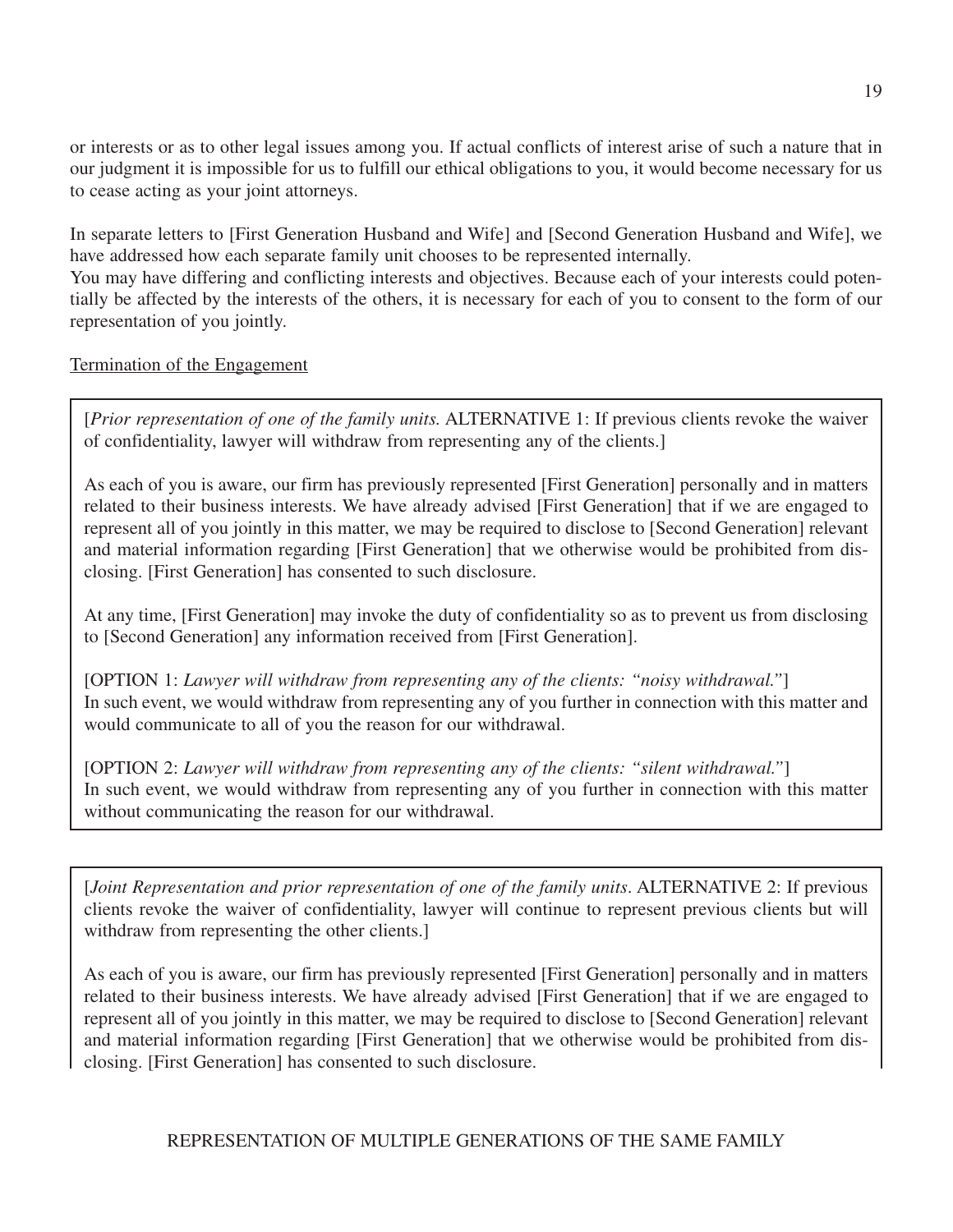At any time, [First Generation] may invoke a duty of confidentiality so as to prevent us from disclosing to [Second Generation] any information received from [First Generation]. In such event, we would continue to represent [First Generation] but would withdraw from representing [Second Generation] further in connection with this matter and would communicate to both of you the reason for such withdrawal.

[*Joint Representation and no prior representation of either of the family units.* ALTERNATIVE 1: Any client may revoke the waiver of confidentiality.]

If we begin with our firm representing all of you jointly, any one of you is free to engage separate counsel to represent you separately at any time. In addition, and whether or not you are represented by separate counsel, any one of you individually may invoke the duty of confidentiality as between you and others so as to prevent us from disclosing to the others any relevant and material information received from you that has not previously been disclosed to the other clients.

[OPTION 1: *Lawyer will continue to represent remaining clients*.] In either event, you should understand that our representation of the remaining clients will continue unless terminated by them.

[OPTION 2: *Lawyer will withdraw from representing all of the clients: "noisy withdrawal."*] In either event, we would withdraw from representing all of you further in connection with this matter and would communicate to all of you the reason for our withdrawal.

[OPTION 3: *Lawyer will withdraw from representing all of the clients: "silent withdrawal."*] In either event, we would withdraw from representing all of you further in connection with this matter but without communicating to you the reason for our withdrawal.

[*Joint Representation and no prior representation of either of the family units.* ALTERNATIVE 2: No client may revoke the waiver of confidentiality.]

If we begin with our firm representing all of you jointly, none of you individually may invoke the duty of confidentiality as among you and the others so as to prevent us from disclosing to the others any relevant and material information received from you. However, any one of you is free to engage separate counsel to represent you separately at any time.

[OPTION 1: *Lawyer will continue to represent the other clients*.]

In such event, you should understand that our representation of the remaining clients will continue unless terminated by them.

[OPTION 2: *Lawyer will withdraw from representing any of the clients: "noisy withdrawal."*] In such event, we would withdraw from representing all of you further in connection with this matter and would communicate to all of you the reason for our withdrawal.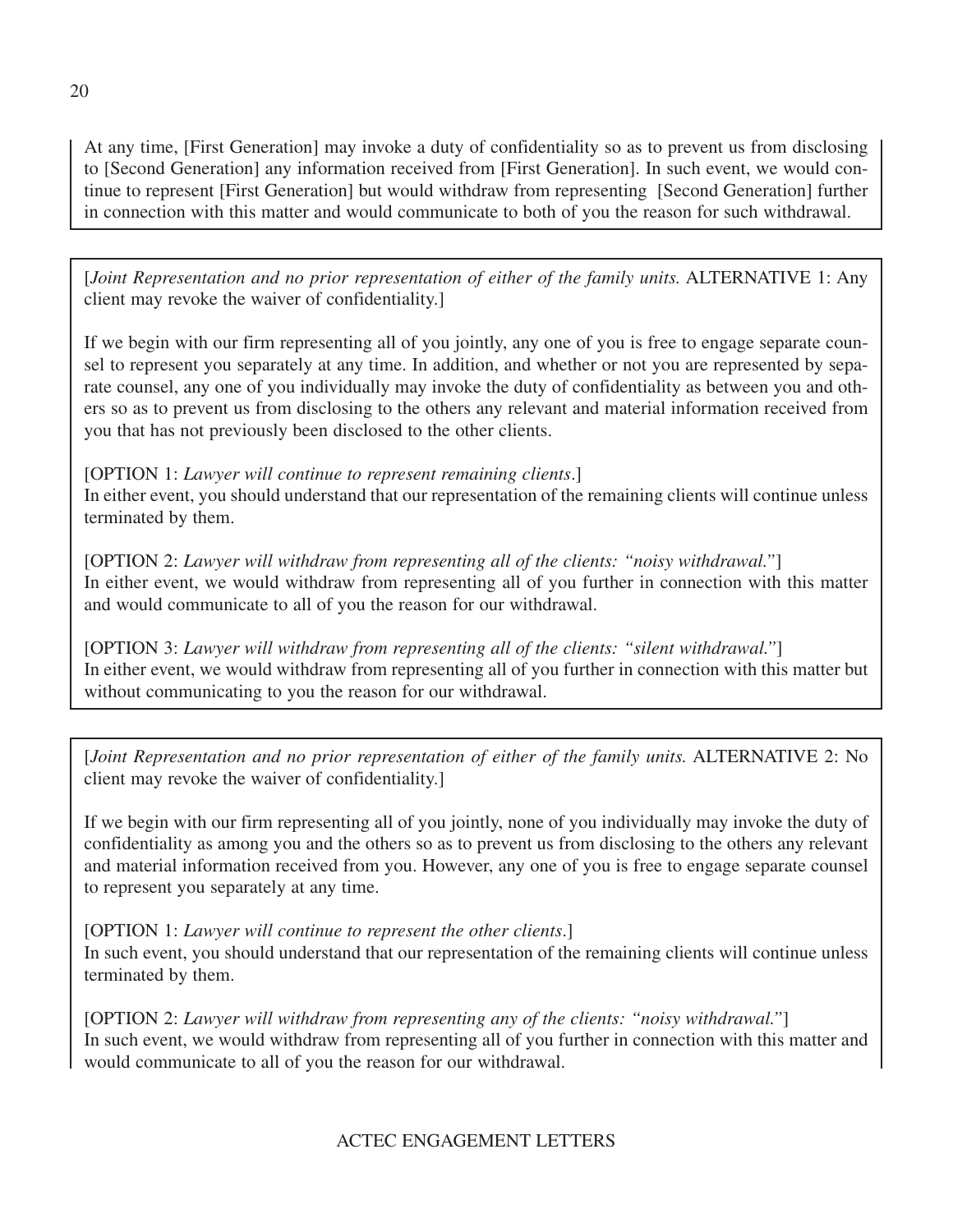[OPTION 3: *Lawyer will withdraw from representing all of the clients: "silent withdrawal."*] In such event, we would withdraw from representing all of you further in connection with this matter, but without communicating to any of you the reason for our withdrawal.

After the [subject matter of the engagement] has been completed, our representation will be concluded, unless arrangements for a continuing representation are made. We will be happy to provide additional or continuing services, but unless such arrangements are made and agreed upon in writing, we will have no further responsibility to any of you in connection with any future or ongoing legal issues affecting the [subject matter of the engagement], including any duty to notify any of you of changes in the laws or the necessity to make any periodic or renewal filings or registrations.

#### Fees and Billing

#### [ALTERNATIVE 1: *Flat Fee*]

Our fee in connection with the [subject matter of the engagement] will be a flat fee of  $\frac{1}{2}$ . This fee includes the normal office and telephone conferences, research, analysis, and advice associated with the [subject matter of the engagement]. Significant changes in the scope of the services required or significant revisions to any documents that we have prepared will be charged separately, but any additional charges will be explained to you before any revisions are begun. One-half of this fee is payable once this engagement letter is signed and you authorize us to proceed and is not refundable, even if you later decide not to complete the [objective of the engagement]. The balance of the fee will be payable at the time when the [subject matter of the engagement] is complete.

#### [ALTERNATIVE 2: *Time-Based Billing*]

Our fee in connection with the [subject matter of the engagement] will be the product of the time spent by our lawyers and other professionals multiplied times their respective hourly rates. The time for which we are to be paid includes not only normal office conferences, research, analysis, and advice associated with the [subject matter of the engagement], but also the time involved in telephone calls, faxes, e-mail, and other forms of communication. We will bill you for our services on a monthly basis.

We adjust our hourly rates periodically. We consider the ability, experience, and reputation of our lawyers and paralegals when we set hourly rates. Changes are usually made each January 1, but sometimes they are made at other times. Any increase in rates will apply to all time beginning with the month when the rates are changed. Work done before that month will be billed at the hourly rate that was previously in effect. Different lawyers and paralegals in our firm may be involved in your work if that will result in lower fees, provide a specialized legal talent, or help us do your work more efficiently. We will try to assign lawyers and paralegals having the lowest hourly rates consistent with the skills, time demands, and other factors required for your work. We might not assign a lawyer or paralegal with the lowest hourly rate if, in our judgment, it may be in your best interests to assign a lawyer or paralegal with a higher hourly rate because of that lawyer's or paralegal's skill and experience or because of the time constraints of the work. We record and bill our time in one-tenth hour (six-minute) units. If a lawyer's or paralegal's total time on your work is less than threetenths of an hour for the entire day, three-tenths of an hour will be billed for that day. If the lawyer's or paralegal's total time on your work is more than three-tenths of an hour for that day (whether done at one time or not), only the time actually spent will be billed.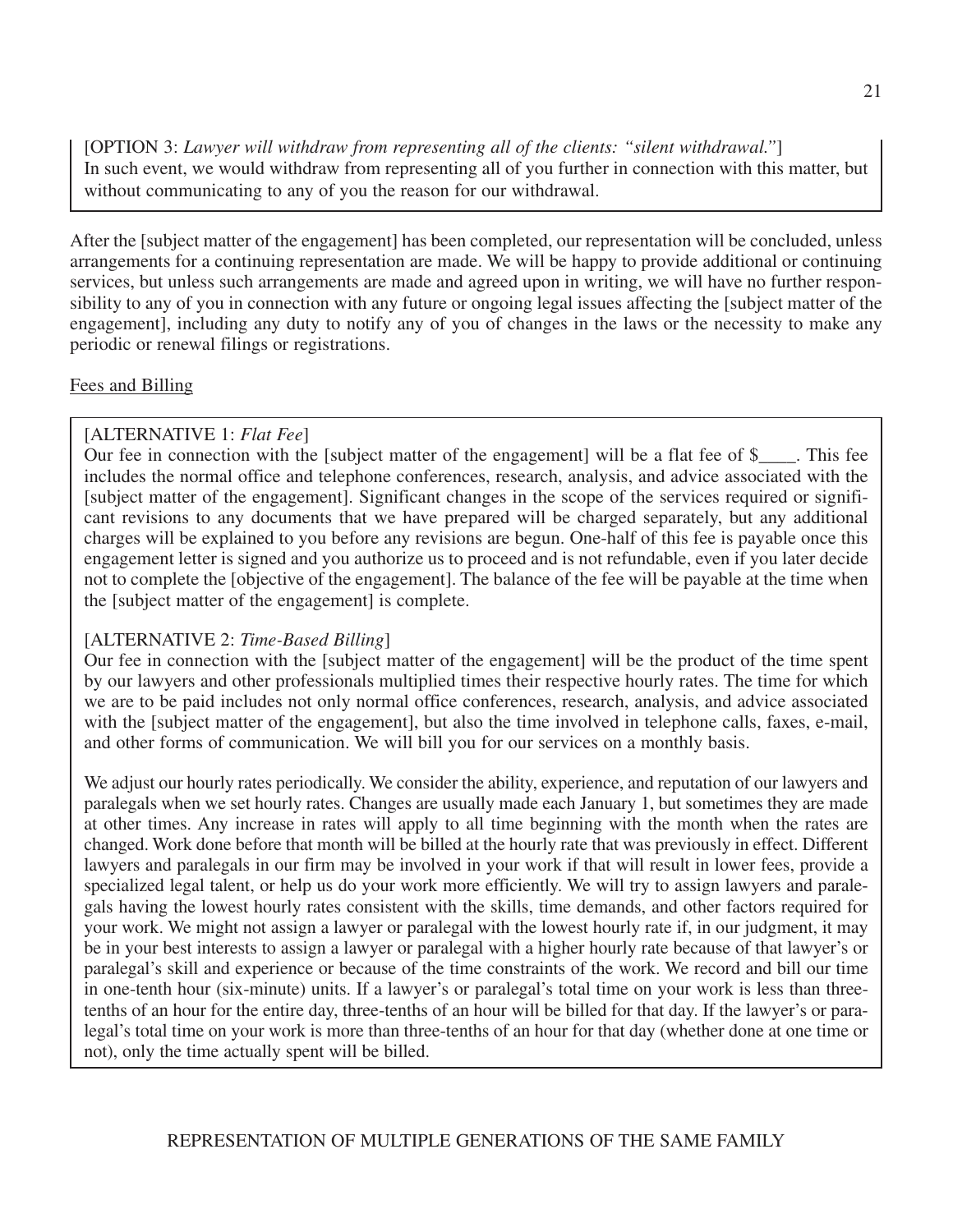In addition to our legal fees, as described above, we will be entitled to be reimbursed by you for out-of-pocket expenses that we pay on your behalf and for our internal costs. Out-of-pocket expenses include items such as filing fees charged by government agencies and travel expenses. Our internal costs include things like photocopying, long-distance telephone calls, fax transmissions, document scanning and electronic transmission, storage, and retrieval, courier services, computer research charges, and complex document production. Rather than tracking precise costs for every single internal charge (which would ultimately result in higher hourly rates for our clients), we charge fixed costs for these types of expenses. Our charges for these internal costs may exceed the actual direct costs that we pay to outsiders (such as the telephone company or photocopying contractors).

Sometimes it is necessary to hire other persons to provide services for you, such as accounting or appraisal firms. Their work may have more confidentiality if we (rather than you) request their services, and so we may hire them. However, you will be responsible for paying their fees and expenses, whether paid directly to them or to us in reimbursement.

Our bills are due when rendered. If a bill is not paid within 30 days after it is mailed to you, interest will accrue on the unpaid balance of that bill beginning on the thirty-first (31<sup>st</sup>) day and accruing thereafter at the rate of one percent (1%) per month. Interest charges will apply to specific monthly bills. Payments made on past-due accounts will be applied first to the oldest outstanding bill. If our bills are not paid reasonably soon after they are rendered, we reserve the right to stop work until your account is brought current and appropriate measures are taken to ensure prompt payment in the future. If we have to bring collection efforts for payment, you agree that you will pay the costs of collection procedures, including reasonable attorneys fees incurred by us (whether paid to our firm or another firm retained by us).

We may require a retainer or advance fee deposit for your work. Unless you and we agree otherwise, the retainer or advance fee deposit will be applied to our final statement, and any unused portion will be returned to you. We may also request an advance cost deposit (in addition to the retainer or advance fee deposit) when we expect that we will incur substantial costs on your behalf.

Each of you agrees that you will all be jointly and severally responsible for the payment of all amounts owed to us and that we can seek payment in full from any one of you at our election. Any agreement between any of you to limit your responsibility for payment of amounts owed to us will not be binding upon us unless we agree in writing to those limits. Your joint and several responsibility for the payment of our fees and expenses includes the situation in which our representation is terminated for any reason prior to the completion of the [subject matter of the engagement].

#### Effect of Disability

If any one of you becomes unable to make adequately-considered decisions regarding the [subject matter of the engagement] because of mental disability or other reasons, the ethics rules which govern the practice of law in this jurisdiction state that we may attempt to continue a normal attorney-client relationship with you as much as is possible. Those rules also authorize us to seek the appointment of a guardian or to take other actions to protect your interests if we consider that to be necessary. You should be aware that, by means of a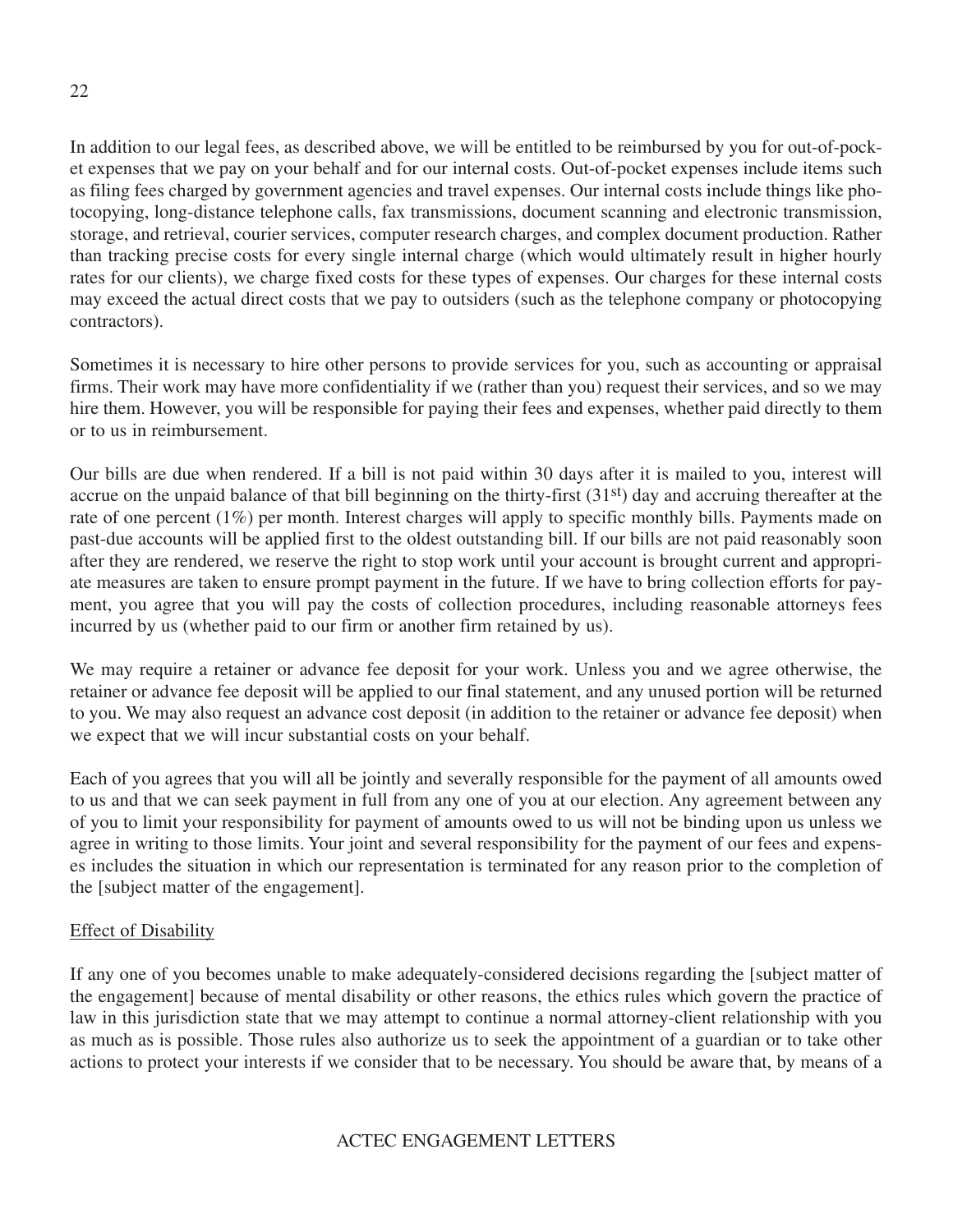durable power of attorney, you can designate one or more other persons to make decisions for you about the [subject matter of the engagement] and to sign documents on your behalf. If you authorize someone to act for you, and if their authority is broad enough to allow them to instruct us with regard to your interest in the [subject matter of the engagement], we can continue to do work on your behalf by dealing with them, and we can rely on instructions from them. We can communicate with them and disclose information they need to make informed decisions on your behalf, including information that is protected by the attorney-client privilege or the attorney work-product privilege.

#### Retention, Delivery, Retrieval, and Destruction of the Files

You should understand that the file that will be created by our firm in connection with your estate planning will belong to all of you jointly. During the course of this engagement, each of you will be furnished copies of all documents and of all significant correspondence. When the [subject matter of the engagement] is completed, we will deliver the originals of all documents to you jointly. We will retain physical and/or electronic copies of all of the documents, all correspondence, and, to the extent we deem appropriate, all notes made in connection with this engagement in our file. All of you acting together may direct us to turn over our file to any one of you or to anyone else that all of you designate, at any time. In such case, we will retain in our possession all internal communications and notes prepared by our firm and, at your expense, make, retain, and store physical and/or electronic copies of all other matters in our file to be delivered to you or at your request.

It is the policy of our firm that client files that are no longer needed by our lawyers and other professionals on a recurring basis are closed and placed in storage in a location away from our offices. The off-site storage of closed files helps us to reduce our operating expenses, and consequently our fees. Because you will have been furnished with the originals and/or copies of all relevant materials contained in our files during the course of the active phase of our representation, in the event that we are asked by you to recover materials contained in a file that has been closed and placed in off-site storage, you agree that we shall be entitled to be paid by the requesting party a reasonable charge for the cost of the recovery of the file and the identification, reproduction, and delivery of the requested materials.

Unless our firm is engaged to provide on-going representation in connection with [subject matter of the engagement], it is our firm's policy to destroy all copies of correspondence, notes, and documents retained in our file created in connection with the representation ten (10) years after the completion of the engagement. Before destroying the file, we will attempt to contact you to make arrangements for delivery of any original documents and the other contents of the file to you. This letter will serve as notice to you that if we are unable to contact you at the most recent address contained in our file, we will destroy the file without further notice. It will be your responsibility to notify us of any change in your address or contact information, as the same may change from time to time.

#### Consent to the Terms of the Engagement

Before we begin, each of you must consider all of the factors discussed in this letter and consent to the form of the representation. After each of you has considered this decision carefully, we ask that each of you please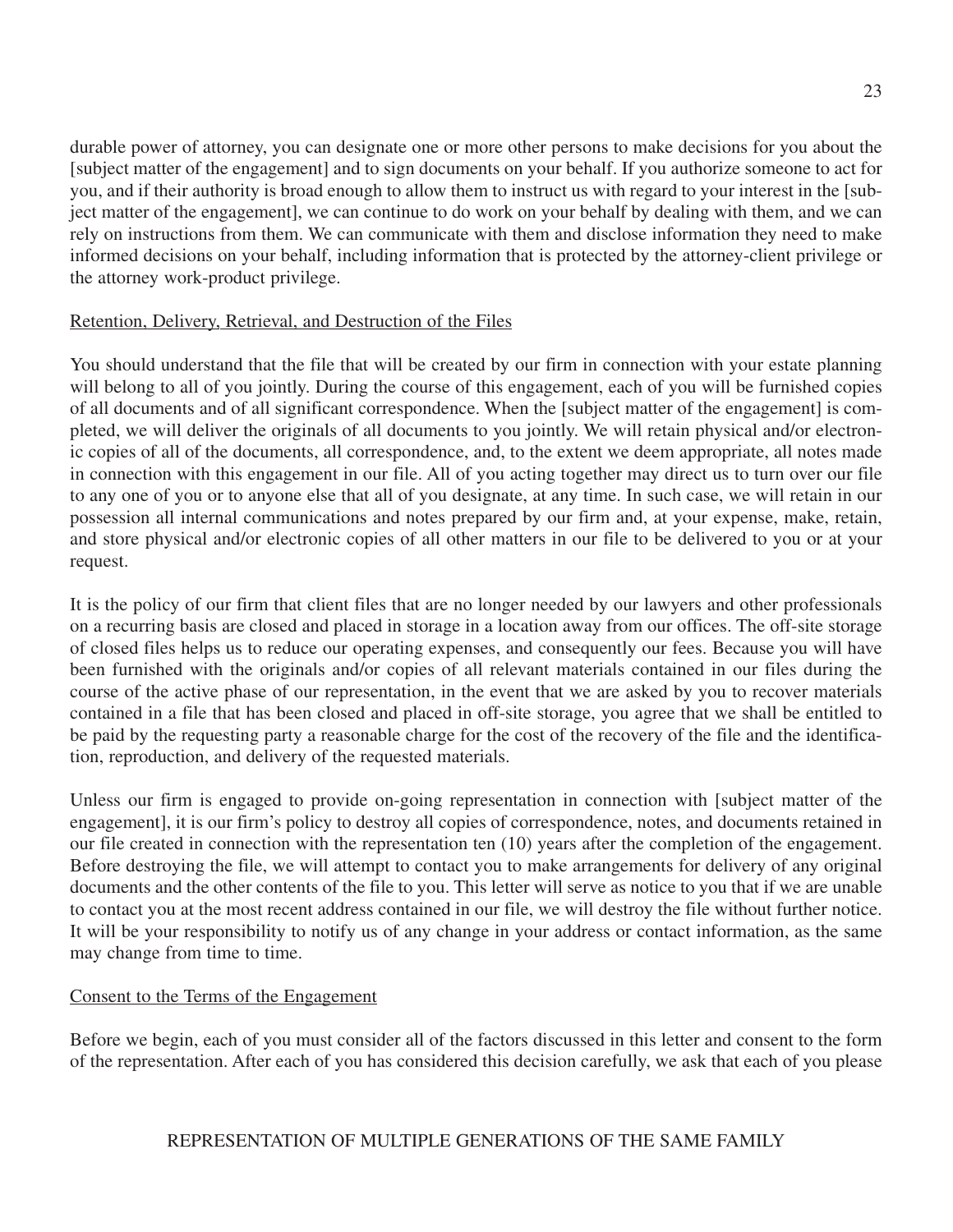sign the statement that follows this letter to indicate your consent to the conditions of the representation. If, after considering this matter, any one of you prefers a different form of representation, please let us know.

Because any change in legal representation after we begin will result in an increase in the time and expense needed to complete your estate planning, for which each of you would be financially responsible, we urge each of you to give careful consideration to the structure of the representation before we begin.

We are enclosing an extra copy of this letter to be signed and returned to us consenting to the conditions of the representation as described in this letter. The return of a copy of this letter signed by each of you will serve as authorization for us to proceed with [subject matter of the engagement]. Also enclosed is a return-address envelope for your convenience in returning the signed copy of this letter.

If any one of you has any questions about anything discussed in this letter, please call us. Each of you should also feel free to contact an attorney in another firm to discuss the effect of agreeing to the terms of the joint representation as outlined in this letter.

We appreciate the opportunity to work with you in connection with your estate planning, and we look forward to hearing from you soon.

Sincerely,

[Lawyer]

#### Consent to the Representation and the Terms of the Engagement

We have each reviewed the foregoing letter concerning the various aspects of separate and joint representation, and we choose to have [Lawyer] represent all of us jointly in connection with [subject matter of the engagement] on the terms described above.

|  | (Husband, First Generation)  |
|--|------------------------------|
|  | (Wife, First Generation)     |
|  | (Husband, Second Generation) |
|  | (Wife, Second Generation)    |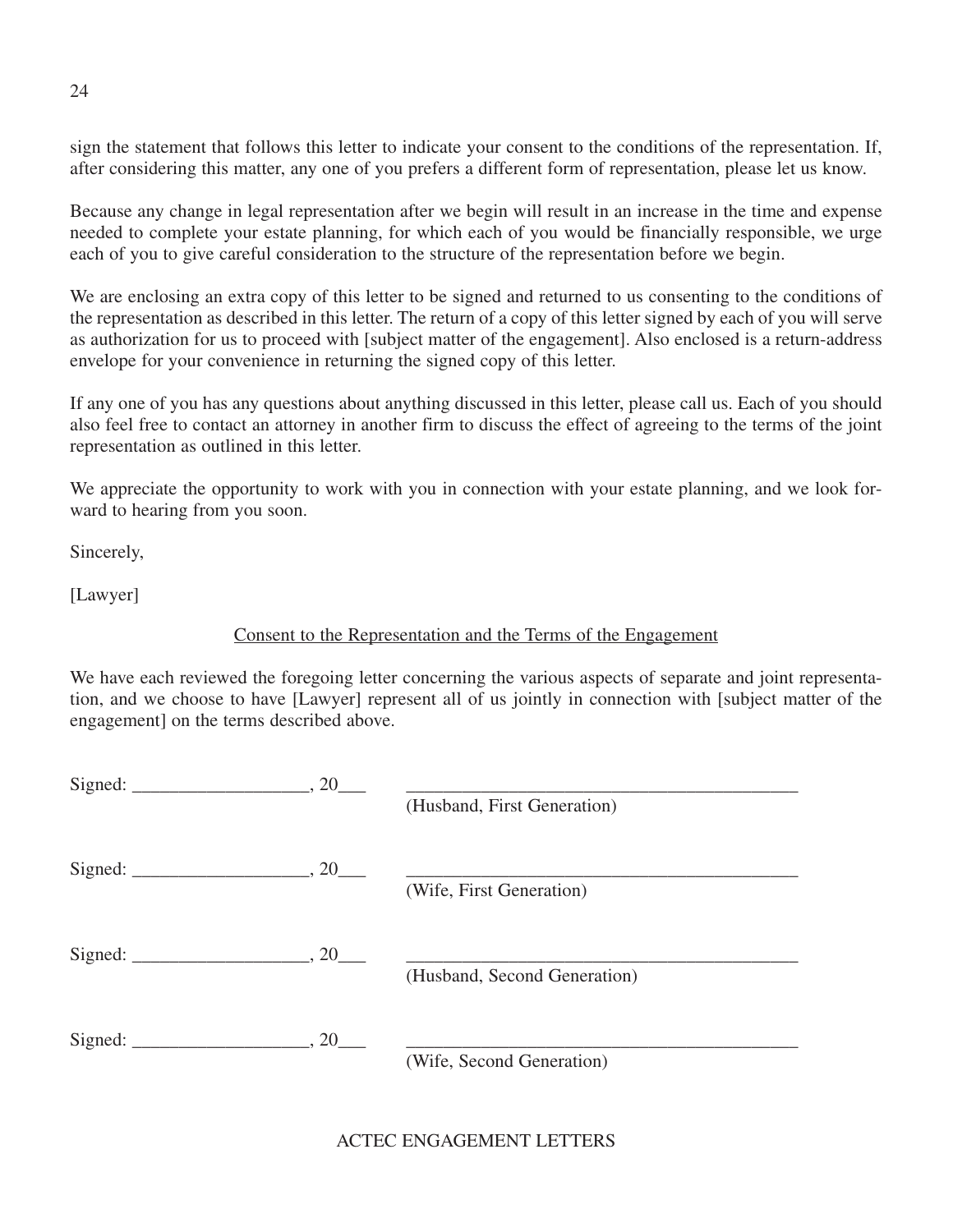#### **CHAPTER 3. REPRESENTATION OF MULTIPLE PARTIES IN A BUSINESS CONTEXT**

#### **Introduction**

This form illustrates some of the issues to be addressed in the representation of business interests. The focus of the form is on the creation of the business entity. Here, the fact of creation of the entity itself, a new client, poses an immediate conflict of interest with the organizers as individuals.

Over time, there is likely to be an evolution in the representation of the entity and its owners, employees, officers, and other involved parties that may include spouses, other members of the same family, or others whose interests are related. For example, there may be a death or withdrawal of a significant owner, or there may be a change in control of the entity. The lawyer must be particularly alert to the impact of the new entity, the shifting interests within it and among the individuals involved, and the emerging potential for conflicts arising as a result of events that have not been identified in advance. It is important to require the client to keep the lawyer continuously advised as to the emergence of intra-organizational and inter-personal conflicts that, if not promptly resolved, may destroy the representation.

The form letters in this section contemplate the creation of a new entity as the reason for the engagement of counsel. If the entity has already been in existence, however, the lawyer may be retained for a specific purpose, e.g., to prepare appropriate buy/sell agreements, establish employee benefits, participate in designing compensation arrangements, or to establish rational succession planning. These forms may be tailored to meet those circumstances.

Whether or not there is an evolution in the representation, or the representation involves an existing business entity, it is important for the lawyer to constantly be aware of who is the client and, in this respect, to be careful to document the relationships as they may change from time to time.

In each situation, the engagement letter should define and limit the scope of the representation. As change occurs, amendments to the initial engagement letter may have to be delivered to all of the parties in interest and their consents to the continued representation obtained.

#### **References to the** *ACTEC Commentaries* **(Fourth Edition):**

(Note that the page numbers shown below refer to the printed version of the *ACTEC Commentaries.*)

General Principles (re Scope of Representation), p. 32 Time Constraints Imposed by Client, p. 51 Encouraging Communication; Discretion Regarding Content, p. 56 Communications During Active Phase of Representation, pp. 56-57 Termination of Representation, pp. 57-58 Fee Paid by Person Other than Client, pp. 63, 69 Joint and Separate Clients, pp. 75-76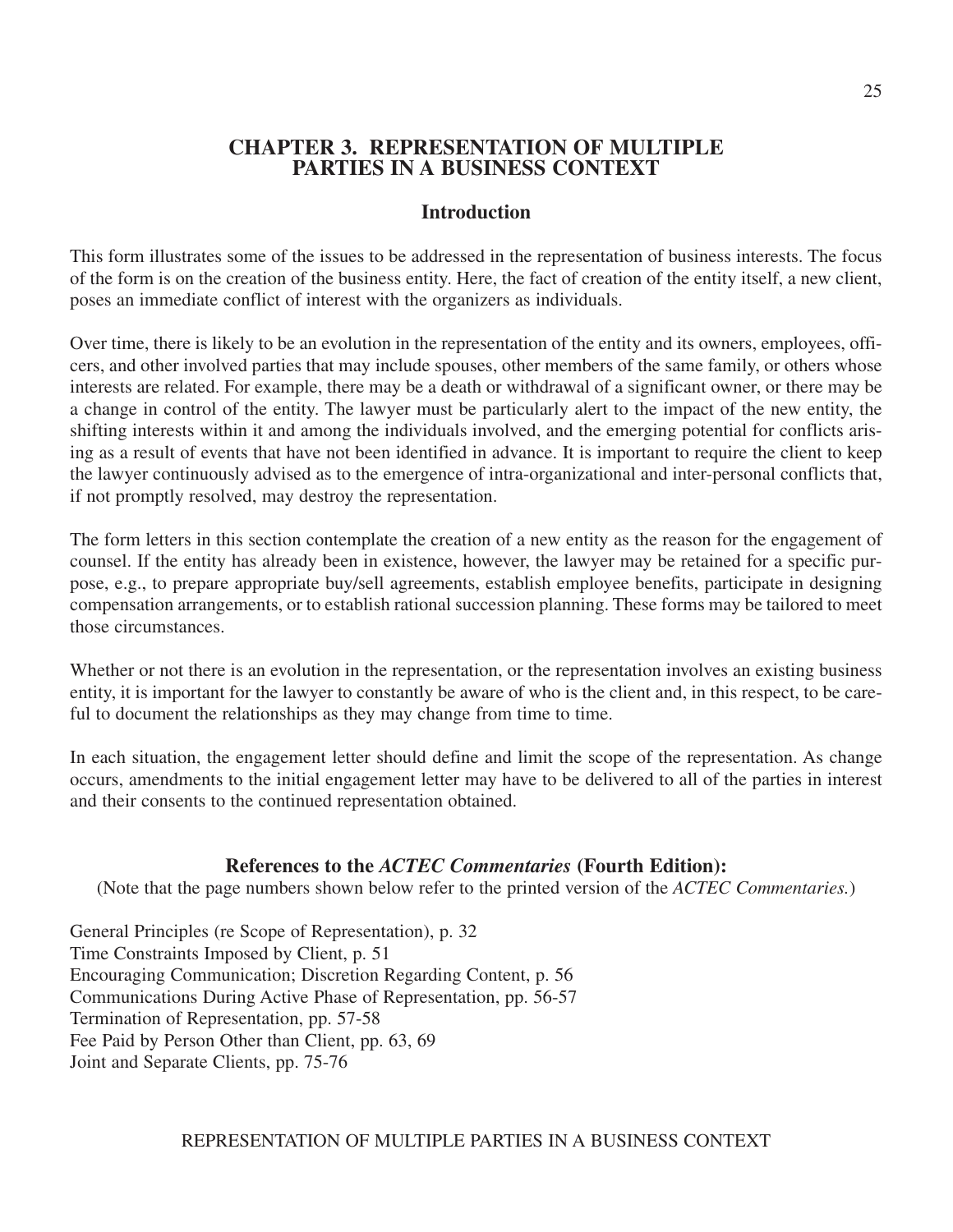26

Joint Representation Presumed, pp. 75-76 Multiple Separate Clients, p. 76 Confidences Imparted by One Joint Client, pp. 76-77 Separate Representation of Related Clients in Unrelated Matters, p. 77 Implied Authorization to Disclose, p. 78 Prospective Clients, pp. 75, 76, 91-92, 145-146 General Nonadversary Character of Estates and Trusts Practice; Representation of Multiple Clients, p. 91 Disclosures to Multiple Clients, pp. 91-93 Consider Possible Presence and Impact of Any Conflicts of Interest, pp. 92-93 Organization as Client, pp. 127-130 Declining or Terminating Representation, pp. 140-143

## **Supplemental Checklist for the Representation of Multiple Parties in a Business Context**

(Refer also to the General Checklist on pp. 4-8.)

1. DEFINE THE SCOPE OF THE REPRESENTATION.

Describe with appropriate specificity the objectives of the representation and the means by which those objectives are to be pursued (e.g., advice and counsel regarding the choice of the business entity; the corporate and management structure of the business; the funding and financing of the business and its operations, and the federal and state income tax consequences of the organization; funding, operation, and sale or other disposition of the business; the preparation and filing of the organization documents; and the preparation and filing of documents to effect the initial funding and financing of the business, including telephone and office conferences and correspondence with the organizers and any accountants, lenders, brokers, and other related professionals).

2. IDENTIFY THE CLIENT.

Is the client the new entity, one or more of the organizers, or the entity and one or more of the organizers?

- (a) If appropriate, describe the possible conflict of interest if the lawyer is to receive an interest in the business as a part of the lawyer's fee.
- (b) Describe the adverse consequences of any necessity of the lawyer to withdraw from the joint representation, including the possible prohibition of any further representation by the lawyer of any of the joint individual clients if the joint representation fails.
- (c) Make it clear if the lawyer will be representing the business entity or the individual constituents of the business or both.
- (d) Describe the potential conflicts of interest resulting from the lawyer's representation of the entity or the lawyer's representation of the constituents individually.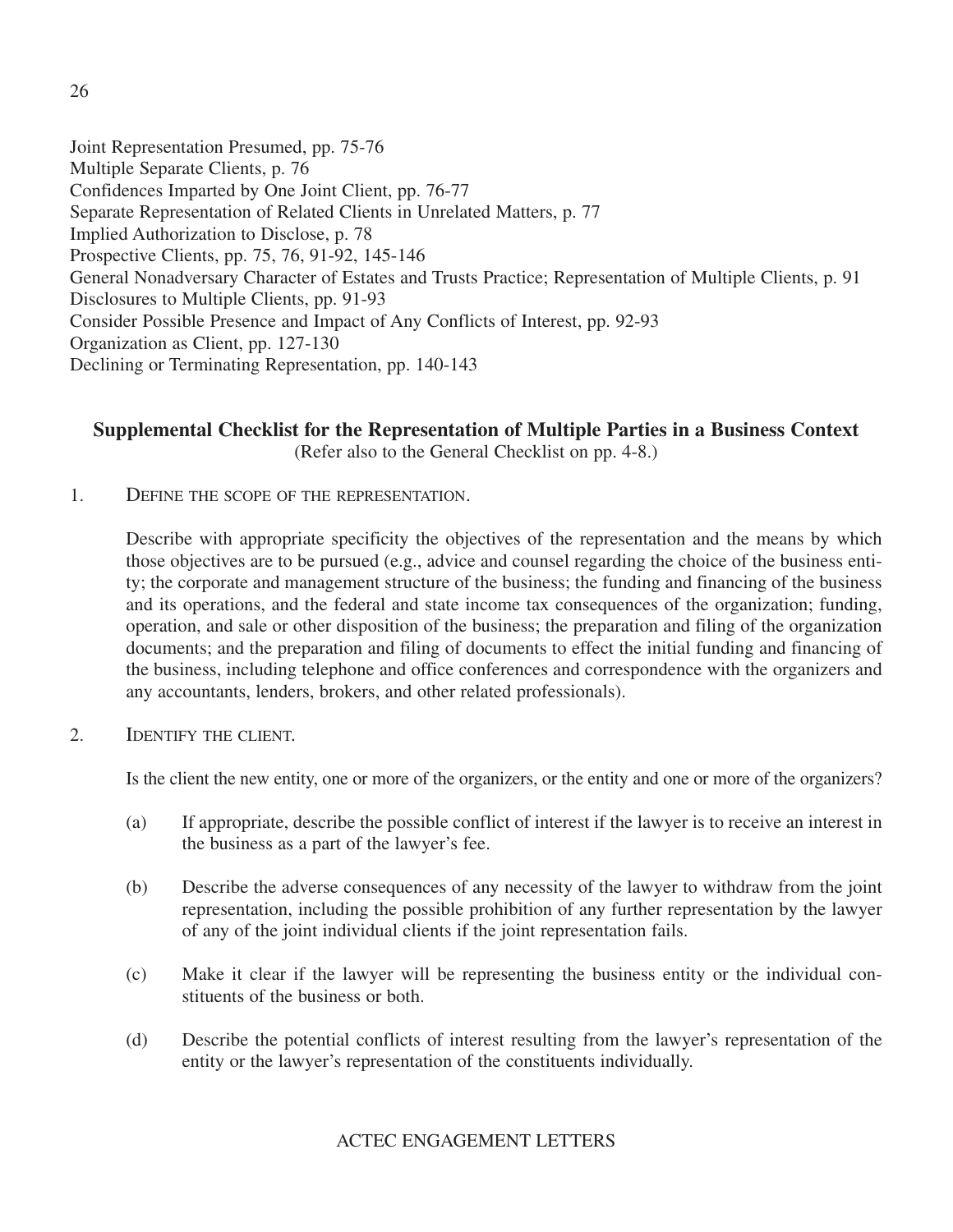- (e) Describe the possibility of a future prohibition on the lawyer's representation of either the entity or the constituents, depending upon the identity of the initial client.
- (f) Include a description of the effect on the conflict-of-interest rules, depending on the choice of entity and the lawyer's duty to the constituents or the entity under the entity or aggregation theory.
- (g) Describe the impact of gaining general knowledge of entity policies and practices vs. knowledge of specific facts from prior representation so as to avoid inadvertent disqualification.
- 3. POSSIBLE CLASSIFICATION OF THE ROLE OF THE LAWYER AS AN INTERMEDIARY IN THE REPRESEN-TATION UNDER RULE 2.2 (TO THE EXTENT THAT RULE 2.2 MAY BE AVAILABLE OR APPLICABLE IN THE SUBJECT JURISDICTION)
	- (a) Describe the possibility of the lawyer serving as an intermediary rather than as an advocate and the resulting effect on the treatment of confidential information and potential conflicts of interest.
	- (b) Describe the differences in the duties of the lawyer in serving as an intermediary as opposed to a normal role as advocate, including a greater burden on the individual clients for making decisions.
	- (c) Describe the necessity and effect of any withdrawal of the lawyer if the intermediation fails.
	- (d) Make it clear that the engagement either is or is not an intermediation.
	- (e) If the lawyer is to serve as intermediary, have all the clients consent to the intermediation.
- 4. EXPLAIN THE FEE OR THE BASIS FOR THE DETERMINATION OF THE FEE AND THE BILLING ARRANGE-MENTS  $[INCLUDING THE MATERIAL REQUIRED IN RULE 1.5 (b)].$ 
	- (a) If the firm is to receive any form of ownership in the entity as part of its fee, describe how the quantity and value of the ownership interest is to be determined and the ethical issues involved (Rule 1.5).
	- (b) Describe who will be responsible for the fees and expenses if the new entity is never organized.
- 5. TERMINATION OF THE REPRESENTATION

Describe what will happen when the lawyer withdraws and to whom the records will be sent.

#### REPRESENTATION OF MULTIPLE PARTIES IN A BUSINESS CONTEXT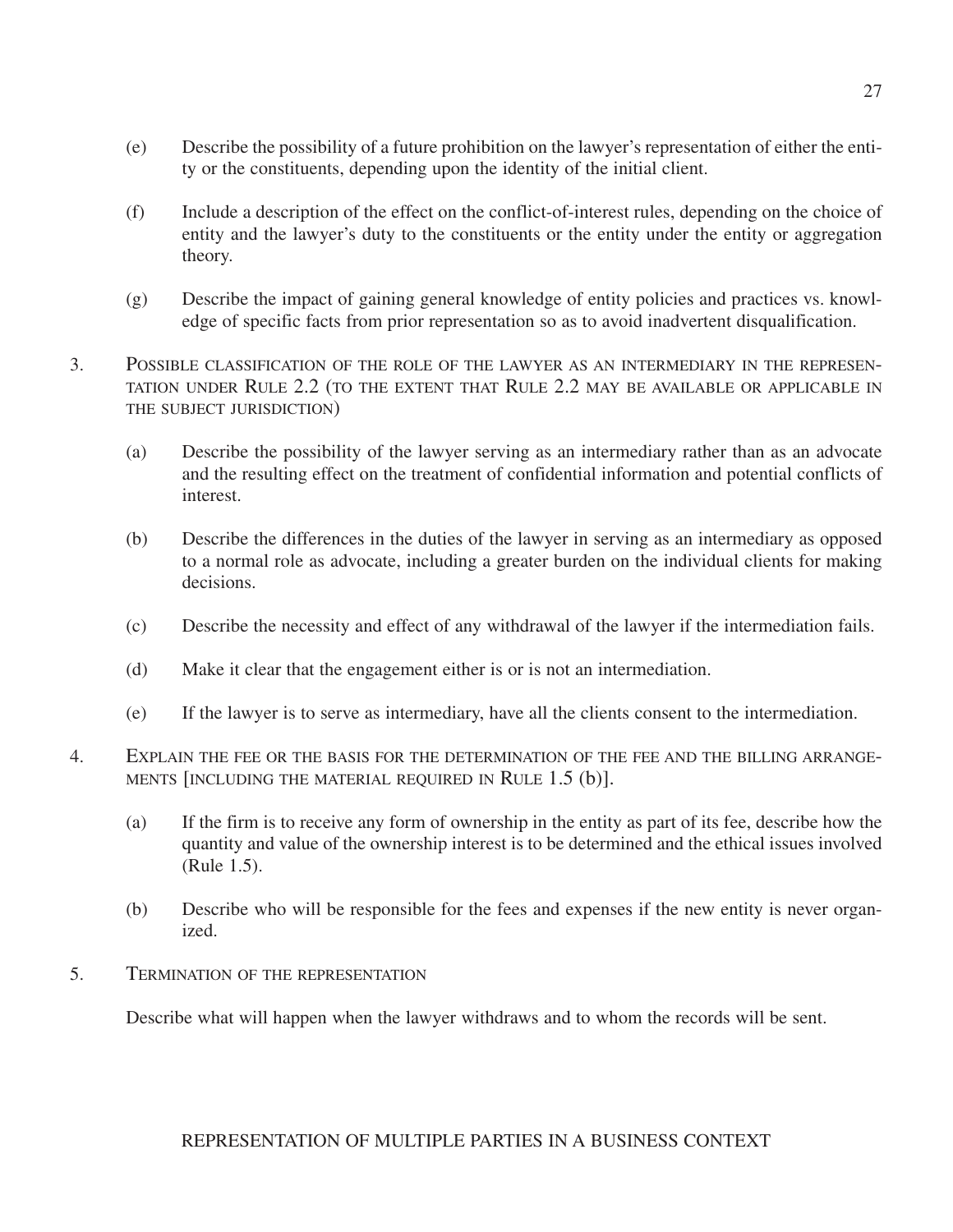#### **Form of an Engagement Letter for Representation in Connection with the Organization of a New Business Entity (Representing the Entity Only)**

[Date]

[Addressees]

Subject: Organization of [New Entity]

Dear [Client(s)]:

Thank you for your confidence in selecting our firm to perform legal services in connection with the organization of [New Entity].

#### Scope of the Engagement

We will provide legal services in connection with the formation of [New Entity] as a [corporation/partnership/limited liability company/ etc.] under the laws of the State of [State], including providing advice and counsel regarding the choice of the business entity; the ownership and management structure of the company; the funding and financing of the company and its operations; and, subject to applicable standards of tax practice, the federal and state income tax consequences of the organization, funding, operation, and sale or other disposition of the company or its property; the preparation and filing of the organization documents; and the preparation and filing of documents to effect the initial funding and financing of the company. These services will include telephone and office conferences and correspondence with the organizers of the company and any accountants, lenders, brokers, and other related professionals. If appropriate, and if requested, we will also provide advice and counsel and document preparation in connection with the acquisition or leasing of property by [New Entity], transfer restriction agreements and buy-sell agreements between [New Entity] and its (shareholders/partners/members, etc.), and employment agreements between [New Entity] and its key employees.

#### Identification of the Client

Our client will be [New Entity]. As described below, we will not undertake to represent any of you individually.

It is important that each of you understands that the interests of [New Entity] may not always be identical to the interests of the [number] of you as its organizers, owners, and managers and that the interests of any one of the [number] of you may not always be identical to the interests of the others. Therefore, each of you should be aware that in your individual capacity you should carefully consider retaining independent counsel to advise and represent you separately from [New Entity] and from the others.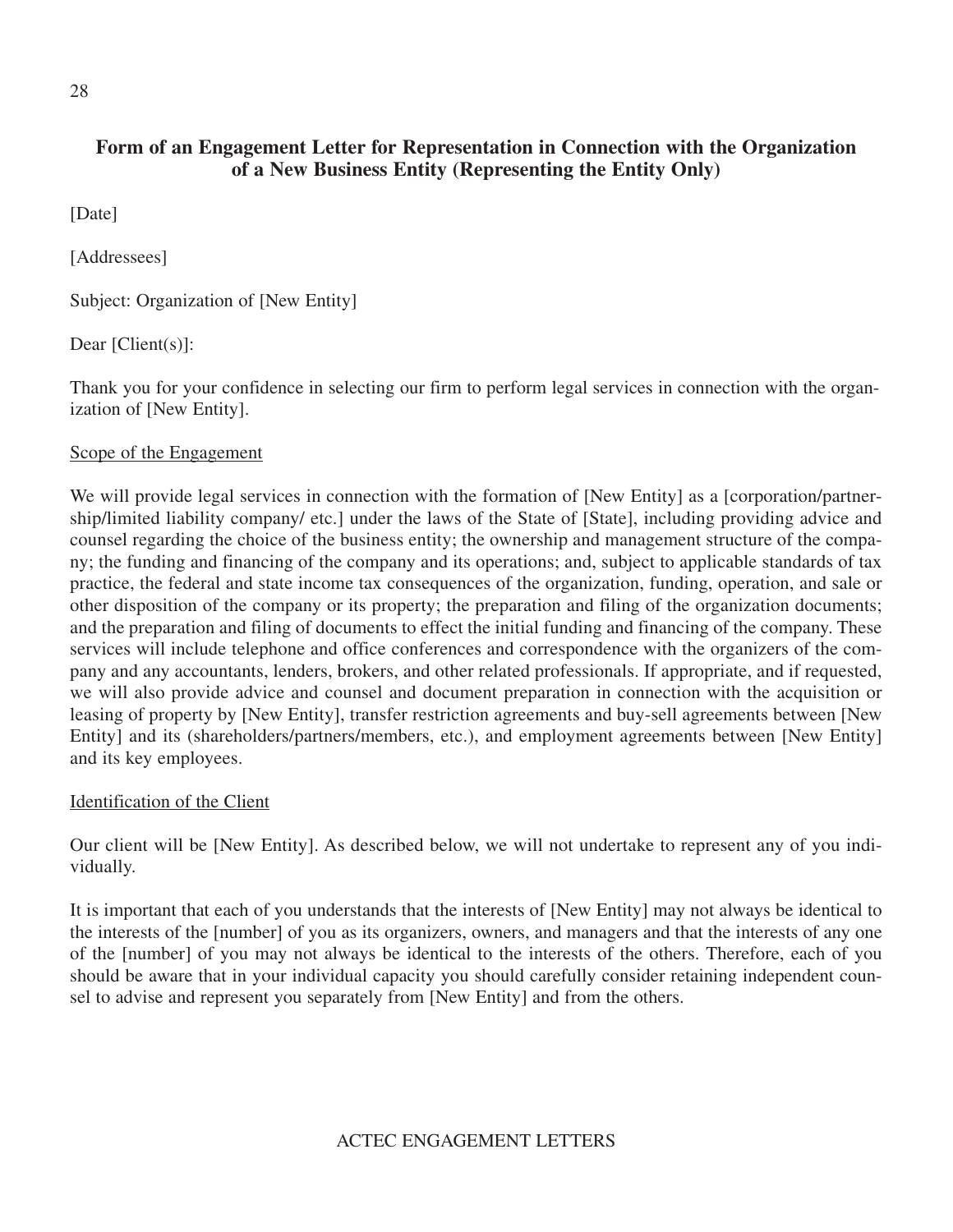#### Separate Representation – Confidential Information and Potential Conflicts of Interest

You have asked us to represent [New Entity] separately in connection with its organization. We are happy to do this; however, it is important that each one of you understands and consents to the considerations involved in such representation.

As attorneys for [New Entity], we are required to preserve any confidential information we become aware of concerning the company, unless we are authorized to disclose such information to someone else. We have a duty to act solely in the best interest of [New Entity], without being influenced by the conflicting personal interests of any of the [number] of you or of any other clients. For example, in representing [New Entity], we would ordinarily be prohibited from making known to any one or more of you individually any information known to us relating to [New Entity], even if we think the information might be important to you in making decisions affecting your interest in [New Entity]. This could include our knowledge of information affecting [New Entity] disclosed to us by one of the others of you. Nevertheless, because our client will be [New Entity] and you will be its initial governing constituents, even though we will not be representing any of you separately, we are obligated to disclose to each of you any information any of you discloses to us that is relevant and material to the organization of [New Entity] and none of you can disclose any information to us and require that such information be withheld from the others if such information is relevant and material to the organization of [New Entity].

Each of you may have differing and conflicting interests and objectives and your interests and objectives may be in conflict with the best interests of [New Entity]. For example, you may have different views on how the financial rights and governance rights of [New Entity] should be distributed among you. Some decisions regarding one or more of the legal or tax aspects of the structure and organization of [New Entity] may be favorable to one or more of you but unfavorable to others. These are just general examples. Your own situation and interests are unique. However, because our client is [New Entity] and not any of you individually, we could not advise you that a proposal suggested by one of you might be adverse to your own personal interests.

Because each of your interests could potentially be affected by the interests of [New Entity], it will be necessary for each of you to consent to the form of our representation of [New Entity].

#### Separate Representation

Unlike joint representation [or intermediation], as described above, if each of you were to retain a separate attorney, each of you would have an advocate for your personal interests and would receive totally independent advice. Each of you would meet separately with your attorney, and information given by you to your attorney would be confidential and could not be disclosed by the attorney to anyone else without your consent. Separate representation would ensure the preservation of each of your confidences and the elimination of any conflicts of interest between you and your attorney; however, separate representation might result in each of you taking positions on issues relating to the organization of [New Entity] that would be adverse to each other and would result in a duplication of expenses in having separate attorneys.

29

#### REPRESENTATION OF MULTIPLE PARTIES IN A BUSINESS CONTEXT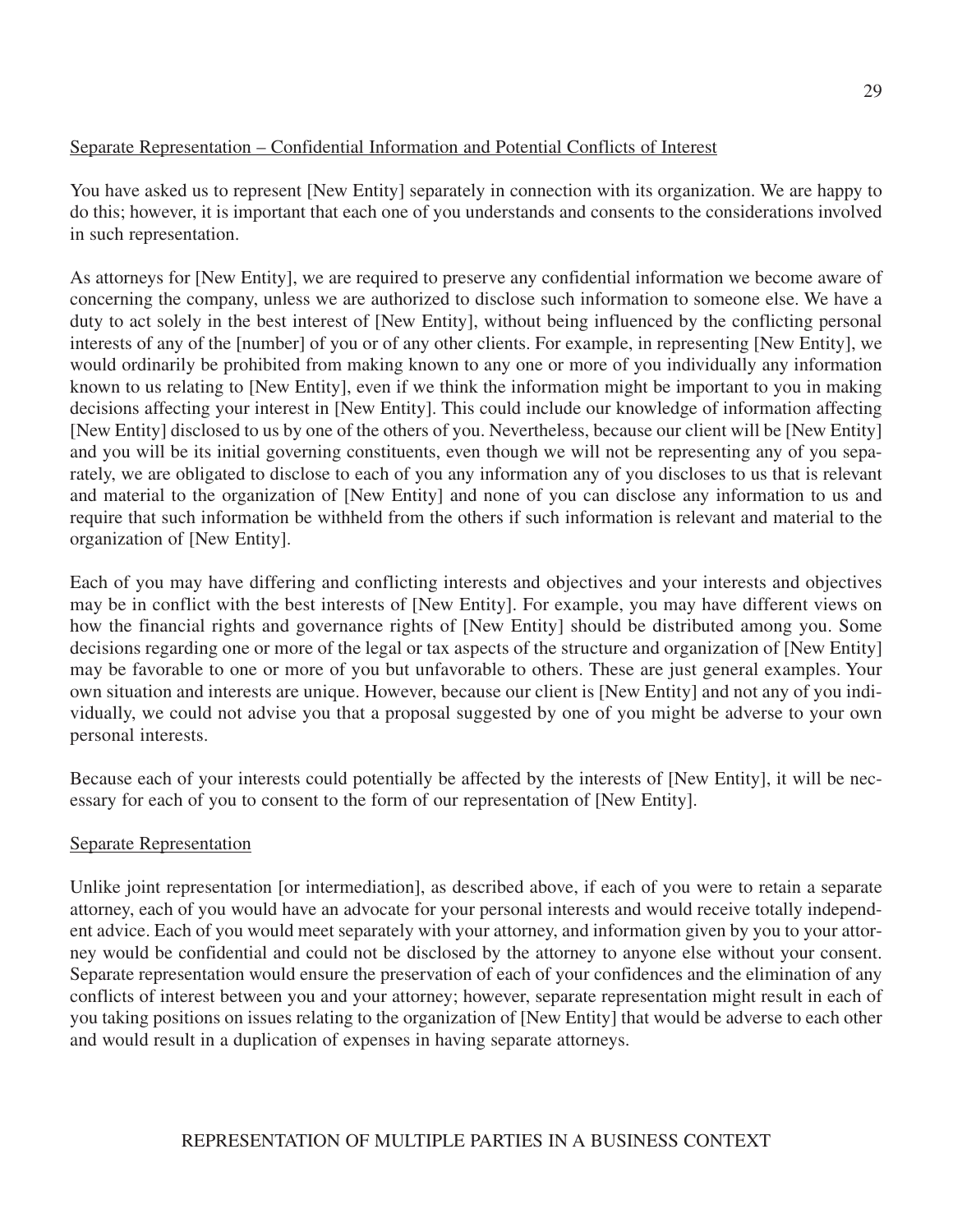#### Termination of the Engagement

#### [ALTERNATIVE 1: *No prior representation of any of the organizers.*]

If we begin with our firm representing [New Entity] and not any of you individually, any one of you is completely free to engage separate counsel to represent you separately at any time. In that event, you should understand that our representation of [New Entity] will continue unless terminated by the appropriate action of its duly authorized constituents. In addition, and whether or not you are represented by separate counsel, none of you individually can invoke a duty of confidentiality as between you and the others so as to prevent us from disclosing to the others any information received from you that is relevant and material to the organization of [New Entity].

#### [ALTERNATIVE 2: *Prior representation of one of the organizers.*]

As each of you is aware, our firm has previously represented [Client-Organizer] personally and in matters related to [his/her] business interests. We have already advised [Client-Organizer] that if we are engaged to represent [New Entity] in connection with its organization, we may be required to disclose to [New Entity] and its constituents and to each of you information regarding [Client-Organizer] that we might otherwise be prohibited from disclosing; and [Client-Organizer] has consented to any such disclosure to the extent it is relevant and material to the organization of [New Entity].

If we begin with our firm representing [New Entity] and not any of you individually, any one of you is completely free to engage separate counsel to represent you separately at any time. In that event, you should understand that our representation of [New Entity] will continue unless terminated by the appropriate action of its duly authorized constituents or unless [Client-Organizer] chooses to engage separate counsel or requests that we terminate our representation of [New Entity]. In such case, we would withdraw from representing [New Entity] further in connection with its organization and would communicate to all of you the reason for our withdrawal. In addition, and whether or not you are represented by separate counsel, none of you individually, other than [Client-Organizer], can invoke a duty of confidentiality as between you and the others so as to prevent us from disclosing to the others any information received from you that is relevant and material to the organization of [New Entity]. If [Client-Organizer] invokes a duty of confidentiality with respect to [himself/herself] and our firm so as to prevent us from disclosing to the others of you any information received from [him/her] that is relevant and material to the organization of [New Entity], we would withdraw from representing [New Entity] further in connection with its organization and would communicate to all of you the reason for our withdrawal.

When the organization of [New Entity] has been completed, our representation of [New Entity] and all of you as organizers will be concluded, unless arrangements for a continuing representation are made. We will be happy to provide additional or continuing services, but unless such arrangements are made and agreed upon in writing, we will have no further responsibility to [New Entity] or to you in connection with any future or ongoing legal issues affecting [New Entity], including any duty to notify you of changes in the laws or the necessity to make any periodic or renewal filings or registrations.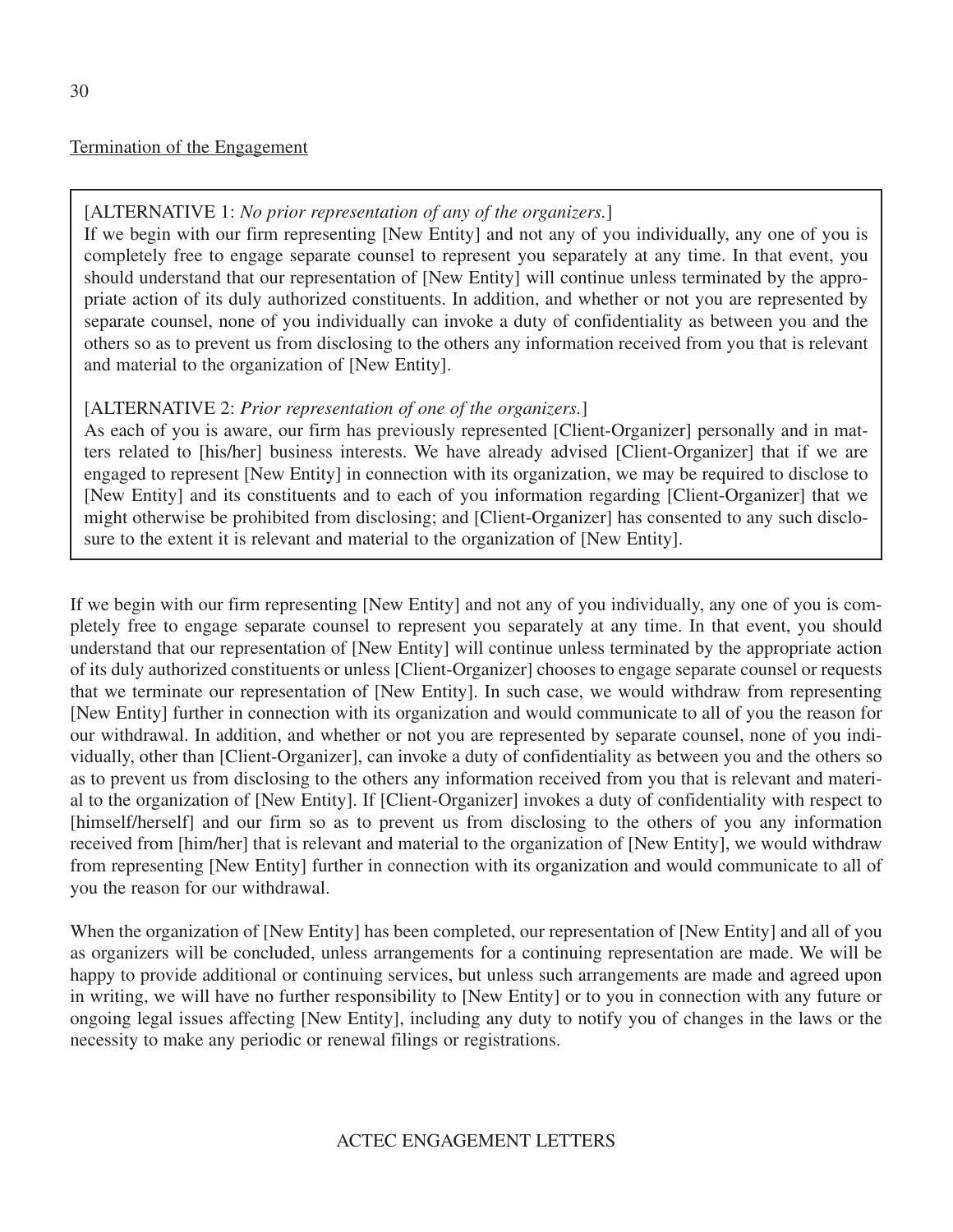#### Fees and Billing

## [ALTERNATIVE 1: *Flat Fee*]

Our fee in connection with the organization of [New Entity] will be a flat fee of  $\$\$  This fee includes the normal office and telephone conferences, research, analysis, and advice associated with the organization of [New Entity] and the preparation and filing of the appropriate documents to complete the organization. Significant changes in the scope of the services required or significant revisions to the organizational documents will be charged separately, but any additional charges will be explained to you before any revisions are begun. One-half of this fee is payable once this engagement letter is signed and you authorize us to proceed and is not refundable even if you later decide not to complete the organization. The balance of the fee will be payable at the time when the organization is complete.

## [ALTERNATIVE 2: *Time-Based Billing*]

Our fee in connection with the organization of [New Entity] will be the product of the time spent by our lawyers and other professionals multiplied times their respective hourly rates. The time for which we are to be paid includes not only normal office conferences, research, analysis, and advice associated with the organization of [New Entity] and the preparation and filing of the appropriate documents to complete the organization, but also the time involved in telephone calls, faxes, e-mail, and other forms of communication. We will bill you for our services on a monthly basis.

We adjust our hourly rates periodically. We consider the ability, experience, and reputation of our lawyers and paralegals when we set hourly rates. Changes are usually made each January 1, but sometimes they are made at other times. Any increase in rates will apply to all time beginning with the month when the rates are changed. Work done before that month will be billed at the hourly rate that was previously in effect. Different lawyers and paralegals in our firm may be involved in your work if that will result in lower fees, provide a specialized legal talent, or help us do your work more efficiently. We will try to assign lawyers and paralegals having the lowest hourly rates consistent with the skills, time demands, and other factors required for your work. We might not assign a lawyer or paralegal with the lowest hourly rate if, in our judgment, it may be in your best interests to assign a lawyer or paralegal with a higher hourly rate because of that lawyer's or paralegal's skill and experience or because of the time constraints of the work. We record and bill our time in one-tenth hour (six-minute) units. If a lawyer's or paralegal's total time on your work is less than three-tenths of an hour for the entire day, three-tenths of an hour will be billed for that day. If the lawyer's or paralegal's total time on your work is more than three-tenths of an hour for that day (whether done at one time or not), only the time actually spent will be billed.

In addition to our legal fees, as described above, we will be entitled to be reimbursed by you for out-of-pocket expenses that we pay on your behalf and for our internal costs. Out-of-pocket expenses include items such as filing fees charged by government agencies and travel expenses. Our internal costs include things like photocopying, long-distance telephone calls, fax transmissions, document scanning and electronic transmission, storage, and retrieval, courier services, computer research charges, and complex document production. Rather than tracking precise costs for every single internal charge (which would ultimately result in higher hourly

## REPRESENTATION OF MULTIPLE PARTIES IN A BUSINESS CONTEXT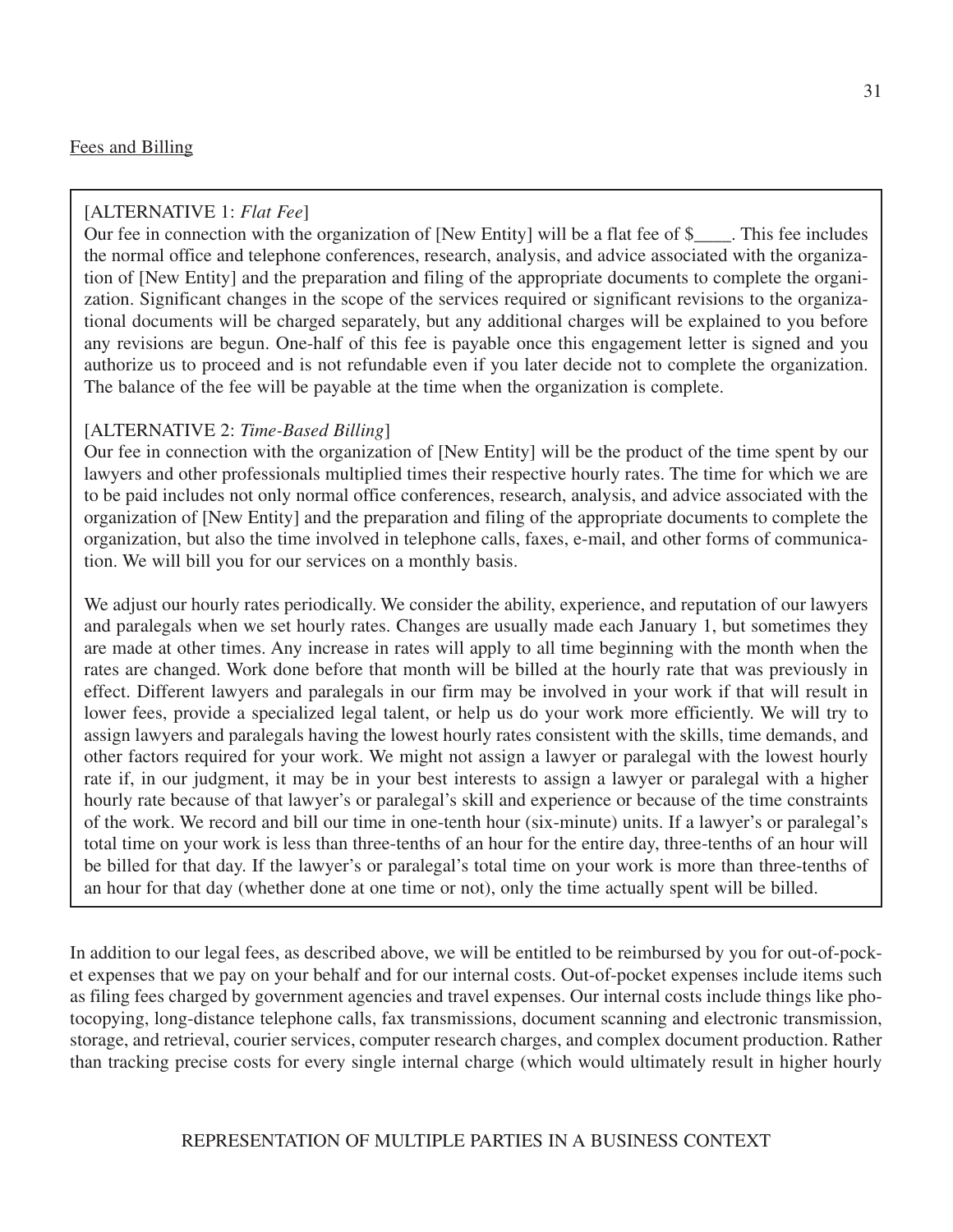rates for our clients), we charge fixed costs for these types of expenses. Our charges for these internal costs may exceed the actual direct costs that we pay to outsiders (such as the telephone company or photocopying contractors).

Sometimes it is necessary to hire other persons to provide services for you, such as accounting or appraisal firms. Their work may have more confidentiality if we (rather than you) request their services, and so we may hire them. However, you will be responsible for paying their fees and expenses, whether paid directly to them or to us in reimbursement.

Our bills are due when rendered. If a bill is not paid within 30 days after it is mailed to you, interest will accrue on the unpaid balance of that bill beginning on the thirty-first (31<sup>st</sup>) day and accruing thereafter at the rate of one percent (1%) per month. Interest charges will apply to specific monthly bills. Payments made on past-due accounts will be applied first to the oldest outstanding bill. If our bills are not paid reasonably soon after they are rendered, we reserve the right to stop work until your account is brought current and appropriate steps are taken to ensure prompt payment in the future. If we have to bring collection efforts for payment, you agree that you will pay the costs of collection procedures, including reasonable attorneys fees incurred by us (whether paid to our firm or another firm retained by us).

We may require a retainer or advance fee deposit for your work. Unless you and we agree otherwise, the retainer or advance fee deposit will be applied to our final statement, and any unused portion will be returned to you. We may also request an advance cost deposit (in addition to the advance fee deposit) when we expect that we will incur substantial costs on your behalf.

Each of you agrees that you will be jointly and severally responsible for the payment of all amounts owed to us and that we can seek payment in full from any one of you at our election. Any agreement between any of you to limit your responsibility for payment of amounts owed to us will not be binding upon us unless we also agree in writing to those limits. Your joint and several responsibility for the payment of our fees and expenses includes the situation in which our representation is terminated for any reason prior to the completion of the organization of [New Entity].

## Effect of Death or Disability

If any one of you becomes unable to make adequately-considered decisions regarding the organization of [New Entity] because of mental disability or other reasons, the ethics rules that govern the practice of law in this jurisdiction state that we may attempt to continue a normal attorney-client relationship with you as much as is possible. Those rules also authorize us to seek the appointment of a guardian or to take other actions to protect your interests if we consider that to be necessary. You should be aware that, by means of a durable power of attorney, you can designate one or more other persons to make decisions for you about the organization of [New Entity] and to sign documents on your behalf. If you authorize someone to act for you, and if their authority is broad enough to allow them to instruct us with regard to your interest in [New Entity] and its organization, we can continue to do work on your behalf by dealing with them, and we can rely on instructions from them. We can communicate with them and disclose information they need to make informed decisions on your behalf, including information that is protected by the attorney-client privilege.

## ACTEC ENGAGEMENT LETTERS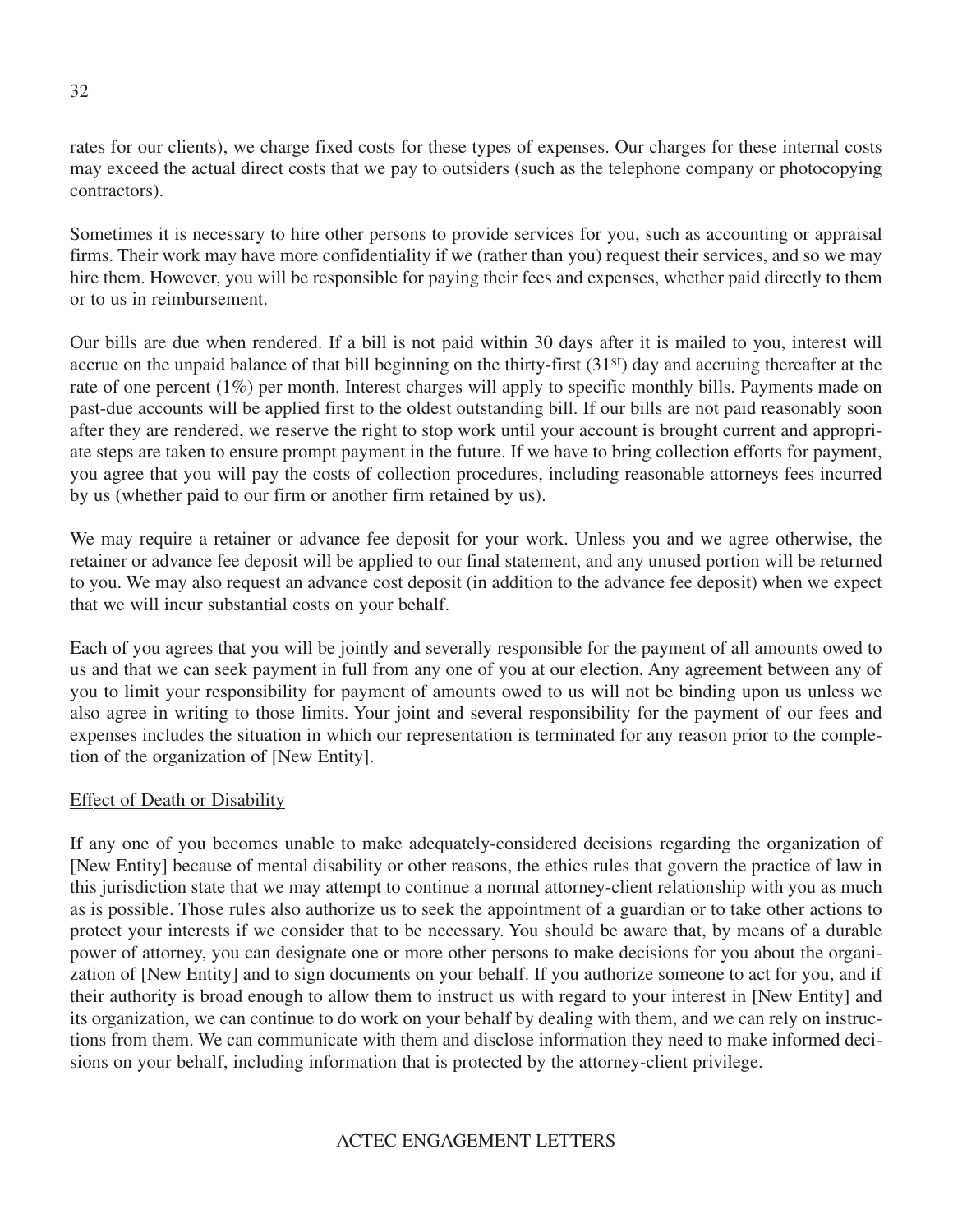If you die during the course of this engagement, the personal representatives of your estate generally succeed to all of your rights with respect to this engagement and are entitled to act on your behalf. Thereafter, we could continue to do work on your behalf by dealing with your personal representatives, and we can rely on instructions from them. We can communicate with them and disclose information they need to make informed decisions on your behalf, including information that is protected by the attorney-client privilege or the attorney work-product privilege.

### Retention, Delivery, Retrieval, and Destruction of the Files

Each of you should understand that the file that will be created by our firm in connection with the organization of [New Entity] will belong to our client, as identified in this letter. During the course of this engagement, each of you will be furnished copies of all of the organizational documents and of all significant correspondence. When the organization of [New Entity] is completed, we will deliver the originals of all of the organization documents to the Secretary of [New Entity]. We will retain physical and/or electronic copies of all of the organizational documents, all correspondence, and, to the extent we deem appropriate, all notes made in connection with this engagement in our file. The client may direct us to turn over our file to [New Entity], to any one of you, or to anyone else that the client designates, at any time. In such case, we will retain in our possession all internal communications and notes prepared by our firm and, at the expense of [New Entity], make, retain, and store physical and/or electronic copies of all other matters in our file to be delivered to [New Entity] or at its request.

It is the policy of our firm that client files that are no longer needed by our lawyers and other professionals on a recurring basis are closed and placed in storage in a location away from our offices. The off-site storage of closed files helps us to reduce our operating expenses, and consequently our fees. Because you and [New Entity] will have been furnished with the originals and/or copies of all relevant materials contained in our files during the course of the active phase of our representation, in the event that we are asked by you or [New Entity] to recover materials contained in a file that has been closed and placed in off-site storage, we shall be entitled to be paid by the requesting party a reasonable charge for the cost of the recovery of the file and the identification, reproduction, and delivery of the requested materials.

Unless our firm is engaged to provide on-going representation of [New Entity], it is our firm's policy to destroy all copies of correspondence, notes, and documents retained in our file created in connection with the organization of a new entity ten (10) years after the completion of the organization. Before destroying the file, we will attempt to contact our client, as identified in this letter, to make arrangements for delivery of any original documents and the other contents of the file to the client. This letter will serve as notice to you that if we are unable to contact our client at the most recent address contained in our file, we will destroy the file without further notice. It will be your responsibility to notify us of any change in your address or any change in the address or contact information for [New Entity], as appropriate, as the same may change from time to time.

## Conflicts with Other Clients

Sometimes our lawyers are asked to represent a client who has interests that are adverse to another client whom we represent in other matters. The ethics rules that govern the practice of law in this jurisdiction per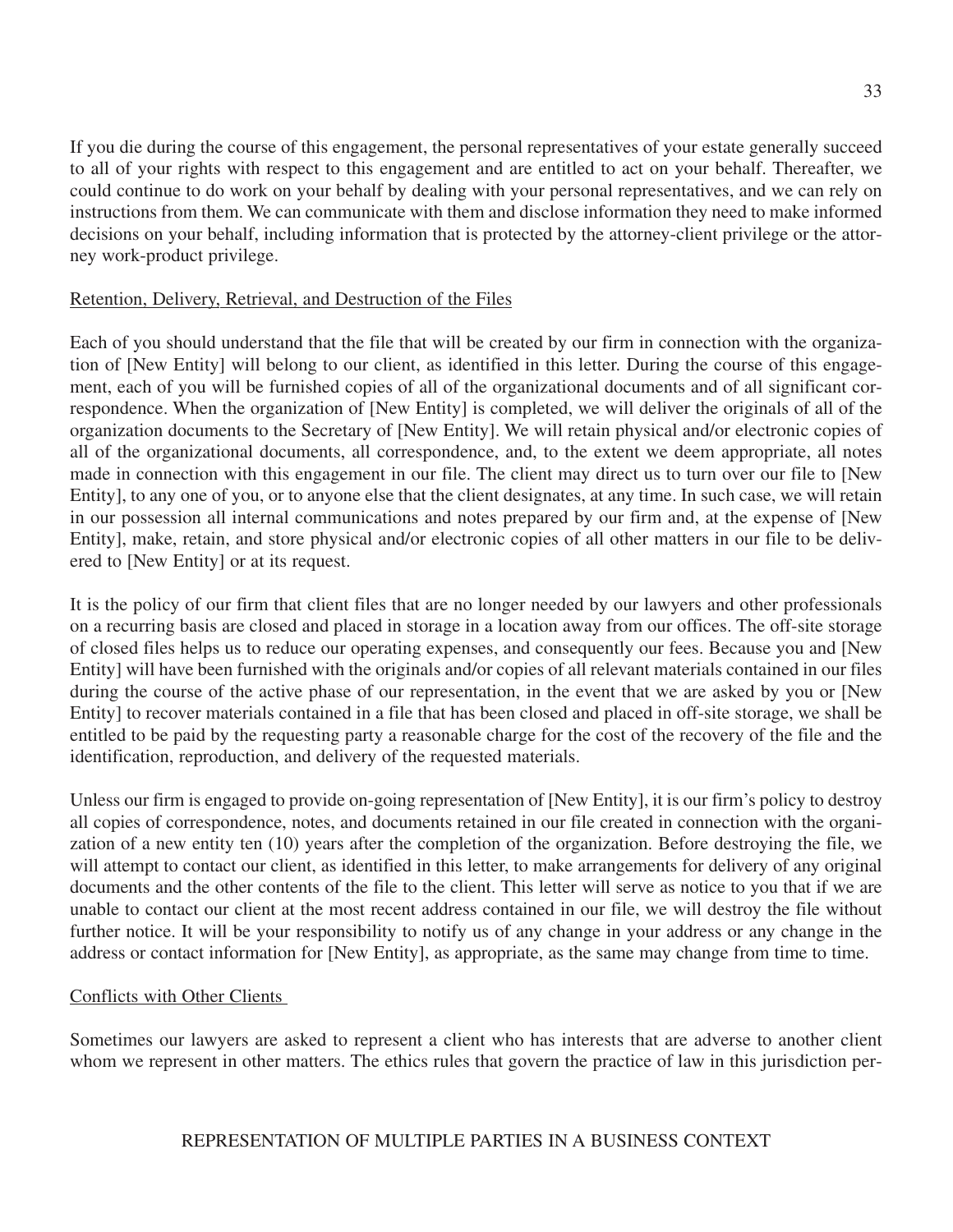mit us to accept multiple representations if certain requirements are met. While we represent you and/or [New Entity], we will not represent another client in matters that are directly adverse to your interests or the interests of [New Entity] unless and until we have made full disclosure to you and to [New Entity] of all relevant facts, circumstances, and implications. You agree that we can represent those other clients whose interests are adverse to yours or to the interests of [New Entity] if we confirm to you in good faith that the following conditions are met: (1) there is no substantial relationship between the other client's matter and our work for you or for [New Entity]; (2) our representation of the other client will not involve or disclose any confidential information we have received from you or [New Entity] (with the use of any ethically-approved screening measures, if appropriate); and (3) the other client also consents to our continuing representation of you and/or [New Entity]. If you make a good-faith objection to our statement, we will have the burden of proving that these conditions have been met.

## Consent to the Terms of the Engagement

Before we begin, each of you must consider all of the factors discussed in this letter and consent to the form of the representation. After you have considered this decision carefully, we ask that you please sign the statement that follows this letter to indicate your consent to the conditions of the representation. If, after considering this matter, you prefer a different form of representation, please let us know.

Because any change in legal representation after we begin will result in an increase in the time and expense needed to complete the organization of [New Entity], for which each of you would be financially responsible, we urge you to give careful consideration to the structure of the representation before we begin.

We are enclosing an extra copy of this letter to be signed and returned to us consenting to the conditions of the representation as described in this letter. The return of a copy of this letter signed by each of you will serve as authorization for us to proceed with the organization of [New Entity]. Also enclosed is a return-address envelope for your convenience in returning the signed copy of this letter.

If you have any questions about anything discussed in this letter, please call us. You should also feel free to contact an attorney in another firm to discuss the effect of agreeing to the terms of the representation as outlined in this letter.

We appreciate the opportunity to work with you on the organization of [New Entity], and we look forward to hearing from you soon.

Sincerely,

[Lawyer]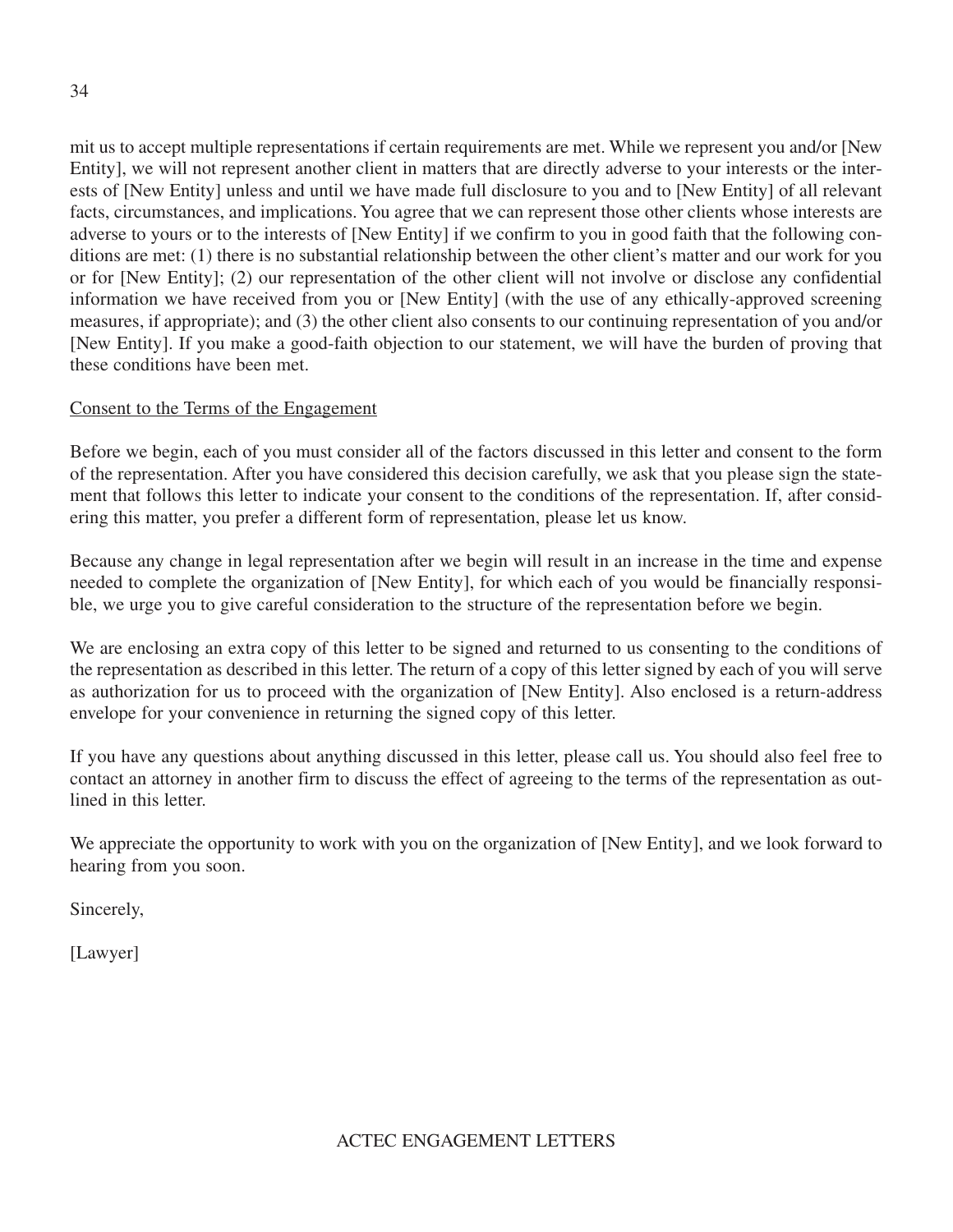## Consent to the Representation and the Terms of the Engagement

We have each reviewed the foregoing letter concerning the various aspects of joint and separate representation, and we choose to have [Firm] represent [New Entity] separately in connection with its organization on the terms described above.

| Signed:        | 20 | (Organizer 1) |
|----------------|----|---------------|
|                | 20 | (Organizer 2) |
| Signed: $\_\_$ | 20 | (Organizer 3) |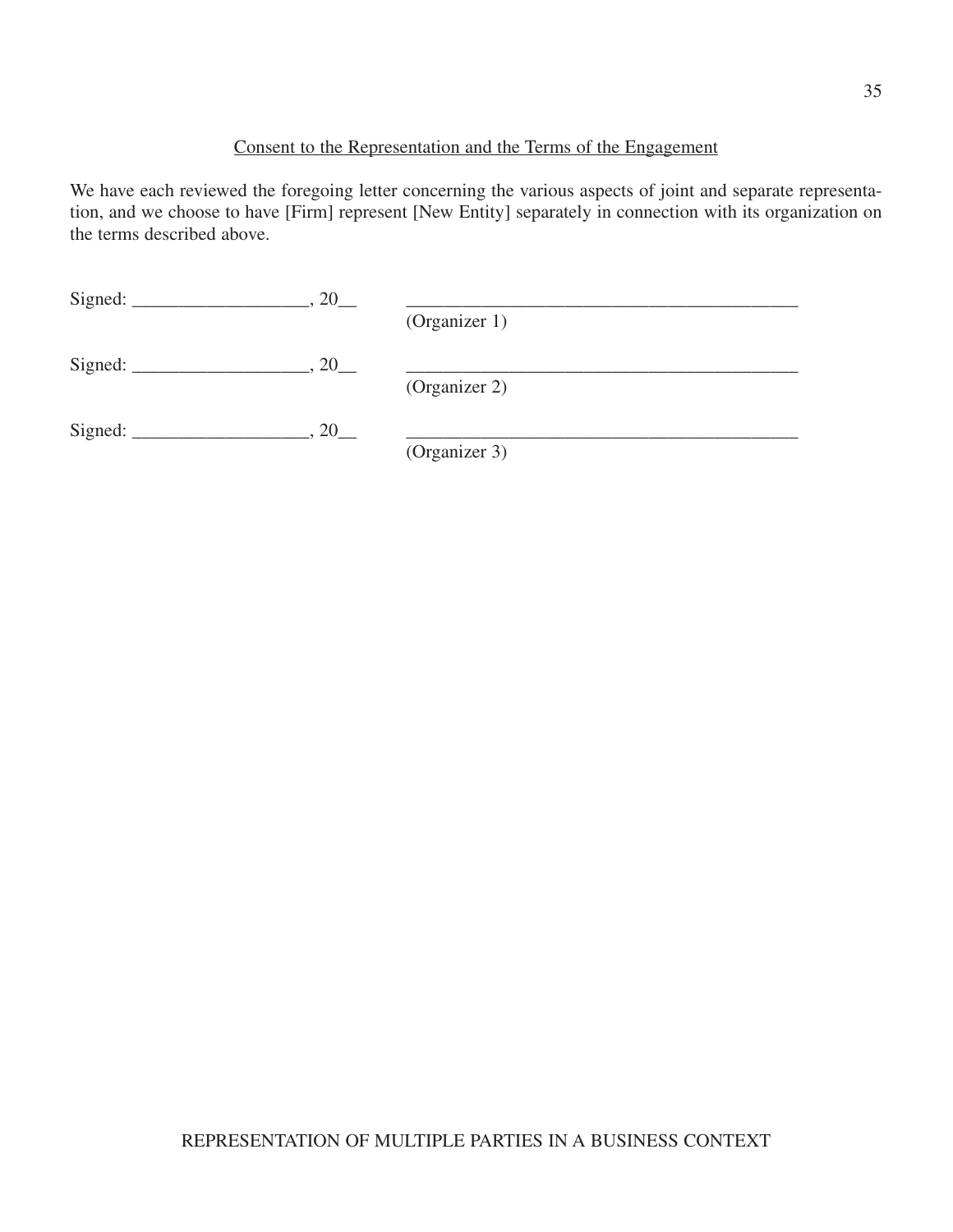# **Form of an Engagement Letter for Representation in Connection with the Organization of a New Business Entity (Representing the Organizers Jointly and Not the Entity)**

[Date]

[Addressees]

Subject: Organization of [New Entity]

Dear [Client(s)]:

Thank you for your confidence in selecting our firm to represent the [number] of you collectively in connection with the organization of [New Entity].

## Scope of the Engagement

We will provide legal services in connection with the formation of [New Entity] as a [corporation/partnership/limited liability company, etc.] under the laws of the State of [State], including providing advice and counsel regarding the choice of the business entity; the ownership and management structure of the company; the funding and financing of the company and its operations; and, subject to applicable standards of tax practice, the federal and state income tax consequences of the organization, funding, operation, and sale or other disposition of the company or its property; the preparation and filing of the organization documents; and the preparation and filing of documents to effect the initial funding and financing of the company. These services will include telephone and office conferences and correspondence with the organizers of the company and any accountants, lenders, brokers, and other related professionals. If appropriate, and if requested, we will also provide advice and counsel and document preparation in connection with the acquisition or leasing of property by [New Entity], transfer restriction agreements and buy-sell agreements between [New Entity] and its [shareholders/partners/members, etc.], and employment agreements between [New Entity] and its key employees.

## Identification of the Client

Our client will be the [number] of you collectively in your capacity as the organizers and initial owners and managers of [New Entity]. As described below, we will be representing the [number] of you jointly, and we will not undertake to represent [New Entity] or any of you separately.

It is important that each of you understands that the interests of [New Entity] may not always be identical to the interests of the [number] of you as its organizers, owners, and managers and that the interests of any one of the [number] of you may not always be identical to the interests of the others. Therefore, each of you should be aware that in your individual capacity you should carefully consider retaining independent counsel to advise and represent you separately from [New Entity] and from the others.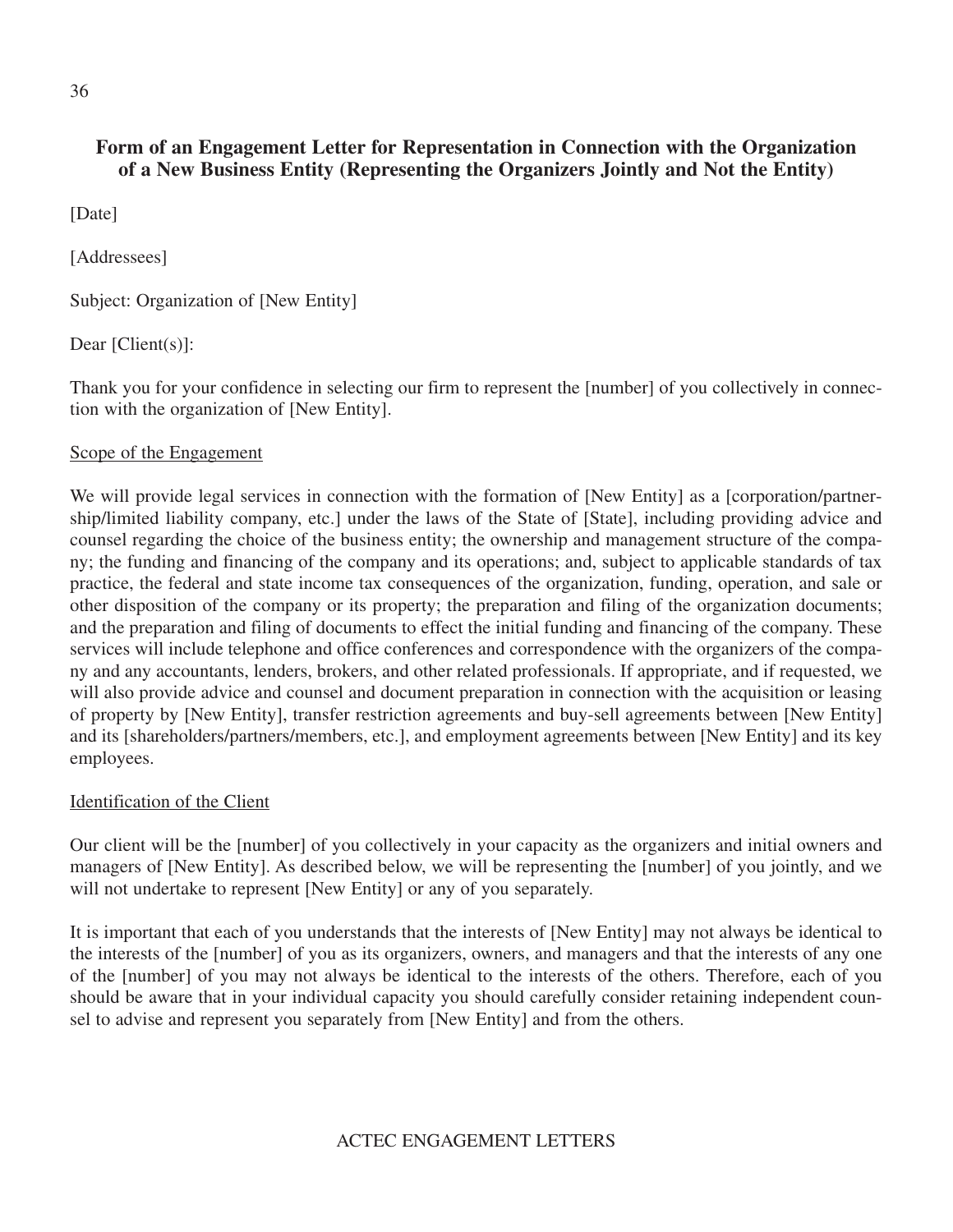## Joint Representation – Confidential Information and Potential Conflicts of Interest

You have asked us to represent all of you collectively in connection with the organization of [New Entity]. We are happy to do this; however, it is important that each one of you understands and consents to the considerations involved in such a joint representation.

As your attorneys, we would normally owe each one of you a duty to preserve any confidential information you share with us, unless you authorize us to disclose such information to someone else. We would also owe you a duty to act solely in your best interest, without being influenced by the conflicting interests of other clients. If we represent two or more clients simultaneously in the same matter, we have a potential conflict of interest resulting from our conflicting duties to each of the separate clients. For example, in advising you regarding the organization of [New Entity], we would ordinarily be obliged to make known to you any information that we believe might be important to you in making decisions affecting your interest in [New Entity]. This could include our knowledge of information affecting [New Entity] disclosed to us by one of the others of you; however, because we are under a duty to preserve the confidential information made known to us by each of you, we cannot disclose this information to you unless the other person consents. Also, we could not advise you that a proposal suggested by one of you might be adverse to your own personal interests.

Each of you may have differing and conflicting interests and objectives. You may have different views on how the financial rights and governance rights of [New Entity] should be distributed among you. Some decisions regarding one or more of the legal or tax aspects of the structure and organization of [New Entity] may be favorable to one or more of you but unfavorable to others. These are just general examples. Your own situation and interests are unique.

Because each of your interests could potentially be affected by the interests of the others, it will be necessary for each of you to consent to the form of our representation of all of you.

In a joint representation, we represent all of you collectively and simultaneously, almost as if all of you were a single client. We will not be an advocate for any one of you personally, but will serve only to assist all of you in developing a coordinated plan for the structure and organization of [New Entity] and will encourage the resolution of your individual differences in an equitable manner and in the best interests of your on-going relationship as the owners and managers of [New Entity]. We will normally meet with all of you at the same time, and relevant and material information shared with us by any one of you, although confidential as to all others, cannot and will not be kept from any of you; however, we will generally not disclose to the others information any one of you makes known to us outside a joint meeting that we do not think is relevant and material to the organization of [New Entity]. Although the product of the joint representation is intended to be the organization of [New Entity] on terms agreeable to all of you, and in a cost-efficient manner, it could also result in the disclosure of information that one of you might prefer to remain confidential, and it could produce dissension if all of you cannot agree on a particular issue relating to the structure and organization of [New Entity].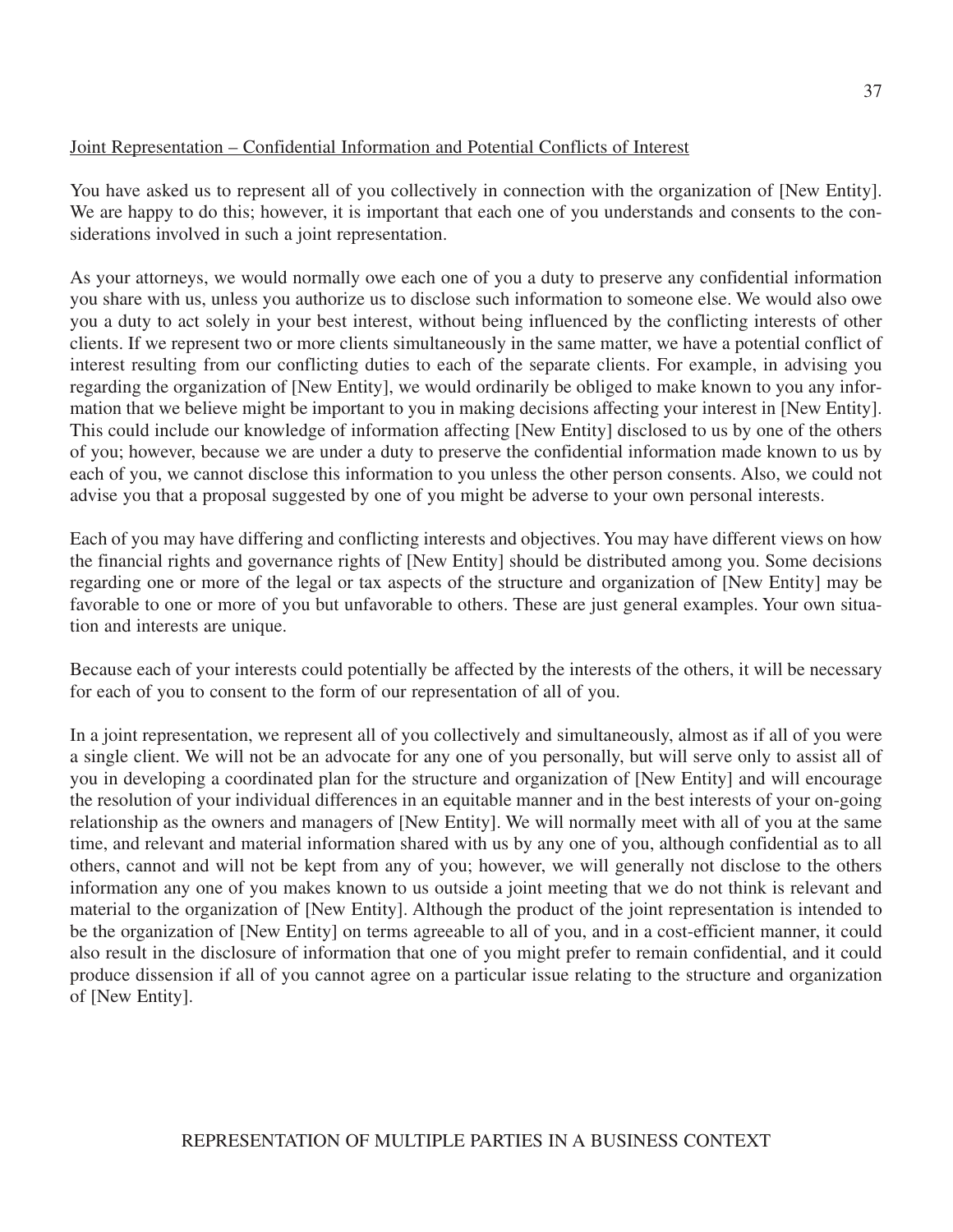### Separate Representation

Unlike joint representation [or intermediation], as described above, if each of you were to retain a separate attorney, each of you would have an advocate for your personal interests and would receive totally independent advice. Each of you would meet separately with your attorney, and information given by you to your attorney would be confidential and could not be disclosed by the attorney to anyone else without your consent. Separate representation would ensure the preservation of each of your confidences and the elimination of any conflicts of interest between you and your attorney; however, separate representation might result in each of you taking positions on issues relating to the organization of [New Entity] that would be adverse to each other and would result in a duplication of expenses in having separate attorneys.

## Termination of the Engagement

# [ALTERNATIVE 1: *No prior representation of any of the organizers*]

If we begin with our firm representing all of you jointly, any one of you is completely free to change your mind and engage separate counsel at any time. In addition, any one of you can revoke your waiver of our duty of confidentiality as between you and the others and re-invoke the duty so as to prevent us from disclosing any confidential information received from you that we have not previously disclosed to the others. In either case, we would withdraw from representing any of you further in connection with the organization of [New Entity] unless all of you consent to our continued representation of one or more of you, and we would communicate to all of you the reason for our withdrawal.

## [ALTERNATIVE 2: *Prior representation of one of the organizers*]

As each of you is aware, our firm has previously represented [Client-Organizer] personally and in matters related to [his/her] business interests. We have already advised [Client-Organizer] that if we are engaged to represent all [number] of you collectively in connection with the organization of [New Entity], we may be required to disclose to each of you information regarding [Client-Organizer] that we might otherwise be prohibited from disclosing; and [Client-Organizer] has consented to any such disclosure to the extent it is relevant and material to the organization of [New Entity].

If we begin with our firm representing all of you jointly, any one of you is completely free to change your mind and engage separate counsel at any time. In addition, any one of you can revoke your waiver of our duty of confidentiality as between you and the others and re-invoke the duty so as to prevent us from disclosing any confidential information received from you that we have not previously disclosed to the others. In either case, we would withdraw from representing any of you further in connection with the organization of [New Entity], unless all of you consent to our continued representation of one or more of you, and we would communicate to all of you the reason for our withdrawal. Notwithstanding this, if we are requested by [Client-Organizer] to continue to represent [him/her] in connection with the organization of [New Entity], we would do so and, by agreeing to our representation of the [number] of you collectively as described in this letter, each of you consents to our continuing representation of [Client-Organizer] in that event.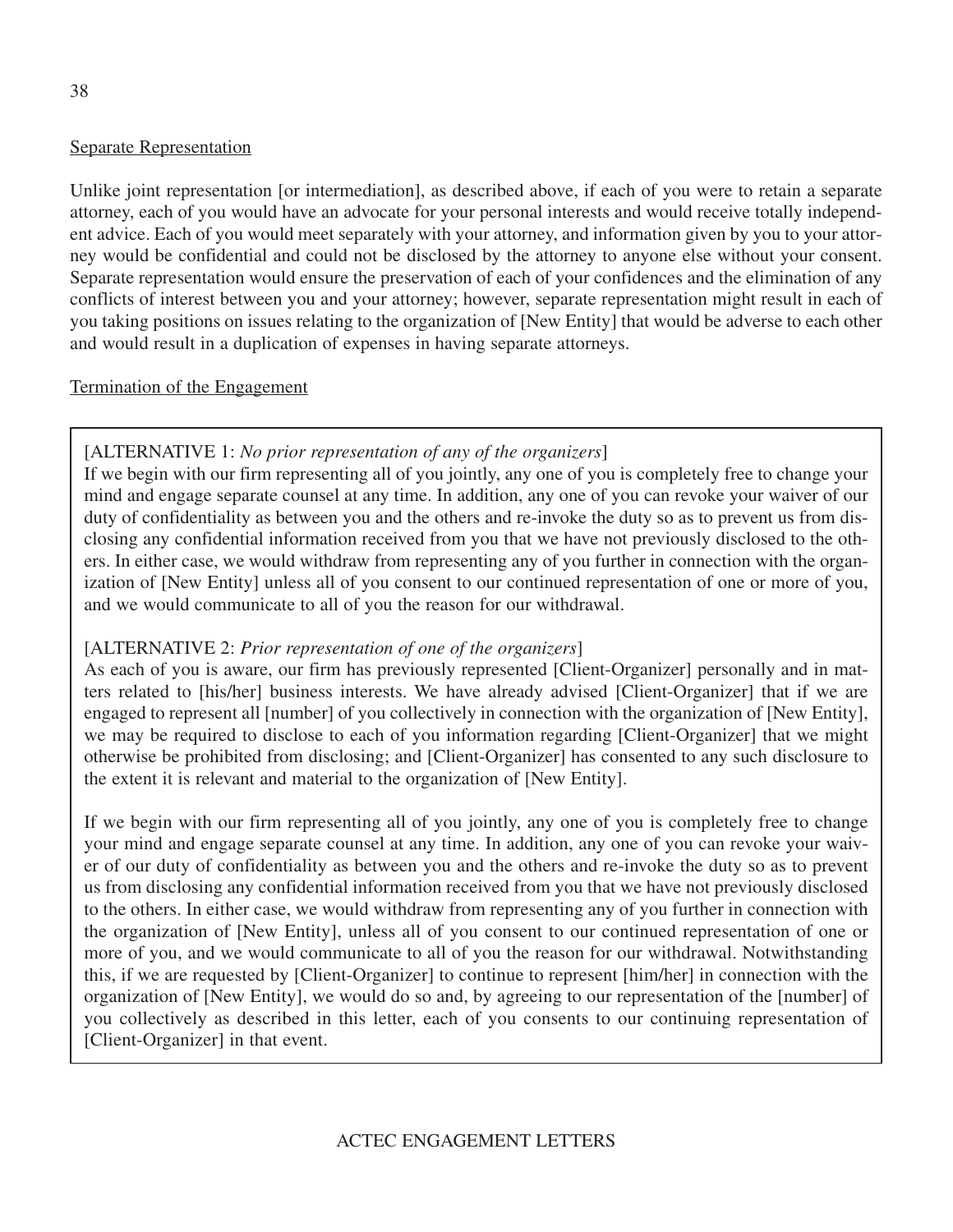When the organization of [New Entity] has been completed, our representation of [New Entity] and all of you as organizers will be concluded, unless arrangements for a continuing representation are made. We will be happy to provide additional or continuing services, but unless such arrangements are made and agreed upon in writing, we will have no further responsibility to [New Entity] or to you in connection with any future or ongoing legal issues affecting [New Entity], including any duty to notify you of changes in the laws or the necessity to make any periodic or renewal filings or registrations.

#### Fees and Billing

## [ALTERNATIVE 1: *Flat Fee*]

Our fee in connection with the organization of [New Entity] will be a flat fee of \$\_\_\_\_. This fee includes the normal office and telephone conferences, research, analysis, and advice associated with the organization of [New Entity] and the preparation and filing of the appropriate documents to complete the organization. Significant changes in the scope of the services required or significant revisions to the organizational documents will be charged separately, but any additional charges will be explained to you before any revisions are begun. One-half of this fee is payable once this engagement letter is signed and you authorize us to proceed and is not refundable even if you later decide not to complete the organization. The balance of the fee will be payable at the time when the organization is complete.

## [ALTERNATIVE 2: *Time-Based Billing*]

Our fee in connection with the organization of [New Entity] will be the product of the time spent by our lawyers and other professionals multiplied times their respective hourly rates. The time for which we are to be paid includes not only normal office conferences, research, analysis, and advice associated with the organization of [New Entity] and the preparation and filing of the appropriate documents to complete the organization, but also the time involved in telephone calls, faxes, e-mail, and other forms of communication. We will bill you for our services on a monthly basis.

We adjust our hourly rates periodically. We consider the ability, experience, and reputation of our lawyers and paralegals when we set hourly rates. Changes are usually made each January 1, but sometimes they are made at other times. Any increase in rates will apply to all time beginning with the month when the rates are changed. Work done before that month will be billed at the hourly rate that was previously in effect. Different lawyers and paralegals in our firm may be involved in your work if that will result in lower fees, provide a specialized legal talent, or help us do your work more efficiently. We will try to assign lawyers and paralegals having the lowest hourly rates consistent with the skills, time demands, and other factors required for your work. We might not assign a lawyer or paralegal with the lowest hourly rate if, in our judgment, it may be in your best interests to assign a lawyer or paralegal with a higher hourly rate because of that lawyer's or paralegal's skill and experience or because of the time constraints of the work. We record and bill our time in one-tenth hour (six-minute) units. If a lawyer's or paralegal's total time on your work is less than three-tenths of an hour for the entire day, three-tenths of an hour will be billed for that day. If the lawyer's or paralegal's total time on your work is more than three-tenths of an hour for that day (whether done at one time or not), only the time actually spent will be billed.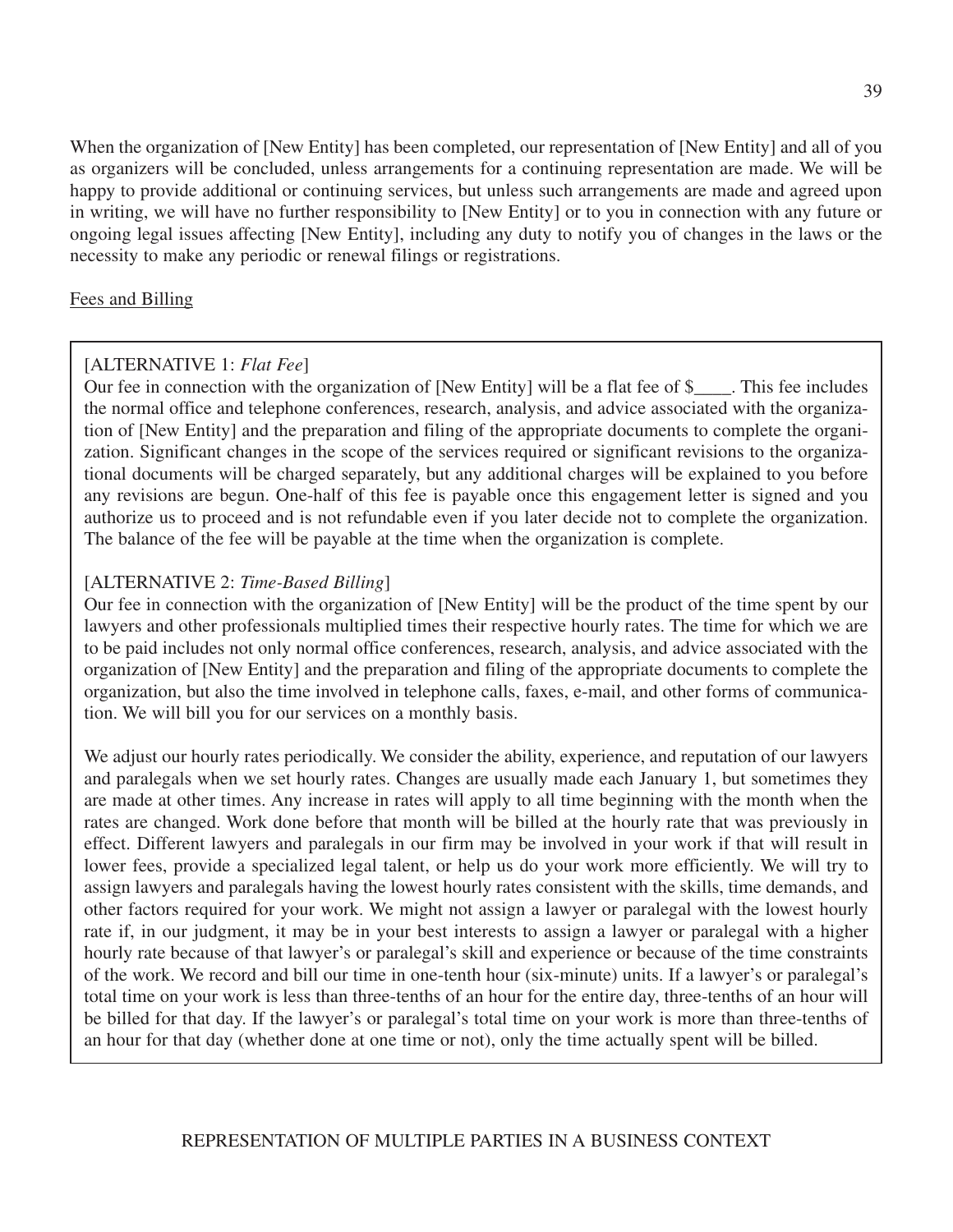In addition to our legal fees, as described above, we will be entitled to be reimbursed by you for out-of-pocket expenses that we pay on your behalf and for our internal costs. Out-of-pocket expenses include items such as filing fees charged by government agencies and travel expenses. Our internal costs include things like photocopying, long-distance telephone calls, fax transmissions, document scanning and electronic transmission, storage, and retrieval, courier services, computer research charges, and complex document production. Rather than tracking precise costs for every single internal charge (which would ultimately result in higher hourly rates for our clients), we charge fixed costs for these types of expenses. Our charges for these internal costs may exceed the actual direct costs that we pay to outsiders (such as the telephone company or photocopying contractors).

Sometimes it is necessary to hire other persons to provide services for you, such as accounting or appraisal firms. Their work may have more confidentiality if we (rather than you) request their services, and so we may hire them. However, you will be responsible for paying their fees and expenses, whether paid directly to them or to us in reimbursement.

Our bills are due when rendered. If a bill is not paid within 30 days after it is mailed to you, interest will accrue on the unpaid balance of that bill beginning on the thirty-first (31<sup>st</sup>) day and accruing thereafter at the rate of one percent (1%) per month. Interest charges will apply to specific monthly bills. Payments made on past-due accounts will be applied first to the oldest outstanding bill. If our bills are not paid reasonably soon after they are rendered, we reserve the right to stop work until your account is brought current and appropriate steps are taken to ensure prompt payment in the future. If we have to bring collection efforts for payment, you agree that you will pay the costs of collection procedures, including reasonable attorneys fees incurred by us (whether paid to our firm or another firm retained by us).

We may require a retainer or advance fee deposit for your work. Unless you and we agree otherwise, the retainer or advance fee deposit will be applied to our final statement, and any unused portion will be returned to you. We may also request an advance cost deposit (in addition to the advance fee deposit) when we expect that we will incur substantial costs on your behalf.

Each of you agrees that you will be jointly and severally responsible for the payment of all amounts owed to us and that we can seek payment in full from any one of you at our election. Any agreement between any of you to limit your responsibility for payment of amounts owed to us will not be binding upon us unless we also agree in writing to those limits. Your joint and several responsibility for the payment of our fees and expenses includes the situation in which our representation is terminated for any reason prior to the completion of the organization of [New Entity].

## Effect of Death or Disability

If any one of you becomes unable to make adequately-considered decisions regarding the organization of [New Entity] because of mental disability or other reasons, the ethics rules that govern the practice of law in this jurisdiction state that we may attempt to continue a normal attorney-client relationship with you as much as is possible. Those rules also authorize us to seek the appointment of a guardian or to take other actions to protect your interests if we consider that to be necessary. You should be aware that, by means of a durable

## ACTEC ENGAGEMENT LETTERS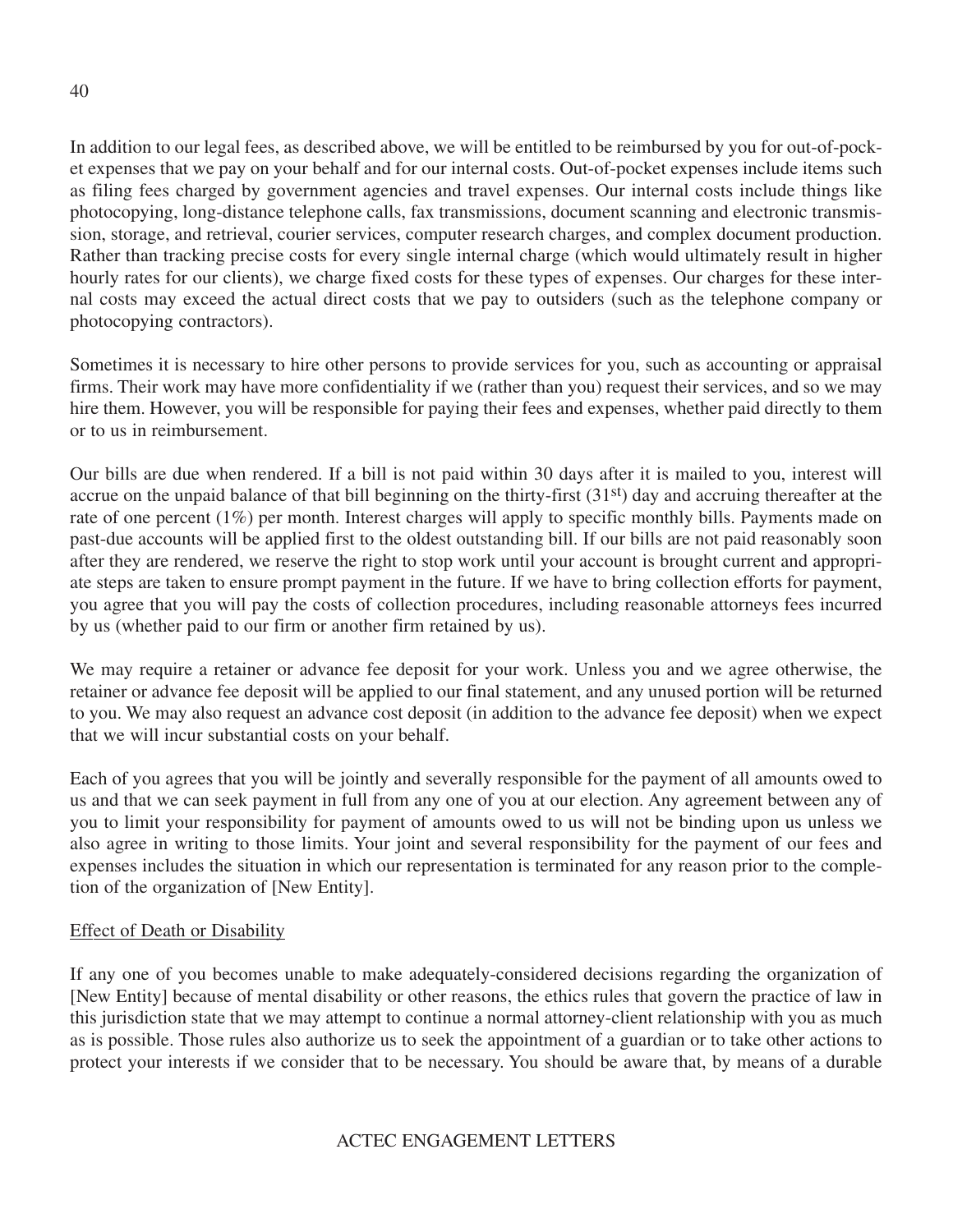power of attorney, you can designate one or more other persons to make decisions for you about the organization of [New Entity] and to sign documents on your behalf. If you authorize someone to act for you, and if their authority is broad enough to allow them to instruct us with regard to your interest in [New Entity] and its organization, we can continue to do work on your behalf by dealing with them, and we can rely on instructions from them. We can communicate with them and disclose information they need to make informed decisions on your behalf, including information that is protected by the attorney-client privilege.

If you die during the course of this engagement, the personal representatives of your estate generally succeed to all of your rights with respect to this engagement and are entitled to act on your behalf. Thereafter, we could continue to do work on your behalf by dealing with your personal representatives, and we can rely on instructions from them. We can communicate with them and disclose information they need to make informed decisions on your behalf, including information that is protected by the attorney-client privilege or the attorney work-product privilege.

### Retention, Delivery, Retrieval, and Destruction of the Files

Each of you should understand that the file that will be created by our firm in connection with the organization of [New Entity] will belong to our client, as identified in this letter. During the course of this engagement, each of you will be furnished copies of all of the organizational documents and of all significant correspondence. When the organization of [New Entity] is completed, we will deliver the originals of all of the organization documents to the Secretary of [New Entity]. We will retain physical and/or electronic copies of all of the organizational documents, all correspondence, and, to the extent we deem appropriate, all notes made in connection with this engagement in our file. The client may direct us to turn over our file to [New Entity], to any one of you, or to anyone else that the client designates, at any time. In such case, we will retain in our possession all internal communications and notes prepared by our firm and, at the expense of [New Entity], make, retain, and store physical and/or electronic copies of all other matters in our file to be delivered to [New Entity] or at its request.

It is the policy of our firm that client files that are no longer needed by our lawyers and other professionals on a recurring basis are closed and placed in storage in a location away from our offices. The off-site storage of closed files helps us to reduce our operating expenses, and consequently our fees. Because you and [New Entity] will have been furnished with the originals and/or copies of all relevant materials contained in our files during the course of the active phase of our representation, in the event that we are asked by you or [New Entity] to recover materials contained in a file that has been closed and placed in off-site storage, we shall be entitled to be paid by the requesting party a reasonable charge for the cost of the recovery of the file and the identification, reproduction, and delivery of the requested materials.

Unless our firm is engaged to provide on-going representation of [New Entity], it is our firm's policy to destroy all copies of correspondence, notes, and documents retained in our file created in connection with the organization of a new entity ten (10) years after the completion of the organization. Before destroying the file, we will attempt to contact our client, as identified in this letter, to make arrangements for delivery of any original documents and the other contents of the file to the client. This letter will serve as notice to you that if we are unable to contact our client at the most recent address contained in our file, we will destroy the file without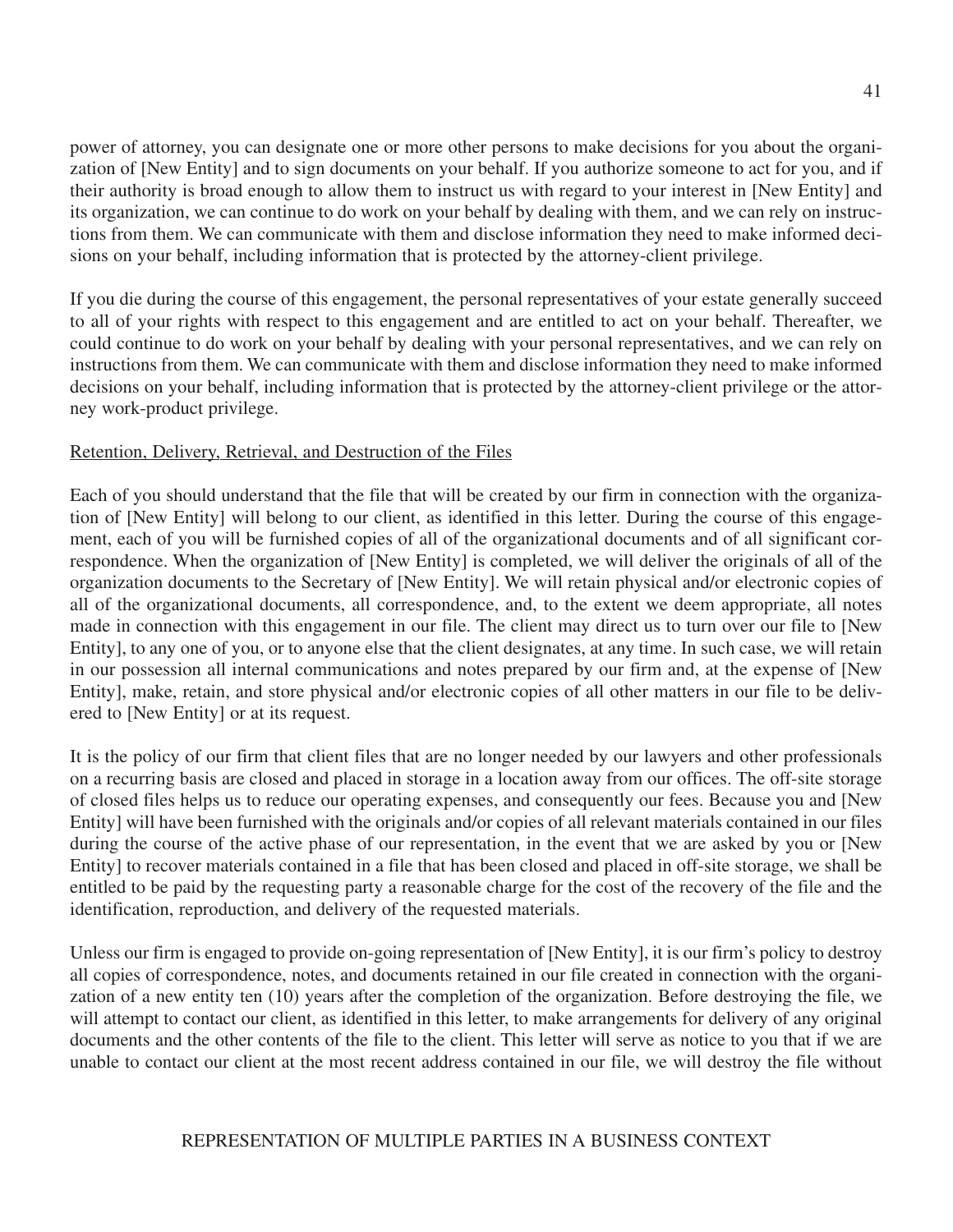further notice. It will be your responsibility to notify us of any change in your address or any change in the address or contact information for [New Entity], as appropriate, as the same may change from time to time.

### Conflicts with Other Clients

Sometimes our lawyers are asked to represent a client who has interests that are adverse to another client whom we represent in other matters. The ethics rules that govern the practice of law in this jurisdiction permit us to accept multiple representations if certain requirements are met. While we represent you and/or [New Entity], we will not represent another client in matters that are directly adverse to your interests or the interests of [New Entity] unless and until we have made full disclosure to you and to [New Entity] of all relevant facts, circumstances, and implications. You agree that we can represent those other clients whose interests are adverse to yours or to the interests of [New Entity] if we confirm to you in good faith that the following conditions are met: (1) there is no substantial relationship between the other client's matter and our work for you or for [New Entity]; (2) our representation of the other client will not involve or disclose any confidential information we have received from you or [New Entity] (with the use of any ethically-approved screening measures, if appropriate); and (3) the other client also consents to our continuing representation of you and/or [New Entity]. If you make a good-faith objection to our statement, we will have the burden of proving that these conditions have been met.

### Consent to the Terms of the Engagement

Before we begin, each of you must consider all of the factors discussed in this letter and consent to the form of the representation. After you have considered this decision carefully, we ask that you please sign the statement that follows this letter to indicate your consent to the conditions of the representation. If, after considering this matter, you prefer a different form of representation, please let us know.

Because any change in legal representation after we begin will result in an increase in the time and expense needed to complete the organization of [New Entity], for which each of you would be financially responsible, we urge you to give careful consideration to the structure of the representation before we begin.

We are enclosing an extra copy of this letter to be signed and returned to us consenting to the conditions of the representation as described in this letter. The return of a copy of this letter signed by each of you will serve as authorization for us to proceed with the organization of [New Entity]. Also enclosed is a return-address envelope for your convenience in returning the signed copy of this letter.

If you have any questions about anything discussed in this letter, please call us. You should also feel free to contact an attorney in another firm to discuss the effect of agreeing to the terms of the representation as outlined in this letter.

We appreciate the opportunity to work with you on the organization of [New Entity], and we look forward to hearing from you soon.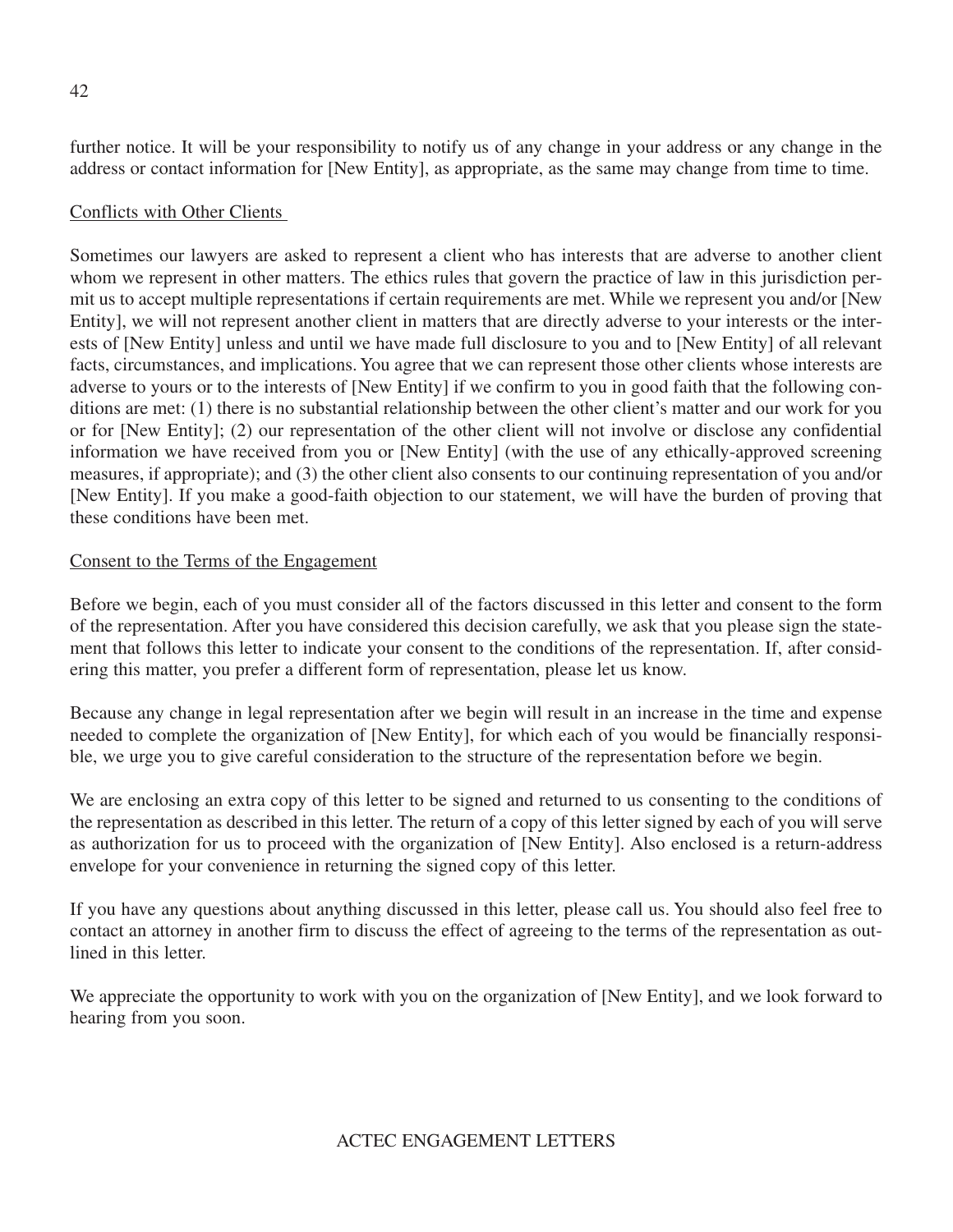Sincerely,

[Lawyer]

# Consent to the Representation and the Terms of the Engagement

We have each reviewed the foregoing letter concerning the various aspects of joint and separate representation, and we choose to have [Firm] represent all of us collectively and jointly in connection with the organization of [New Entity] on the terms described above.

|                | 20 |               |
|----------------|----|---------------|
|                |    | (Organizer 1) |
| $Sigma =$      | 20 |               |
|                |    | (Organizer 2) |
| Signed: $\_\_$ | 20 |               |
|                |    | (Organizer 3) |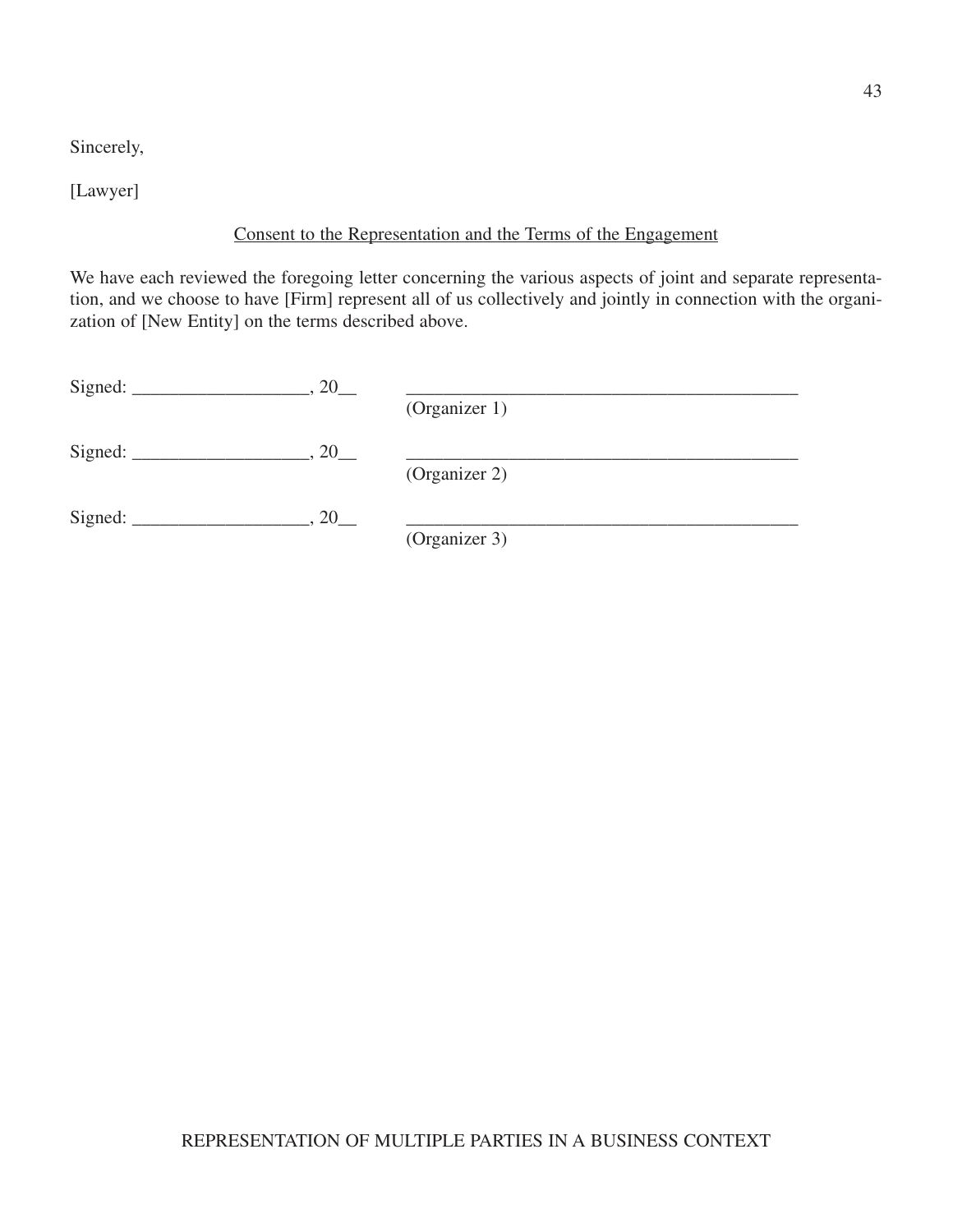# **Engagement Letter for Representation in Connection with the Organization of a New Business Entity (Representing Both the Entity and the Organizers Jointly)**

[Date]

[Addressees]

Subject: Organization of [New Entity]

Dear [Client(s)]:

Thank you for your confidence in selecting our firm to represent the [number] of you collectively in connection with the organization of [New Entity], and to represent [New Entity].

## Scope of the Engagement

We will provide legal services in connection with the formation of [New Entity] as a (corporation/partnership/limited liability company/ etc.) under the laws of the State of [State], including providing advice and counsel regarding the choice of the business entity; the ownership and management structure of the company; the funding and financing of the company and its operations; and, subject to applicable standards of tax practice, the federal and state income tax consequences of the organization, funding, operation, and sale or other disposition of the company or its property; the preparation and filing of the organization documents; and the preparation and filing of documents to effect the initial funding and financing of the company. These services will include telephone and office conferences and correspondence with the organizers of the company and any accountants, lenders, brokers, and other related professionals. If appropriate, and if requested, we will also provide advice and counsel and document preparation in connection with the acquisition or leasing of property by [New Entity], transfer restriction agreements and buy-sell agreements between [New Entity] and its [shareholders/partners/members, etc.], and employment agreements between [New Entity] and its key employees.

## Identification of the Client

Our client will be [New Entity] and the [number] of you collectively in your capacity as the organizers and initial owners and managers of [New Entity]. As described below, we will not undertake to represent any of you separately.

It is important that each of you understands that the interests of [New Entity] may not always be identical to the interests of the [number] of you as its organizers, owners, and managers and that the interests of any one of the [number] of you may not always be identical to the interests of the others. Therefore, each of you should be aware that in your individual capacity you should carefully consider retaining independent counsel to advise and represent you separately from [New Entity] and from the others.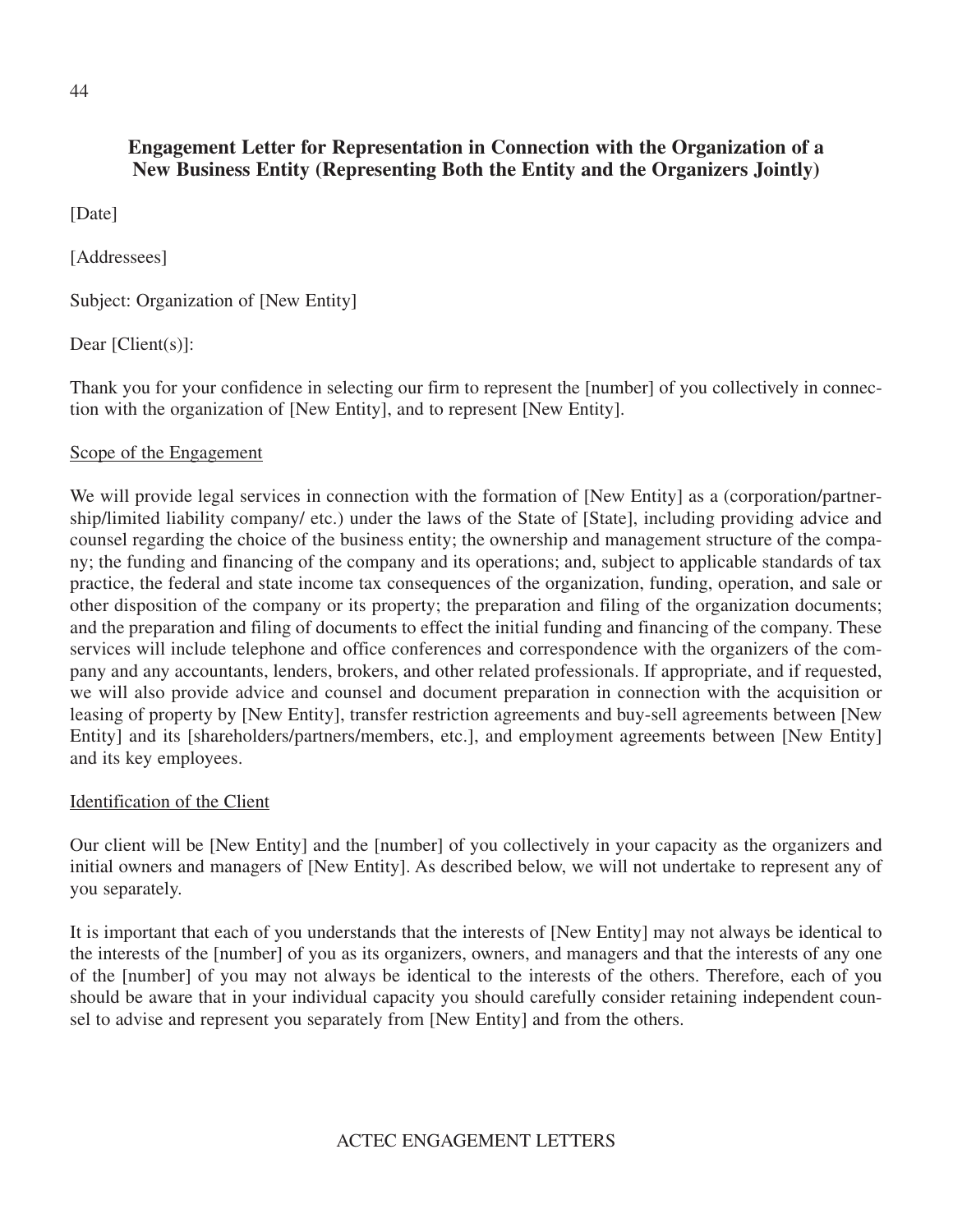## Joint Representation – Confidential Information and Potential Conflicts of Interest

You have asked us to represent all of you collectively in connection with the organization of [New Entity] and to also represent [New Entity]. We are happy to do this; however, it is important that each one of you understands and consents to the considerations involved in such a joint representation.

As your attorneys, we would normally owe each one of you a duty to preserve any confidential information you share with us, unless you authorize us to disclose such information to someone else. We would also owe you a duty to act solely in your best interest, without being influenced by the conflicting interests of other clients. If we represent two or more clients simultaneously in the same matter, we have a potential conflict of interest resulting from our conflicting duties to each of the separate clients. For example, in advising you regarding the organization of [New Entity], we would ordinarily be obliged to make known to you any information that we believe might be important to you in making decisions affecting your interest in [New Entity]. This could include our knowledge of information affecting [New Entity] disclosed to us by one of the others of you; however, because we are under a duty to preserve the confidential information made known to us by each of you, we cannot disclose this information to you unless the other person consents. Also, we could not advise you that a proposal suggested by one of you might be adverse to your own personal interests.

It is also important that you understand that, in connection our representation of [New Entity], we are obliged to maintain the confidentiality of any information relating to [New Entity] that may be disclosed to us by other constituents (i.e., shareholders, partners, members, directors, governors, and officers) of [New Entity]. Because we are under a duty to preserve the confidential information made known to us by other constituents of [New Entity], we cannot disclose this information to you unless [New Entity], acting through its dulyauthorized governing body, consents. Without that consent, we could not make known to you any information that we believe might be important to you in making decisions affecting your interest in [New Entity], nor could we advise you that a proposal suggested by one of the other constituents of [New Entity] might be adverse to your own personal interests.

Each of you may have differing and conflicting interests and objectives, and your interests and objectives may be in conflict with the best interests of [New Entity].You may have different views on how the financial rights and governance rights of [New Entity] should be distributed among you. Some decisions regarding one or more of the legal or tax aspects of the structure and organization of [New Entity] may be favorable to one or more of you but unfavorable to others. These are just general examples. Your own situation and interests are unique.

Because each of your interests could potentially be affected by the interests of the others and of the interests of [New Entity], it will be necessary for each of you to consent to the form of our representation of all of you and of [New Entity].

In joint representation of [New Entity] and the [number] of you collectively, we will represent all of you and [New Entity] collectively and simultaneously, almost as if all of you were a single client. We will not be an advocate for any one of you personally, but will serve only to assist all of you in developing a coordinated plan for the structure and organization of [New Entity] and will encourage the resolution of your individual differences in an equitable manner and in the best interests of your on-going relationship as the owners and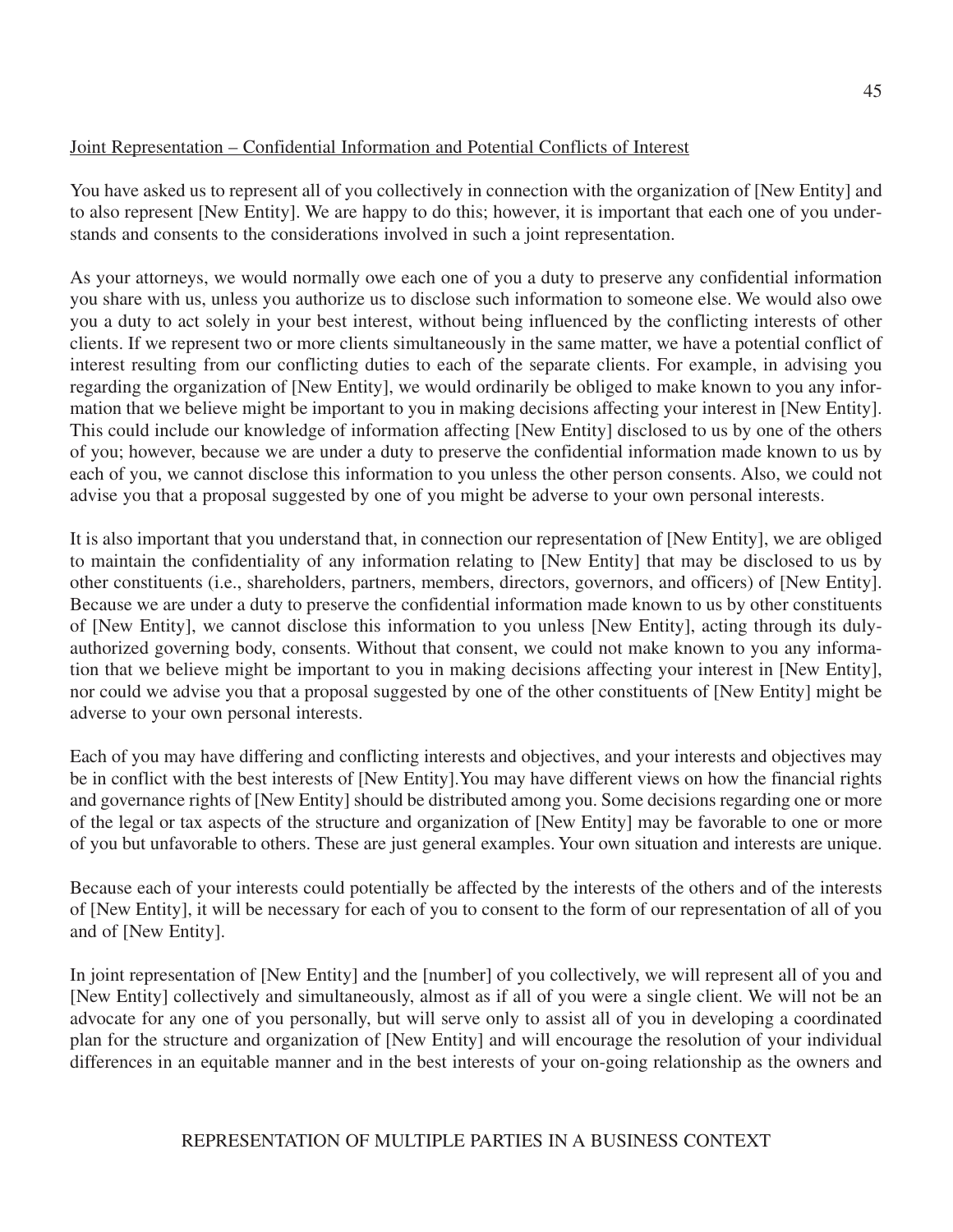managers of [New Entity]. We will normally meet with all of you and any other constituents of [New Entity] at the same time, and relevant and material information shared with us by any one of you and by any other constituents of [New Entity], although confidential as to all others, cannot and will not be kept from any of you or any other constituents of [New Entity]; however, we will generally not disclose to any of the others information any one of you or any other constituents makes known to us outside a joint meeting that we do not think is relevant and material to the organization of [New Entity]. Although the product of the joint representation is intended to be the organization of [New Entity] on terms agreeable to all of you, and in a costefficient manner, it could also result in the disclosure of information that one of you might prefer to remain confidential, and it could produce dissension if all of you cannot agree on a particular issue relating to the structure and organization of [New Entity].

#### Separate Representation

Unlike joint representation [or intermediation], as described above, if each of you were to retain a separate attorney, each of you would have an advocate for your personal interests and would receive totally independent advice. Each of you would meet separately with your attorney, and information given by you to your attorney would be confidential and could not be disclosed by the attorney to anyone else without your consent. Separate representation would ensure the preservation of each of your confidences and the elimination of any conflicts of interest between you and your attorney; however, separate representation might result in each of you taking positions on issues relating to the organization of [New Entity] that would be adverse to each other and would result in a duplication of expenses in having separate attorneys.

#### Termination of the Engagement

## [ALTERNATIVE 1: *No prior representation of any of the organizers*]

If we begin with our firm representing all of you and [New Entity] jointly, any one of you is completely free to change your mind and engage separate counsel at any time. In addition, any one of you can revoke your waiver of our duty of confidentiality as between you and the others and re-invoke the duty so as to prevent us from disclosing any confidential information received from you which we have not previously disclosed to the others. In either case, we would withdraw from representing [New Entity] and any of you further in connection with the organization of [New Entity] unless all of you consent to our continued representation of [New Entity] or one or more of you, and we would communicate to all of you the reason for our withdrawal.

## [ALTERNATIVE 2: *Prior representation of one of the organizers*]

As each of you is aware, our firm has previously represented [Client-Organizer] personally and in matters related to [his/her] business interests. We have already advised [Client-Organizer] that if we are engaged to represent [New Entity] and the [number] of you collectively in connection with the organization of [New Entity], we may be required to disclose to [New Entity] and its constituents and to each of you information regarding [Client-Organizer] that we might otherwise be prohibited from disclosing; and [Client-Organizer] has consented to any such disclosure to the extent it is relevant and material to the organization of [New Entity].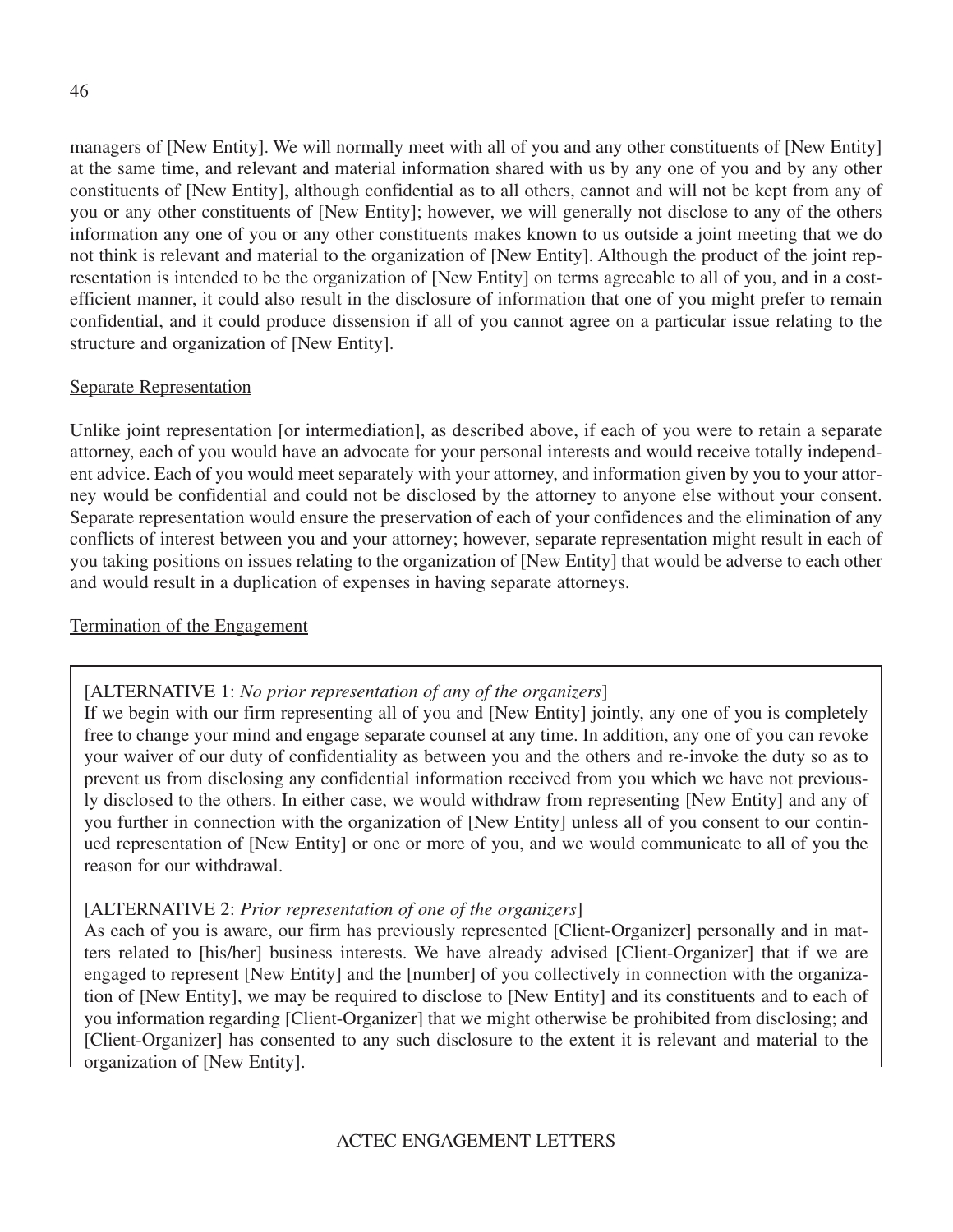If we begin with our firm representing [New Entity] and all of you jointly, any one of you is completely free to change your mind and engage separate counsel at any time. In addition, any one of you can revoke your waiver of our duty of confidentiality as between you and the others and re-invoke the duty so as to prevent us from disclosing any confidential information received from you that we have not previously disclosed to the others. In either case, we would withdraw from representing any of you further in connection with the organization of [New Entity], unless all of you consent to our continued representation of one or more of you, and we would communicate to all of you the reason for our withdrawal. Notwithstanding this, if we are requested by [Client-Organizer] to continue to represent [him/her] in connection with the organization of [New Entity], we would do so and, by agreeing to our representation of [New Entity] and the [number] of you collectively as described in this letter, each of you consents to our continuing representation of [Client-Organizer] in that event.

When the organization of [New Entity] has been completed, our representation of [New Entity] and all of you as organizers will be concluded, unless arrangements for a continuing representation are made. We will be happy to provide additional or continuing services, but unless such arrangements are made and agreed upon in writing, we will have no further responsibility to [New Entity] or to you in connection with any future or ongoing legal issues affecting [New Entity], including any duty to notify you of changes in the laws or the necessity to make any periodic or renewal filings or registrations.

### Fees and Billing

#### [ALTERNATIVE 1: *Flat Fee*]

Our fee in connection with the organization of [New Entity] will be a flat fee of \$\_\_\_\_. This fee includes the normal office and telephone conferences, research, analysis, and advice associated with the organization of [New Entity] and the preparation and filing of the appropriate documents to complete the organization. Significant changes in the scope of the services required or significant revisions to the organizational documents will be charged separately, but any additional charges will be explained to you before any revisions are begun. One-half of this fee is payable once this engagement letter is signed and you authorize us to proceed and is not refundable even if you later decide not to complete the organization. The balance of the fee will be payable at the time when the organization is complete.

## [ALTERNATIVE 2: *Time-Based Billing*]

Our fee in connection with the organization of [New Entity] will be the product of the time spent by our lawyers and other professionals multiplied times their respective hourly rates. The time for which we are to be paid includes not only normal office conferences, research, analysis, and advice associated with the organization of [New Entity] and the preparation and filing of the appropriate documents to complete the organization, but also the time involved in telephone calls, faxes, e-mail, and other forms of communication. We will bill you for our services on a monthly basis.

We adjust our hourly rates periodically. We consider the ability, experience, and reputation of our lawyers and paralegals when we set hourly rates. Changes are usually made each January 1, but sometimes they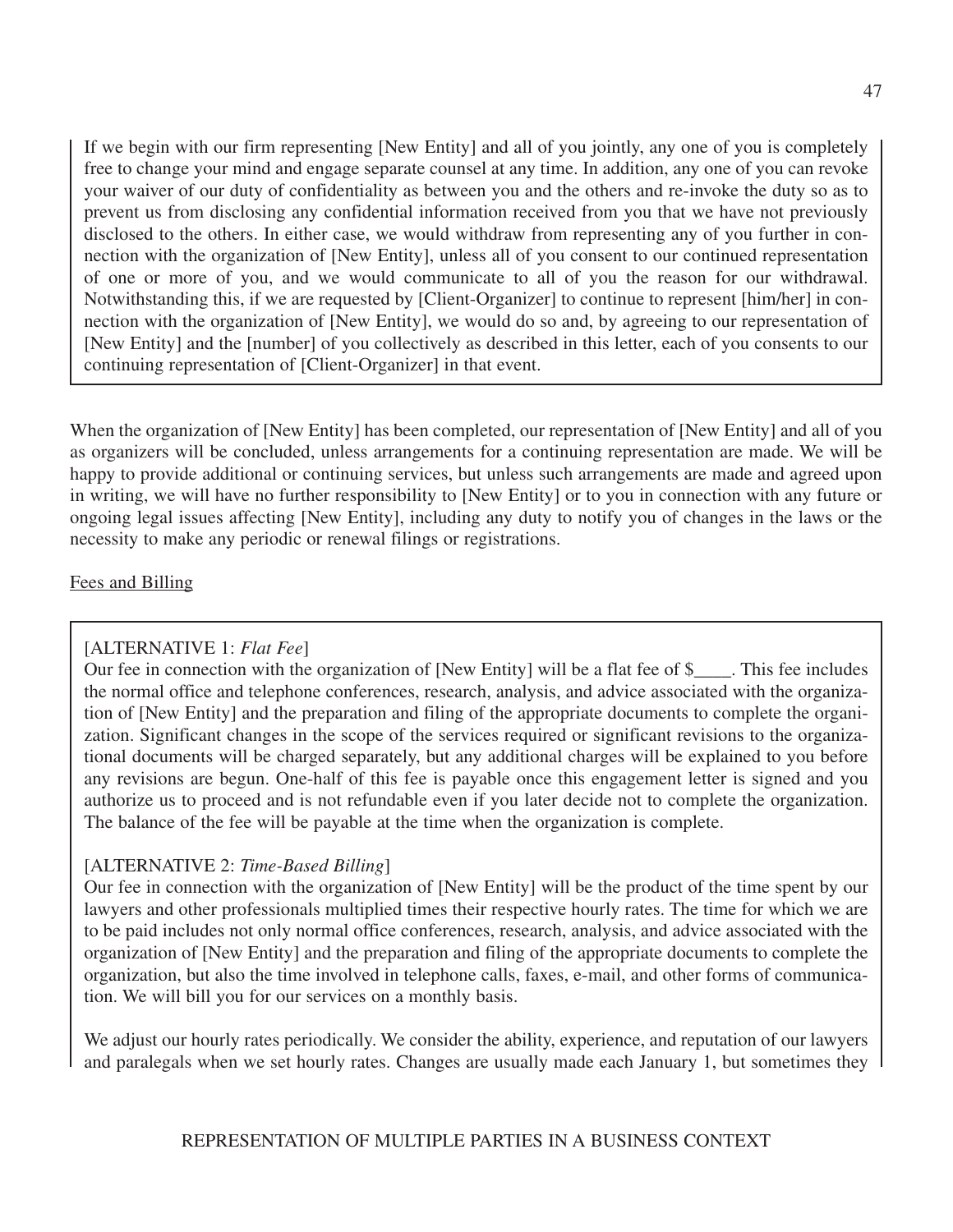are made at other times. Any increase in rates will apply to all time beginning with the month when the rates are changed. Work done before that month will be billed at the hourly rate that was previously in effect. Different lawyers and paralegals in our firm may be involved in your work if that will result in lower fees, provide a specialized legal talent, or help us do your work more efficiently. We will try to assign lawyers and paralegals having the lowest hourly rates consistent with the skills, time demands, and other factors required for your work. We might not assign a lawyer or paralegal with the lowest hourly rate if, in our judgment, it may be in your best interests to assign a lawyer or paralegal with a higher hourly rate because of that lawyer's or paralegal's skill and experience or because of the time constraints of the work. We record and bill our time in one-tenth hour (six-minute) units. If a lawyer's or paralegal's total time on your work is less than three-tenths of an hour for the entire day, three-tenths of an hour will be billed for that day. If the lawyer's or paralegal's total time on your work is more than three-tenths of an hour for that day (whether done at one time or not), only the time actually spent will be billed.

In addition to our legal fees, as described above, we will be entitled to be reimbursed by you for out-ofpocket expenses that we pay on your behalf and for our internal costs. Out-of-pocket expenses include items such as filing fees charged by government agencies and travel expenses. Our internal costs include things like photocopying, long-distance telephone calls, fax transmissions, document scanning and electronic transmission, storage, and retrieval, courier services, computer research charges, and complex document production. Rather than tracking precise costs for every single internal charge (which would ultimately result in higher hourly rates for our clients), we charge fixed costs for these types of expenses. Our charges for these internal costs may exceed the actual direct costs that we pay to outsiders (such as the telephone company or photocopying contractors).

Sometimes it is necessary to hire other persons to provide services for you, such as accounting or appraisal firms. Their work may have more confidentiality if we (rather than you) request their services, and so we may hire them. However, you will be responsible for paying their fees and expenses, whether paid directly to them or to us in reimbursement.

Our bills are due when rendered. If a bill is not paid within 30 days after it is mailed to you, interest will accrue on the unpaid balance of that bill beginning on the thirty-first (31<sup>st</sup>) day and accruing thereafter at the rate of one percent (1%) per month. Interest charges will apply to specific monthly bills. Payments made on past-due accounts will be applied first to the oldest outstanding bill. If our bills are not paid reasonably soon after they are rendered, we reserve the right to stop work until your account is brought current and appropriate steps are taken to ensure prompt payment in the future. If we have to bring collection efforts for payment, you agree that you will pay the costs of collection procedures, including reasonable attorneys fees incurred by us (whether paid to our firm or another firm retained by us).

We may require a retainer or advance fee deposit for your work. Unless you and we agree otherwise, the retainer or advance fee deposit will be applied to our final statement, and any unused portion will be returned to you. We may also request an advance cost deposit (in addition to the advance fee deposit) when we expect that we will incur substantial costs on your behalf.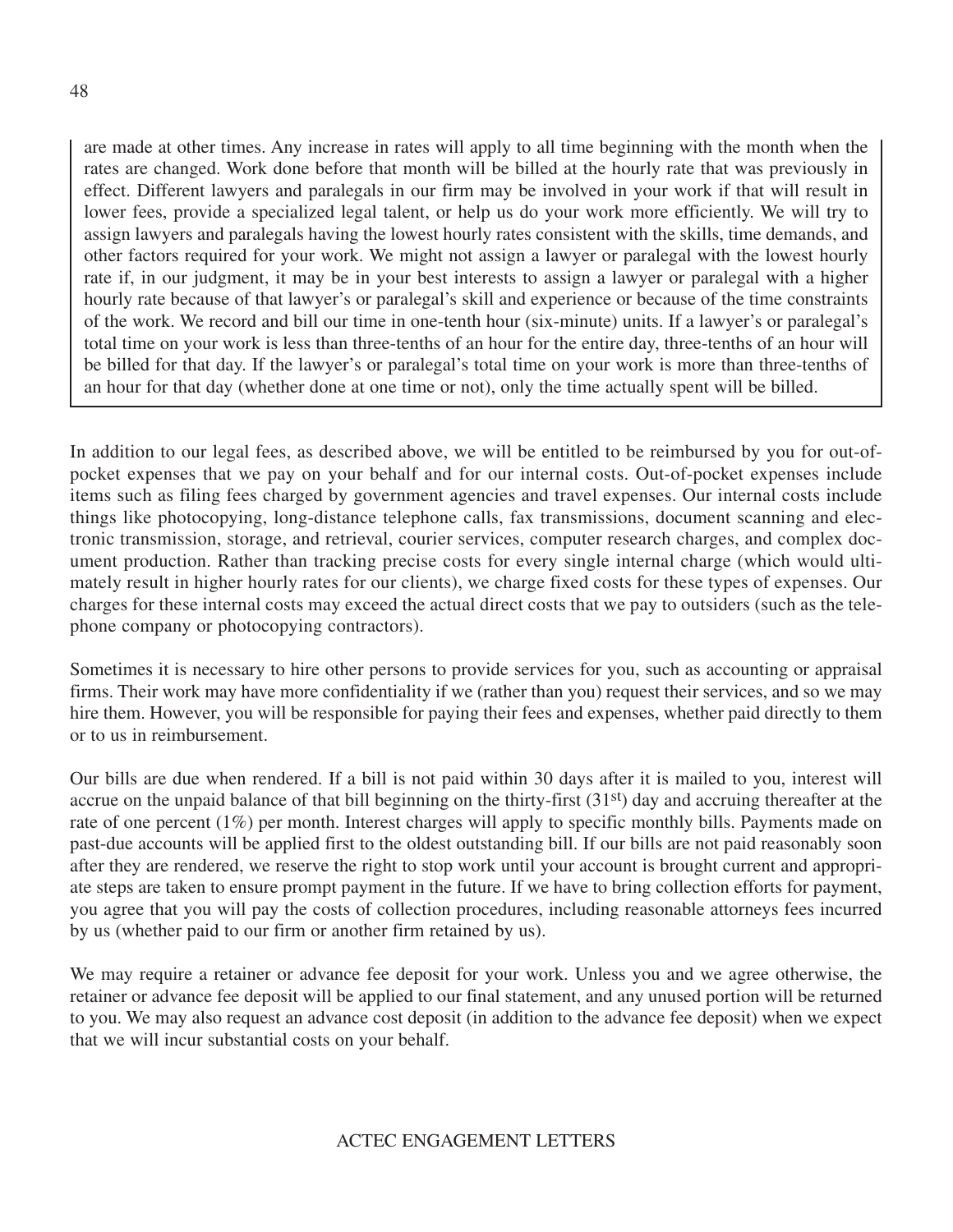Each of you agrees that you will be jointly and severally responsible for the payment of all amounts owed to us and that we can seek payment in full from any one of you at our election. Any agreement between any of you to limit your responsibility for payment of amounts owed to us will not be binding upon us unless we also agree in writing to those limits. Your joint and several responsibility for the payment of our fees and expenses includes the situation in which our representation is terminated for any reason prior to the completion of the organization of [New Entity].

### **Effect of Death or Disability**

If any one of you becomes unable to make adequately-considered decisions regarding the organization of [New Entity] because of mental disability or other reasons, the ethics rules that govern the practice of law in this jurisdiction state that we may attempt to continue a normal attorney-client relationship with you as much as is possible. Those rules also authorize us to seek the appointment of a guardian or to take other actions to protect your interests if we consider that to be necessary. You should be aware that, by means of a durable power of attorney, you can designate one or more other persons to make decisions for you about the organization of [New Entity] and to sign documents on your behalf. If you authorize someone to act for you, and if their authority is broad enough to allow them to instruct us with regard to your interest in [New Entity] and its organization, we can continue to do work on your behalf by dealing with them, and we can rely on instructions from them. We can communicate with them and disclose information they need to make informed decisions on your behalf, including information that is protected by the attorney-client privilege.

If you die during the course of this engagement, the personal representatives of your estate generally succeed to all of your rights with respect to this engagement and are entitled to act on your behalf. Thereafter, we could continue to do work on your behalf by dealing with your personal representatives, and we can rely on instructions from them. We can communicate with them and disclose information they need to make informed decisions on your behalf, including information that is protected by the attorney-client privilege or the attorney work-product privilege.

## Retention, Delivery, Retrieval, and Destruction of the Files

Each of you should understand that the file that will be created by our firm in connection with the organization of [New Entity] will belong to our client, as identified in this letter. During the course of this engagement, each of you will be furnished copies of all of the organizational documents and of all significant correspondence. When the organization of [New Entity] is completed, we will deliver the originals of all of the organization documents to the Secretary of [New Entity]. We will retain physical and/or electronic copies of all of the organizational documents, all correspondence, and, to the extent we deem appropriate, all notes made in connection with this engagement in our file. The client may direct us to turn over our file to [New Entity], to any one of you, or to anyone else that the client designates, at any time. In such case, we will retain in our possession all internal communications and notes prepared by our firm and, at the expense of [New Entity], make, retain, and store physical and/or electronic copies of all other matters in our file to be delivered to [New Entity] or at its request.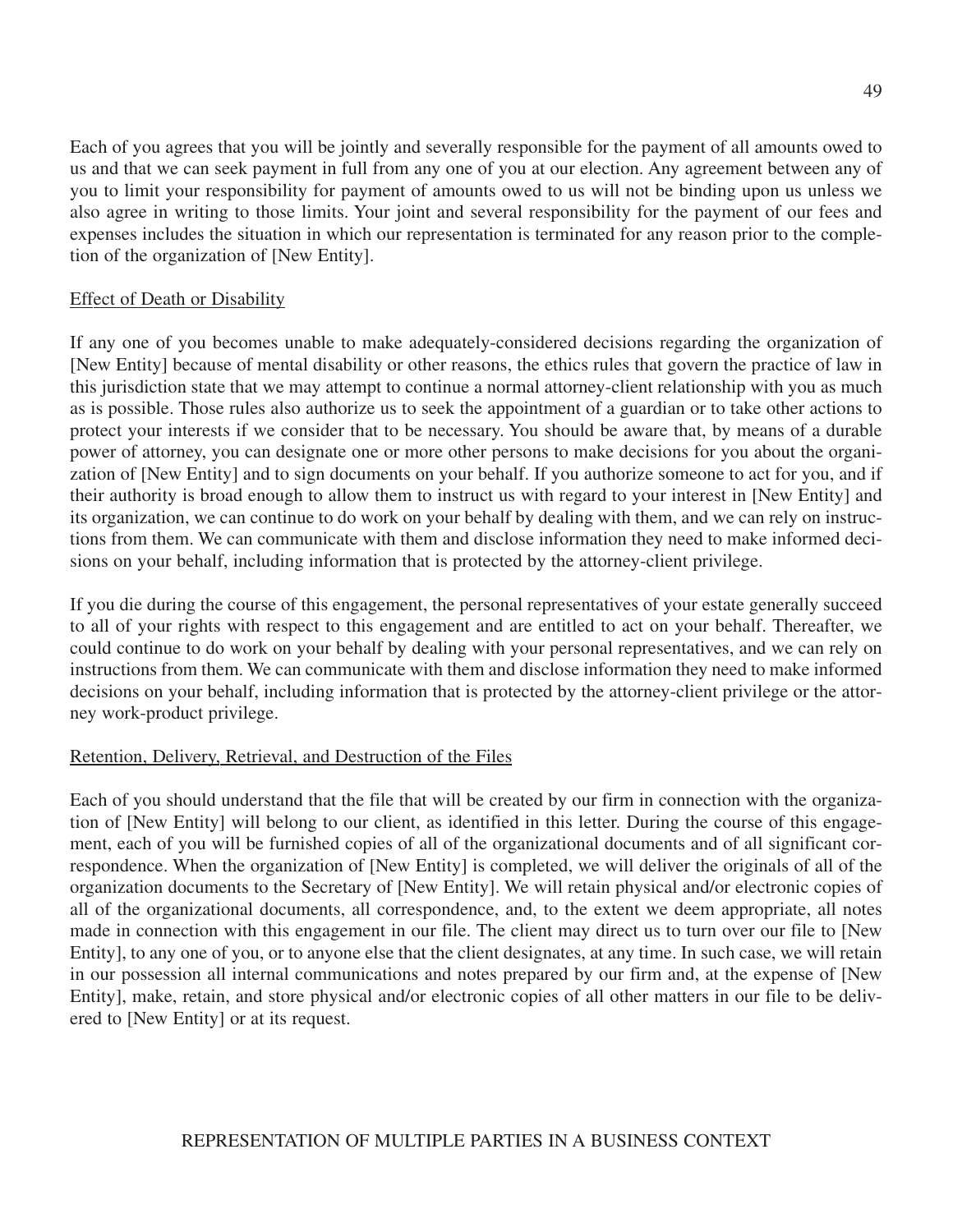It is the policy of our firm that client files that are no longer needed by our lawyers and other professionals on a recurring basis are closed and placed in storage in a location away from our offices. The off-site storage of closed files helps us to reduce our operating expenses, and consequently our fees. Because you and [New Entity] will have been furnished with the originals and/or copies of all relevant materials contained in our files during the course of the active phase of our representation, in the event that we are asked by you or [New Entity] to recover materials contained in a file that has been closed and placed in off-site storage, we shall be entitled to be paid by the requesting party a reasonable charge for the cost of the recovery of the file and the identification, reproduction, and delivery of the requested materials.

Unless our firm is engaged to provide on-going representation of [New Entity], it is our firm's policy to destroy all copies of correspondence, notes, and documents retained in our file created in connection with the organization of a new entity ten (10) years after the completion of the organization. Before destroying the file, we will attempt to contact our client, as identified in this letter, to make arrangements for delivery of any original documents and the other contents of the file to the client. This letter will serve as notice to you that if we are unable to contact our client at the most recent address contained in our file, we will destroy the file without further notice. It will be your responsibility to notify us of any change in your address or any change in the address or contact information for [New Entity], as appropriate, as the same may change from time to time.

### Conflicts with Other Clients

Sometimes our lawyers are asked to represent a client who has interests that are adverse to another client whom we represent in other matters. The ethics rules that govern the practice of law in this jurisdiction permit us to accept multiple representations if certain requirements are met. While we represent you and/or [New Entity], we will not represent another client in matters that are directly adverse to your interests or the interests of [New Entity] unless and until we have made full disclosure to you and to [New Entity] of all relevant facts, circumstances, and implications. You agree that we can represent those other clients whose interests are adverse to yours or to the interests of [New Entity] if we confirm to you in good faith that the following conditions are met: (1) there is no substantial relationship between the other client's matter and our work for you or for [New Entity]; (2) our representation of the other client will not involve or disclose any confidential information we have received from you or [New Entity] (with the use of any ethically-approved screening measures, if appropriate); and (3) the other client also consents to our continuing representation of you and/or [New Entity]. If you make a good-faith objection to our statement, we will have the burden of proving that these conditions have been met.

#### Consent to the Terms of the Engagement

Before we begin, each of you must consider all of the factors discussed in this letter and consent to the form of the representation. After you have considered this decision carefully, we ask that you please sign the statement that follows this letter to indicate your consent to the conditions of the representation. If, after considering this matter, you prefer a different form of representation, please let us know.

Because any change in legal representation after we begin will result in an increase in the time and expense needed to complete the organization of [New Entity], for which each of you would be financially responsible, we urge you to give careful consideration to the structure of the representation before we begin.

#### ACTEC ENGAGEMENT LETTERS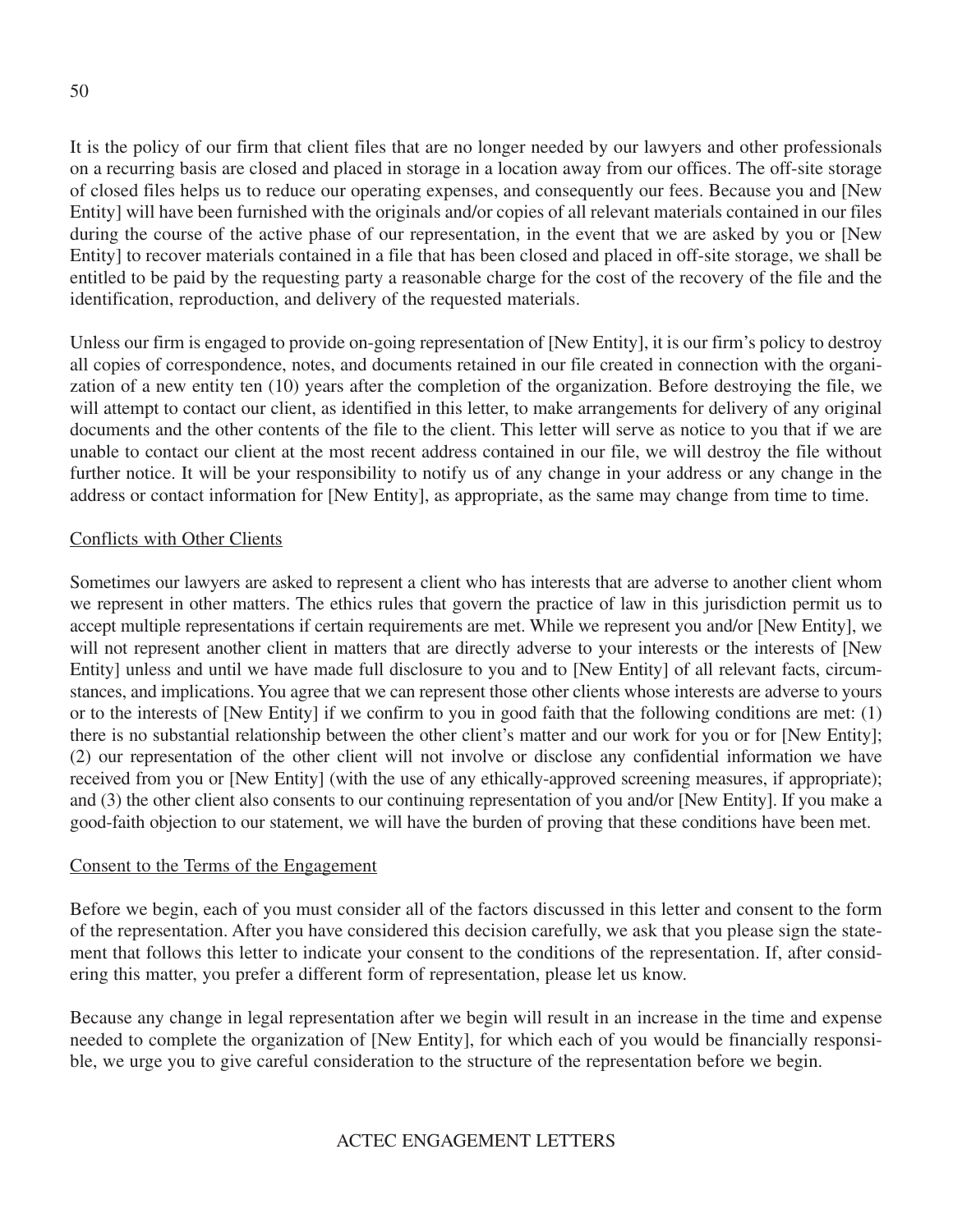We are enclosing an extra copy of this letter to be signed and returned to us consenting to the conditions of the representation as described in this letter. The return of a copy of this letter signed by each of you will serve as authorization for us to proceed with the organization of [New Entity]. Also enclosed is a return-address envelope for your convenience in returning the signed copy of this letter.

If you have any questions about anything discussed in this letter, please call us. You should also feel free to contact an attorney in another firm to discuss the effect of agreeing to the terms of the representation as outlined in this letter.

We appreciate the opportunity to work with you on the organization of [New Entity], and we look forward to hearing from you soon.

Sincerely,

[Lawyer]

## Consent to the Representation and the Terms of the Engagement

We have each reviewed the foregoing letter concerning the various aspects of joint and separate representation, and we choose to have [Firm] represent all of us collectively and [New Entity] jointly in connection with the organization of [New Entity] on the terms described above.

| Signed:                          | 20 |               |
|----------------------------------|----|---------------|
|                                  |    | (Organizer 1) |
| Signed: $\overline{\phantom{a}}$ | 20 |               |
|                                  |    | (Organizer 2) |
| Signed:                          | 20 |               |
|                                  |    | (Organizer 3) |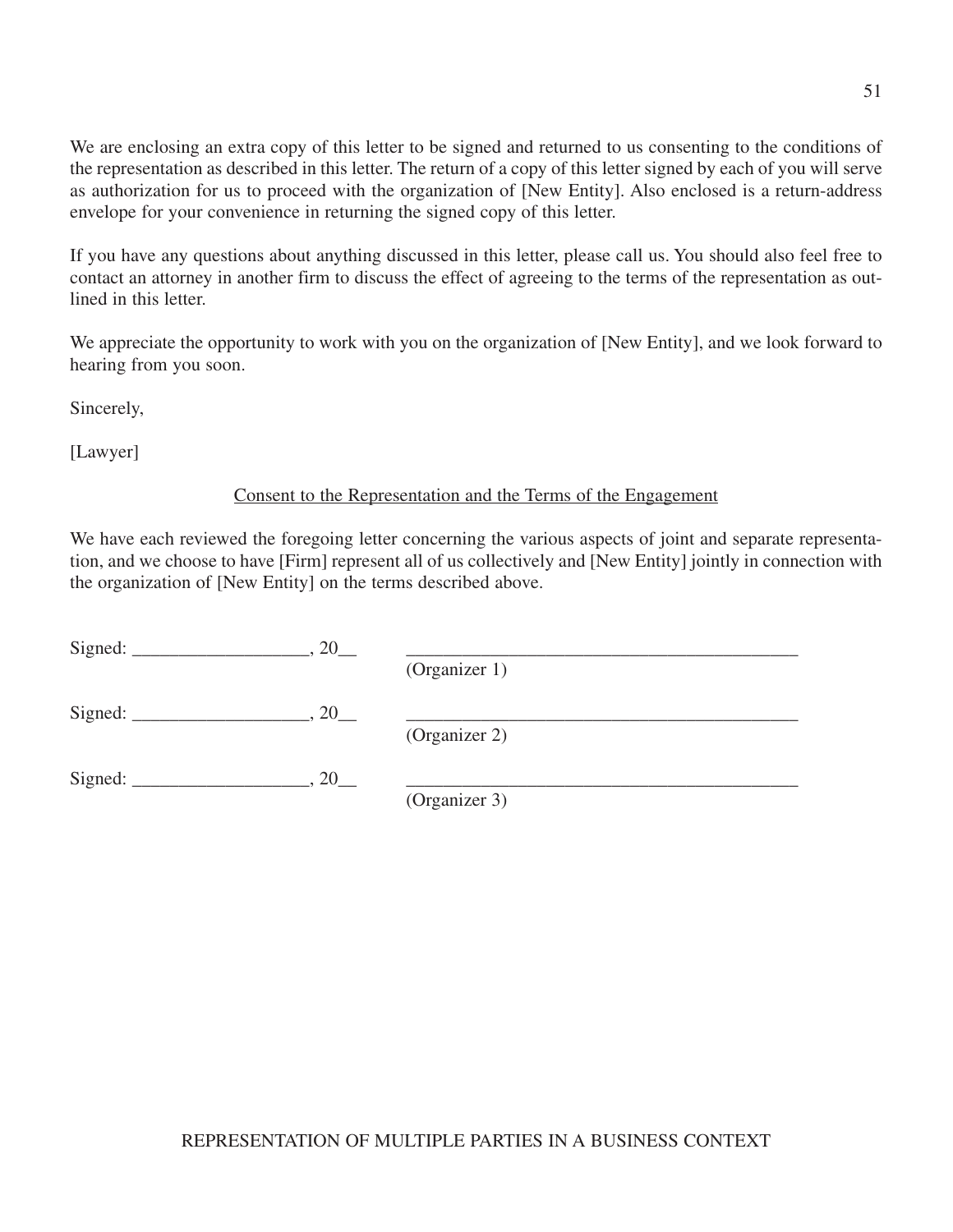# **Form of an Engagement Letter for Representation in Connection with the Organization of a New Business Entity (Representing the Organizers as an Intermediary)**

[Date]

[Addressees]

Subject: Organization of [New Entity]

Dear [Clients]:

Thank you for your confidence in selecting our firm to represent you, acting as an Intermediary as described below, in connection with the organization of [New Entity].

## Scope of the Engagement

We will provide legal services in connection with the formation of [New Entity] as a [corporation/partnership/limited liability company, etc.] under the laws of the State of [State], including providing advice and counsel regarding the choice of the business entity; the ownership and management structure of the company; the funding and financing of the company and its operations; and, subject to applicable standards of tax practice, the federal and state income tax consequences of the organization, funding, operation, and sale or other disposition of the company or its property; the preparation and filing of the organization documents; and the preparation and filing of documents to effect the initial funding and financing of the company. These services will include telephone and office conferences and correspondence with the organizers of the company and any accountants, lenders, brokers, and other related professionals. If appropriate, and if requested, we will also provide advice and counsel and document preparation in connection with the acquisition or leasing of property by [New Entity], transfer restriction agreements and buy-sell agreements between [New Entity] and its [shareholders/partners/members, etc.], and employment agreements between [New Entity] and its key employees.

## Identification of the Client

Our client will be the [number] of you collectively in your capacity as the organizers and initial owners and managers of [New Entity], and in connection with this representation, we will be acting as an Intermediary as described below. We will not undertake to represent [New Entity] or any of you separately.

It is important that each of you understands that the interests of [New Entity] may not always be identical to the interests of the [number] of you as its organizers, owners, and managers and that the interests of any one of the [number] of you may not always be identical to the interests of the others. Therefore, each of you should be aware that in your individual capacity you should carefully consider retaining independent counsel to advise and represent you separately from [New Entity] and from the others.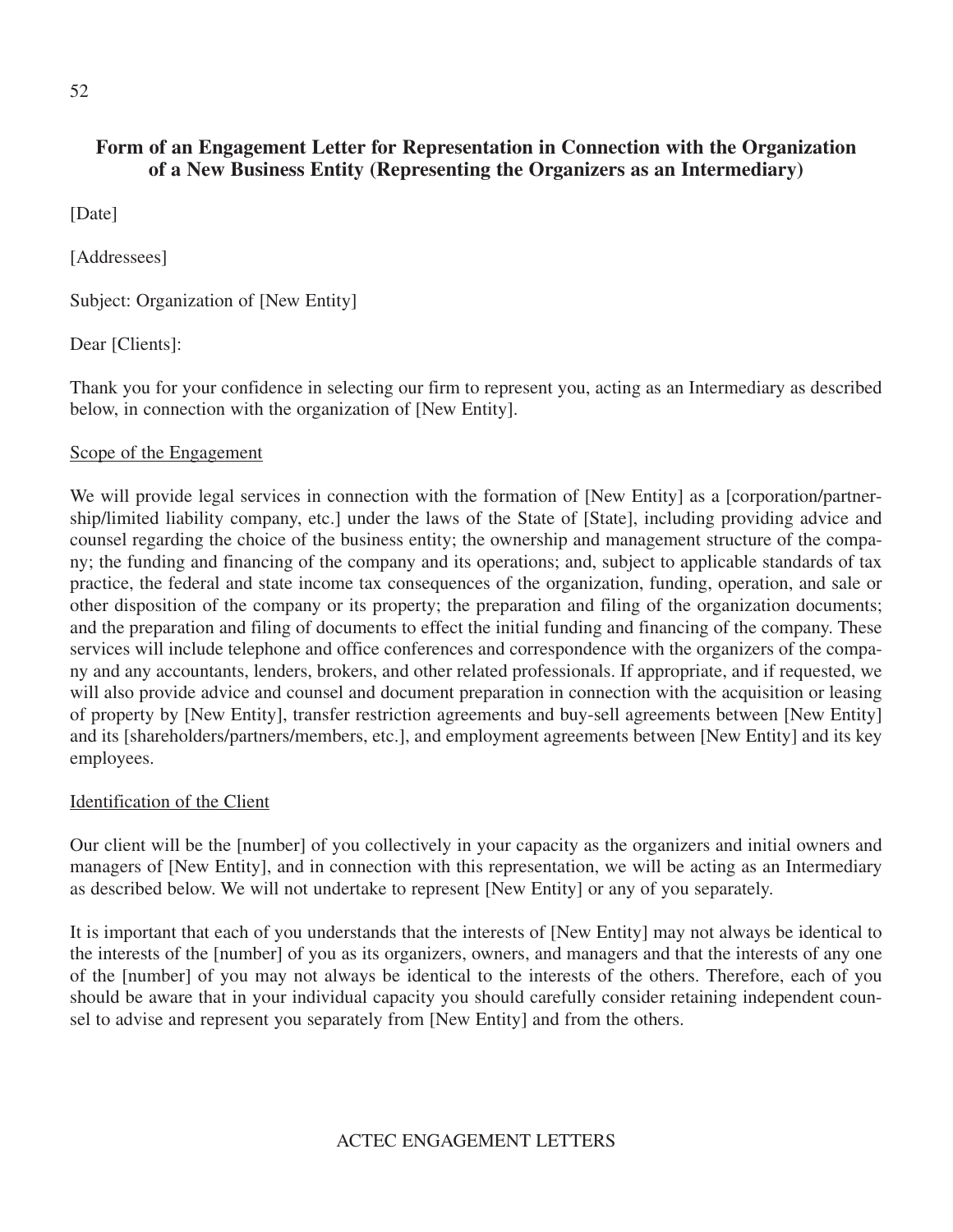#### Intermediation

You have asked us to represent all of you collectively in connection with the organization of [New Entity] and to do so in the capacity as an Intermediary. We are happy to do this; however, it is important that each one of you understand and consent to the considerations involved in such a representation.

As your attorneys, we would normally owe each one of you a duty to preserve any confidential information you share with us, unless you authorize us to disclose such information to someone else. We would also owe you a duty to act solely in your best interest, without being influenced by the conflicting interests of other clients. If we represent two or more clients simultaneously in the same matter, we have a potential conflict of interest resulting from our conflicting duties to each of the separate clients. For example, in advising you regarding the organization of [New Entity], we would ordinarily be obliged to make known to you any information that we think might be important to you in making decisions affecting your interest in [New Entity]. This could include our knowledge of information affecting [New Entity] disclosed to us by one of the others of you; however, because we are under a duty to preserve the confidential information made known to us by each of you, we cannot disclose this information to you unless the other person consents. Also, we could not advise you that a proposal suggested by one of you might be adverse to your own personal interests.

Each of you may have differing and conflicting interests and objectives. You may have different views on how the financial rights and governance rights of [New Entity] should be distributed among you. Some decisions regarding one or more of the legal or tax aspects of the structure and organization of [New Entity] may be favorable to one or more of you but unfavorable to others. These are just general examples. Your own situation and interests are unique.

Because each of your interests could potentially be affected by the interests of the others, it will be necessary for each of you to consent to the form of our representation of all of you.

We may represent all of you collectively, acting as an Intermediary in connection with the organization of [New Entity]. The hallmarks of an intermediation include our impartiality while serving as an intermediary and the necessity of an open, candid, and non-adversarial pursuit of the common objectives by each of you. Intermediation differs significantly from the partisan role normally played by lawyers because it requires that we be impartial as [between/among] the [number] of you, rather than serving as an advocate on behalf of any one of you. When we serve as an intermediary, each of you must assume greater responsibility for your own decisions than if each of you were independently represented. As an intermediary, we will seek to achieve your common objectives and to resolve potentially conflicting interests by developing your mutual interests. While we will maintain confidentiality as against outsiders, we will not keep information provided to us by any one of you confidential from the other [number]. We will withdraw from the representation, and from representing any one of you further in connection with the organization of [New Entity], if any of you requests or if one or more of you revokes our authority to disclose information to the others. Although the product of an intermediation is intended to be the structure and organization of [New Entity] on terms agreeable to all of you, and in a cost-efficient manner, it could also result in the disclosure of information that one of you might prefer to remain confidential, and it could produce dissension if all of you could not agree on a particular issue relating to the structure and organization of [New Entity].

## REPRESENTATION OF MULTIPLE PARTIES IN A BUSINESS CONTEXT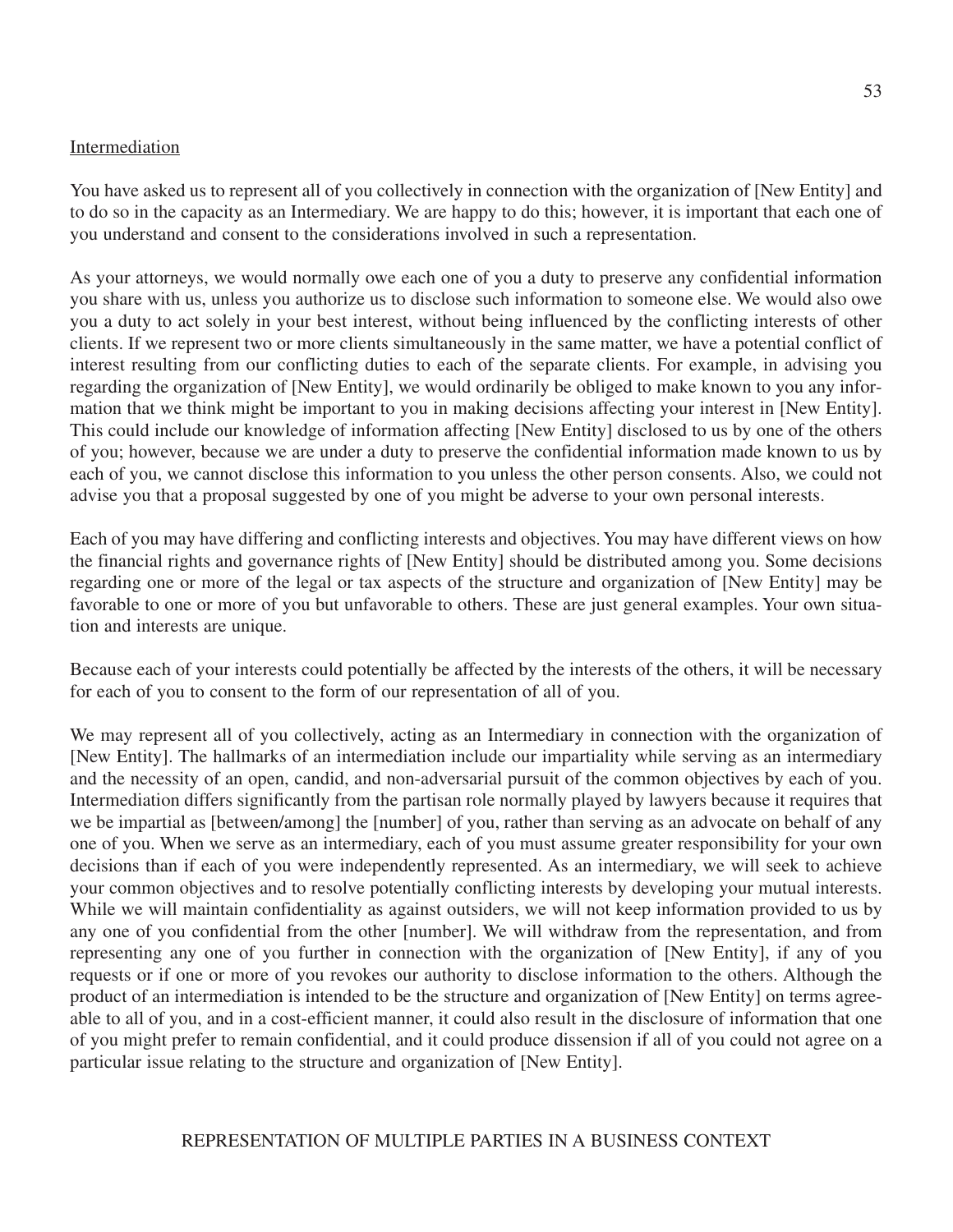### Separate Representation

Unlike joint representation [or intermediation], as described above, if each of you were to retain a separate attorney, each of you would have an advocate for your personal interests and would receive totally independent advice. Each of you would meet separately with your attorney, and information given by you to your attorney would be confidential and could not be disclosed by the attorney to anyone else without your consent. Separate representation would ensure the preservation of each of your confidences and the elimination of any conflicts of interest between you and your attorney; however, separate representation might result in each of you taking positions on issues relating to the organization of [New Entity] that would be adverse to each other and would result in a duplication of expenses in having separate attorneys.

### Termination of the Engagement

# [ALTERNATIVE 1: *No prior representation of any of the organizers*]

If we begin with our firm representing all of you acting as an intermediary, any one of you is completely free to change your mind and terminate the intermediation at any time. In addition, any one of you can revoke your waiver of our duty of confidentiality as between you and the others and re-invoke the duty so as to prevent us from disclosing any confidential information received from you that we have not previously disclosed to the others. In either case, we would withdraw from representing any of you further in connection with the organization of [New Entity] and would communicate to all of you the reason for our withdrawal.

### [ALTERNATIVE 2: *Prior representation of one of the organizers*]

As each of you is aware, our firm has previously represented [Client-Organizer] personally and in matters related to [his/her] business interests. We have already advised [Client-Organizer] that if we are engaged to represent the [number] of you collectively, acting as an intermediary, in connection with the organization of [New Entity], we may be required to disclose to each of you information regarding [Client-Organizer] that we might otherwise be prohibited from disclosing; and [Client-Organizer] has consented to any such disclosure to the extent it is relevant and material to the organization of [New Entity].

If we begin with our firm representing all of you acting as an intermediary, any one of you is completely free to change your mind and terminate the intermediation at any time. In addition, any one of you can revoke your waiver of our duty of confidentiality as between you and the others and re-invoke the duty so as to prevent us from disclosing any confidential information received from you that we have not previously disclosed to the others. In either case, we would withdraw from representing any of you further in connection with the organization of [New Entity], and we would communicate to all of you the reason for our withdrawal.

When the organization of [New Entity] has been completed, our representation of [New Entity] and all of you as organizers will be concluded, unless arrangements for a continuing representation are made. We will be happy to provide additional or continuing services but unless such arrangements are made and agreed upon in writing, we will have no further responsibility to [New Entity] or to you in connection with any future or ongoing legal issues affecting [New Entity], including any duty to notify you of changes in the laws or the necessity to make any periodic or renewal filings or registrations.

#### ACTEC ENGAGEMENT LETTERS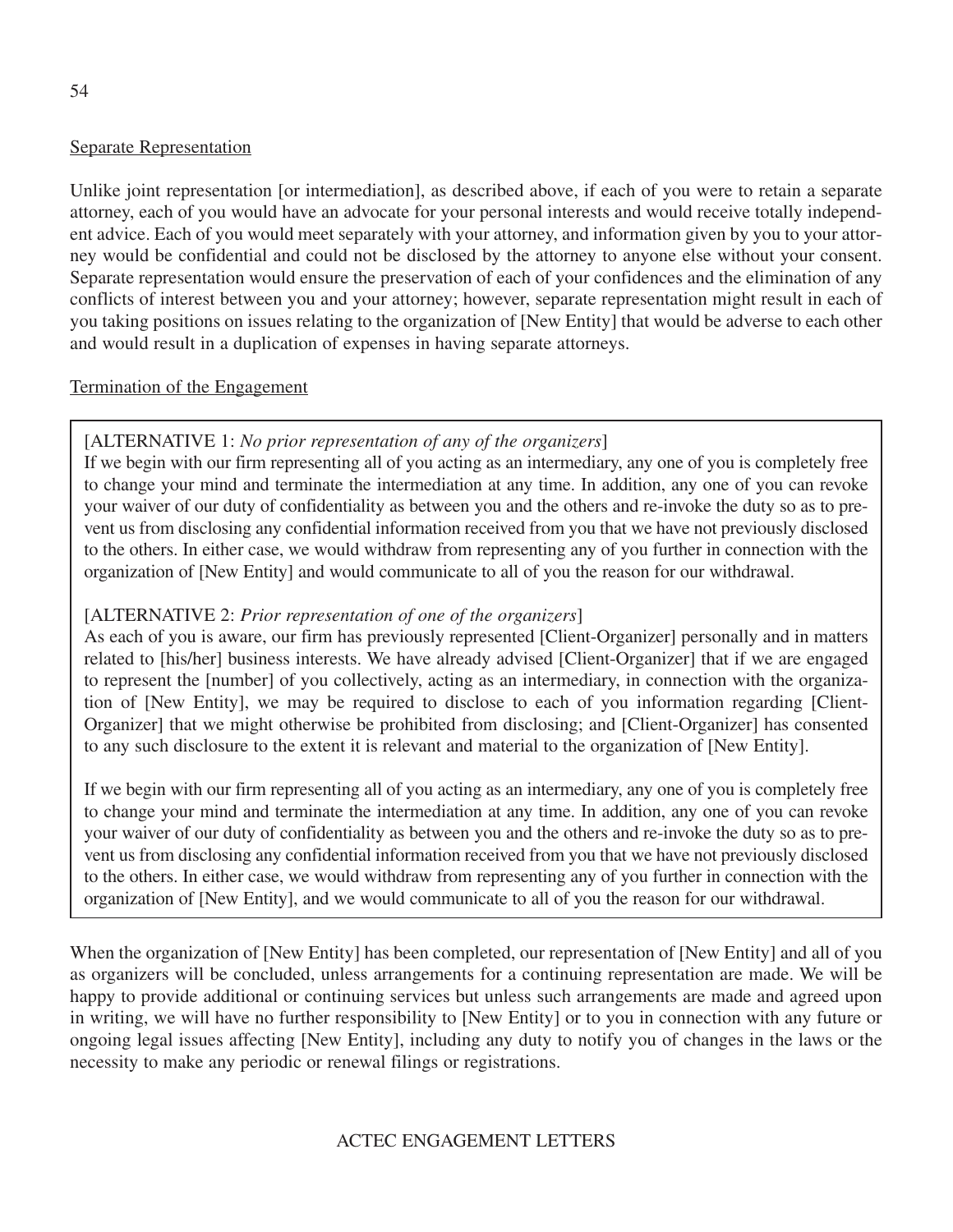#### Fees and Billing

## [ALTERNATIVE 1: *Flat Fee*]

Our fee in connection with the organization of [New Entity] will be a flat fee of  $\$\$  This fee includes the normal office and telephone conferences, research, analysis, and advice associated with the organization of [New Entity] and the preparation and filing of the appropriate documents to complete the organization. Significant changes in the scope of the services required or significant revisions to the organizational documents will be charged separately, but any additional charges will be explained to you before any revisions are begun. One-half of this fee is payable once this engagement letter is signed and you authorize us to proceed and is not refundable even if you later decide not to complete the organization. The balance of the fee will be payable at the time when the organization is complete.

## [ALTERNATIVE 2: *Time-Based Billing*]

Our fee in connection with the organization of [New Entity] will be the product of the time spent by our lawyers and other professionals multiplied times their respective hourly rates. The time for which we are to be paid includes not only normal office conferences, research, analysis, and advice associated with the organization of [New Entity] and the preparation and filing of the appropriate documents to complete the organization, but also the time involved in telephone calls, faxes, e-mail, and other forms of communication. We will bill you for our services on a monthly basis.

We adjust our hourly rates periodically. We consider the ability, experience, and reputation of our lawyers and paralegals when we set hourly rates. Changes are usually made each January 1, but sometimes they are made at other times. Any increase in rates will apply to all time beginning with the month when the rates are changed. Work done before that month will be billed at the hourly rate that was previously in effect. Different lawyers and paralegals in our firm may be involved in your work if that will result in lower fees, provide a specialized legal talent, or help us do your work more efficiently. We will try to assign lawyers and paralegals having the lowest hourly rates consistent with the skills, time demands, and other factors required for your work. We might not assign a lawyer or paralegal with the lowest hourly rate if, in our judgment, it may be in your best interests to assign a lawyer or paralegal with a higher hourly rate because of that lawyer's or paralegal's skill and experience or because of the time constraints of the work. We record and bill our time in one-tenth hour (six-minute) units. If a lawyer's or paralegal's total time on your work is less than three-tenths of an hour for the entire day, three-tenths of an hour will be billed for that day. If the lawyer's or paralegal's total time on your work is more than three-tenths of an hour for that day (whether done at one time or not), only the time actually spent will be billed.

In addition to our legal fees, as described above, we will be entitled to be reimbursed by you for out-of-pocket expenses that we pay on your behalf and for our internal costs. Out-of-pocket expenses include items such as filing fees charged by government agencies and travel expenses. Our internal costs include things like photocopying, long-distance telephone calls, fax transmissions, document scanning and electronic transmission, storage, and retrieval, courier services, computer research charges, and complex document production. Rather than tracking precise costs for every single internal charge (which would ultimately result in higher hourly

## REPRESENTATION OF MULTIPLE PARTIES IN A BUSINESS CONTEXT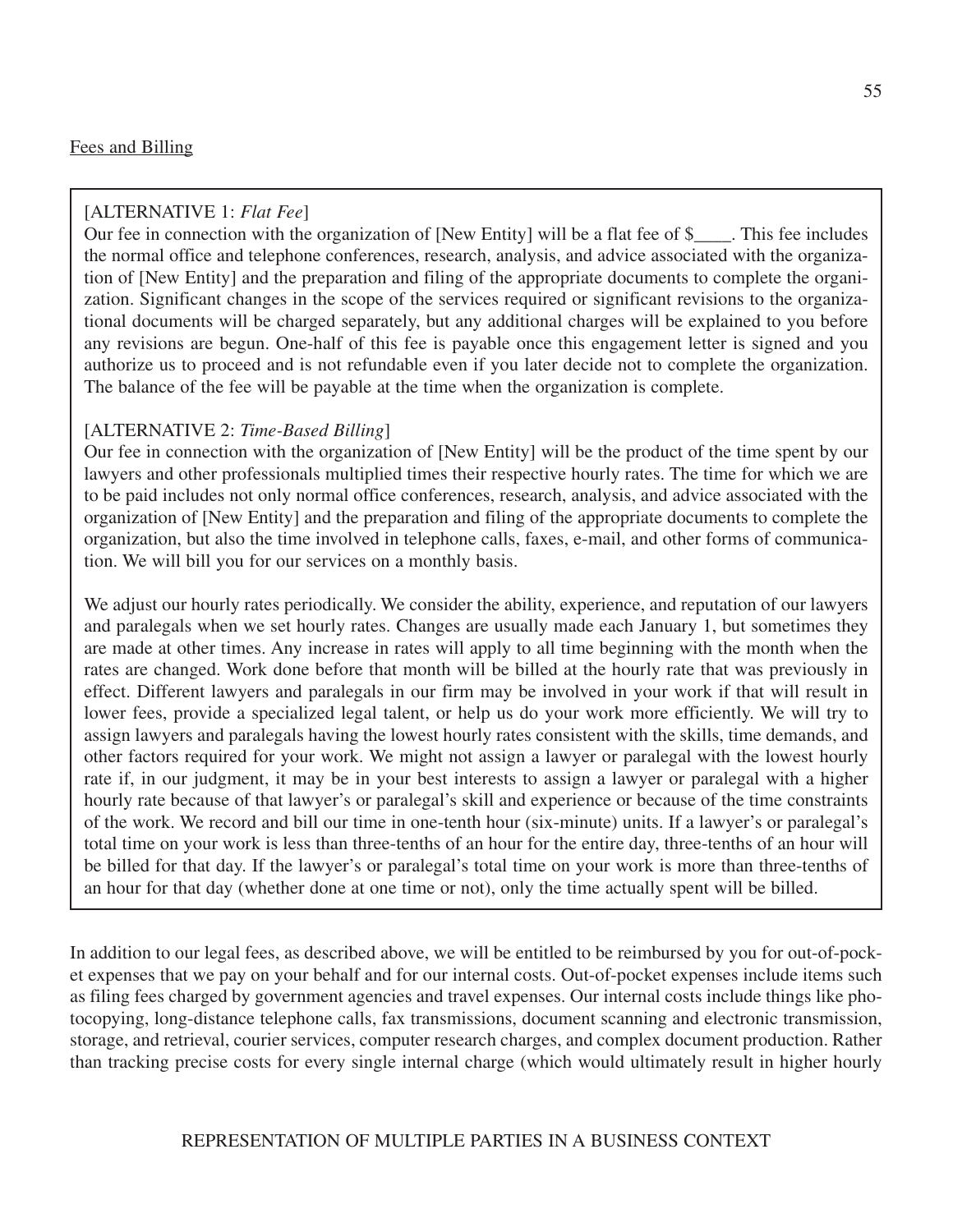rates for our clients), we charge fixed costs for these types of expenses. Our charges for these internal costs may exceed the actual direct costs that we pay to outsiders (such as the telephone company or photocopying contractors).

Sometimes it is necessary to hire other persons to provide services for you, such as accounting or appraisal firms. Their work may have more confidentiality if we (rather than you) request their services, and so we may hire them. However, you will be responsible for paying their fees and expenses, whether paid directly to them or to us in reimbursement.

Our bills are due when rendered. If a bill is not paid within 30 days after it is mailed to you, interest will accrue on the unpaid balance of that bill beginning on the thirty-first (31<sup>st</sup>) day and accruing thereafter at the rate of one percent (1%) per month. Interest charges will apply to specific monthly bills. Payments made on past-due accounts will be applied first to the oldest outstanding bill. If our bills are not paid reasonably soon after they are rendered, we reserve the right to stop work until your account is brought current and appropriate steps are taken to ensure prompt payment in the future. If we have to bring collection efforts for payment, you agree that you will pay the costs of collection procedures, including reasonable attorneys fees incurred by us (whether paid to our firm or another firm retained by us).

We may require a retainer or advance fee deposit for your work. Unless you and we agree otherwise, the retainer or advance fee deposit will be applied to our final statement, and any unused portion will be returned to you. We may also request an advance cost deposit (in addition to the advance fee deposit) when we expect that we will incur substantial costs on your behalf.

Each of you agrees that you will be jointly and severally responsible for the payment of all amounts owed to us and that we can seek payment in full from any one of you at our election. Any agreement between any of you to limit your responsibility for payment of amounts owed to us will not be binding upon us unless we also agree in writing to those limits. Your joint and several responsibility for the payment of our fees and expenses includes the situation in which our representation is terminated for any reason prior to the completion of the organization of [New Entity].

## Effect of Death or Disability

If any one of you becomes unable to make adequately-considered decisions regarding the organization of [New Entity] because of mental disability or other reasons, the ethics rules that govern the practice of law in this jurisdiction state that we may attempt to continue a normal attorney-client relationship with you as much as is possible. Those rules also authorize us to seek the appointment of a guardian or to take other actions to protect your interests if we consider that to be necessary. You should be aware that, by means of a durable power of attorney, you can designate one or more other persons to make decisions for you about the organization of [New Entity] and to sign documents on your behalf. If you authorize someone to act for you, and if their authority is broad enough to allow them to instruct us with regard to your interest in [New Entity] and its organization, we can continue to do work on your behalf by dealing with them, and we can rely on instructions from them. We can communicate with them and disclose information they need to make informed decisions on your behalf, including information that is protected by the attorney-client privilege.

## ACTEC ENGAGEMENT LETTERS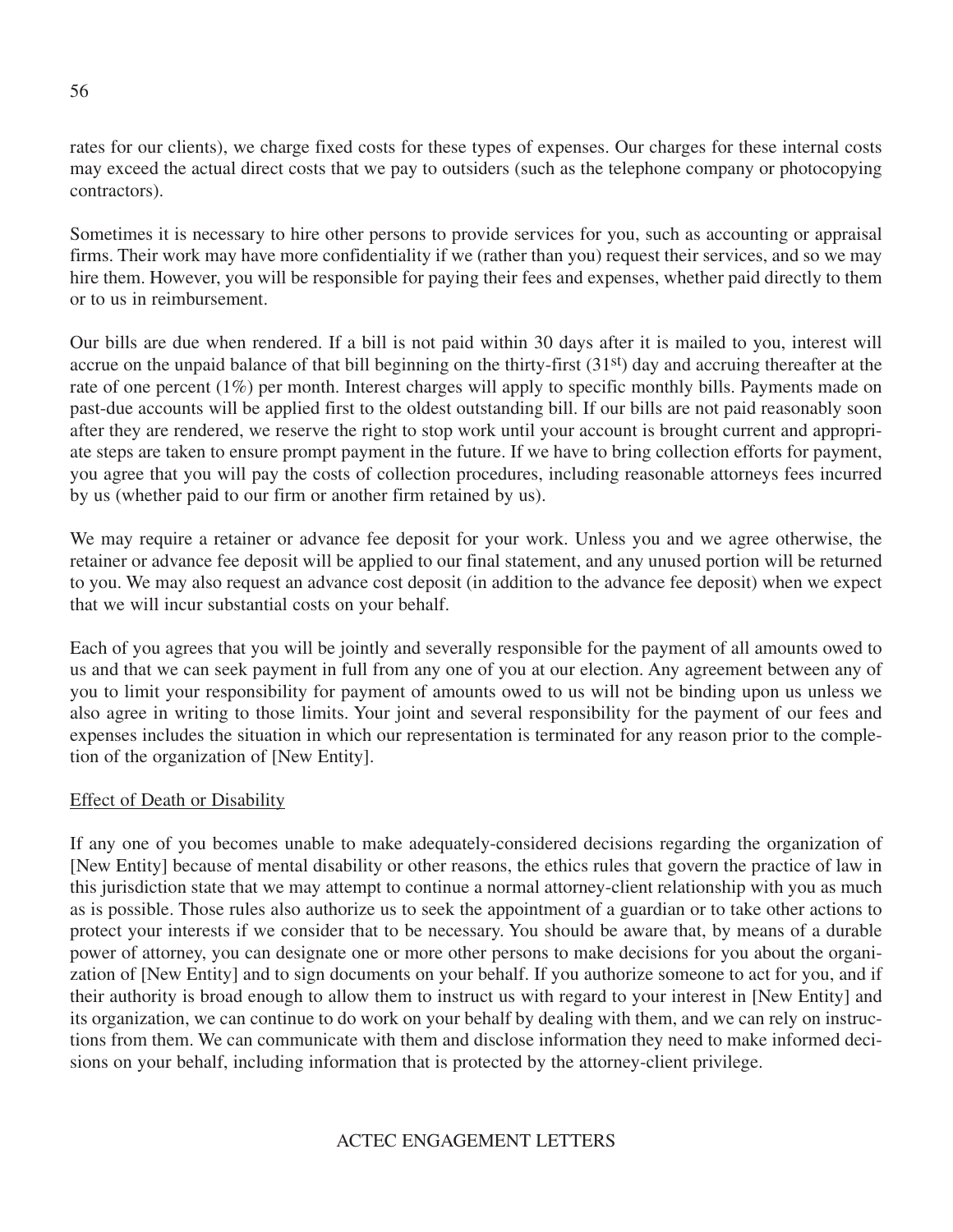If you die during the course of this engagement, the personal representatives of your estate generally succeed to all of your rights with respect to this engagement and are entitled to act on your behalf. Thereafter, we could continue to do work on your behalf by dealing with your personal representatives, and we can rely on instructions from them. We can communicate with them and disclose information they need to make informed decisions on your behalf, including information that is protected by the attorney-client privilege or the attorney work-product privilege.

### Retention, Delivery, Retrieval, and Destruction of the Files

Each of you should understand that the file that will be created by our firm in connection with the organization of [New Entity] will belong to our client, as identified in this letter. During the course of this engagement, each of you will be furnished copies of all of the organizational documents and of all significant correspondence. When the organization of [New Entity] is completed, we will deliver the originals of all of the organization documents to the Secretary of [New Entity]. We will retain physical and/or electronic copies of all of the organizational documents, all correspondence, and, to the extent we deem appropriate, all notes made in connection with this engagement in our file. The client may direct us to turn over our file to [New Entity], to any one of you, or to anyone else that the client designates, at any time. In such case, we will retain in our possession all internal communications and notes prepared by our firm and, at the expense of [New Entity], make, retain, and store physical and/or electronic copies of all other matters in our file to be delivered to [New Entity] or at its request.

It is the policy of our firm that client files that are no longer needed by our lawyers and other professionals on a recurring basis are closed and placed in storage in a location away from our offices. The off-site storage of closed files helps us to reduce our operating expenses, and consequently our fees. Because you and [New Entity] will have been furnished with the originals and/or copies of all relevant materials contained in our files during the course of the active phase of our representation, in the event that we are asked by you or [New Entity] to recover materials contained in a file that has been closed and placed in off-site storage, we shall be entitled to be paid by the requesting party a reasonable charge for the cost of the recovery of the file and the identification, reproduction, and delivery of the requested materials.

Unless our firm is engaged to provide on-going representation of [New Entity], it is our firm's policy to destroy all copies of correspondence, notes, and documents retained in our file created in connection with the organization of a new entity ten (10) years after the completion of the organization. Before destroying the file, we will attempt to contact our client, as identified in this letter, to make arrangements for delivery of any original documents and the other contents of the file to the client. This letter will serve as notice to you that if we are unable to contact our client at the most recent address contained in our file, we will destroy the file without further notice. It will be your responsibility to notify us of any change in your address or any change in the address or contact information for [New Entity], as appropriate, as the same may change from time to time.

## Conflicts with Other Clients

Sometimes our lawyers are asked to represent a client who has interests that are adverse to another client whom we represent in other matters. The ethics rules that govern the practice of law in this jurisdiction per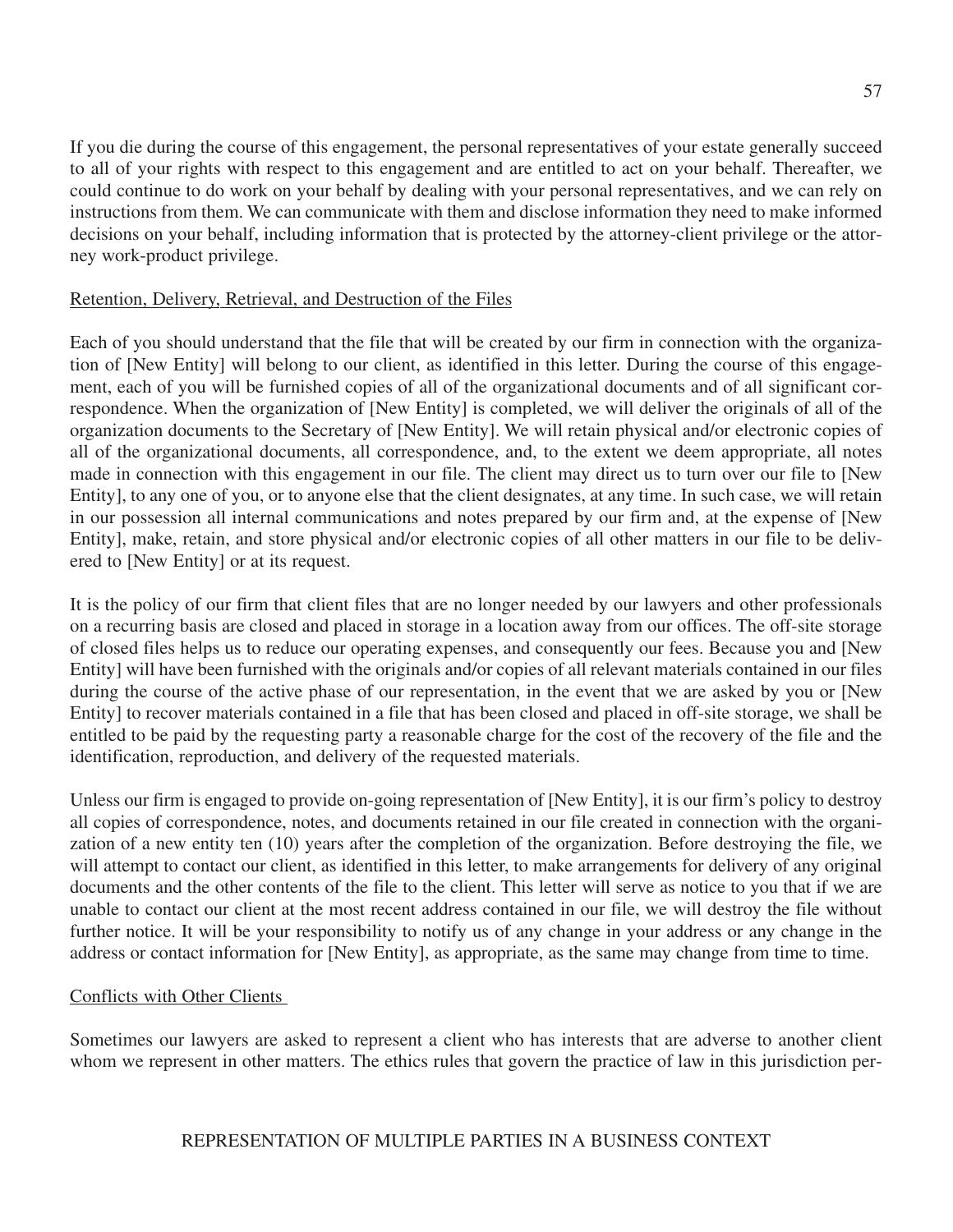mit us to accept multiple representations if certain requirements are met. While we represent you and/or [New Entity], we will not represent another client in matters that are directly adverse to your interests or the interests of [New Entity] unless and until we have made full disclosure to you and to [New Entity] of all relevant facts, circumstances, and implications. You agree that we can represent those other clients whose interests are adverse to yours or to the interests of [New Entity] if we confirm to you in good faith that the following conditions are met: (1) there is no substantial relationship between the other client's matter and our work for you or for [New Entity]; (2) our representation of the other client will not involve or disclose any confidential information we have received from you or [New Entity] (with the use of any ethically-approved screening measures, if appropriate); and (3) the other client also consents to our continuing representation of you and/or [New Entity]. If you make a good-faith objection to our statement, we will have the burden of proving that these conditions have been met.

## Consent to the Terms of the Engagement

Before we begin, each of you must consider all of the factors discussed in this letter and consent to the form of the representation. After you have considered this decision carefully, we ask that you please sign the statement that follows this letter to indicate your consent to the conditions of the representation. If, after considering this matter, you prefer a different form of representation, please let us know.

Because any change in legal representation after we begin will result in an increase in the time and expense needed to complete the organization of [New Entity], for which each of you would be financially responsible, we urge you to give careful consideration to the structure of the representation before we begin.

We are enclosing an extra copy of this letter to be signed and returned to us consenting to the conditions of the representation as described in this letter. The return of a copy of this letter signed by each of you will serve as authorization for us to proceed with the organization of [New Entity]. Also enclosed is a return-address envelope for your convenience in returning the signed copy of this letter.

If you have any questions about anything discussed in this letter, please call us. You should also feel free to contact an attorney in another firm to discuss the effect of agreeing to the terms of the representation as outlined in this letter.

We appreciate the opportunity to work with you on the organization of [New Entity], and we look forward to hearing from you soon.

Sincerely,

[Lawyer]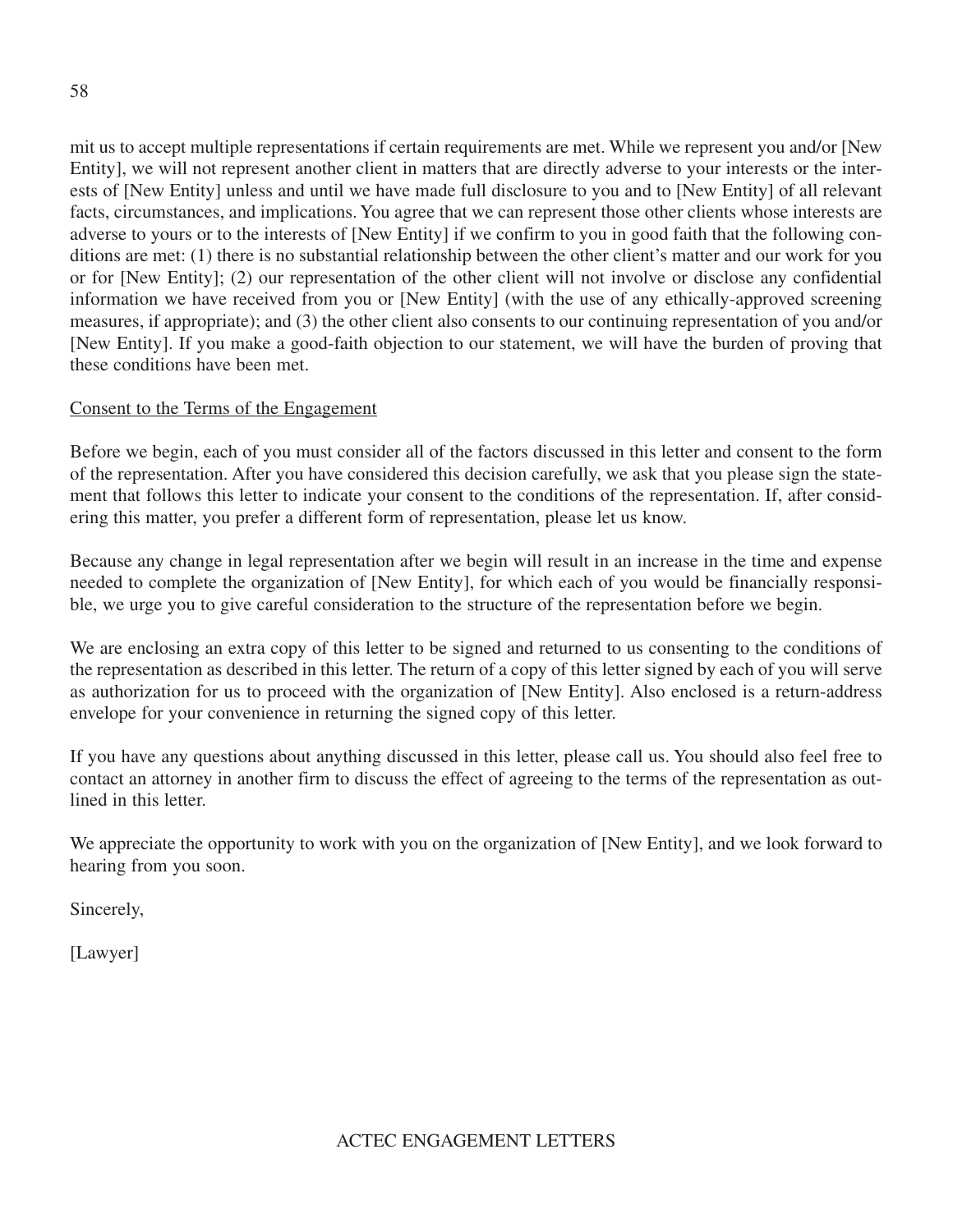## Consent to the Representation and the Terms of the Engagement

We have each reviewed the foregoing letter concerning the various aspects of the representation, and we choose to have [Firm] serve as an Intermediary in representing all of us collectively in connection with the organization of [New Entity] on the terms described above.

| Signed:        | 20 |               |
|----------------|----|---------------|
|                |    | (Organizer 1) |
|                | 20 |               |
|                |    | (Organizer 2) |
| Signed: $\_\_$ | 20 |               |
|                |    | (Organizer 3) |

59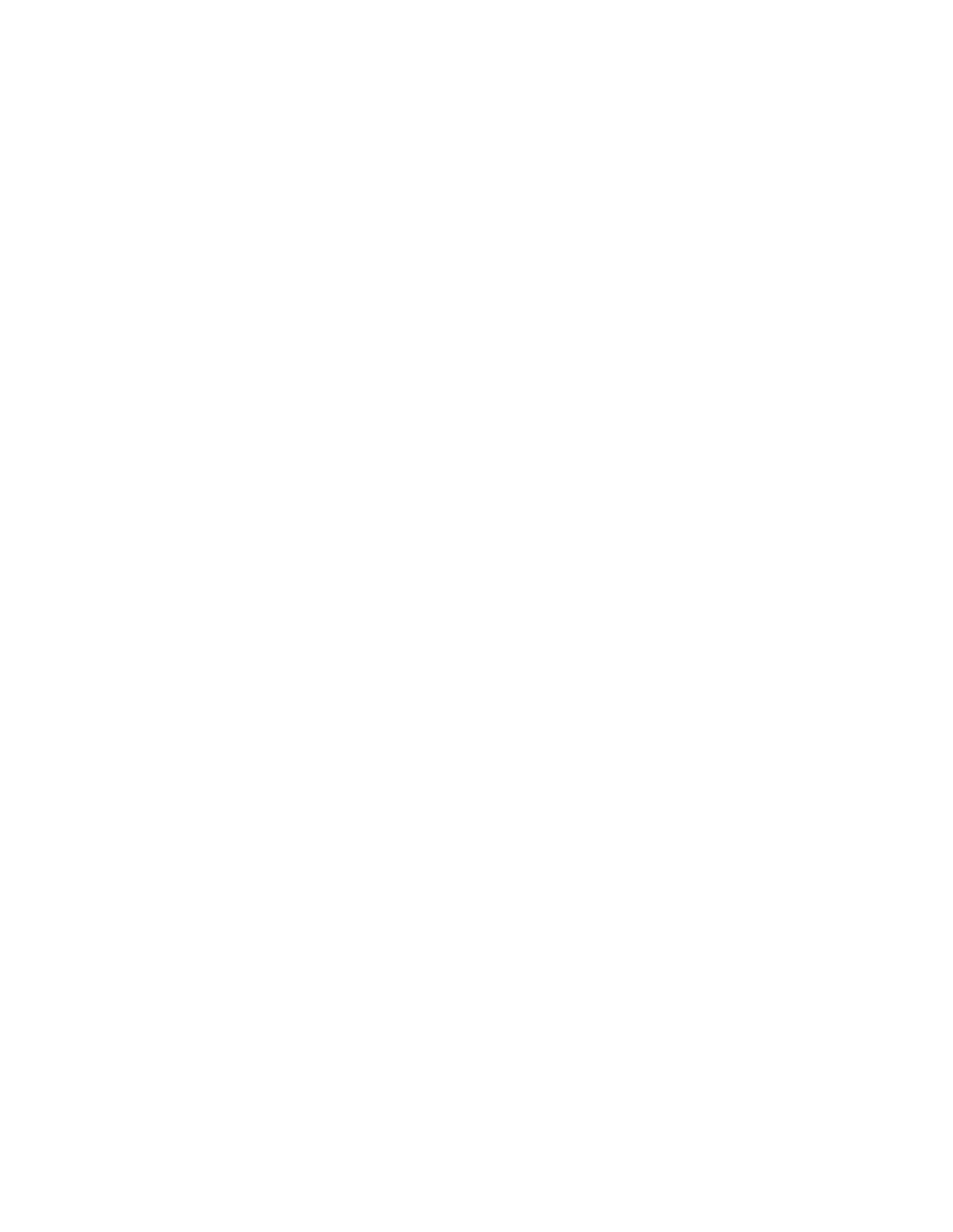## **CHAPTER 4. ESTATE PLANNING LAWYER SERVING AS A FIDUCIARY**

### **Introduction**

This form addresses ethical issues that arise when a client asks the estate planning lawyer to serve as a fiduciary. These ethical issues should be disclosed and discussed with the client. This form should be adapted to fit each specific factual situation and applicable state law.

There are a number of specific ethical issues in this setting, including full disclosure to and discussion with the client of the alternative possibilities for fiduciary appointment, relative cost effectiveness of each of the alternatives, possible elimination of normal bonding requirements, and possible inclusion of exculpatory language in the dispositive document, which will have an effect on the standard of care to which the fiduciary will be held for liability purposes. Care must be taken with these subjects since the fiduciary will have been the scrivener.

## **References to the** *ACTEC Commentaries* **(Fourth Edition):**

(Note that the page numbers shown below refer to the printed version of the *ACTEC Commentaries*.)

Lawyer Serving as Fiduciary and Counsel to Fiduciary, pp. 36-37 Basis of Fees for Trusts and Estates Services, p. 63 Selection of Fiduciaries, p. 95 Appointment of Scrivener as Fiduciary, pp. 95-96 Exculpatory Clauses, pp. 108, 112-113 Prohibited Transactions, p. 112

# **Supplemental Checklist for the Estate Planning Lawyer Serving as a Fiduciary**

(Refer also to the General Checklist on pp. 4-8.)

- 1. ISSUES A LAWYER SHOULD CONSIDER BEFORE ACCEPTING THE REPRESENTATION
	- (a) Does the lawyer or his or her law firm have a policy regarding lawyers serving as fiduciary? If so, what is the policy (encourage, discourage, prohibit)?
	- (b) Does the lawyer have adequate support staff to permit the lawyer to perform fiduciary services efficiently and cost effectively?
	- (c) Does the lawyer's professional liability policy include or exclude lawyers serving as personal representative? trustee? guardian or conservator? attorney-in-fact?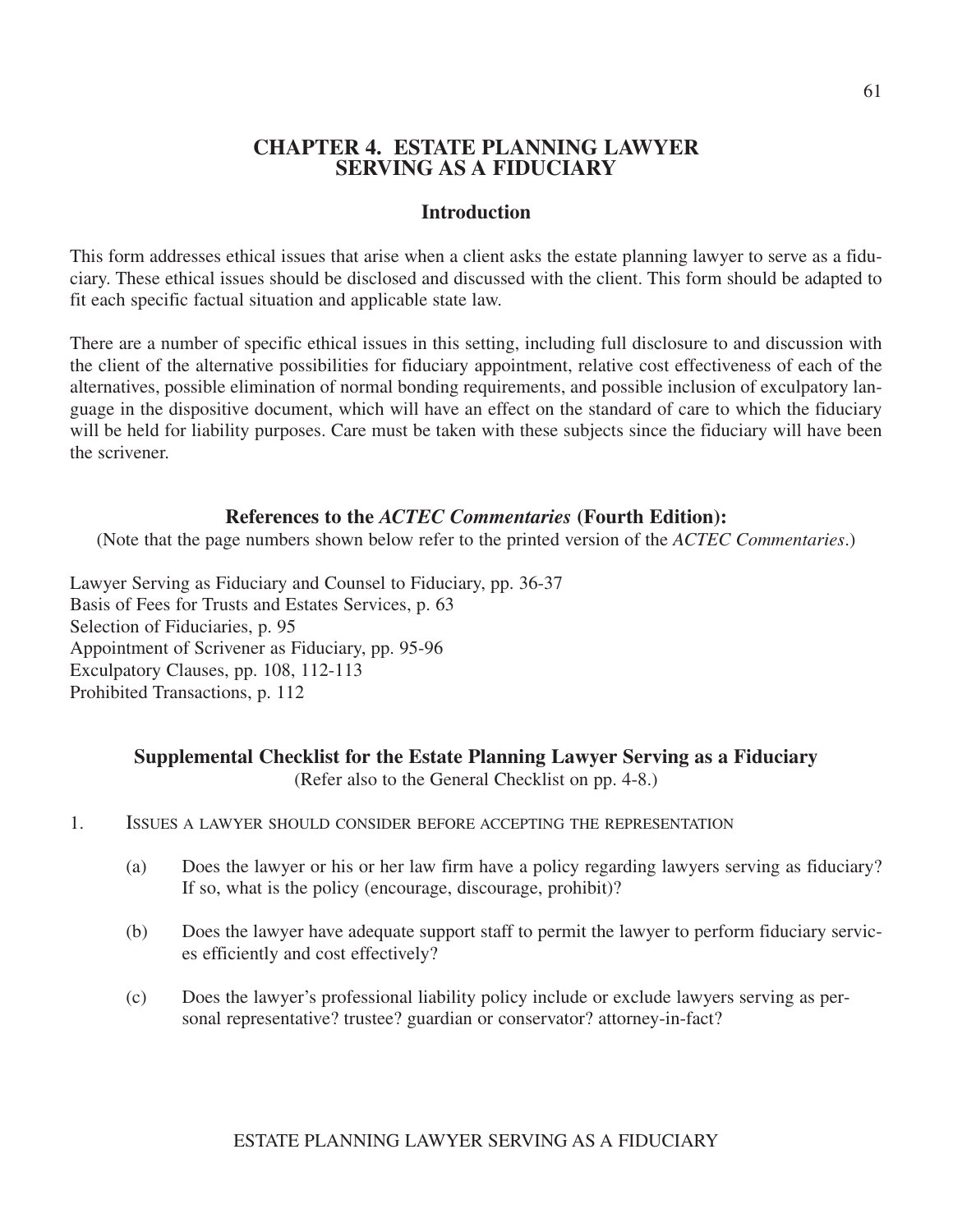2. DEFINE THE CONTENTS OF THE LETTER.

What should the engagement letter include when the client requests the estate planning lawyer serve as fiduciary?

- (a) Fact that client independently selected lawyer as fiduciary
- (b) Disclosure of potential conflicts of interest
- (c) Advantages and disadvantages of lawyer serving as fiduciary
- (d) Compensation to be paid lawyer as fiduciary and lawyer's law firm for legal services
- (e) Explanation of exculpatory language and available options with respect to its use
- (f) Explanation of bonding requirements, including cost of bond, customary practice, and relationship to professional liability insurance
- 3. CONSIDER THE ADVANTAGES AND DISADVANTAGES OF CO-FIDUCIARIES.
	- (a) Two heads better than one
	- (b) Costs
	- (c) Checks and balances

#### ACTEC ENGAGEMENT LETTERS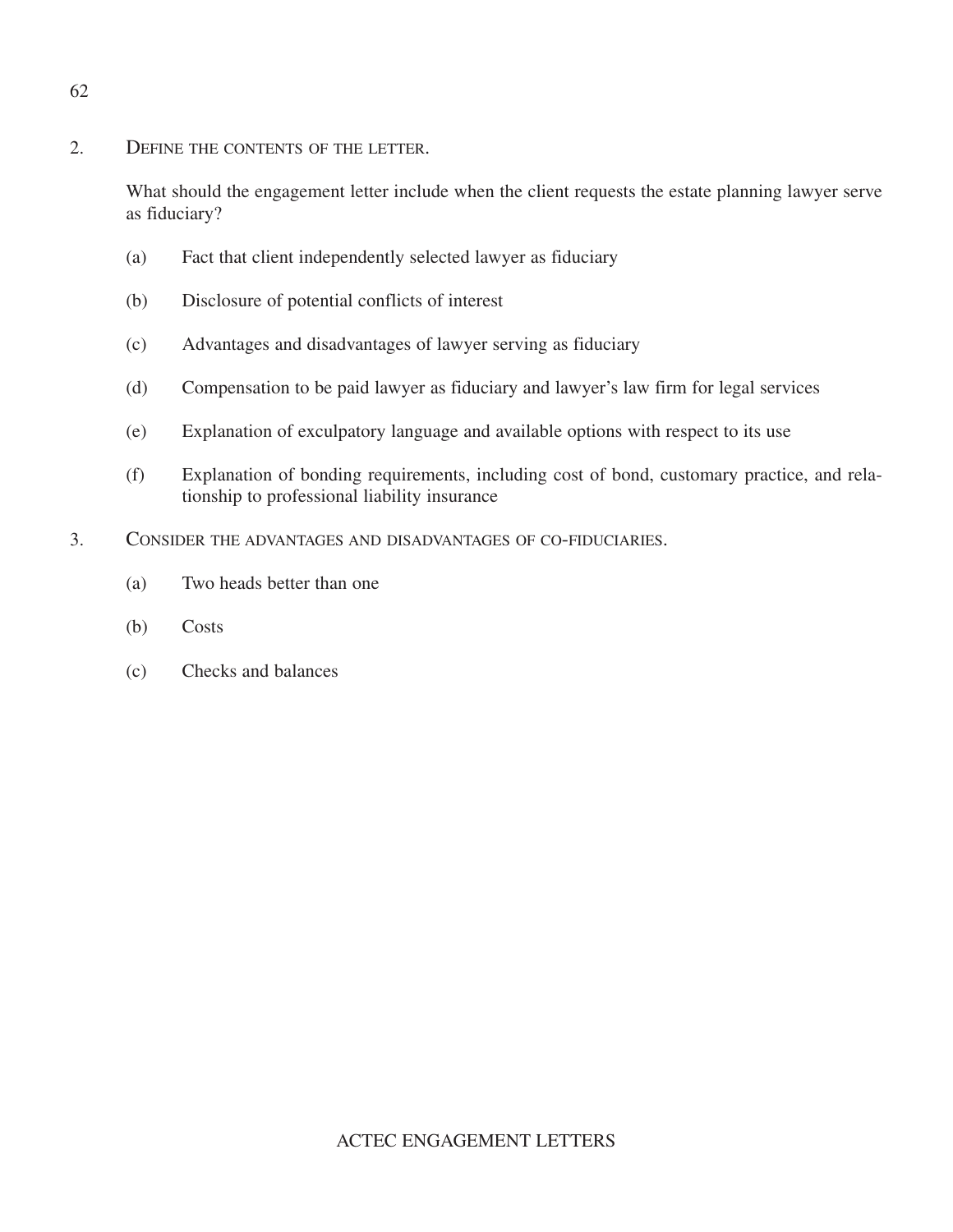# **Form of a Letter Regarding the Appointment of the Lawyer as a Fiduciary**

[Date]

[Name(s) and Address(es)]

Subject: Serving as Your [Executor/Trustee]

Dear [Client(s)]:

At our recent estate planning conference, you requested that I serve as the [executor/trustee under your will/trustee of your trust (Fully Identify Trust)]. I am willing to undertake this responsibility. However, in accepting this responsibility, I want to explain certain ethical considerations to you and obtain your acknowledgment that conflicts of interest could develop in connection with my service as your [executor/trustee].

## ALTERNATIVE 1: *Responsibilities of Executor*

The executor of your will is charged with the responsibility to collect, manage, and protect your assets; to pay your just debts and funeral expenses; to prepare and file required tax returns; to pay the taxes required to be paid by your estate; to pay the expenses of the administration of your estate; and to distribute your estate in the manner directed by your will.

## ALTERNATIVE 2: *Responsibilities of Trustee*

The trustee of your trust is charged with the responsibility to manage, invest, reinvest, and protect the assets of the trust; to prepare and file required tax returns for the trust; to pay taxes required to be paid by your trust and the expenses of the administration of your trust; and to distribute the trust income and assets in the manner directed by your trust agreement.

Your [executor/trustee] should exercise good judgment, prudence, common sense, diligence, fairness, honesty, and have reasonable skill and experience in the management of the types of assets that comprise your [estate/trust], or obtain assistance in connection with the management of those assets.

## Others Who Could Be Nominated as [Executor/Trustee]

Others who might serve as your [executor/trustee] include your spouse, one or more of your children, a bank or trust company, an investment advisor, your accountant, a relative, a personal friend, or a business associate.

## Potential Conflicts of Interest

I can serve as your [executor/trustee] if that is your desire. However, several potential conflicts of interest may arise from my service as your [executor/trustee]. One of these conflicts of interest relates to the probability that my law firm will serve as legal counsel for me as [executor/trustee].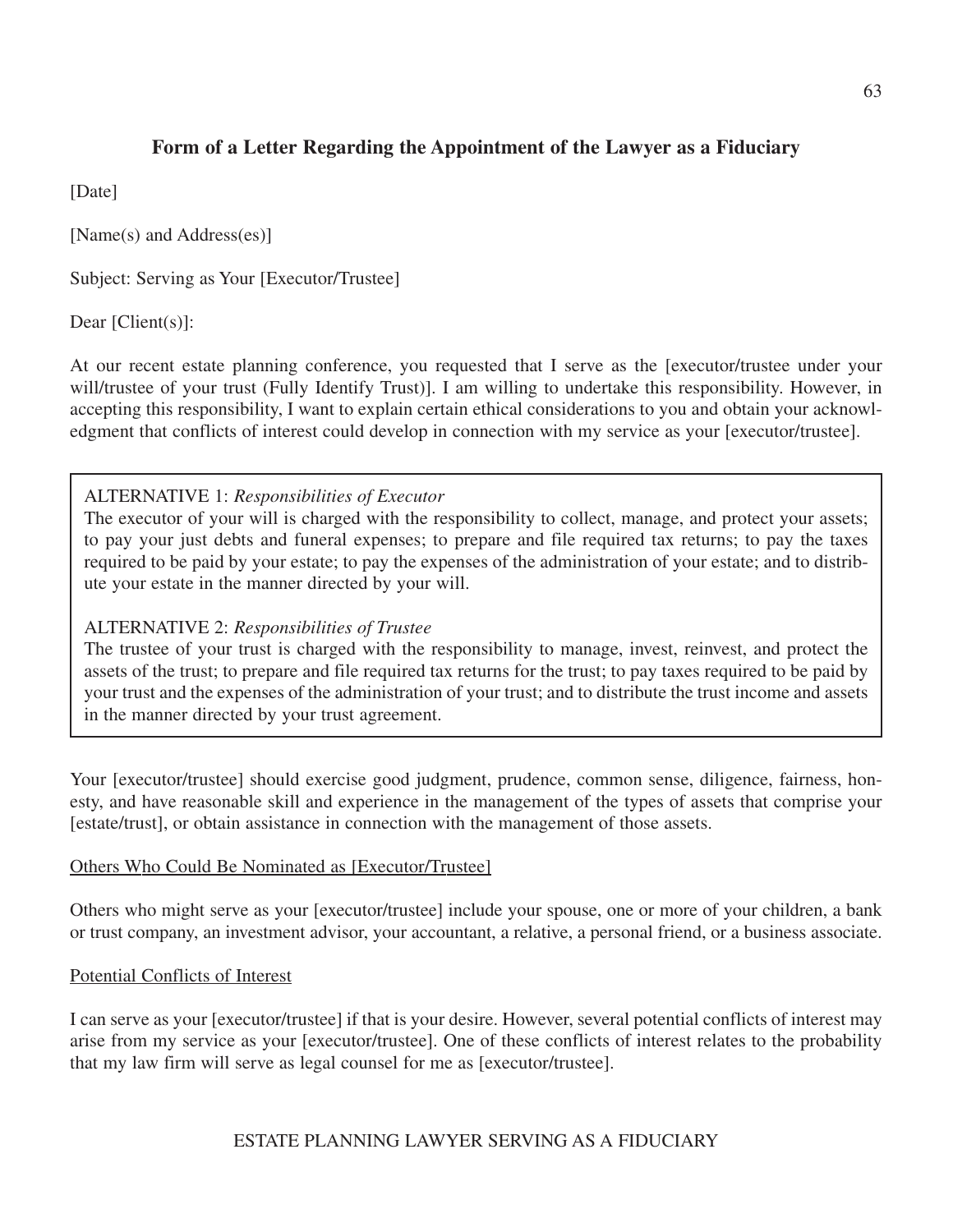A lawyer's independence may be compromised when he or she acts as both [executor/trustee] and lawyer for the [executor/trustee]. The normal checks and balances that exist when two unrelated parties serve separately as [executor/trustee] and lawyer for the [executor/trustee] are absent. Unless [the Probate Court/a court] is asked to intervene, there may not be an independent, impartial review to determine if the [executor/trustee] is exercising an appropriate level of care, skill, diligence, and prudence in the administration of your [estate/trust], and there may not be an independent, impartial evaluation as to whether or not the fees and expenses charged by the [executor/trustee] and the fees and expenses charged by the law firm are reasonable. There may be other potential conflicts that may arise that might not be anticipated at this time.

## Compensation to the Lawyer Nominated as [Executor/Trustee]; Retention of Law Firm

Both the [executor/trustee] and the lawyer for the [executor/trustee] are entitled to compensation for services performed on behalf of the [estate/trust]. When a lawyer has been nominated as [executor/trustee], he or she can receive compensation for performing services as [executor/trustee] and as the lawyer for the [executor/trustee], as long as he or she charges only once for services rendered and as long as the total compensation for serving as both [executor/trustee] and lawyer for the [executor/trustee] is reasonable.

When I am requested by a client to serve as [executor/trustee], it is my practice to charge [DESCRIBE BASIS] FOR FEE OR COMMISSION AS (EXECUTOR/TRUSTEE).]. In addition to [an executor's/a trustee's] fee or commission, I would also be entitled to reimbursement for out-of-pocket expenses, including court costs and fidelity bond premiums. In serving as [executor/trustee], I will likely obtain professional investment advice, and that cost will be charged to your [estate/trust].

When I am requested by a client to serve as [executor/trustee], it is my practice to engage my law firm to represent me in my capacity as [executor/trustee]. It is our firm's practice to charge [describe basis for fees as lawyer]. In addition to these fees, our firm would also be entitled to reimbursement for all out-of-pocket expenses. I would be entitled to receive my distributive share of the law firm's compensation.

# [OPTIONAL ADDITIONAL PARAGRAPH REGARDING COMPENSATION]

It has been my experience that where I have been requested to serve as [executor/trustee], the combination of my [executor's/trustee's] fees and the legal fee charged by my law firm are less than the combination of [an executor's/a trustee's] fee charged by a bank or trust company and the legal fee charged by our law firm.

# [OPTIONAL ADDITIONAL PARAGRAPHS]

## Waiver of Bond; Use of Exculpatory Language

A [will/trust] may include language relieving the [executor/trustee] from the normal obligation to post [an executor's/a trustee's] bond with the court for the faithful performance of his or her obligations as well as language absolving the [executor/trustee] nominated in the will from liability for actions not involving negligence, fraud, or bad faith. For example, a [will/trust] may provide that the [executor/trustee] is not to be charged with losses resulting from the action or inaction of the [executor/trustee] in the exercise of reasonable care, diligence, and prudence.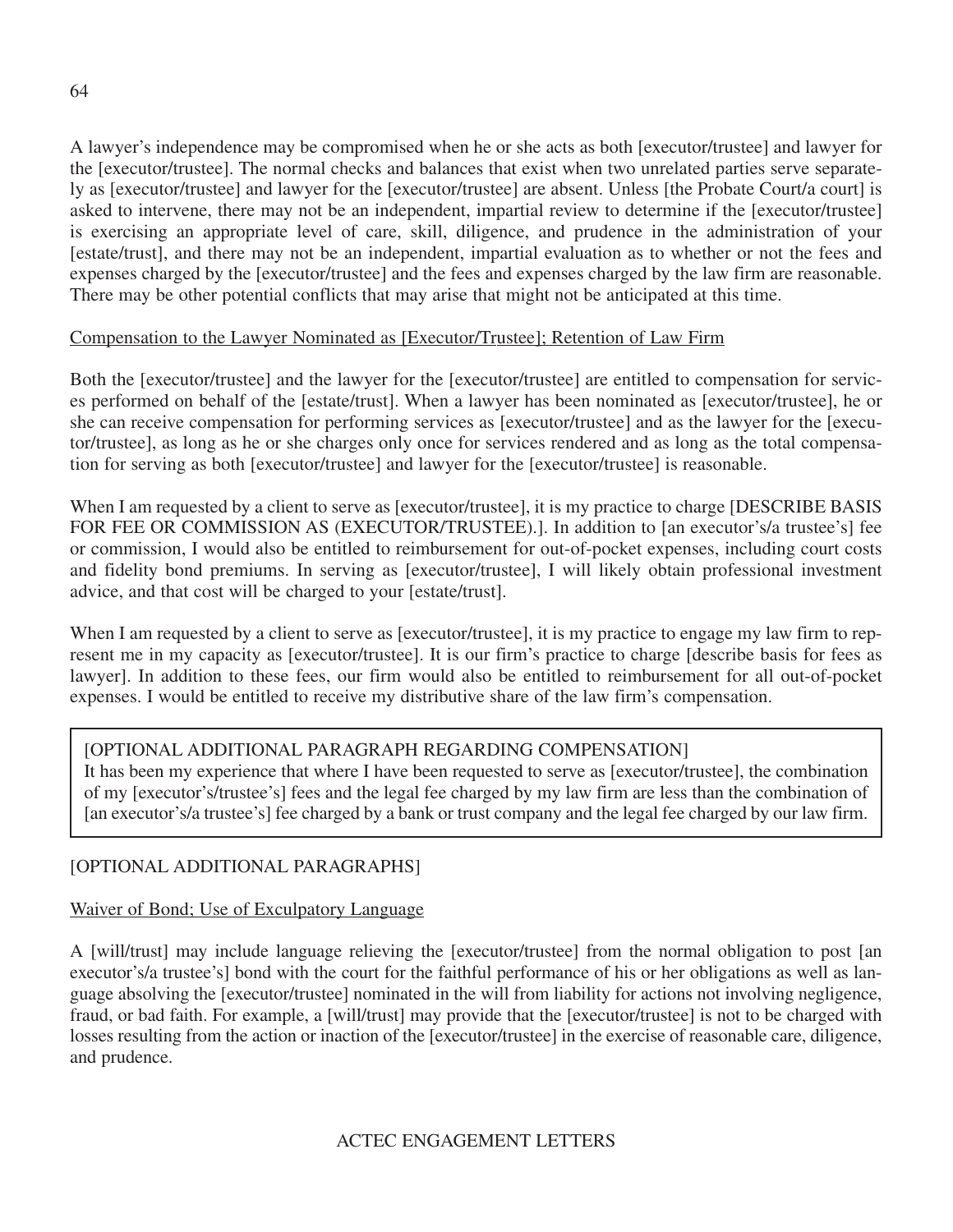# [CHOOSE ONE OF THE FOLLOWING]

# [ALTERNATIVE 1:]

Where the [will/trust] nominates the lawyer who prepared the [will/trust] as [executor/trustee], there is a potential conflict of interest for the lawyer incorporating into the [will/trust] language that relieves the lawyer from the obligation to post bond or which absolves the lawyer from liability for his or her own actions. I normally include language that relieves the [executor/trustee] from the obligation to post bond. I normally include language that exonerates the [executor/trustee] from liability for decisions made in the exercise of reasonable care, diligence, and prudence.

# [ALTERNATIVE 2:]

In [wills/trusts] where I am nominated to serve as [an executor/a trustee], I normally do not include any language that relieves the [executor/trustee] of the obligation to post bond or that exonerates the [executor/trustee] from liability for decisions made as [executor/trustee]. Absent such language, under the laws of this state, I [may/would] be obliged to post a bond for the faithful performance of my duties as [executor/trustee] and I am obliged to exercise the degree of care, skill, prudence, and diligence that a prudent person would use in the management of his or her own affairs. [NOTE: The "prudent person rule" differs from state-to-state. Be sure the rule is correctly stated for the jurisdiction in which the document is being drafted.] I estimate the annual faithful performance bond premium will cost approximately \$\_\_\_\_ annually and is payable out of the assets of the [estate/trust].

It is your choice whether or not to waive the requirements of [an executor's/a trustee's] bond and whether to include or exclude language exonerating me from liability as your [executor/trustee]. Please advise me of your decision.

# ALTERNATIVE: Change of [Executor/Trustee]

It is quite common for a [will/trust] to grant to one or more individuals the right to remove a trustee with or without cause and to appoint a successor. [You have instructed me [not] to include such a provision in your [will/trust].]

# Consulting Independent Counsel

Because of the potential for a conflict of interest in my advising you with regard to these matters [and the inclusion or exclusion of language relieving me of any potential liability], you may want to consider discussing these matters with another lawyer. [NOTE: Counsel should consider the implications of *Fred Hutchinson Cancer Research Center v. Holman,* 732 P.2d 974 (Wash. 1987), where the court held that an exoneration clause did not protect the scrivener fiduciary against liability: "as the attorney engaged to write the decedent's will, [defendant] is precluded from reliance on the clause to limit his own liability when the testator did not receive independent advice as to its meaning and effect." 732 P.2d at 980.]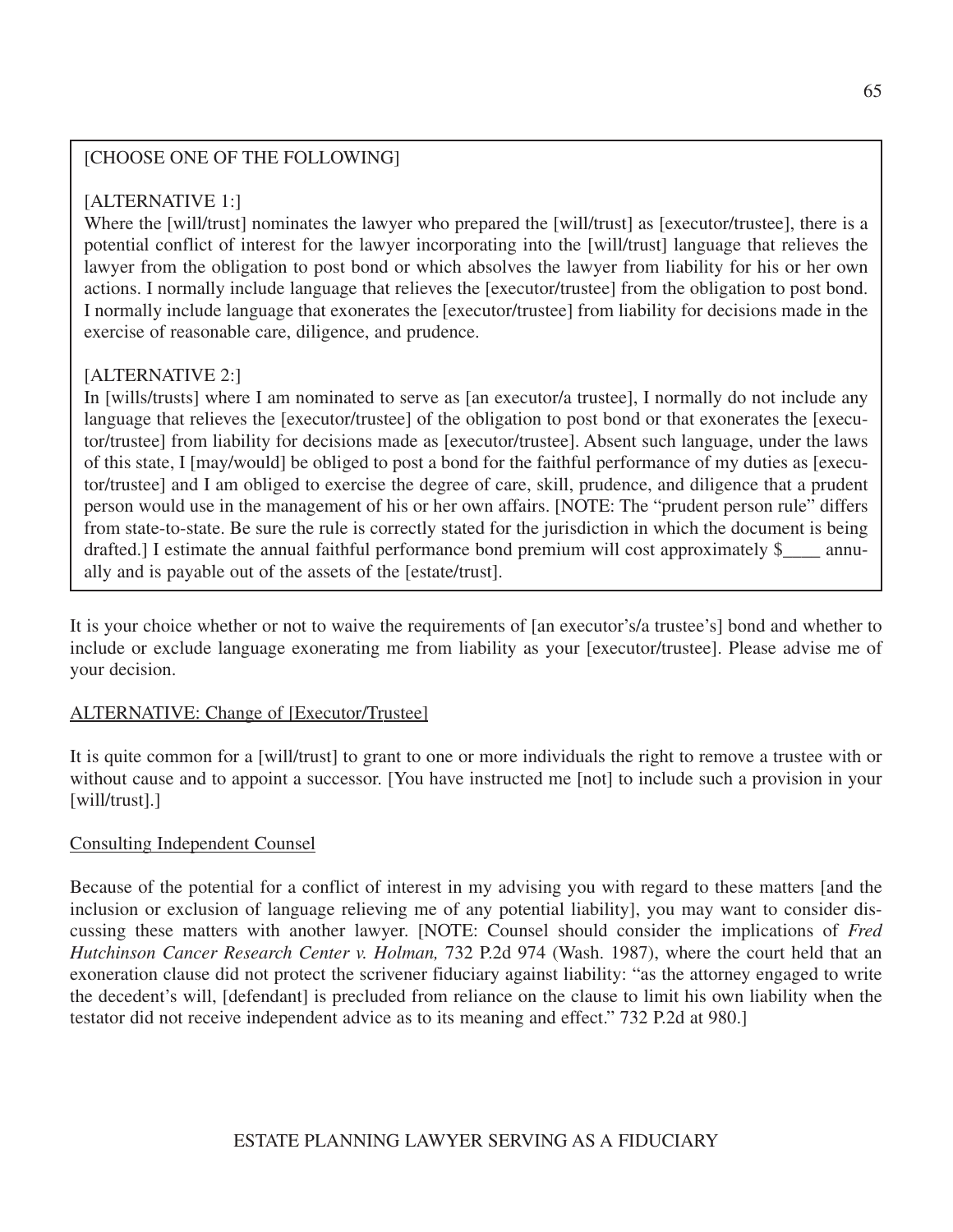#### 66

#### Nominating the Lawyer as [Executor/Trustee]

If, after consideration of these issues, you want to nominate me as your [executor/trustee], I would like you to acknowledge and waive the potential conflicts of interest I have explained to you. Please review the statement of nomination below. After you have considered this decision carefully, I ask that you sign the consent that follows this letter to indicate your request that I serve as your [executor/trustee]. Please return a signed copy of the consent to me. If you have any questions about anything discussed in this letter, please let me know.

Sincerely,

[Lawyer]

### Confirmation of Appointment

We have voluntarily nominated [Lawyer] as [executor/trustee] in our [wills/trusts]. [He/she] is also the lawyer who prepared these instruments for us. [He/she] did not promote [himself/herself] or consciously influence us in the decision to appoint [him/her] as [executor/trustee]. In addition, [he/she] has disclosed to us the potential conflicts of interest that might arise as a result of [his/her] serving as [executor/trustee], as described above, including an explanation of the responsibilities of the [executor/trustee], a list of others who might be nominated as [executor/trustee], the fees and expenses to be paid to the [executor/trustee], the likelihood that [his/her] law firm will also serve as attorney for the [executor/trustee], an explanation of the risks and disadvantages of such dual service, and an explanation of the decision regarding the inclusion or exclusion of exculpatory language in our wills.

We direct that our [wills/trusts] [\_\_\_\_\_ include \_\_\_\_\_ not include] language relieving our lawyer from the obligation to post a bond for the faithful performance of [his/her] duties as [executor/trustee] and [ \_\_\_\_ include \_\_\_\_ not include] language absolving the lawyer as [executor/trustee] from liability for losses resulting from decisions made in the exercise of reasonable care, diligence, and prudence.

 $Signed:$   $30$ 

(Husband)

Signed: \_\_\_\_\_\_\_\_\_\_\_\_\_\_\_\_\_\_\_, 20\_\_ \_\_\_\_\_\_\_\_\_\_\_\_\_\_\_\_\_\_\_\_\_\_\_\_\_\_\_\_\_\_\_\_\_\_\_\_\_\_\_\_\_\_

(Wife)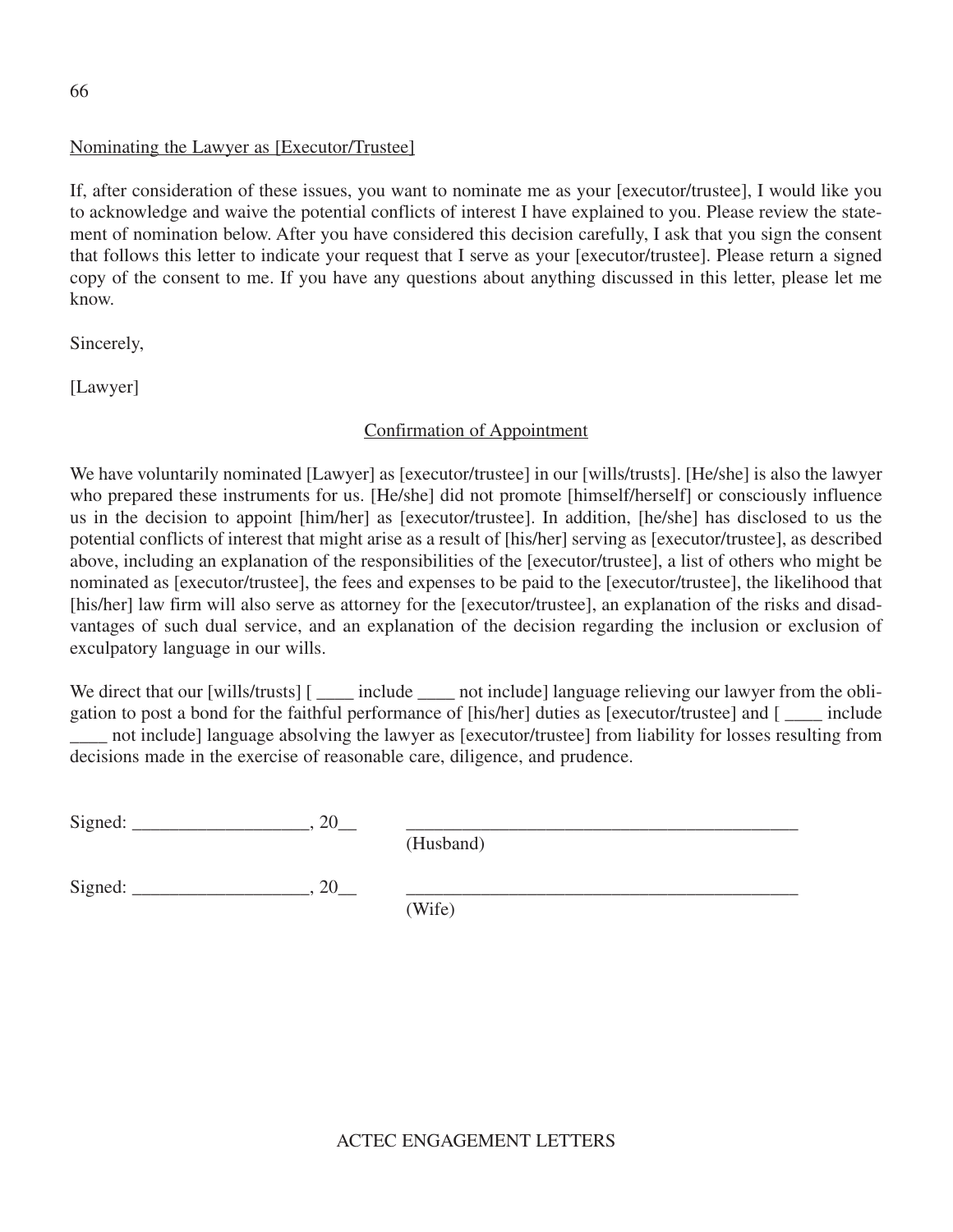# **CHAPTER 5. REPRESENTATION OF EXECUTORS AND TRUSTEES**

#### **Introduction**

These forms illustrate specific issues that should be addressed when the lawyer is about to undertake general representation of an executor, administrator, or trustee.

Representation of guardians and conservators is beyond the scope of this material, as state laws typically set forth detailed requirements for representation of this class of fiduciaries.

This section comprises two checklists and specific language for two corresponding engagement letters. The first set pertains to representation of an estate's executor or administrator, and the second set pertains to the representation of a trustee.

These letters are not designed to describe every situation in which lawyers represent fiduciaries and should be modified as appropriate for applicable state laws, rules of practice, and particular circumstances.

# **References to the** *ACTEC Commentaries* **(Fourth Edition):**

(Note that the page numbers shown below refer to the printed version of the *ACTEC Commentaries.*)

General Principles (re Scope of Representation), p. 32 Multiple Fiduciaries, p. 33 Communication with Beneficiaries of Fiduciary Estate, p. 33 Representation of Fiduciary in Representative and Individual Capacities, p. 33 Lawyer May Not Make False or Misleading Statements, p. 35 Disclosure of Acts or Omissions by Fiduciary Client, p. 35 Representation of Fiduciary in Representative, Not Individual, Capacity, p. 35 General and Individual Representation Distinguished, p. 35 Lawyer Should Not Attempt to Diminish Duties of Lawyer to Beneficiaries Without Notice to Them, p. 36 Duties to Beneficiaries, p. 36 Planning the Administration of a Fiduciary Estate, pp. 51-52 Advising Fiduciary Regarding Administration, p. 57 Termination of Representation, pp. 57-58 Basis of Fees for Trusts and Estates Services, p. 63 Implied Authorization to Disclose, p. 78 Disclosures by Lawyer for Fiduciary, pp. 73-74, 85 Designation of Scrivener as Attorney for Fiduciary, pp. 95-96 Prohibited Transactions, p. 112 Organization as Client, pp. 127-130 Truthfulness in Statements to Others, pp. 150, 151, 156 Dealing with Unrepresented Person, pp. 157-158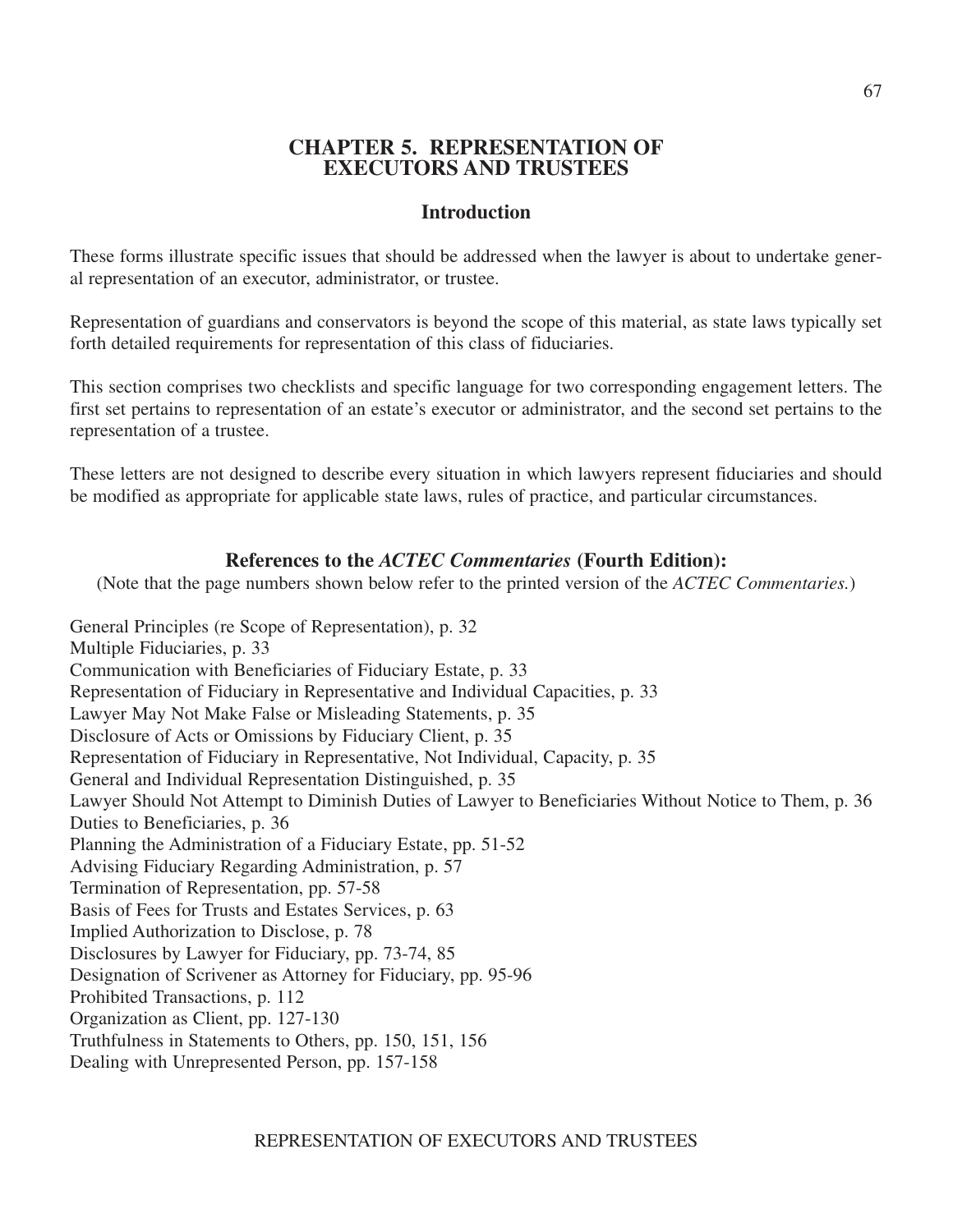# **Supplemental Checklist for the Representation of an Executor in Connection with the Administration of an Estate**

(Refer also to the General Checklist on pp. 4-8.)

#### 1. IDENTIFY THE CLIENT.

- (a) Under the majority view, the named executor or administrator (referred to for convenience as "the executor") hires the lawyer and becomes the client.
- (b) Most courts hold that the executor is the lawyer's client. A few courts and commentators suggest that "the estate" is the client, or primary client, of the lawyer. However, typically the discussion or analysis that follows such an assertion speaks in terms of duties owed to the beneficiaries and even to any creditors. The practitioner should exercise special care to identify the client and anticipate and deal with potential or actual conflicts of interest. The forms that follow do not attempt to deal with conflicts of interest but do identify the client and identify those who are not clients, in accordance with the suggestions set forth in the *ACTEC Commentaries.*
- 2. CONSIDER THRESHOLD ISSUES.
	- (a) Does the lawyer have an impermissible conflict of interest, such as a client relationship with a party who is expected to have a claim against the estate?
	- (b) If the lawyer has, or has had, a client relationship with a beneficiary, heir, or creditor of the estate that the lawyer believes will not adversely affect the proffered representation, the lawyer must make disclosure and seek the informed consent of the former, present, and proposed clients in accordance with ethical rules.
	- (c) If the lawyer has a claim against the estate for prior services, is it appropriate for the lawyer to make disclosure to, and request consent from, the executor?
	- (d) If there are two or more executors, is there anything to indicate that the interests are otherwise than mutual, or are there reasons to consult with the executors and obtain their consents to multiple representation?
- 3. DEFINE THE CONTENTS OF THE ENGAGEMENT LETTER.
	- (a) Include a statement as to the proposed client relationship, e.g., the representation is of the executor in a fiduciary capacity and not representation of the beneficiaries.
	- (b) In connection with the explanation of the lawyer-client communications privilege and potential conflicts of interest, consider requesting that the executor agree to waive future conflicts (e.g., allowing the lawyer to continue to represent one or more co-executors if a split develops and a co-executor engages separate counsel and/or allowing the lawyer to disclose information to the court or the beneficiaries.)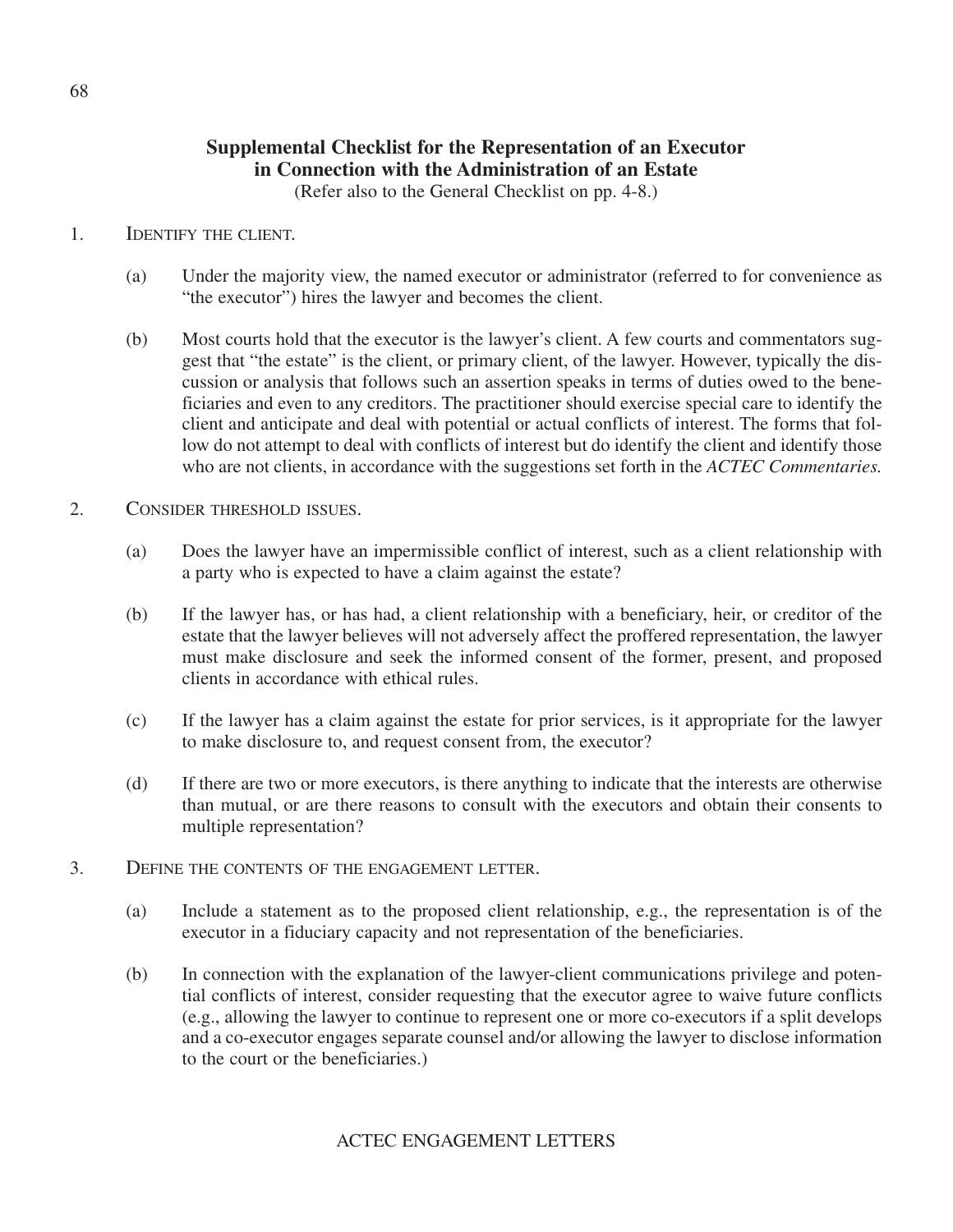- (c) Include a suggestion that the executor should feel free to consult other counsel before agreeing to the terms of engagement.
- (d) Explain how custody of the intangible assets of the estate will be handled, e.g., who has custody of the estate checkbook.
- (e) Discuss how non-probate assets will be handled, including what responsibility the executor has or may have with respect to those assets and the rights of the estate to require contribution by the recipients of those assets for an appropriate share of taxes and administration expenses.
- (f) Explain who will be responsible for the preparation of the estate and inheritance tax returns and the fiduciary income tax returns for the estate.
- 4. CONSIDER WHETHER A COPY OF THE ENGAGEMENT LETTER SHOULD BE GIVEN TO THE BENEFICIARIES. (THIS STEP IS REQUIRED IN SOME JURISDICTIONS.)
- 5. CONSIDER PROVIDING THE TRUSTEE WITH A COPY OF OR A REFERENCE TO "WHAT IT MEANS TO BE A TRUSTEE—A GUIDE FOR CLIENTS," PREPARED BY THE ACTEC PRACTICE COMMITTEE AND AVAILABLE ON THE ACTEC WEB SITE.
- 6. IN STATES THAT HAVE A STATUTORY LIST OF THE RESPONSIBILITIES OF AN EXECUTOR OR TRUSTEE, PROVIDE A COPY OF THE STATUTE. CONSIDER HAVING THE EXECUTOR OR TRUSTEE SIGN AN ACKNOWLEDGMENT THAT THE STATUTE HAS BEEN READ AND UNDERSTOOD (REQUIRED IN CALIFORNIA).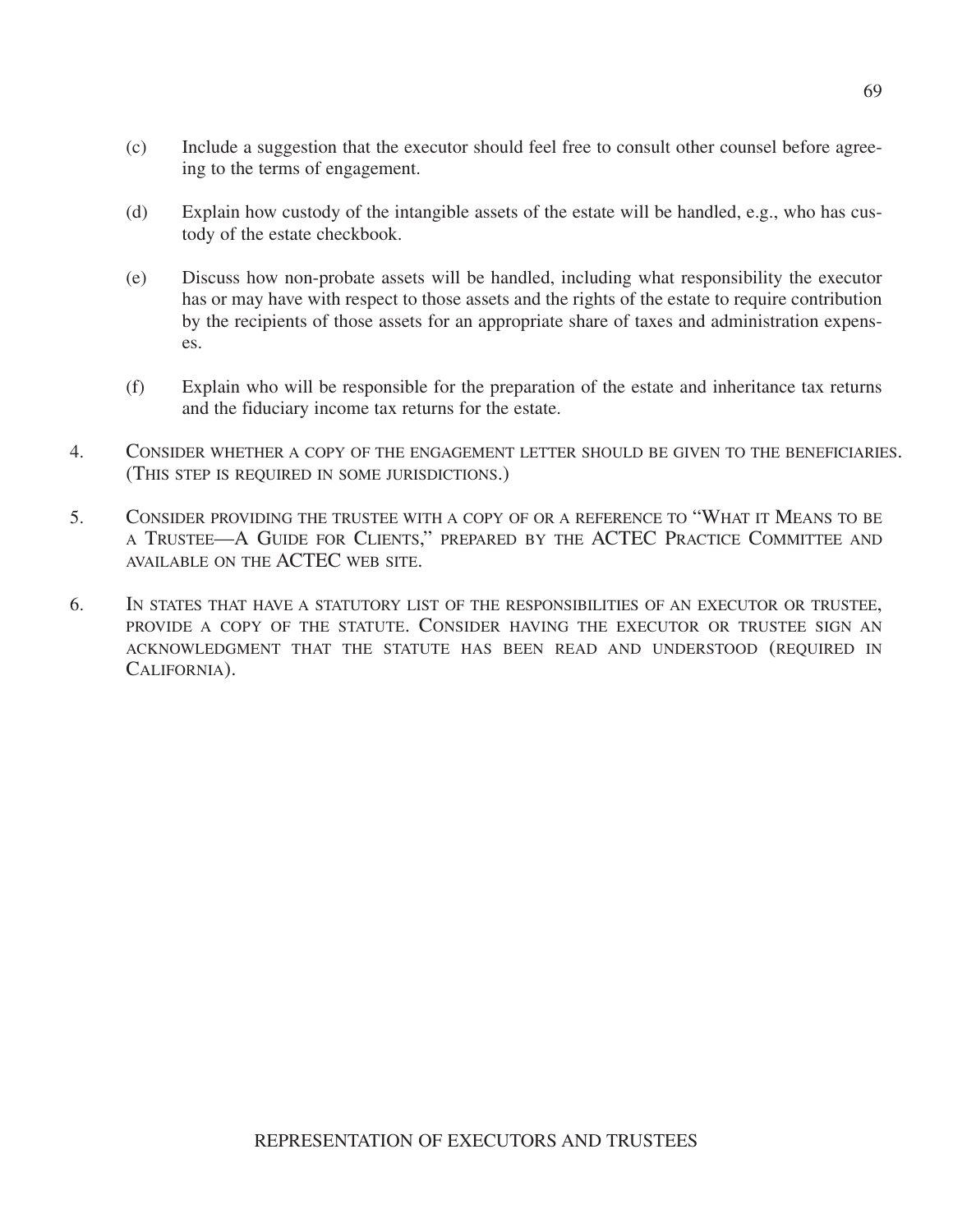# **Form of an Engagement Letter for the Representation of an Executor in Connection with the Administration of an Estate**

[Date]

[Name(s) and Address(es)]

Subject: [Subject Matter of the Engagement]

Dear [Client(s)]:

Thank you for your confidence in selecting our firm to perform legal services in connection with the [subject matter of the engagement].

# Scope of the Engagement

We will provide those services that are necessary and appropriate to administer the estate under the law of [State], commencing with the petition to probate the will and have you qualified as executor. The normal services that will then be involved are the following: [OPTIONAL LANGUAGE: The following list includes the types of services that may be provided]

- (a) Prepare and complete all notices of appointment of you as executor and other notices with respect to creditors as are required by the laws of the State of [State] and rules of court having jurisdiction of the estate.
- (b) Assist you in preparing a complete inventory of all assets of any kind or nature that are subject to probate, and any non-probate assets such as life insurance, retirement benefits, and other assets.
- (c) Help you make a thorough search for all debts, obligations, and contingent liabilities of the estate in order to determine the financial condition of the estate and advise you regarding other action that must be taken by you to secure, reinvest, or protect the assets and provide for the discharge of liabilities, including death taxes of the estate.
- (d) Prepare and complete all interim reports to the Probate Court and the beneficiaries as required during the course of administration of the estate.
- (e) Prepare all tax returns for the estate, including federal estate tax and generation-skipping tax returns, state inheritance tax, or any local or state property tax returns, as well as federal and state fiduciary income tax returns.
- (f) Review and consider with you any post-death planning, such as alternative asset valuation options, use of disclaimers, funding of trusts as provided for in the estate plan, timing the dis-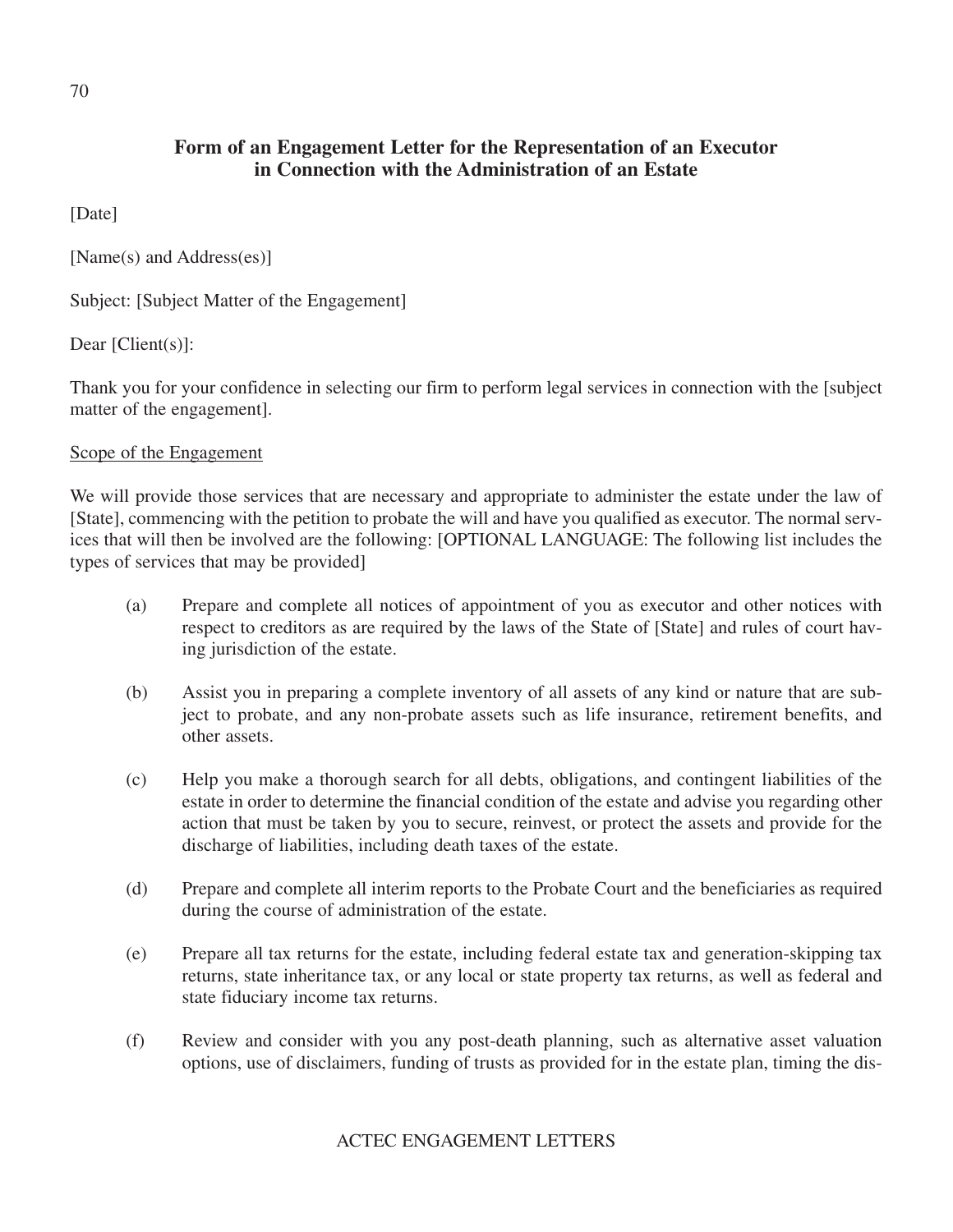tribution of assets that are beneficial to the estate and any beneficiaries, and election of income tax benefits to the estate and beneficiaries.

- (g) Plan for the payment of all death taxes and the source of funds to be used in payment of any tax obligations, along with any elections for installment payment of taxes, if available.
- (h) Prepare a plan of distribution of assets held in the estate, either outright or to separate continuing trusts, for the beneficiaries.
- (i) Prepare all reports, notices, consents, receipts, and accountings for closing the estate and your discharge as executor.
- (j) Counsel and advise on any related questions or matters arising out of the administration of the estate.

If there are other legal services that you wish us to perform for you as executor, we should first consult together and supplement this letter agreement before commencing those tasks.

#### Identification of the Client

You should understand that we represent you as executor. We do not represent the beneficiaries of the estate, even though we will, from time to time, provide them with information about the administration of the estate. In appropriate circumstances, we may advise beneficiaries to obtain independent counsel, as we do not represent them.

Apart from any applicable legal requirement to notify the beneficiaries that the will has been probated and the estate administration commenced, we consider it good practice to do so and to provide each beneficiary with a copy of the will. In doing so, we will make it clear that you, alone, are our client. Furthermore, we usually keep the beneficiaries advised as the administration of the estate progresses; for example, by furnishing copies of the formal inventory of estate assets as soon as that has been formalized.

# [SPECIAL LANGUAGE IF THERE ARE MULTIPLE EXECUTORS:]

While there is nothing at this point to suggest that any differences of opinion will develop between you during the course of administration of the estate, it is possible that issues may arise on which the [number] of you do not agree. Ordinarily, under such circumstances, a law firm could not represent all of the co-executors without being involved in a serious conflict-of-interest problem.

Conflicts of interest may arise in a number of different contexts, including whether and to what extent discretionary distributions should be made from the estate, the investment policy to be followed by the coexecutors, and the payment of compensation to the co-executors. In the event that the co-executors should reach different conclusions concerning the management and administration of the estate, it might be best for each of you to have the benefit of independent counsel to avoid the possibility that our advice to one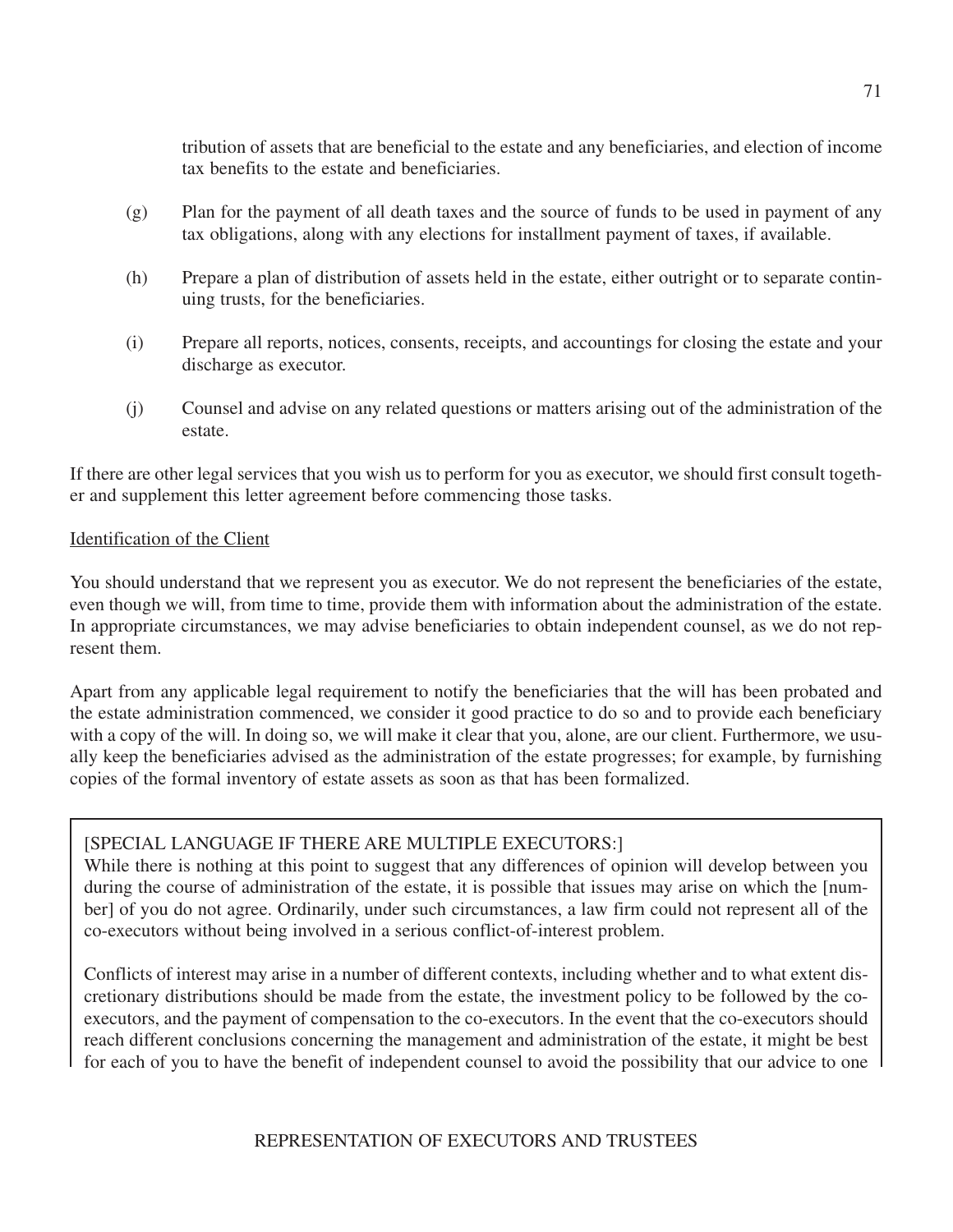of you would be influenced in any way by our representation of one of the other co-executors. For now, we will represent all of you in the administration of the estate, with the understanding that each of you retains the right to obtain independent legal counsel at any time that it appears to you to be advantageous.

Although we do not anticipate that it will be necessary, if a conflict does arise [between/among] the coexecutors, and it is impossible in our judgment to perform our obligations to each of you in accordance with the standards that we would maintain in representing any individual client, we will withdraw from all further representation of the co-executors and advise one or all of you to obtain independent counsel. In such event, we would submit a statement for legal services rendered up to the date of such withdrawal. [NOTE: In some states, this will not be appropriate, and application would have to be made to the probate court for an award of a portion of the single statutory attorney's fee that will be awarded for ordinary legal services to the estate.]

As a part of my representation, there will be complete and free disclosure to each of you of all information concerning the estate that I may receive from [either/any] of you in your capacity as co-executor. Such information will not be confidential between you, collectively, and us as your lawyers, irrespective of whether the information is obtained in conferences at which all of you are present, or private conferences with one of you, including conferences that may have taken place before the date of this letter.

# [SPECIAL LANGUAGE IF THE EXECUTOR IS ALSO A BENEFICIARY:]

Because you are a beneficiary of the estate, I must advise you that I only represent you in your capacity as executor, and can only represent you as a beneficiary if there is no conflict of interest by reason of such relationship. For example, a conflict could arise in distribution of assets to you if one of the other beneficiaries should object to your individual ownership of partial interest in an estate asset; or by reason of the amount of compensation that you may claim. In the event of such a conflict, consideration may have to be given by you to the employment of independent counsel to represent your personal interests.

# Termination of the Engagement

When the [subject matter of the engagement] has been completed, our representation will be concluded unless arrangements for a continuing representation are made. We will be happy to provide additional or continuing services, but unless such arrangements are made and agreed upon in writing, we will have no further responsibility to [you/any of you] in connection with any future or ongoing legal issues affecting the [subject matter of the engagement], including any duty to notify [you/any of you] of changes in the laws or the necessity to make any periodic or renewal filings or registrations.

You may terminate this engagement at any time by notice in writing to us. Upon receipt of such notice, subject to such court approval as may be necessary in the context of the situation, we will promptly cease providing any service to you. You will be responsible for paying for our services rendered up to the time we receive such notice and for such reasonable services that we provide thereafter in connection with the transfer of responsibility for the matters we are handling at that time to your new counsel.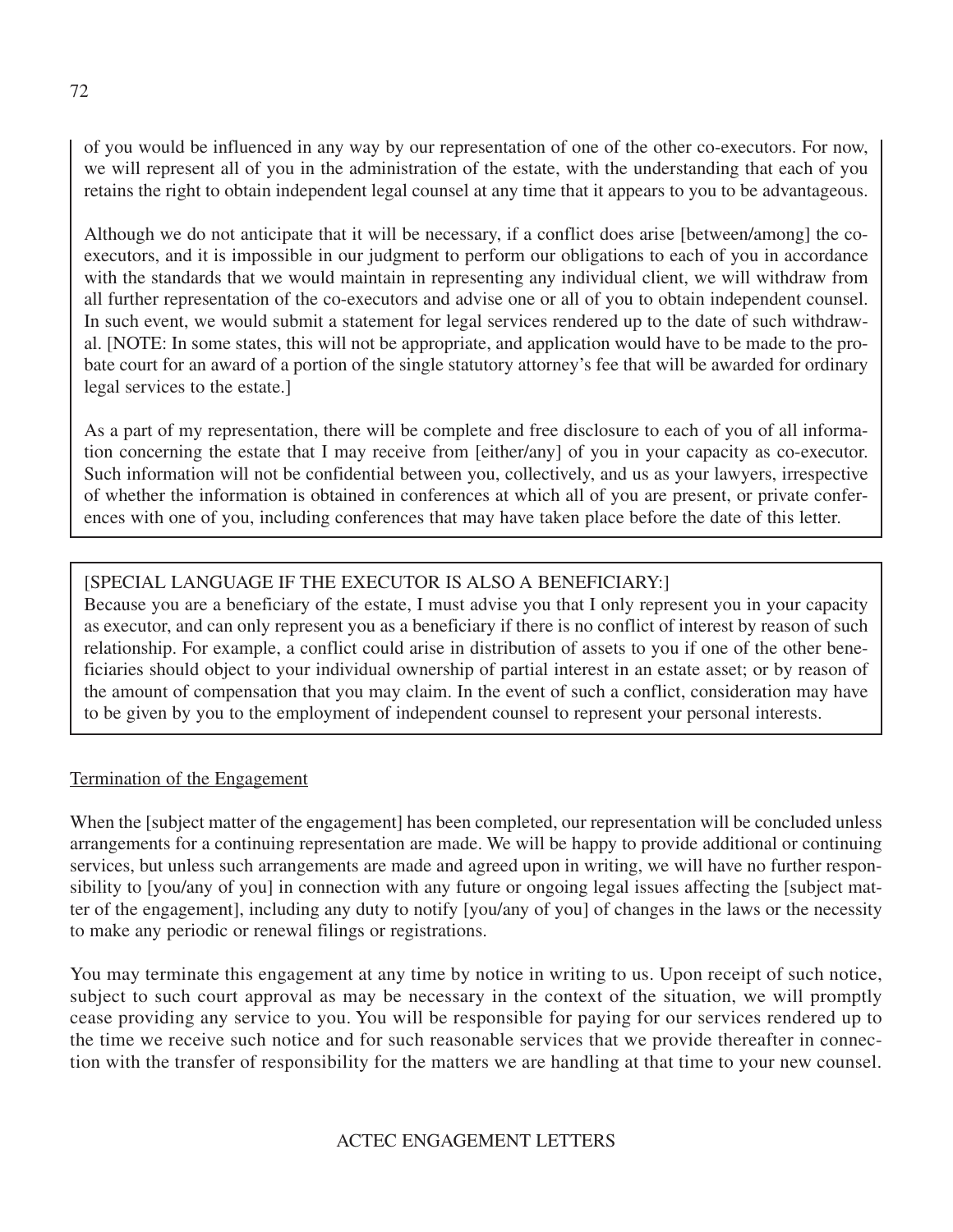# [SEE NOTES ABOVE ABOUT APPLICABILITY OF THIS TYPE OF ARRANGEMENT IN STATU-TORY FEE STATES.]

We may terminate this engagement by giving you written notice. Upon termination of our representation, you will be responsible for paying for our services rendered up to the time we terminate our engagement and for such reasonable services that we provide thereafter in connection with the transfer of responsibility for the matters we are handling at that time to your new counsel. [SEE NOTES ABOVE ABOUT APPLICABILITY OF THIS TYPE OF ARRANGEMENT IN STATUTORY FEE STATES.]

#### Fees and Billing

# [ALTERNATIVE 1: *Flat Fee*]

Our fee in connection with the [subject matter of the engagement] will be a flat fee of \$\_\_\_\_. This fee includes the normal office and telephone conferences, research, analysis, and advice associated with the [subject matter of the engagement]. Significant changes in the scope of the services required or significant revisions to any documents that we have prepared will be charged separately, but any additional charges will be explained to you before any revisions are begun. One-half of this fee is payable once this engagement letter is signed and you authorize us to proceed and is not refundable even if you later decide not to complete the [objective of the engagement]. The balance of the fee will be payable at the time when the [subject matter of the engagement] is complete.

# [ALTERNATIVE 2: *Time-Based Billing*]

Our fee in connection with the [subject matter of the engagement] will be the product of the time spent by our lawyers and other professionals multiplied times their respective hourly rates. The time for which we are to be paid includes not only normal office conferences, research, analysis, and advice associated with the [subject matter of the engagement], but also the time involved in telephone calls, faxes, e-mail, and other forms of communication. We will bill you for our services on a monthly basis.

We adjust our hourly rates periodically. We consider the ability, experience, and reputation of our lawyers and paralegals when we set hourly rates. Changes are usually made each January 1, but sometimes they are made at other times. Any increase in rates will apply to all time beginning with the month when the rates are changed. Work done before that month will be billed at the hourly rate that was previously in effect. Different lawyers and paralegals in our firm may be involved in your work if that will result in lower fees, provide a specialized legal talent, or help us do your work more efficiently. We will try to assign lawyers and paralegals having the lowest hourly rates consistent with the skills, time demands, and other factors required for your work. We might not assign a lawyer or paralegal with the lowest hourly rate if, in our judgment, it may be in your best interests to assign a lawyer or paralegal with a higher hourly rate because of that lawyer's or paralegal's skill and experience or because of the time constraints of the work. We record and bill our time in one-tenth hour (six-minute) units. If a lawyer's or paralegal's total time on your work is less than three-tenths of an hour for the entire day, three-tenths of an hour will be billed for that day. If the lawyer's or paralegal's total time on your work is more than three-tenths of an hour for that day (whether done at one time or not), only the time actually spent will be billed.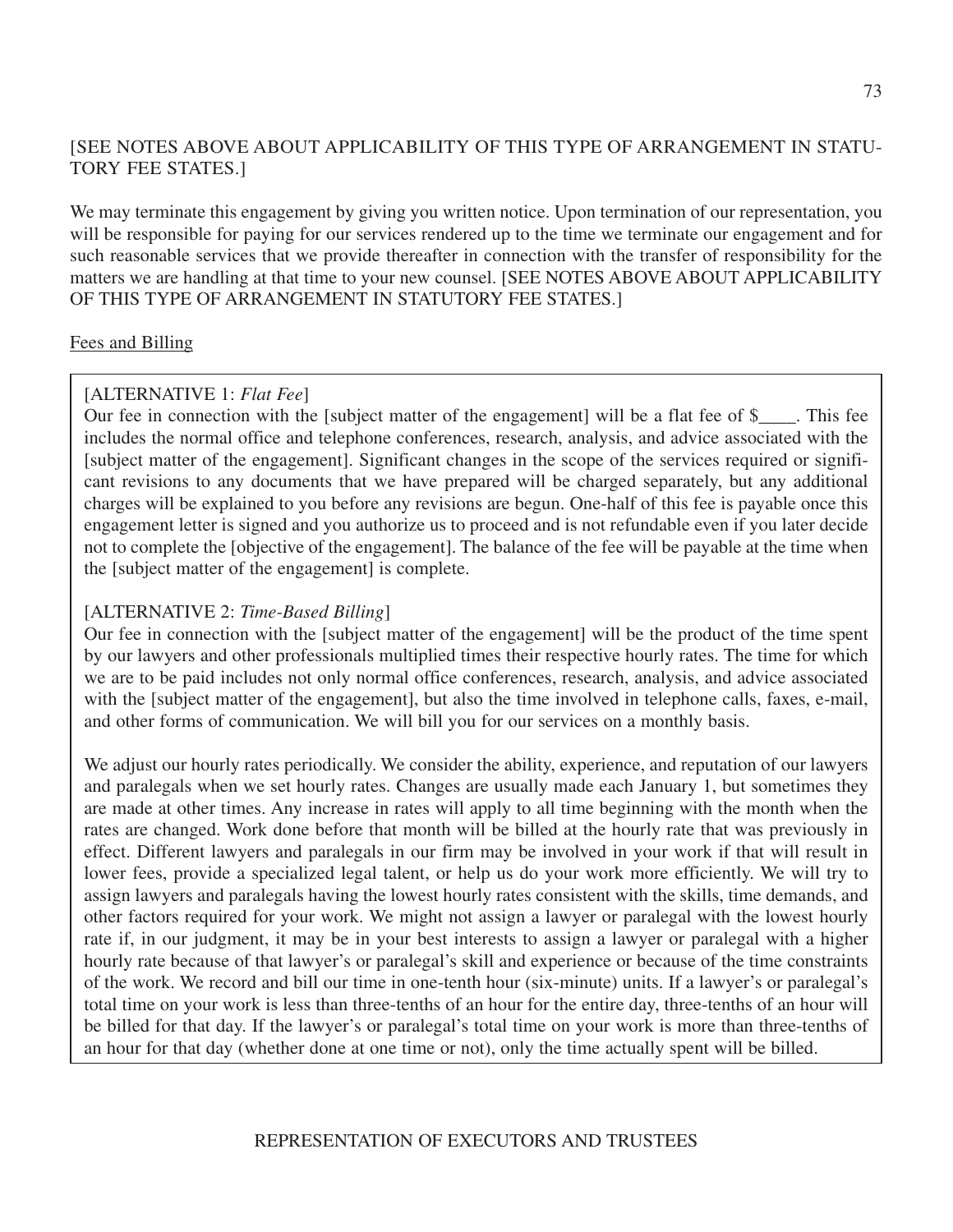In addition to our legal fees, as described above, we will be entitled to be reimbursed by you for out-of-pocket expenses that we pay on your behalf and for our internal costs. Out-of-pocket expenses include items such as filing fees charged by government agencies and travel expenses. Our internal costs include things like photocopying, long-distance telephone calls, fax transmissions, document scanning and electronic transmission, storage, and retrieval, courier services, computer research charges, and complex document production. Rather than tracking precise costs for every single internal charge (which would ultimately result in higher hourly rates for our clients), we charge fixed costs for these types of expenses. Our charges for these internal costs may exceed the actual direct costs that we pay to outsiders (such as the telephone company or photocopying contractors).

Sometimes it is necessary to hire other persons to provide services for you, such as accounting or appraisal firms. Their work may have more confidentiality if we (rather than you) request their services, and so we may hire them. However, you will be responsible for paying their fees and expenses, whether paid directly to them or to us in reimbursement.

Our bills are due when rendered. If a bill is not paid within 30 days after it is mailed to you, interest will accrue on the unpaid balance of that bill beginning on the thirty-first (31<sup>st</sup>) day and accruing thereafter at the rate of one percent (1%) per month. Interest charges will apply to specific monthly bills. Payments made on past-due accounts will be applied first to the oldest outstanding bill. If our bills are not paid reasonably soon after they are rendered, we reserve the right to stop work until your account is brought current and appropriate measures are taken to ensure prompt payment in the future. If we have to bring collection efforts for payment, you agree that you will pay the costs of collection procedures, including reasonable attorneys fees incurred by us (whether paid to our firm or another firm retained by us).

We may require a retainer or advance fee deposit for your work. Unless you and we agree otherwise, the retainer or advance fee deposit will be applied to our final statement, and any unused portion will be returned to you. We may also request an advance cost deposit (in addition to the retainer or advance fee deposit) when we expect that we will incur substantial costs on your behalf.

You should understand that our fees will be payable whether or not approved by the inheritance and estate tax authorities or by the Probate Court. Although it is usual and customary to look to estate assets as the source of funds with which to pay our charges, the responsibility for payment ultimately is yours [NOTE: This arrangement would be prohibited in certain states that have statutory fee legislation].

# Retention, Delivery, Retrieval, and Destruction of the Files

You should understand that the file that will be created by our firm in connection with the [subject matter of the engagement] will belong to our client, as identified in this letter. During the course of this engagement, you will be furnished copies of all documents and of all significant correspondence. When the [subject matter of the engagement] is completed, we will deliver the originals of all documents to our client. We will retain physical and/or electronic copies of all of the documents, all correspondence, and, to the extent we deem appropriate, all notes made in connection with this engagement in our file. Our client may direct us to turn over our file to you or to anyone else that the client designates, at any time. In such case, we will retain in our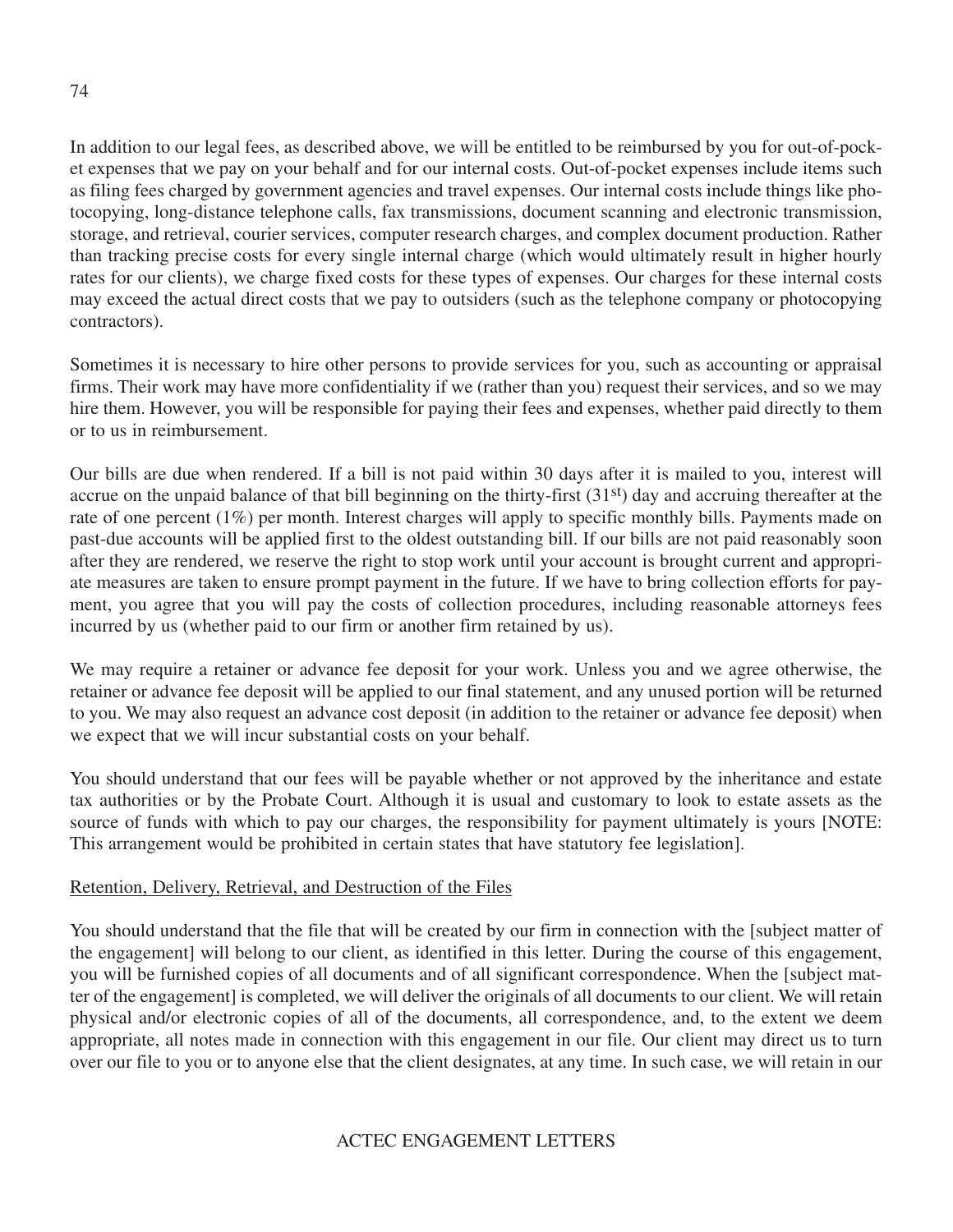possession all internal communications and notes prepared by our firm and, at the expense of our client, make, retain, and store physical and/or electronic copies of all other matters in our file to be delivered to our client or at its request.

It is the policy of our firm that client files that are no longer needed by our lawyers and other professionals on a recurring basis are closed and placed in storage in a location away from our offices. The off-site storage of closed files helps us to reduce our operating expenses, and consequently our fees. Because you will have been furnished with the originals and/or copies of all relevant materials contained in our files during the course of the active phase of our representation, in the event that we are asked by you to recover materials contained in a file that has been closed and placed in off-site storage, you agree that we shall be entitled to be paid by the requesting party a reasonable charge for the cost of the recovery of the file and the identification, reproduction, and delivery of the requested materials.

Unless our firm is engaged to provide on-going representation in connection with the [subject matter of the engagement], it is our firm's policy to destroy all copies of correspondence, notes, and documents retained in our file created in connection with the representation ten (10) years after the completion of the engagement. Before destroying the file, we will attempt to contact our client, as identified in this letter, to make arrangements for delivery of any original documents and the other contents of the file to our client. This letter will serve as notice to you that if we are unable to contact our client at the most recent address contained in our file, we will destroy the file without further notice. It will be your responsibility to notify us of any change in your address or contact information as the same may change from time to time.

#### Consent to the Terms of the Engagement

Before we begin, you must consider all of the factors discussed in this letter and consent to the form of the representation. After you have considered this decision carefully, we ask that you please sign the statement that follows this letter to indicate your consent to the conditions of the representation. If, after considering this matter, you prefer a different form of representation, please let us know.

Because any change in legal representation after we begin will result in an increase in the time and expense needed to complete the administration of the estate, for which you would be financially responsible, we urge you to give careful consideration to the structure of the representation before we begin.

# [OPTIONAL PROVISION:]

As a condition of this representation, we require that, notwithstanding normal rules of confidentiality, you authorize us to notify the probate court and creditors and beneficiaries of the estate, as the case may be, of any actions or omissions on your part that have a material effect on their interests in the estate, including acts or omissions that may constitute negligence, bad faith, or breach of your fiduciary duties. [NOTE: In many jurisdictions the attorney-client communications privilege might preclude this type of disclosure without the personal representative's informed waiver. Reference should be made to the law of the jurisdiction in which the estate proceeding is pending.]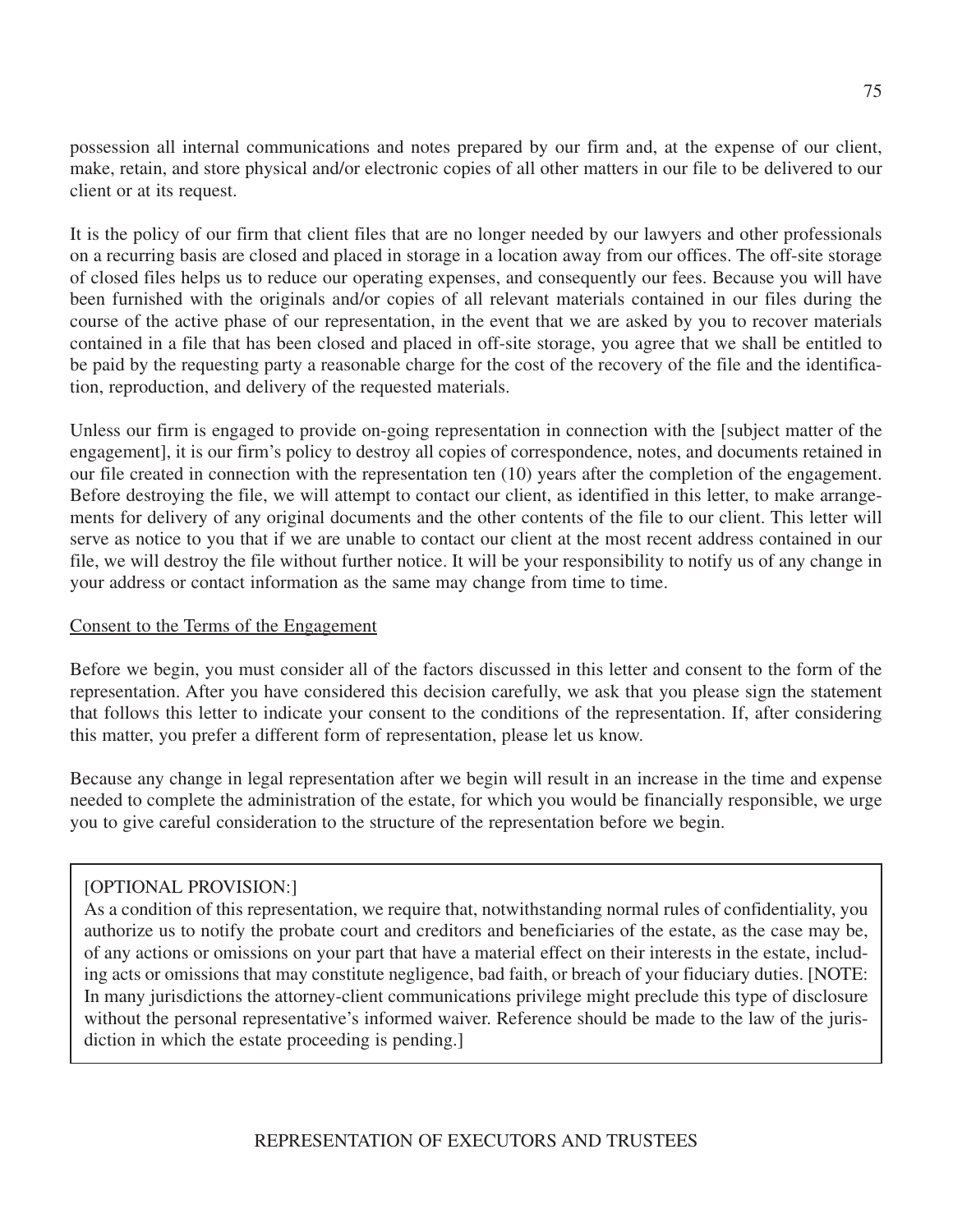We are enclosing an extra copy of this letter to be signed and returned to us consenting to the conditions of the representation as described in this letter. The return of a copy of this letter signed by you will serve as authorization for us to proceed with the administration of the estate. Also enclosed is a return-address envelope for your convenience in returning the signed copy of this letter.

If you have any questions about anything discussed in this letter, please call us. You should also feel free to contact an attorney in another firm to discuss the effect of agreeing to the terms of the representation as outlined in this letter.

We appreciate the opportunity to work with you on the administration of the estate, and we look forward to hearing from you soon.

Sincerely,

[Lawyer]

# Consent to the Representation and the Terms of the Engagement

I have reviewed the foregoing letter concerning the various aspects of the representation, and I choose to have [Lawyer] represent me in connection with the administration of the estate of [Decedent] on the terms described above. [OPTIONAL PROVISION: I expressly waive the attorney-client privilege, my attorneys' duty to protect and preserve my confidences and secrets, and any other rule that may exist with respect to confidential information or secrets relating to my actions and activities as executor of the estate; and authorize and direct my attorneys to notify the probate court and the creditors and beneficiaries of the estate of all actions by me as executor of the estate that have any material effect on their interests in the estate, including actions that may constitute negligence, bad faith, or a breach of my fiduciary duties.]

Signed: \_\_\_\_\_\_\_\_\_\_\_\_\_\_\_\_\_\_\_, 20\_\_\_ \_\_\_\_\_\_\_\_\_\_\_\_\_\_\_\_\_\_\_\_\_\_\_\_\_\_\_\_\_\_\_\_\_\_\_\_\_\_\_\_\_\_

(Executor)

76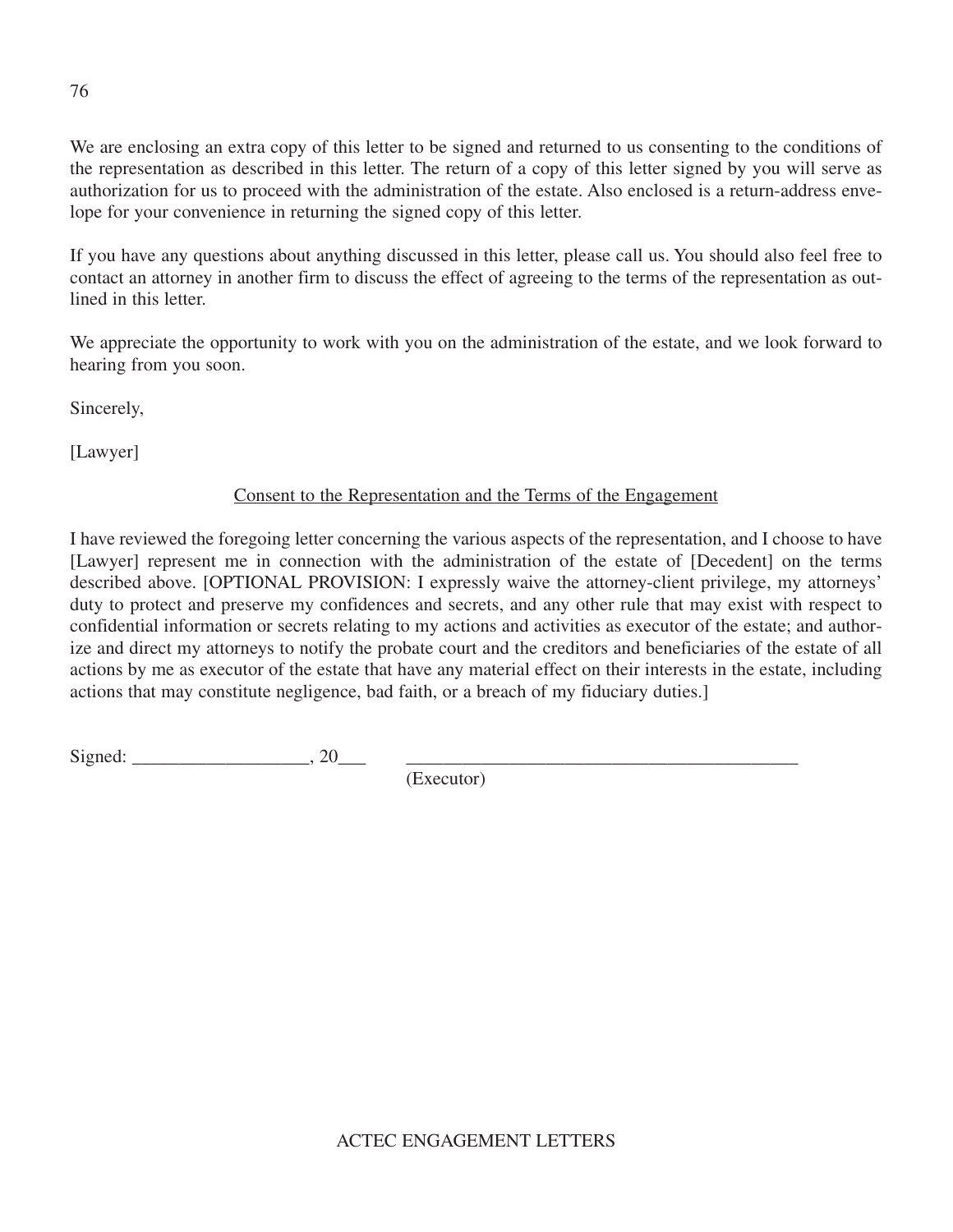# **Supplemental Checklist for the Representation of a Trustee in Connection with the Administration of a Trust**

(Refer also to the General Checklist on pp. 4-8.)

#### 1. IDENTIFY THE CLIENT.

- (a) Under the majority view, the trustee should be and usually is the lawyer's client. However, a few courts and practitioners favor an entity approach. See Comments at 1.(b) of Estate Administration Representation Checklist on page 68.
- (b) Inter vivos trusts:

1. Typically, as part of an estate planning engagement, the lawyer serves as scrivener and then advises and assists both the settlor and trustee with respect to funding and otherwise setting up the trust; all parties likely proceed on the assumption, or with the tacit understanding, that the trustee will look to that attorney for ongoing advice.

2. In the case of the typical irrevocable trust, the settlor retains no ongoing legal or equitable interest, making it unlikely that any conflicts will arise that would preclude the lawyer's continued representation of the settlor for other purposes or matters while also representing the trustee.

3. A revocable trust is usually for the settlor's own benefit and remains fully subject to the settlor's control as long as the settlor remains competent to amend or revoke; however, if differences arise [between/among] the parties, the lawyer may have no alternative but to advise the trustee to obtain separate counsel, at least for the purpose of resolving the differences. When the settlor dies and the trust becomes irrevocable, the lawyer should confirm or formalize the representation of the trustee.

- (c) Testamentary trusts: Typically, the lawyer who has represented the executor will, more or less as a matter of course, come to represent the trustee as well. The transition from estate to trust will be "seamless" in many cases, especially if the same person serves in both fiduciary capacities. Nevertheless, an engagement letter is advisable to cover the points outlined below.
- (d) Co-trustees: Especially if unanimous action is required to bind the trust, the lawyer should be able to represent the co-trustees jointly, absent indications that differences exist between or among the co-trustees.
- 2. DEFINE THE CONTENTS OF THE ENGAGEMENT LETTER.
	- (a) Include a statement as to the client relationship, i.e., the representation is of the trustee in a fiduciary capacity and no one else.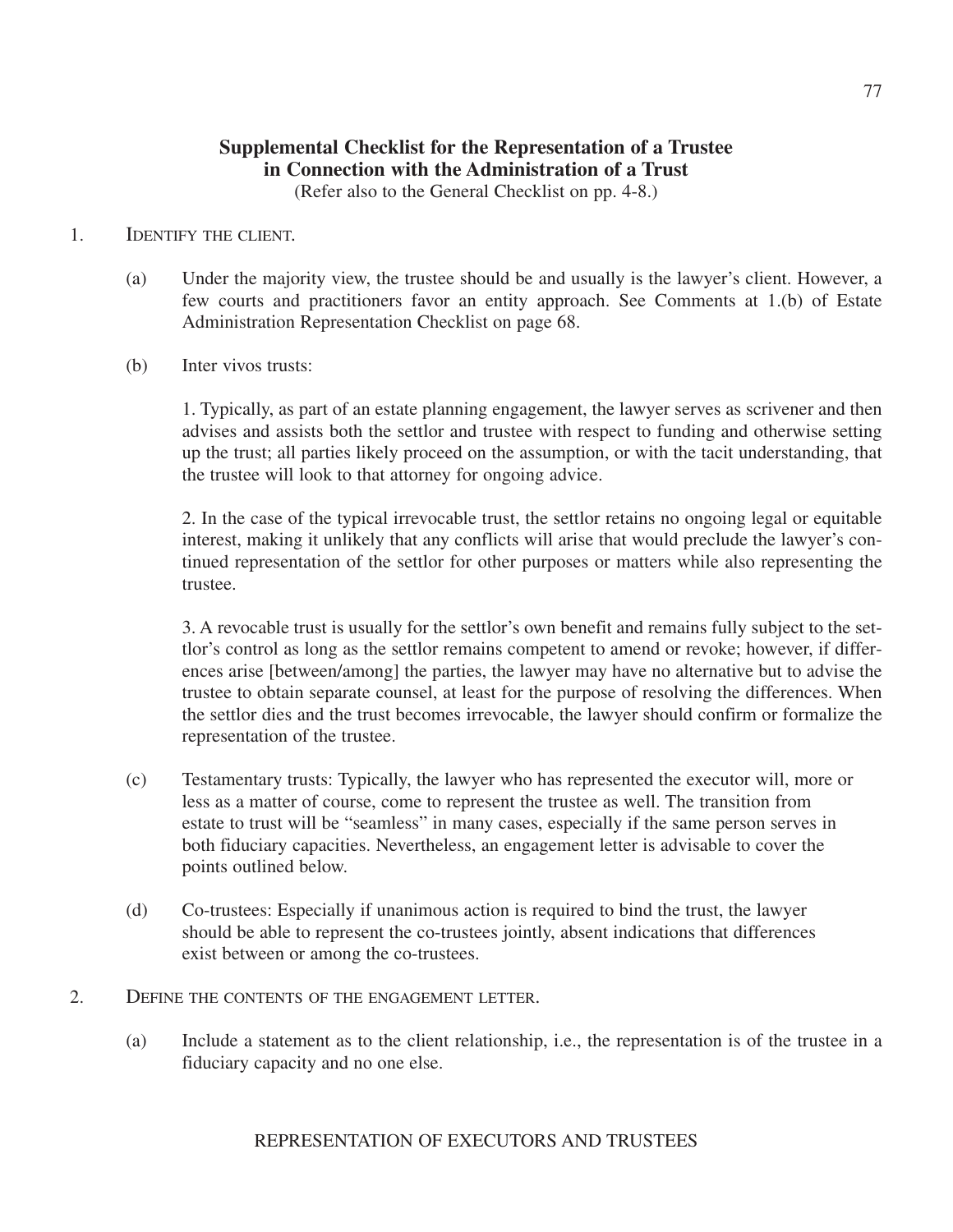- (b) Give a specific description of the services to be rendered and, if appropriate, services not to be included. If there is a corporate or other professional fiduciary, the lawyer may simply indicate availability to perform those services the trustee may require from time to time.
- (c) Explain how fees will be determined and billed, together with an explanation of how costs will be accounted for; how to deal with principal vs. income issues. Further, will it be prudent for the trustee to pay fees on an interim basis, without court approval?
- (d) Describe lawyer-client communications privilege and potential conflicts of interest. Consider requesting that the trustee agree to waive future conflicts (e.g., allowing the lawyer to continue to represent one or more co-trustees if split develops and a co-trustee engages separate counsel, and allowing the lawyer to disclose information to the court or the beneficiaries).
- (e) Explain how the lawyer/client relationship may be terminated.
- (f) Consider suggesting that the trustee should feel free to consult other counsel before agreeing to the terms of engagement.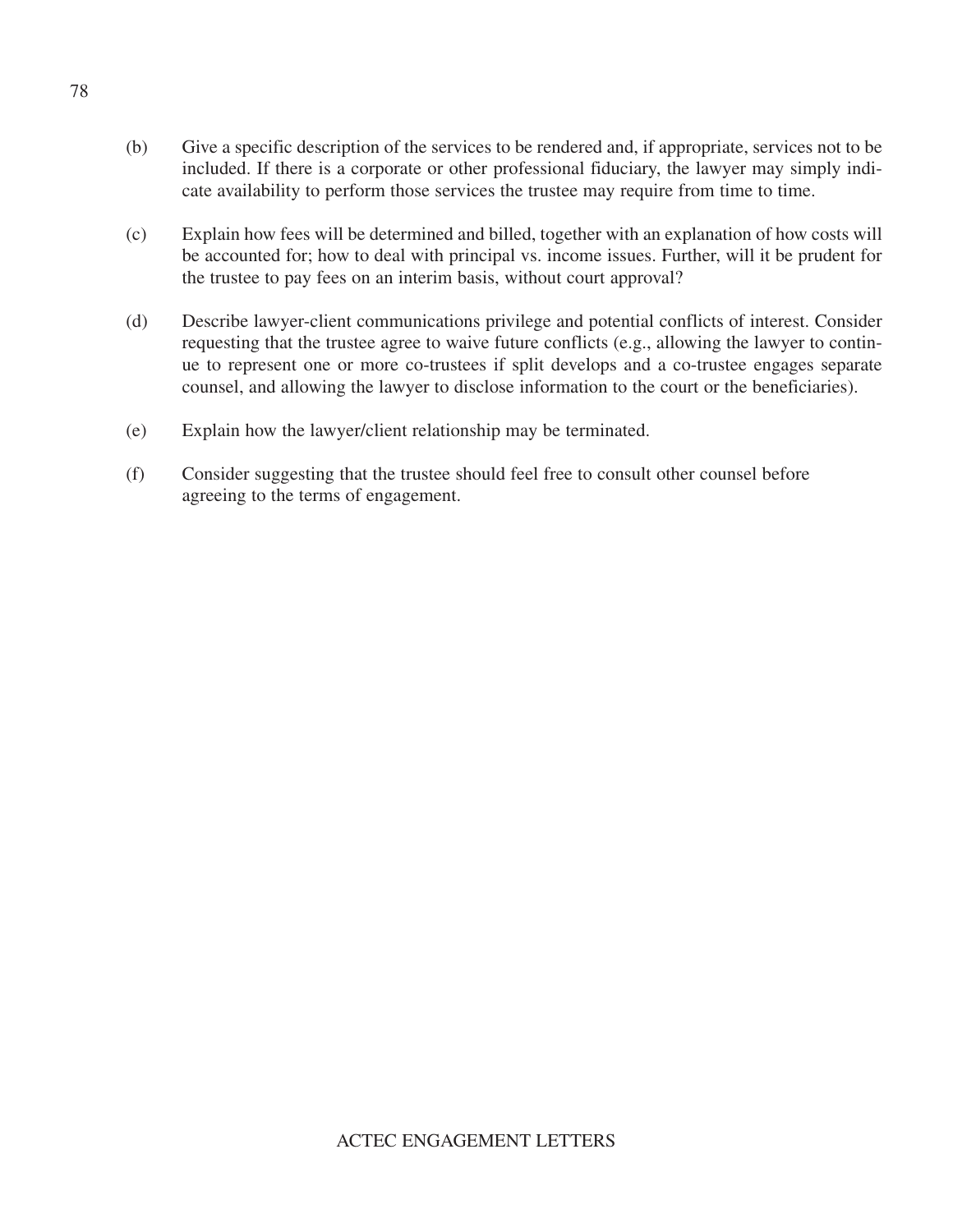# **Form of an Engagement Letter for the Representation of a Trustee in Connection with the Administration of a Trust**

[Date]

[Name(s) and Address(es)]

Subject: [Subject Matter of the Engagement]

Dear [Client]:

Thank you for your confidence in selecting our firm to perform legal services in connection with the [subject matter of the engagement].

#### [OPTIONAL PROVISION FOR AN IRREVOCABLE INTER VIVOS TRUST:]

As you know, I represented [Settlor] in connection with establishing this trust, which is irrevocable and in which [he/she] has retained no interest. Although I anticipate continuing to represent [him/her] for other purposes, I am able to represent you as trustee of the trust upon the terms set forth in this letter.

#### Scope of the Engagement

We will provide such advice and assistance in connection with the administration of the trust as may be appropriate and agreed to from time to time. In that connection, we would be pleased to discuss with you your duties and responsibilities as trustee and your obligation to the beneficiaries of the trust including any special circumstances with respect to beneficiaries that you should be aware of as trustee.

#### [OPTIONAL:1

We can provide, through a special custody account arrangement we have with [XYZ Trust Company], full administrative services, including record keeping, bill paying, handling periodic or special distributions, and daily sweeping of principal and income cash into selected short-term investment funds. We will provide full particulars if this custody arrangement is of interest to you.

#### [OPTIONAL:]

We are also prepared to advise you on tax questions that may arise in the administration of the trust and to handle federal and state fiduciary income tax preparation and to deal with any property taxes that may be applicable.

#### [OPTIONAL:]

We will advise you of your powers and responsibilities with respect to trust investments, but cannot provide investment advice as such.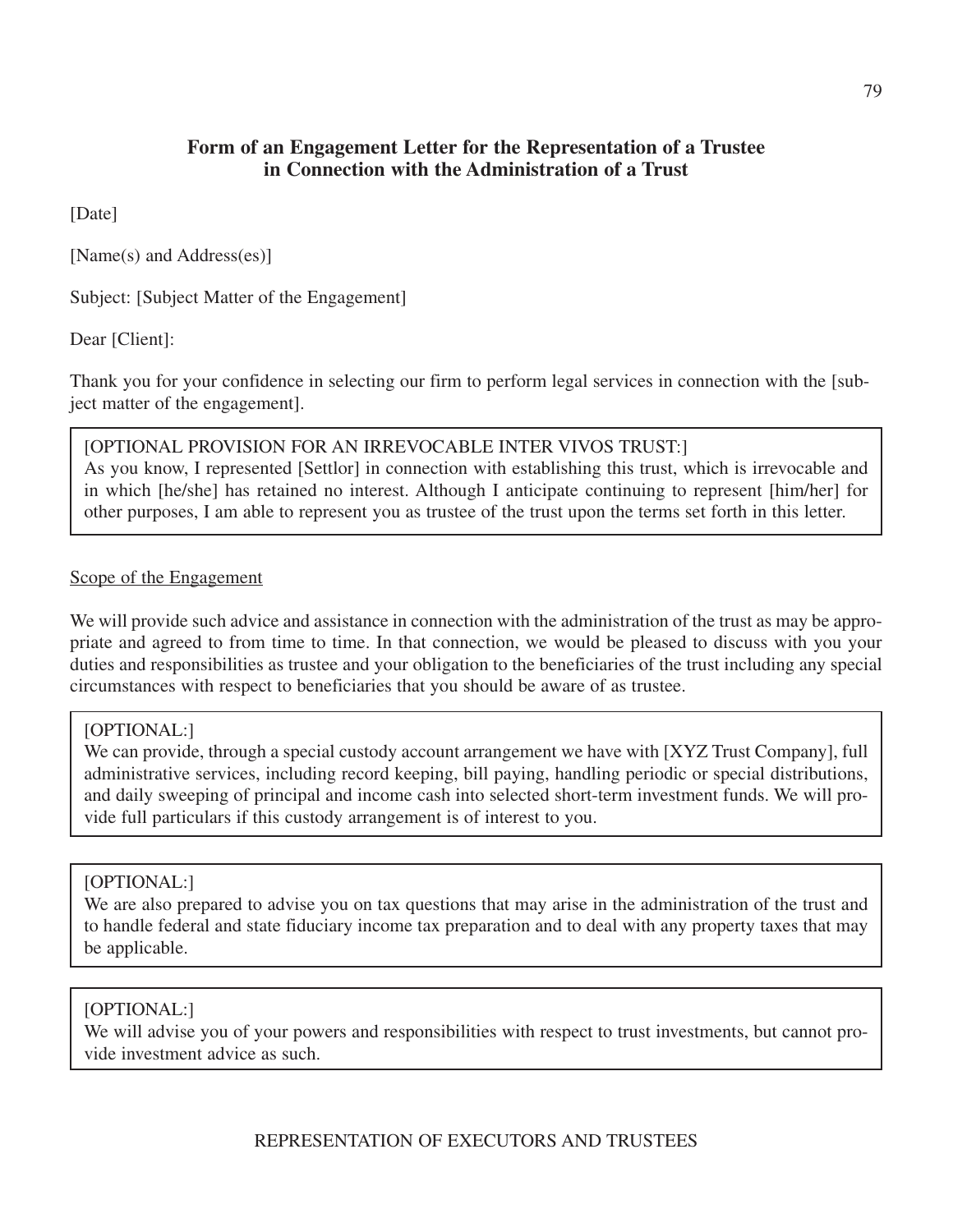If there are other legal services that you wish us to perform for you as trustee, we should first consult together and supplement this letter agreement before commencing those tasks.

#### Identification of the Client

You should understand that we represent you as trustee. We do not represent the beneficiaries of the trust, even though we will, from time to time, provide them with information about the administration of the trust. In appropriate circumstances, we may advise beneficiaries to obtain independent counsel as we do not represent them.

Apart from any applicable legal requirement to notify the beneficiaries of the terms of the trust, we consider it good practice to do so and to provide each beneficiary with a copy of the trust agreement. In doing so, we will make it clear that you, alone, are our client. Furthermore, we usually keep the beneficiaries advised regarding the administration of the trust; for example, by furnishing copies of the income tax returns or other accounting reports of the trust each year.

# [SPECIAL LANGUAGE IF THERE ARE MULTIPLE TRUSTEES:]

While there is nothing at this point to suggest that any differences of opinion will develop between you, during the course of administration of the trust, it is possible that issues may arise on which the [number] of you do not agree. Ordinarily, under such circumstances, a law firm could not represent all of the cotrustees without being involved in a serious conflict-of-interest problem.

Conflicts of interest may arise in a number of different contexts, including whether, and to what extent, discretionary distributions should be made from the trust, the investment policy to be followed by the cotrustees, and the payment of compensation to the co-trustees. In the event that the co-trustees should reach different conclusions concerning the management and administration of the trust, it might be best for each of you to have the benefit of independent counsel to avoid the possibility that our advice to one of you would be influenced in any way by our representation of one of the other co-trustees. For now, we will represent all of you in the administration of the trust, with the understanding that each of you retains the right to obtain independent legal counsel at any time that it appears to you to be advantageous.

Although we do not anticipate that it will be necessary, if a conflict does arise [between/among] the cotrustees, and it is impossible in our judgment to perform our obligations to each of you in accordance with the standards that we would maintain in representing any individual client, we will withdraw from all further representation of the co-trustees and advise one or all of you to obtain independent counsel. In such event, we would submit a statement for legal services rendered up to the date of such withdrawal. [NOTE: In some states, this will not be appropriate, and application would have to be made to the court for an award of a portion of the single statutory attorney's fee that will be awarded for ordinary legal services to the trust.]

As a part of our representation, there will be complete and free disclosure to each of you of all information concerning the trust that we may receive from either of you in your capacity as co-trustee. Such information will not be confidential between you, collectively, and us as your lawyers, irrespective of whether the information is obtained in conferences at which all of you are present, or private conferences with one of you, including conferences that may have taken place before the date of this letter.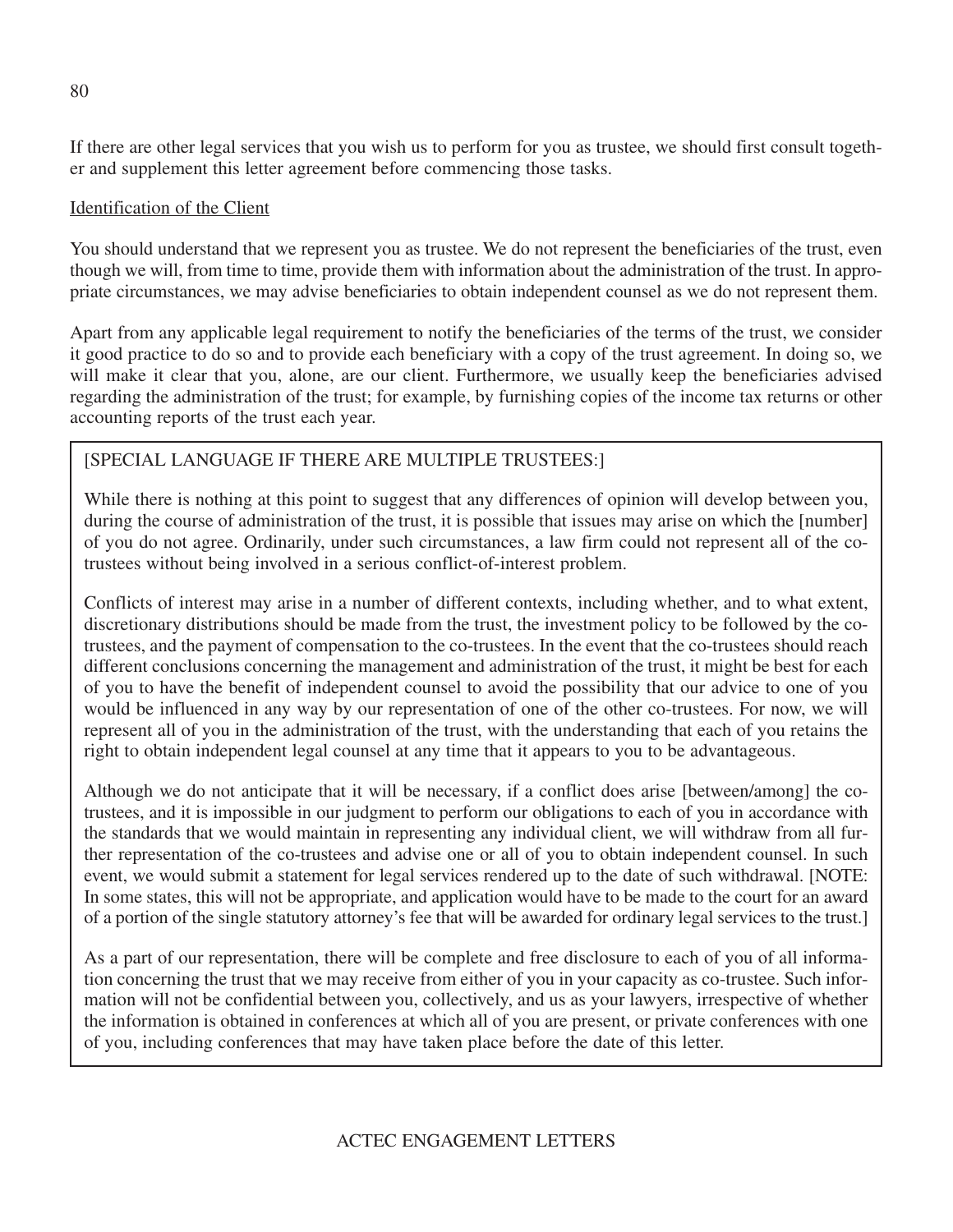# [SPECIAL LANGUAGE IF THE TRUSTEE IS ALSO A BENEFICIARY:]

Because you are a beneficiary of the trust, we must advise you that we only represent you in your capacity as trustee and can only represent you as a beneficiary if there is no conflict of interest by reason of such relationship. For example, a conflict could arise in distribution of assets to you if one of the other beneficiaries should object to your individual ownership of partial interest in a trust asset; or by reason of the amount of compensation that you may claim. In the event of such a conflict, consideration may have to be given by you to the employment of independent counsel to represent your personal interests.

# Termination of the Engagement

When the [subject matter of the engagement] has been completed, our representation will be concluded unless arrangements for a continuing representation are made. We will be happy to provide additional or continuing services but unless such arrangements are made and agreed upon in writing, we will have no further responsibility to [you/any of you] in connection with any future or ongoing legal issues affecting the [subject matter of the engagement], including any duty to notify [you/any of you] of changes in the laws or the necessity to make any periodic or renewal filings or registrations.

You may terminate this engagement at any time by notice in writing to us. Upon receipt of such notice, subject to such court approval as may be necessary in the context of the situation, we will promptly cease providing any service to you. You will be responsible for paying for our services rendered up to the time we receive such notice and for such reasonable services that we provide thereafter in connection with the transfer of responsibility for the matters we are handling at that time to your new counsel. [SEE PREVIOUS NOTE ABOUT APPLICABILITY OF THIS TYPE OF ARRANGEMENT IN STATUTORY FEE STATES.]

We may terminate this engagement by giving you written notice. Upon termination of our representation, you will be responsible for paying for our services rendered up to the time we terminate our engagement and for such reasonable services that we provide thereafter in connection with the transfer of responsibility for the matters we are handling at that time to your new counsel. [SEE PREVIOUS NOTE ABOUT APPLICABIL-ITY OF THIS TYPE OF ARRANGEMENT IN STATUTORY FEE STATES.]

# Fees and Billing

Our fee in connection with the [subject matter of the engagement] will be the product of the time spent by our lawyers and other professionals multiplied times their respective hourly rates. The time for which we are to be paid includes not only normal office conferences, research, analysis, and advice associated with the [subject matter of the engagement], but also the time involved in telephone calls, faxes, e-mail, and other forms of communication. We will bill you for our services on a monthly basis

We adjust our hourly rates periodically. We consider the ability, experience, and reputation of our lawyers and paralegals when we set hourly rates. Changes are usually made each January 1, but sometimes they are made at other times. Any increase in rates will apply to all time beginning with the month when the rates are changed. Work done before that month will be billed at the hourly rate that was previously in effect.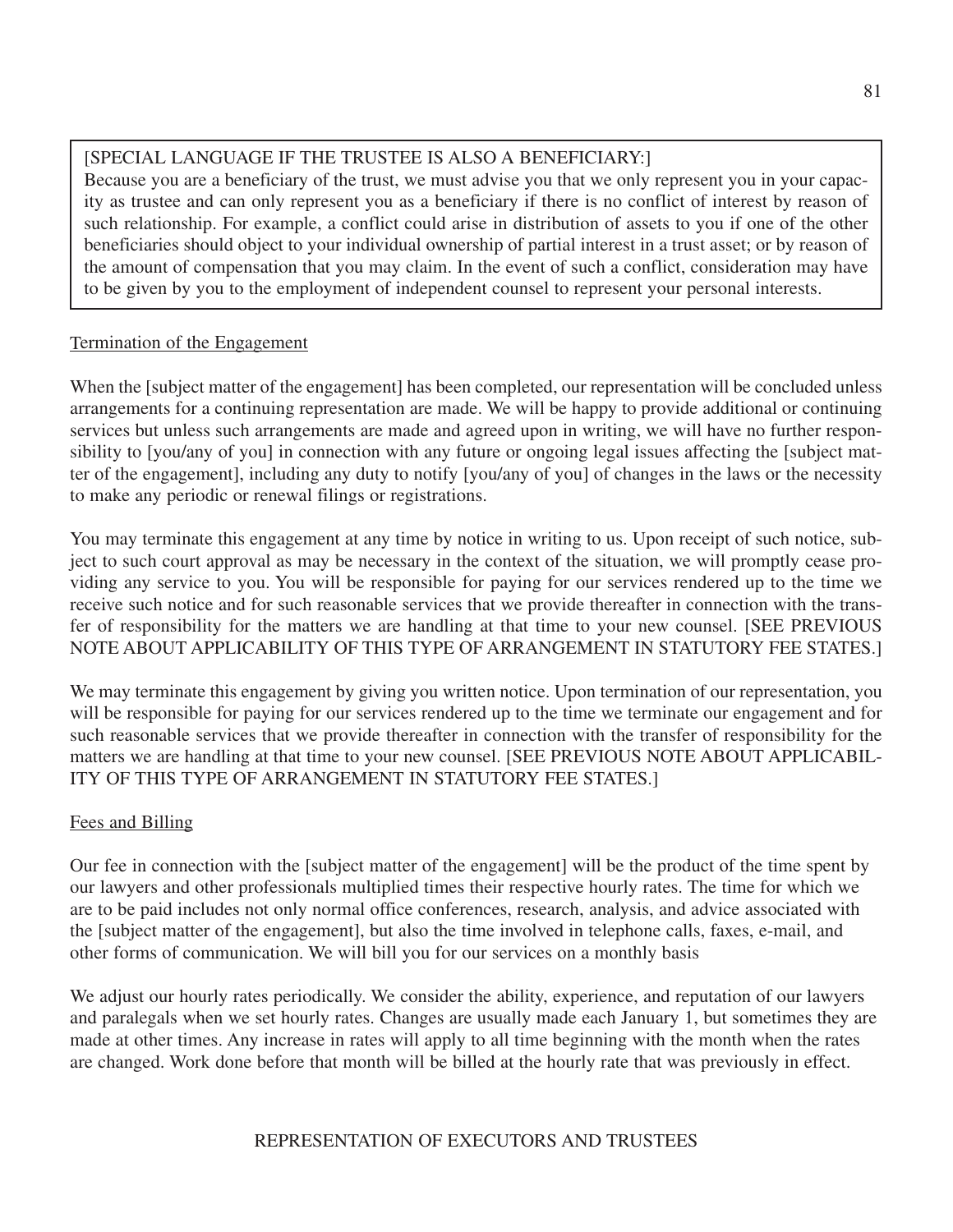Different lawyers and paralegals in our firm may be involved in your work if that will result in lower fees, provide a specialized legal talent, or help us do your work more efficiently. We will try to assign lawyers and paralegals having the lowest hourly rates consistent with the skills, time demands, and other factors required for your work. We might not assign a lawyer or paralegal with the lowest hourly rate if, in our judgment, it may be in your best interests to assign a lawyer or paralegal with a higher hourly rate because of that lawyer's or paralegal's skill and experience or because of the time constraints of the work. We record and bill our time in one-tenth hour (six-minute) units. If a lawyer's or paralegal's total time on your work is less than three-tenths of an hour for the entire day, three-tenths of an hour will be billed for that day. If the lawyer's or paralegal's total time on your work is more than three-tenths of an hour for that day (whether done at one time or not), only the time actually spent will be billed.

In addition to our legal fees, as described above, we will be entitled to be reimbursed by you for out-of-pocket expenses that we pay on your behalf and for our internal costs. Out-of-pocket expenses include items such as filing fees charged by government agencies and travel expenses. Our internal costs include things like photocopying, long-distance telephone calls, fax transmissions, document scanning and electronic transmission, storage, and retrieval, courier services, computer research charges, and complex document production. Rather than tracking precise costs for every single internal charge (which would ultimately result in higher hourly rates for our clients), we charge fixed costs for these types of expenses. Our charges for these internal costs may exceed the actual direct costs that we pay to outsiders (such as the telephone company or photocopying contractors).

Sometimes it is necessary to hire other persons to provide services for you, such as accounting or appraisal firms. Their work may have more confidentiality if we (rather than you) request their services, and so we may hire them. However, you will be responsible for paying their fees and expenses, whether paid directly to them or to us in reimbursement.

Our bills are due when rendered. If a bill is not paid within 30 days after it is mailed to you, interest will accrue on the unpaid balance of that bill beginning on the thirty-first (31<sup>st</sup>) day and accruing thereafter at the rate of one percent (1%) per month. Interest charges will apply to specific monthly bills. Payments made on past-due accounts will be applied first to the oldest outstanding bill. If our bills are not paid reasonably soon after they are rendered, we reserve the right to stop work until your account is brought current and appropriate measures are taken to ensure prompt payment in the future. If we have to bring collection efforts for payment, you agree that you will pay the costs of collection procedures, including reasonable attorneys fees incurred by us (whether paid to our firm or another firm retained by us).

We may require a retainer or advance fee deposit for your work. Unless you and we agree otherwise, the retainer or advance fee deposit will be applied to our final statement, and any unused portion will be returned to you. We may also request an advance cost deposit (in addition to the retainer or advance fee deposit) when we expect that we will incur substantial costs on your behalf.

You should understand that, although it is usual and customary to look to trust assets as the source of funds with which to pay our charges, the responsibility for payment ultimately is yours. [NOTE: This arrangement would be prohibited in certain states that have statutory fee legislation.]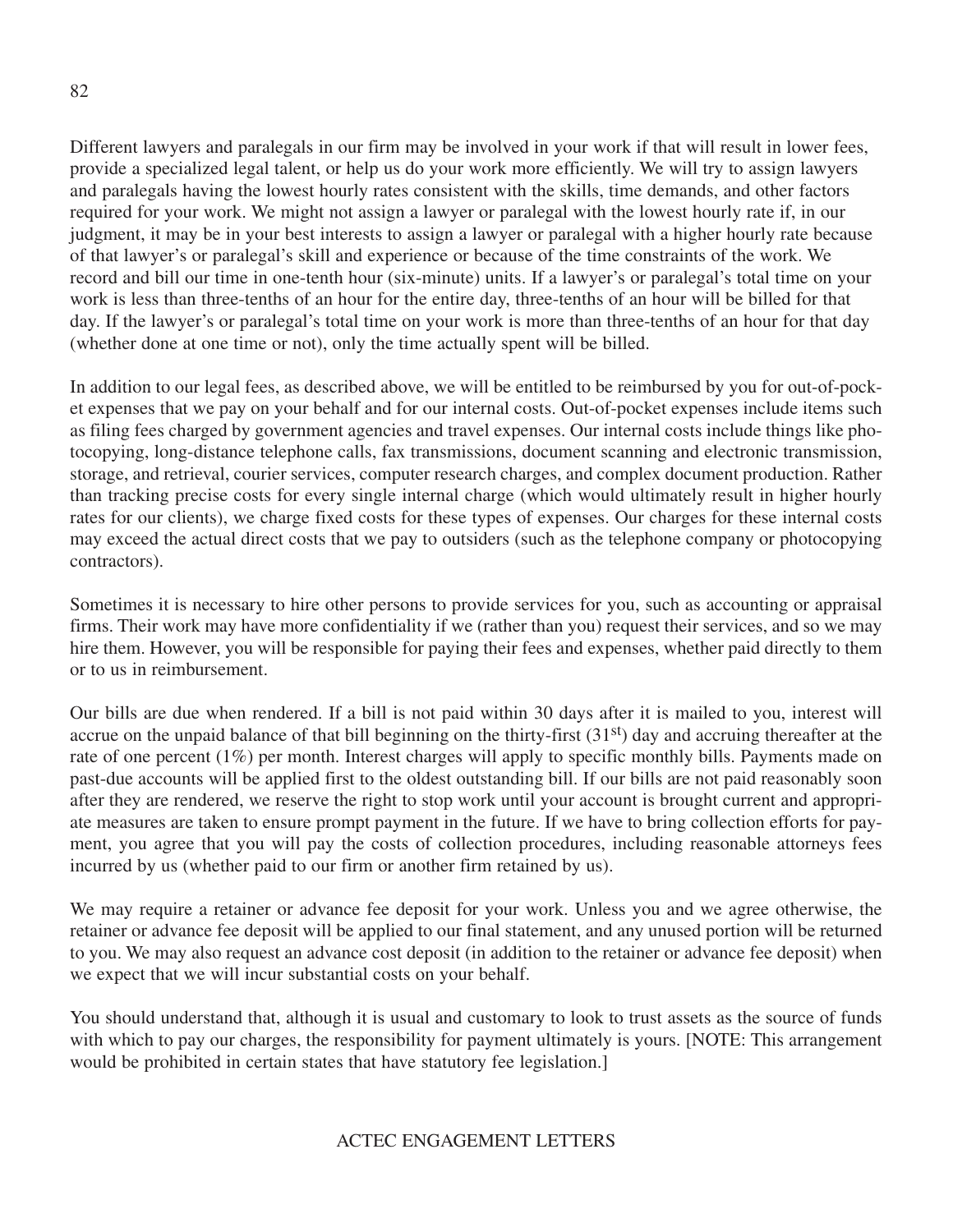#### Retention, Delivery, Retrieval, and Destruction of the Files

You should understand that the file that will be created by our firm in connection with the [subject matter of the engagement] will belong to our client, as identified in this letter. During the course of this engagement, you will be furnished copies of all documents and of all significant correspondence. When the [subject matter of the engagement] is completed, we will deliver the originals of all documents to our client. We will retain physical and/or electronic copies of all of the documents, all correspondence, and, to the extent we deem appropriate, all notes made in connection with this engagement in our file. Our client may direct us to turn over our file to you or to anyone else that the client designates, at any time. In such case, we will retain in our possession all internal communications and notes prepared by our firm and, at the expense of our client, make, retain, and store physical and/or electronic copies of all other matters in our file to be delivered to our client or at its request.

It is the policy of our firm that client files that are no longer needed by our lawyers and other professionals on a recurring basis are closed and placed in storage in a location away from our offices. The off-site storage of closed files helps us to reduce our operating expenses, and consequently our fees. Because you will have been furnished with the originals and/or copies of all relevant materials contained in our files during the course of the active phase of our representation, in the event that we are asked by you to recover materials contained in a file that has been closed and placed in off-site storage, you agree that we shall be entitled to be paid by the requesting party a reasonable charge for the cost of the recovery of the file and the identification, reproduction, and delivery of the requested materials.

Unless our firm is engaged to provide on-going representation in connection with the [subject matter of the engagement], it is our firm's policy to destroy all copies of correspondence, notes, and documents retained in our file created in connection with the representation ten (10) years after the completion of the engagement. Before destroying the file, we will attempt to contact our client, as identified in this letter, to make arrangements for delivery of any original documents and the other contents of the file to our client. This letter will serve as notice to you that if we are unable to contact our client at the most recent address contained in our file, we will destroy the file without further notice. It will be your responsibility to notify us of any change in your address or contact information as the same may change from time to time.

#### Consent to the Terms of the Engagement

Before we begin, you must consider all of the factors discussed in this letter and consent to the form of the representation. After you have considered this decision carefully, we ask that you please sign the statement that follows this letter to indicate your consent to the conditions of the representation. If, after considering this matter, you prefer a different form of representation, please let us know.

Because any change in legal representation after we begin will result in an increase in the time and expense needed to complete the administration of the estate, for which you would be financially responsible, we urge you to give careful consideration to the structure of the representation before we begin.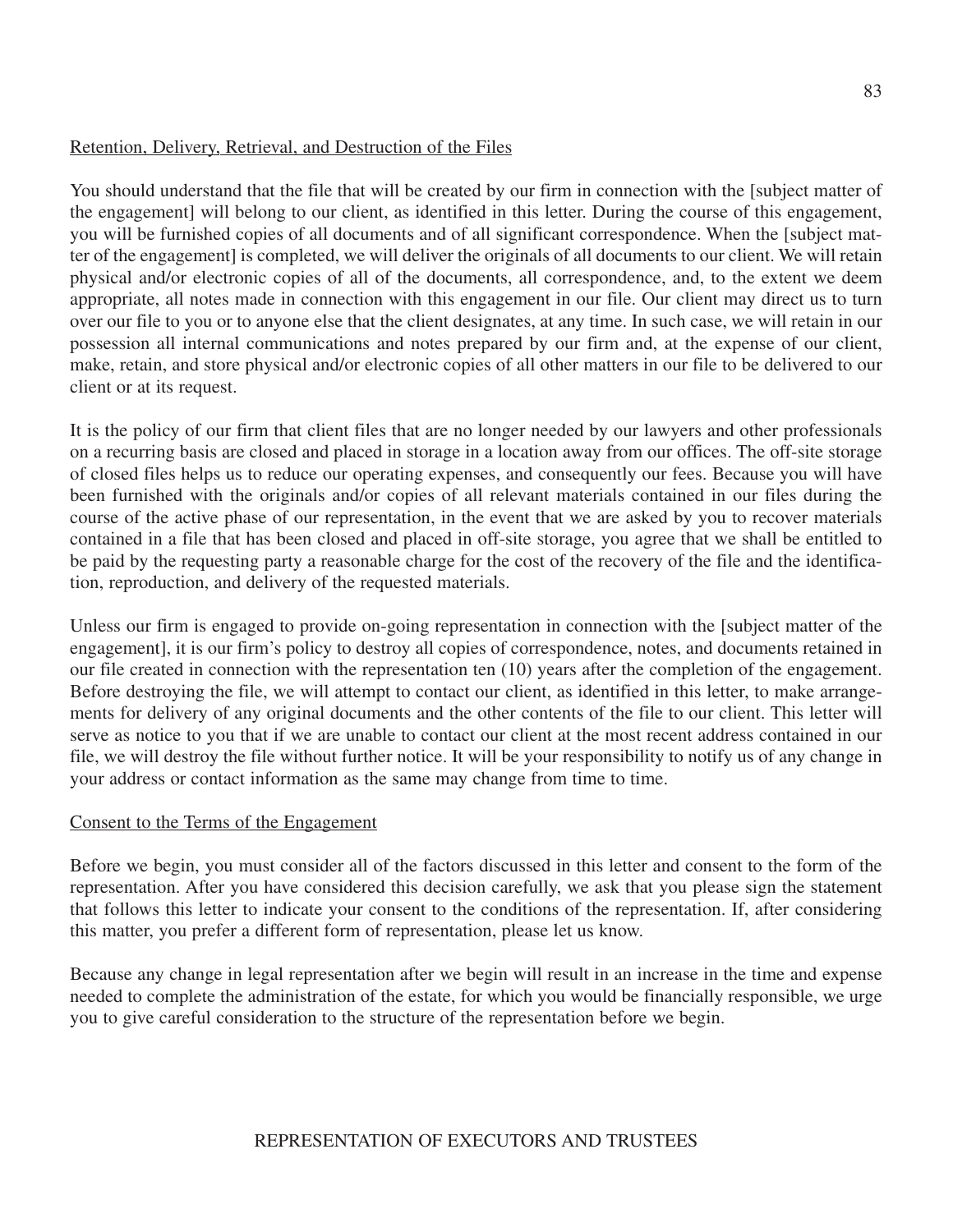#### [OPTIONAL PROVISION:]

As a condition of this representation, we require that, notwithstanding normal rules of confidentiality, you authorize us to notify the beneficiaries of the trust of any actions or omissions on your part that have a material effect on their interests in the trust, including acts or omissions that may constitute negligence, bad faith, or breach of your fiduciary duties.

[NOTE: In many jurisdictions the attorney-client communications privilege might preclude this type of disclosure without the trustee's informed waiver. Reference should be made to the law of the jurisdiction in which the estate proceeding is pending.]

We are enclosing an extra copy of this letter to be signed and returned to us consenting to the conditions of the representation as described in this letter. The return of a copy of this letter signed by you will serve as authorization for us to proceed with the administration of the trust. Also enclosed is a return-address envelope for your convenience in returning the signed copy of this letter.

If you have any questions about anything discussed in this letter, please call us. You should also feel free to contact an attorney in another firm to discuss the effect of agreeing to the terms of the representation as outlined in this letter.

We appreciate the opportunity to work with you on the administration of the trust, and we look forward to hearing from you soon.

Sincerely,

[Lawyer]

# Consent to the Representation and the Terms of the Engagement

I have reviewed the foregoing letter concerning the various aspects of the representation, and I choose to have [Lawyer] represent me in connection with the administration of the [name of the trust] on the terms described above. [OPTIONAL PROVISION: I expressly waive the attorney-client privilege, my attorneys' duty to protect and preserve my confidences and secrets, and any other rule that may exist with respect to confidential information or secrets relating to my actions and activities as trustee of the trust; and authorize and direct my attorneys to notify the beneficiaries of the trust of all actions by me as trustee of the trust that have any material effect on their interests in the trust, including actions that may constitute negligence, bad faith, or a breach of my fiduciary duties.]

Signed: \_\_\_\_\_\_\_\_\_\_\_\_\_\_\_\_\_\_\_, 20\_\_\_ \_\_\_\_\_\_\_\_\_\_\_\_\_\_\_\_\_\_\_\_\_\_\_\_\_\_\_\_\_\_\_\_\_\_\_\_\_\_\_\_\_\_

(Trustee)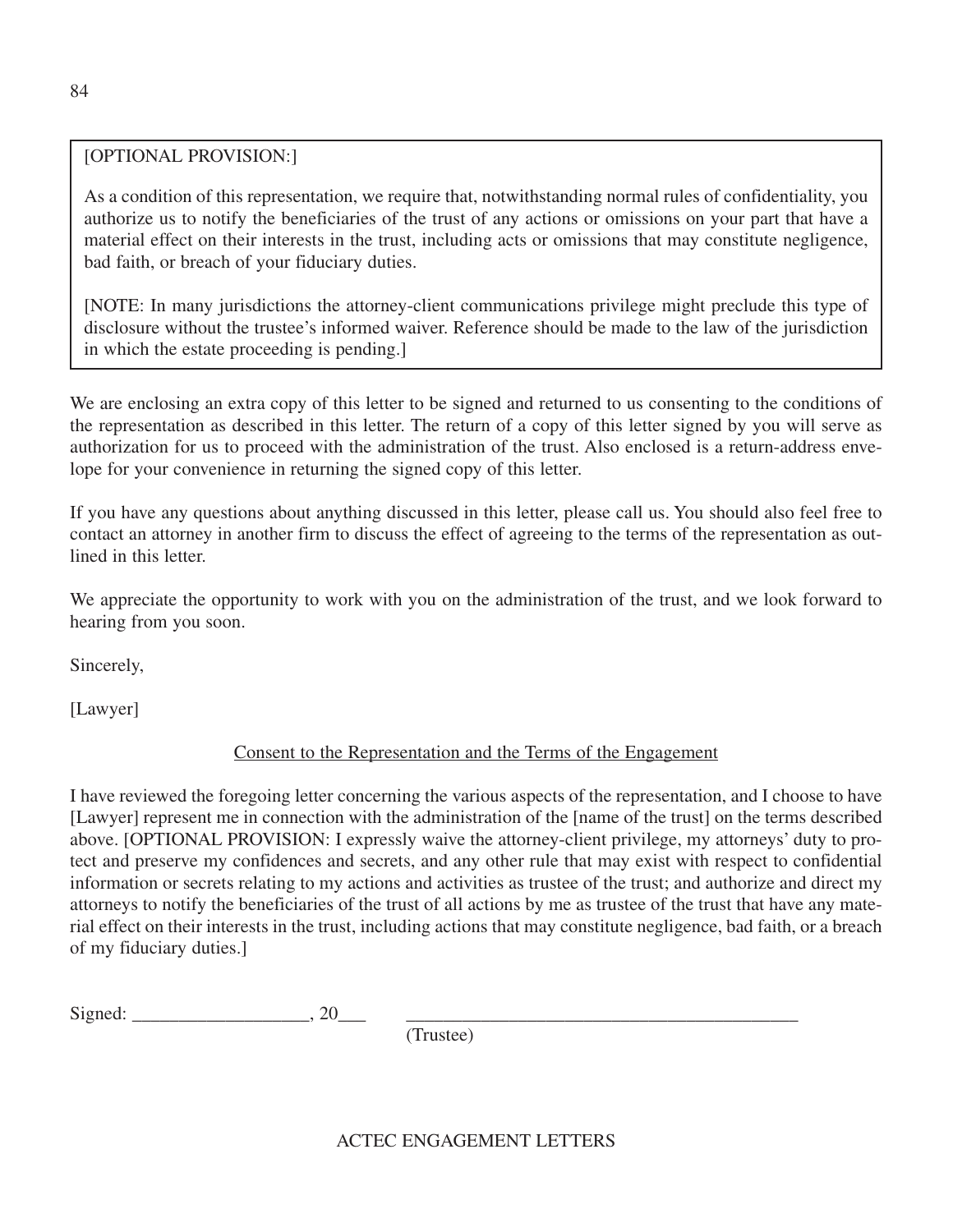# **CHAPTER 6. FIDUCIARY LITIGATION**

# **Introduction**

These forms illustrate specific issues that should be addressed when the lawyer is about to undertake general representation of an executor, administrator, or trustee in connection with litigation involving the estate or trust.

These forms are appropriate when the lawyer is representing the fiduciary in the fiduciary's representative capacity or when the lawyer is representing the fiduciary personally. However, the lawyer must consider carefully the fundamental aspects of such differing styles of representation and make it clear which form of representation is being undertaken, specifying the conditions of such representation, including the extent, if any, to which reimbursement of the lawyer's fees may be sought from the assets of the estate or trust.

These letters are not designed to describe every situation in which lawyers represent fiduciaries in the context of fiduciary litigation and should be modified as appropriate for applicable state laws, rules of practice, and particular circumstances.

# **References to the** *ACTEC Commentaries* **(Fourth Edition):**

(Note that the page numbers shown below refer to the printed version of the *ACTEC Commentaries.*)

General Principles (re Scope of Representation), p. 13 Representation of Fiduciary in Representative and Individual Capacities, p. 33 Representation of Fiduciary in Representative, Not Individual, Capacity, p. 35 General and Individual Representation Distinguished, p. 35 Advising Fiduciary Regarding Administration, p. 57 Termination of Representation, pp. 57-58 Basis of Fees for Trusts and Estates Services, p. 63

# **Supplemental Checklist for Fiduciary Litigation**

(Refer also to the General Checklist on pp. 4-8.)

# 1. ISSUES THE LAWYER SHOULD CONSIDER BEFORE ACCEPTING THE REPRESENTATION

- (a) Describe the nature and consequences of any limitations on the scope of the representation and obtain the clients' consent to such limitations (e.g., retained to try to resolve case without litigation, retained to handle litigation but not related estate administration or trust administration, retained to handle part of larger litigation such as tax aspects, retained to address issues under one state's laws but not another, litigation does/does not include appellate work, etc.).
- (b) What do the clients expect the "style" of the representation to be? (e.g., desire to try to retain family relationship to extent possible; desire to wage all out war, "no matter the cost")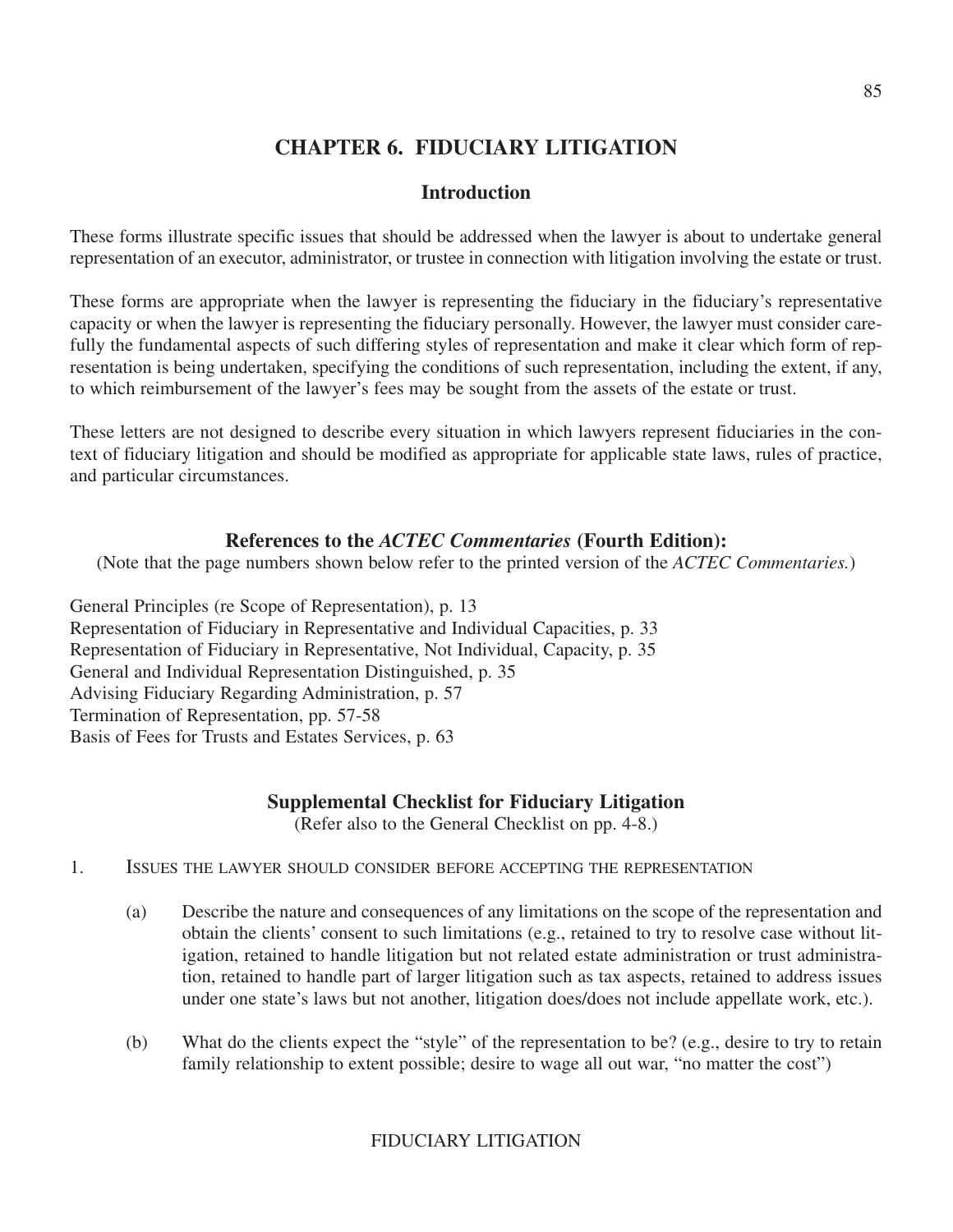- (c) If appropriate, describe the possible conflict of interest that might arise if the lawyer is to be paid on a contingent (including partially contingent) fee basis.
- 2. IDENTIFY THE CLIENT.
	- (a) Is the client a fiduciary involved in the matter? If so, is the lawyer representing the fiduciary in its individual or representative capacity?
	- (b) Is the client a beneficiary of an estate or trust in the matter?
	- (c) Is the client a fiduciary and a beneficiary, and does the lawyer represent the client in both capacities? (If so, the lawyer must be prepared to explain the consequences of those dual capacities.)
- 3. EXPLAIN HOW CONFIDENTIAL INFORMATION WILL BE HANDLED.
	- (a) Explain ramifications of any of the clients revealing tactics, research and other information with parties on the "other" side or sides of a dispute and possible agreement among joint clients about "leaking" information.
	- (b) As appropriate, explain effects of a joint defense or plaintiffs agreement on confidentiality among co-parties (e.g. communications are confidential as to all others but not as among coparties).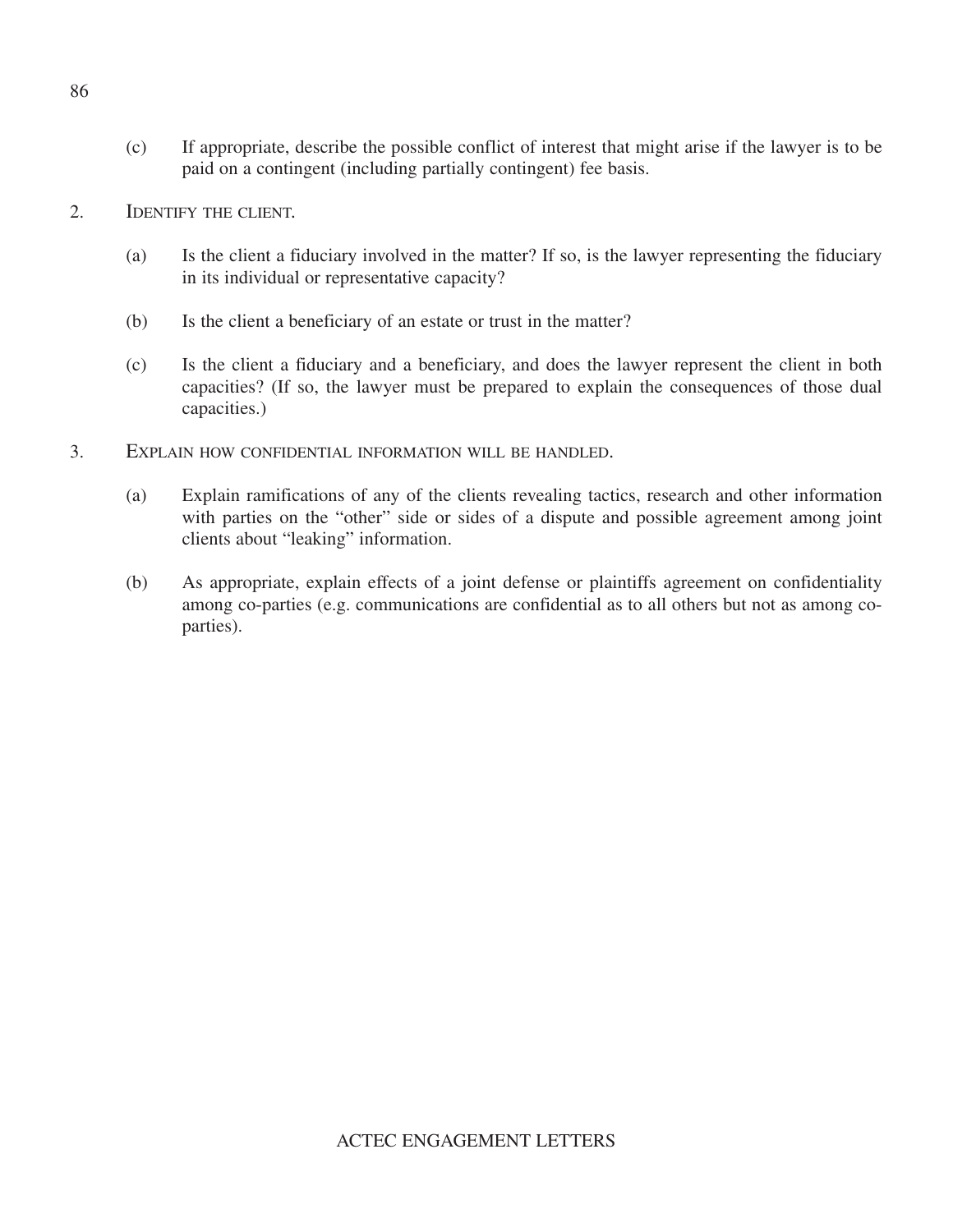# **Form of an Engagement Letter for Representation of One Beneficiary in Trust and Estate Litigation**

[Date]

[Name and Address]

Subject: [Subject Matter of the Engagement]

Dear [Client]:

Thank you for your confidence in selecting our firm to perform legal services in connection with the [subject matter of the engagement].

# Scope of the Engagement

We will provide legal services in connection with [specific description of the subject matter].

As your attorneys, we will assist you in all issues pertaining to this matter, including [LIST ANY SERVICES YOU ANTICIPATE THIS PARTICULAR DISPUTE/LITIGATION WILL ENTAIL, INCLUDING WHETHER YOU WILL REPRESENT CLIENT ON APPEAL; BE AS SPECIFIC AS POSSIBLE.]. We will counsel you on the legal and strategic aspects of the litigation and advise you as necessary. We will also prepare any required documentation and will provide legal advice to you pertaining to this dispute.

In matters that involve litigation, negotiations, or other interactions with third parties, our discussions with you may include assessments of the strengths and weaknesses of your case. Please note carefully that we can make no promises regarding the outcome of any part of this engagement. All legal matters, whether or not involving litigation, entail uncertainty because we can never be sure how other parties will behave or how the court will react to our arguments and the evidence presented. In addition, the discovery process may uncover facts detrimental to your position. Therefore, it is important that you understand at the outset that we cannot guarantee a favorable result. However, we can assure you of our best efforts on your behalf.

# Alternatives to Litigation

Please know that there are alternative forms of dispute resolution, such as informal settlement negotiations, mediation and arbitration, and these alternatives may be less expensive and time-consuming than litigation. We will be happy to discuss these alternatives with you at any point during our representation. [NOTE ANY APPLICABLE STATUTORY OR LOCAL REQUIREMENT TO MAKE AN EFFORT TO MEDIATE.]

# Identification of the Client

You are our client. When we represent an individual client separately, we become an advocate for our client's personal interests, and we give our client totally independent advice. We have a duty to act solely in the best

# FIDUCIARY LITIGATION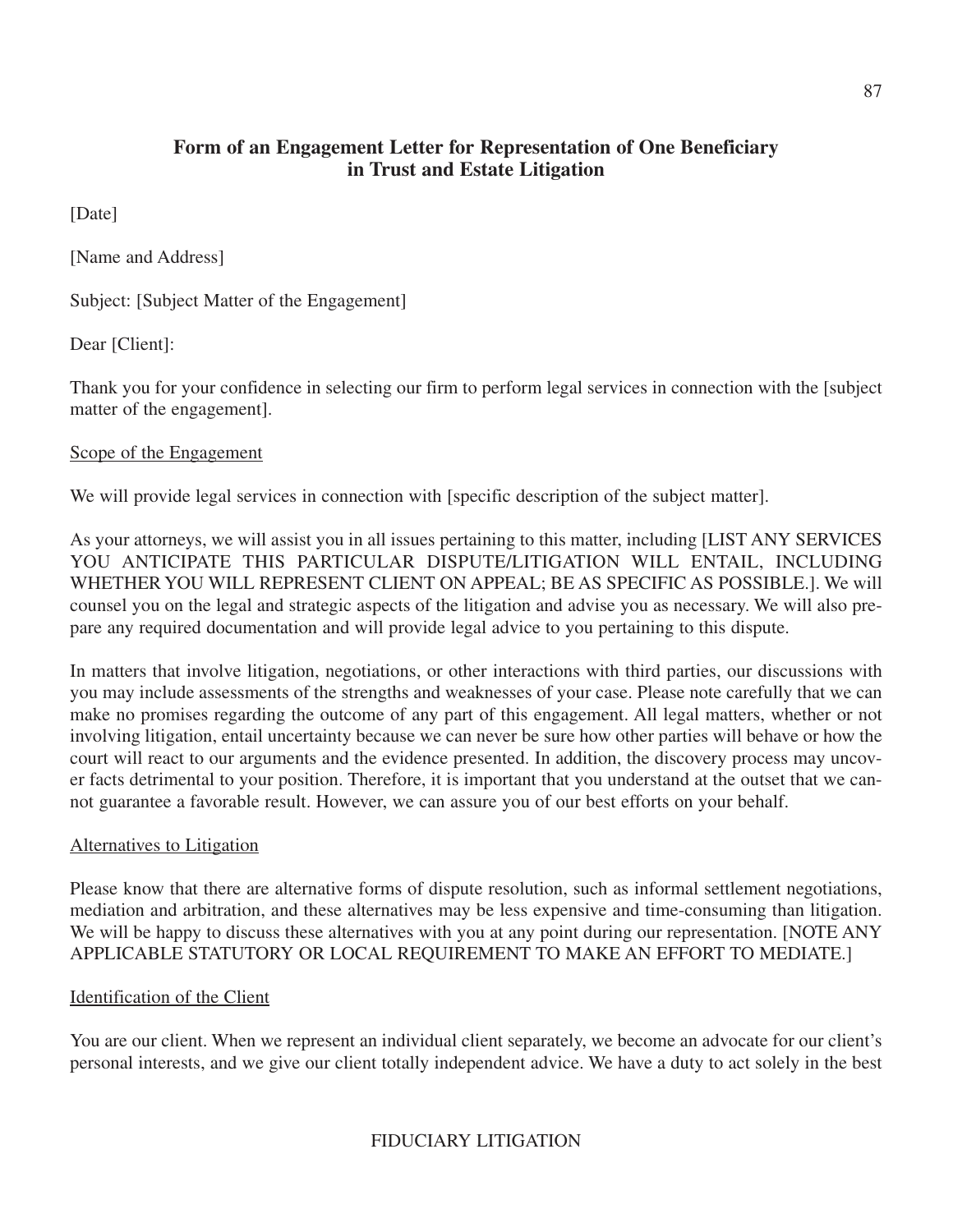88

interests of our client, without being influenced by the conflicting personal interests of any other clients or anyone else.

#### Confidentiality and Privilege

As your attorneys, we owe you a duty to preserve any confidential information you share with us, unless you authorize us to disclose such information or we are compelled legally to do so. It is critical that you engage in full disclosure in the matter at issue and inform us of any of your acts and doings, past and present, regarding this matter in order to avoid any problems that might otherwise arise from any failure to communicate fully. Such separate representation ensures the preservation of your confidences and the elimination of any conflicts of interest between you and any other person as related to our representation of you. Please note that you will lose the protection of the attorney-client privilege if you disclose communications between you and us to persons other than those who need to know the information in order to implement our advice. Generally, the law does not provide privileges for communications with other professional service providers, including accountants and financial and business consultants. We therefore recommend that you guard your attorneyclient privilege closely and consult with us before disclosing confidential communications to anyone else.

#### Fees and Billing

Our fee in connection with the [subject matter of the engagement] will be the product of the time spent by our lawyers and other professionals multiplied by their respective hourly rates. The time for which we are to be paid includes not only normal office conferences, research, analysis, and advice associated with the [subject matter of the engagement], but also the time involved in telephone calls, faxes, e-mail, and other forms of communication. We will generally bill you for our services on a monthly basis.

We adjust our hourly rates periodically. We consider the ability, experience, and reputation of our lawyers and paralegals when we set hourly rates. Changes are usually made each January 1, but sometimes they are made at other times. Any increase in rates will apply to all time beginning with the month when the rates are changed. Work done before that month will be billed at the hourly rates previously in effect. Different lawyers and paralegals in our firm may be involved in your work if that will result in lower fees, provide a specialized legal talent, or help us do your work more efficiently. We will try to assign lawyers and paralegals having the lowest hourly rates consistent with the skills, time demands, and other factors required for your work. We might not assign a lawyer or paralegal with the lowest hourly rate if, in our judgment, it may be in your best interests to assign a lawyer or paralegal with a higher hourly rate because of that lawyer's or paralegal's skill and experience or because of the time constraints of the work. We record and bill our time in one-tenth hour (six-minute) units. [OPTIONAL: If a lawyer's or paralegal's total time on your work is less than threetenths of an hour for the entire day, three-tenths of an hour will be billed for that day. If the lawyer's or paralegal's total time on your work is more than three-tenths of an hour for that day (whether done at one time or not), only the time actually spent will be billed.]

# [INSERT CONTINGENT FEE ALTERNATIVE, IF APPLICABLE; CONSIDER ANY STATE STATUTE OR LAW THAT MAY APPLY; TAKE INTO ACCOUNT RESOLUTION BY SETTLEMENT AND THE POSSIBILITY OF APPEALS.]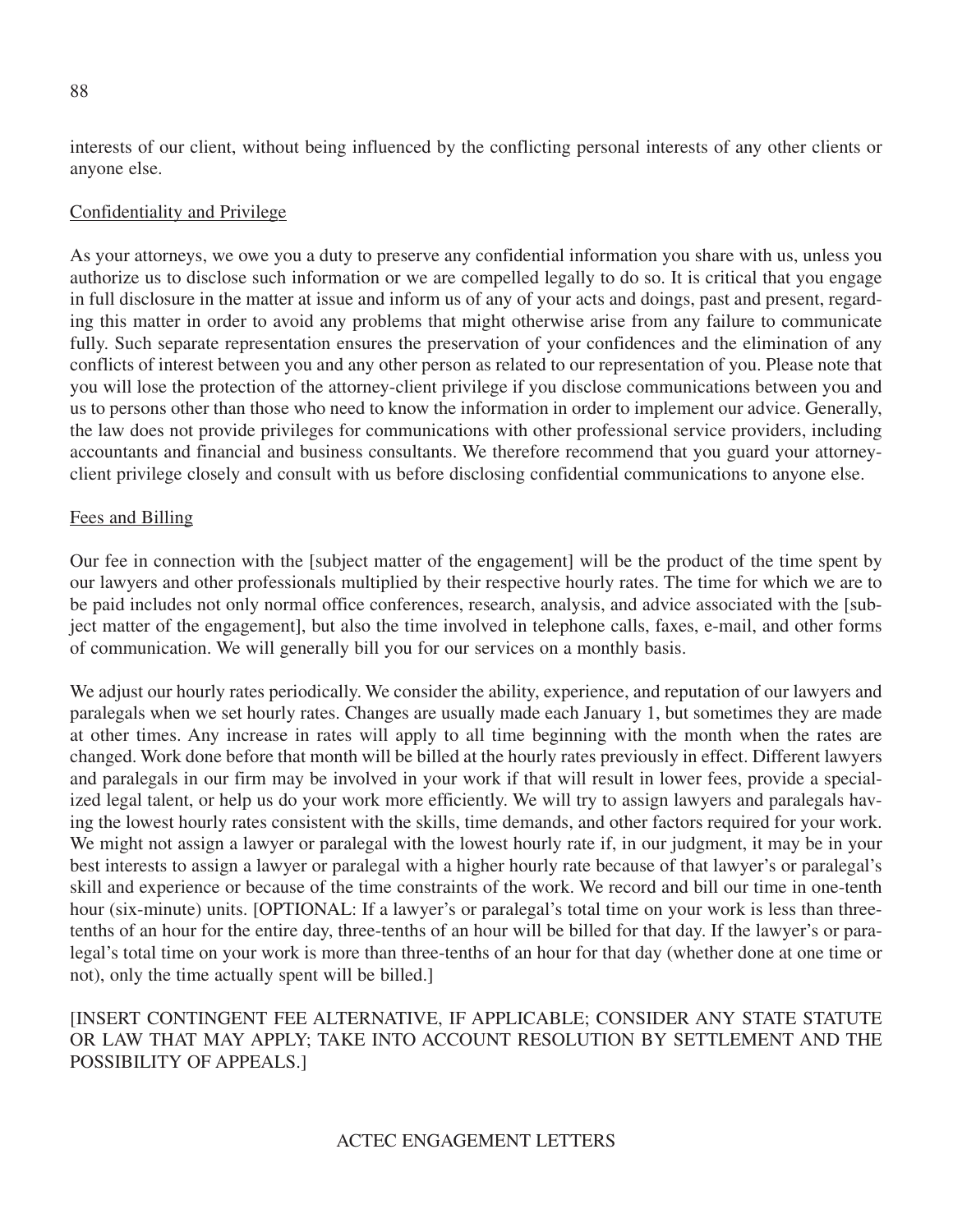You should note that there are certain limited circumstances in which there is a possibility that the opposing party's costs and/or fees could be awarded against you, for instance if [INSERT APPLICABLE ELEMENTS, FOR INSTANCE, "you are removed as a fiduciary or are found to have breached fiduciary duties, or if your suit is deemed to have been frivolous, vexatious, groundless, or without substantial justification."] We will be discussing these issues with you from time to time during our representation, so you should not hesitate to ask about this if you have any concerns.

In addition to our legal fees, as described above, we will charge you for out-of-pocket expenses that we pay on your behalf and for our internal costs. Out-of-pocket expenses include items such as filing fees charged by government agencies, witness fees, transcriptions costs, and travel expenses. Our internal costs include items such as photocopying, long-distance telephone calls, fax transmissions, document scanning and electronic transmission, storage and retrieval, postage, overnight delivery, courier services, computer research charges, and complex document production. Rather than tracking precise costs for every single internal charge (which would ultimately result in higher hourly rates for our clients), we charge fixed costs for these types of expenses. Our charges for these internal costs may exceed the actual direct costs that we pay to outsiders (such as the telephone company or photocopying contractors).

Sometimes it is necessary to hire other persons to provide services for you, such as accounting or appraisal firms and other experts. Their work may have more confidentiality if we (rather than you) request their services, and so we may hire them. However, you will be responsible for paying their fees and expenses, whether paid directly to them or to us in reimbursement. We will seek your prior authorization to hire such persons if the anticipated expense will exceed \$\_\_\_\_. We have no obligation to incur or advance any expense exceeding  $\frac{1}{2}$  unless reimbursement is fully secured by an advance cost deposit.

Our bills are due when rendered. If a bill is not paid within 30 days after it is mailed to you, interest will accrue on the unpaid balance of that bill beginning on the thirty-first (31<sup>st</sup>) day and accruing thereafter at the rate of one percent (1%) per month. Interest charges will apply to specific monthly bills. Payments made on past-due accounts will be applied first to the oldest outstanding bill. If our bills are not paid reasonably soon after they are rendered, we reserve the right to stop work until your account is brought current and appropriate measures are taken to ensure prompt payment in the future. If we have to bring collection efforts for payment, you agree that you will pay the costs of collection procedures, including reasonable attorney fees and costs incurred by us (whether paid to our firm or another firm retained by us).

We may require a retainer or advance fee deposit for your work. Unless you and we agree otherwise, the retainer or advance fee deposit will be applied to our final statement, and any unused portion will be returned to you. We may also request an advance cost deposit (in addition to the retainer or advance fee deposit) when we expect that we will incur substantial costs on your behalf.

# [RETAINER ALTERNATIVE 1: *Current Billing Option*]

The firm requests a retainer of \$\_\_\_\_. This retainer will be placed in the firm's trust account. [OPTION-AL: This retainer will be placed in a special trust account in your name.] The retainer amount will be disbursed from the trust account for the payment of your current fees and costs. You will be expected to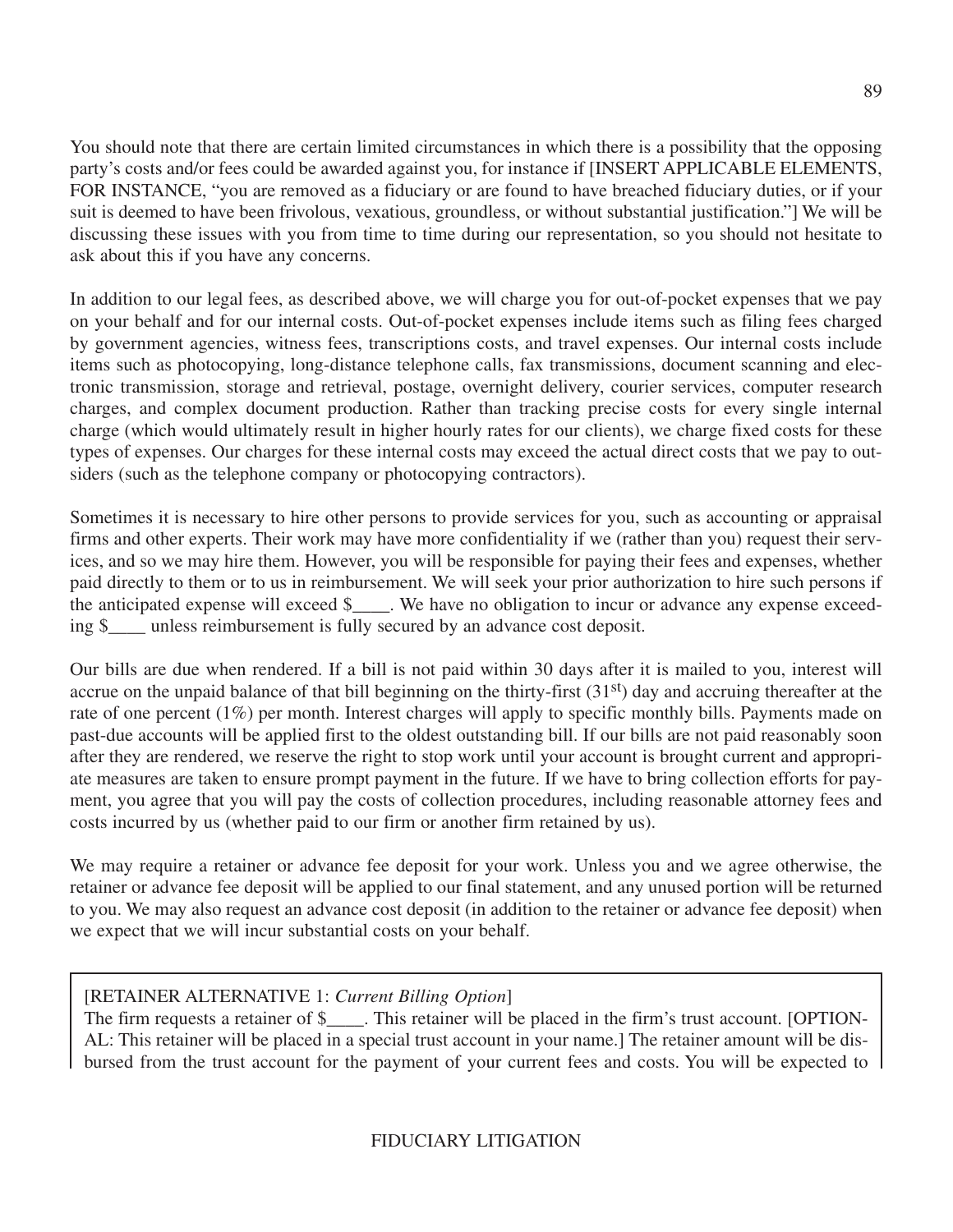replenish the trust account to the required retainer level prior to the next billing period. All monies will be retained in the firm's trust account until earned and will be paid from the trust account after you have approved each statement we send to you. Any balance remaining at the end of the representation will be returned to you.

#### [RETAINER ALTERNATIVE 2: *Deposit Option*]

The firm requests a retainer of \$\_\_\_\_. This retainer will be placed in the firm's trust account. The retainer amount will be applied to our final statement, and any balance remaining at the end of the representation will be returned to you.

# [INTEREST ALTERNATIVE 1: *Interest Bearing*]

Funds we retain in the firm's trust account bear interest, but interest is paid to the \_\_\_\_\_\_ Lawyer Trust Account Fund, rather than being disbursed to you. [CHECK APPLICABLE REQUIREMENTS.]

# [INTEREST ALTERNATIVE 2: *Non-interest Bearing*]

Funds we retain in the firm's trust account bear interest, and we will disburse that interest to you at the end of the representation, or apply it to our final statement, as the case may be. [CHECK APPLICABLE REQUIREMENTS.]

It is understood that our fees and costs will be paid by you personally and will not be paid by, or from, the [trust/estate]. However, if the facts of this matter develop such that we believe that there is a basis for you to seek reimbursement from [the trust/estate/or other party] for some, or even all, of our fees and costs, then we will advise you accordingly.

# Agreement to Arbitrate

If you have any questions about our fees or costs or the quality or appropriateness of our services, we encourage you to discuss them with us. However, if a dispute arises about any such matter and we cannot amicably resolve that dispute, then the dispute will be decided by the Bar Association Committee. [INSERT METHOD FOR SELECTING ARBITRATOR OR ARBITRATION ORGANIZA-TION.] If there is such an arbitration, each party will be responsible for paying his, her or its own fees and costs, including a share of the expenses charged by the arbitrator. Any such arbitration shall be governed by the Uniform Arbitration Act, as adopted by \_\_\_\_\_\_\_\_\_\_\_. By agreeing to arbitration, you are relinquishing your right to bring an action in court and to a jury trial. Also, discovery in an arbitration proceeding can be limited, and the grounds for appealing the arbitrator's decision are limited.

[OPTIONAL:] These provisions will apply to all claims or disputes between us, including claims for professional negligence.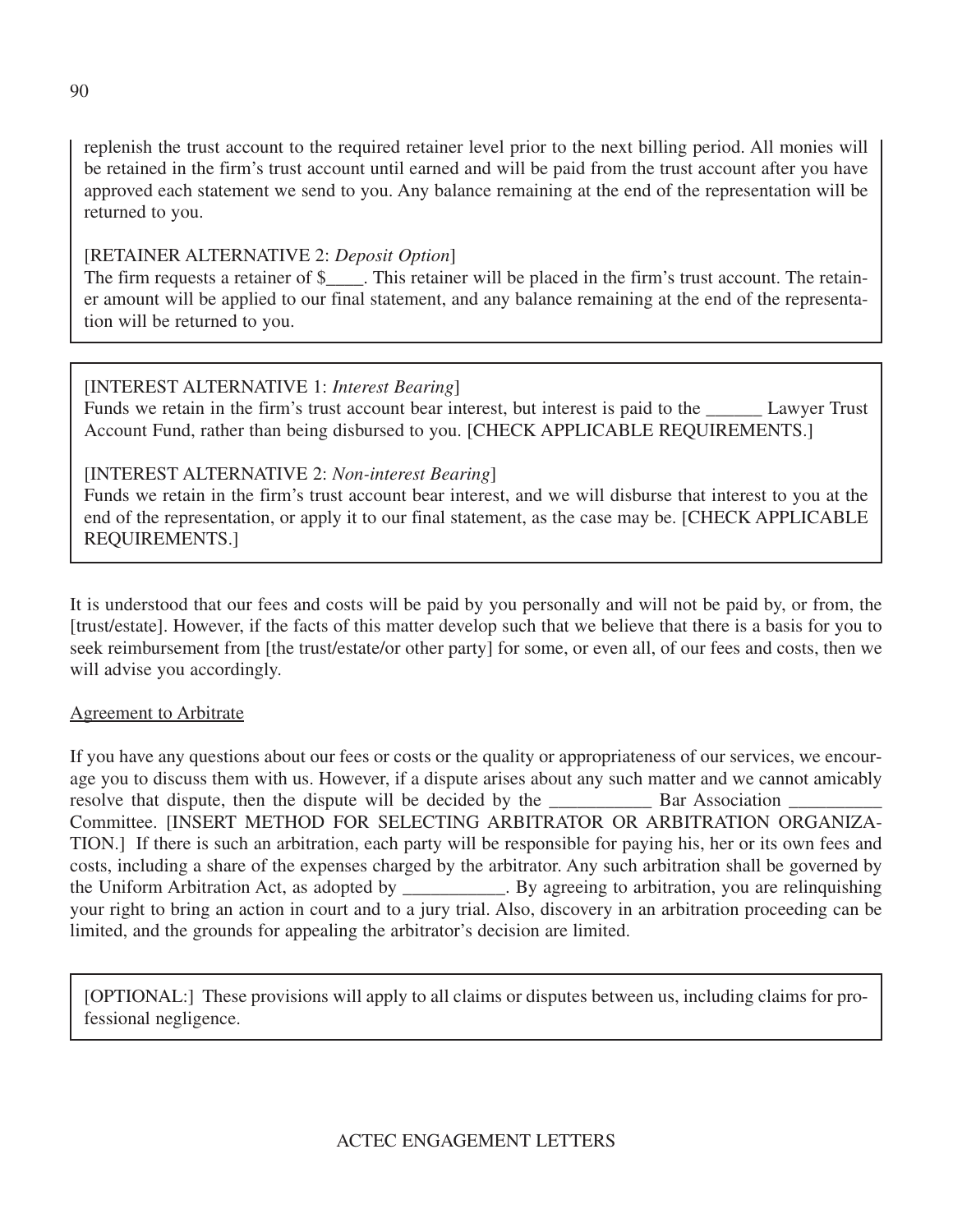# Effect of Disability

[WARNING: YOU MUST DETERMINE WHETHER THE ETHICS RULES OF YOUR JURISDICTION WOULD ALLOW THE FOLLOWING PROVISIONS.] If you become unable to make adequately-considered decisions regarding the [subject matter of the engagement] because of mental disability or other reasons, the ethics rules that govern the practice of law in this jurisdiction provide that we may attempt to continue a normal attorney-client relationship with you as much as is possible. Those rules also authorize us to seek the appointment of a guardian, or to take other actions to protect your interests, if we consider that to be necessary. You should be aware that, by means of a durable power of attorney, you can designate one or more other persons to make decisions for you about the [subject matter of the engagement] and to sign documents on your behalf. If you authorize someone to act as your agent, and if his or her authority is broad enough to allow him or her to instruct us with regard to your interest in the [subject matter of the engagement], we can continue to do work on your behalf by dealing with your agent, and we can rely on instructions from your agent. We can communicate with your agent and disclose information he or she needs to make informed decisions on your behalf, including information that is protected by the attorney-client privilege or the attorney workproduct privilege, without those privileges being waived.

# Termination of the Engagement

When the [subject matter of the engagement] has been completed, our representation will be concluded, unless arrangements for a continuing representation are made. We will be happy to provide additional or continuing services, but unless such arrangements are made and agreed upon in writing, we will have no further responsibility to you in connection with any future or ongoing legal issues affecting the [subject matter of the engagement], including any duty to notify you of changes in applicable law or the necessity to make any periodic or renewal filings or registrations.

You may terminate this engagement at any time by providing us with some form of written notice. Subject to any court approval that may be required, upon receipt of this notice, we will promptly cease providing services to you. You will be responsible for paying for our services rendered to you and costs incurred on your behalf up until the day we receive such notice, and for any services and costs we must necessarily provide or incur thereafter in connection with the transfer of responsibility to your new counsel for the matters we have been handling.

Similarly, we may terminate this engagement at any time by providing you with written notice. Subject to any court approval that may be required, upon your receipt of this notice, you will be responsible for paying for any services we have rendered and costs we have incurred on your behalf up to the point of termination, and any other services we must necessarily render to transfer the responsibilities of the matter to your new counsel or otherwise end our representation.

# Retention, Delivery, Retrieval, and Destruction of the Files

You should understand that the file that will be created by our firm in connection with the [subject matter of the engagement] will belong to you. During the course of this engagement, you will be furnished copies of

# FIDUCIARY LITIGATION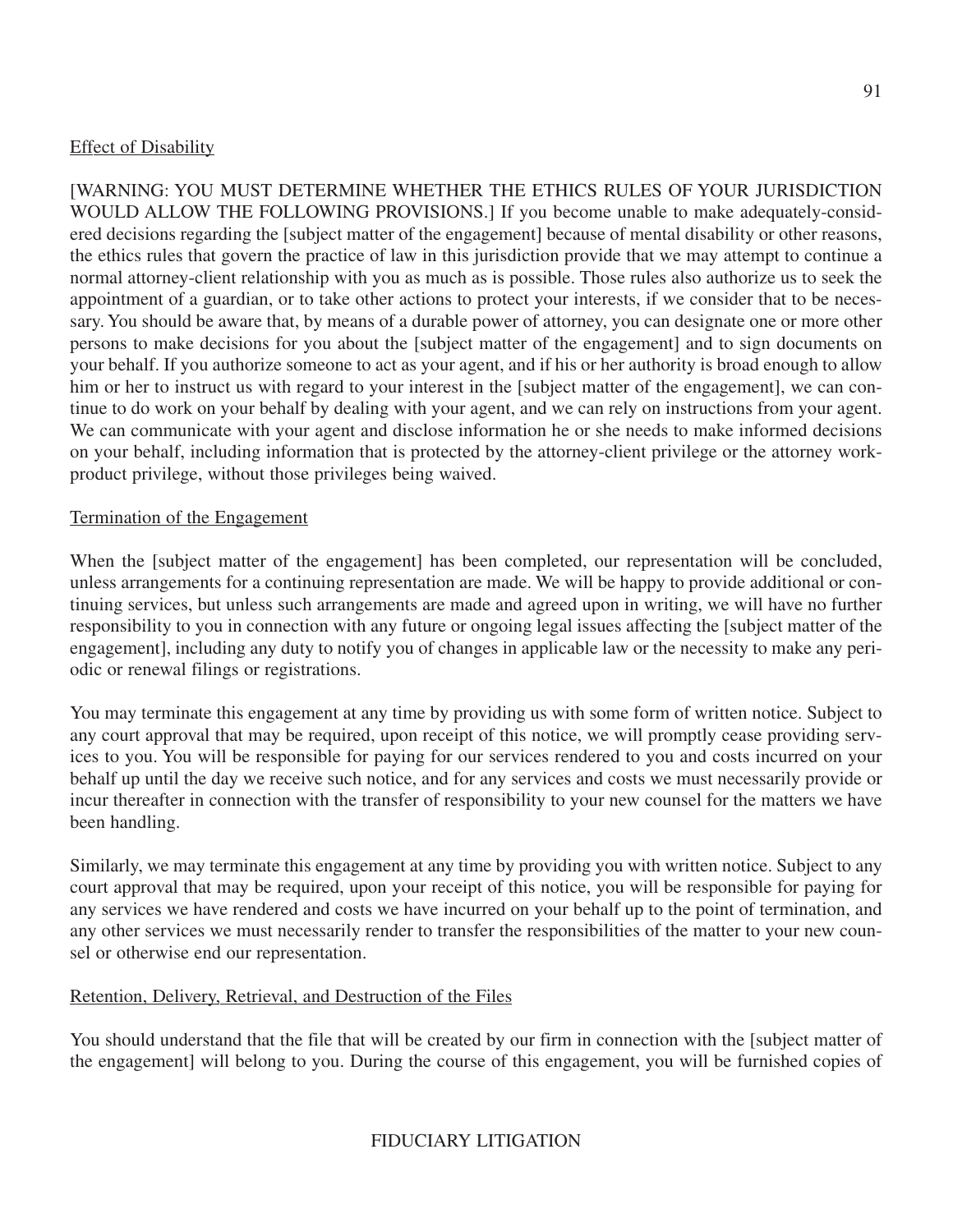all documents and of all significant correspondence. [OPTIONAL: When the [subject matter of the engagement] is completed, we will deliver the originals of all documents to you.] We will retain physical and/or electronic copies of all of the documents, all correspondence, and, to the extent we deem appropriate, all notes made in connection with this engagement in our file. You may direct us to turn over our file to you, or to anyone else that you designate, at any time. In such case, we may retain in our possession all internal communications and notes prepared by our firm and, at your expense, make, retain, and store physical and/or electronic copies of our file to be delivered to you or at your request.

It is the policy of our firm that client files that are no longer needed by our lawyers and other professionals on a recurring basis are closed and placed in storage in a location away from our offices. The off-site storage of closed files helps us to reduce our operating expenses, and consequently, our fees. Because you will have been furnished with [OPTIONAL (see above): the originals and/or] copies of all relevant materials contained in our files during the course of the active phase of our representation, if you ask us to retrieve materials contained in a file that has been closed and placed in off-site storage, you agree that we shall be entitled to be paid by the requesting party a reasonable charge for the cost of retrieving the file and identifying, reproducing, and delivering the requested materials.

Unless our firm is engaged to provide ongoing representation in connection with the [subject matter of the engagement], it is our firm's policy to destroy all copies of correspondence, notes, and documents retained in our file created in connection with the representation ten (10) years after the completion of the engagement. Before destroying the file, we will attempt to contact our client, as identified in this letter, to make arrangements for delivery of any original documents and the other contents of the file to our client. This letter will serve as notice to you that if we are unable to contact our client at the most recent address contained in our file, subject to applicable law, we will destroy the file without further notice. It will be your responsibility to notify us of any change in your address or contact information.

# [OPTIONAL PROVISION: *Conflicts with other clients*]

Sometimes our lawyers are asked to represent a client who has interests that are adverse to another client whom we represent in other matters. The ethics rules that govern the practice of law in this jurisdiction permit us to accept multiple representations if certain requirements are met. While we represent you, we will not represent another client in matters that are directly adverse to your interests, unless and until we have made full disclosure to you and to the other client of all relevant facts, circumstances, and implications. [You agree/each of you agrees] that we can represent those other clients whose interests are adverse to yours if we confirm to [you/each of you] in good faith that the following conditions are met: (1) there is no substantial relationship between the other client's matter and our work for you; (2) our representation of the other client will not involve a disclosure of any confidential information we have received from you or relating to our representation of you (with the use of any ethically-approved screening measures, if appropriate); and (3) the other client also consents to our continuing representation of you. If you make a good-faith objection to our statement, we will have the burden of proving that these conditions have been met.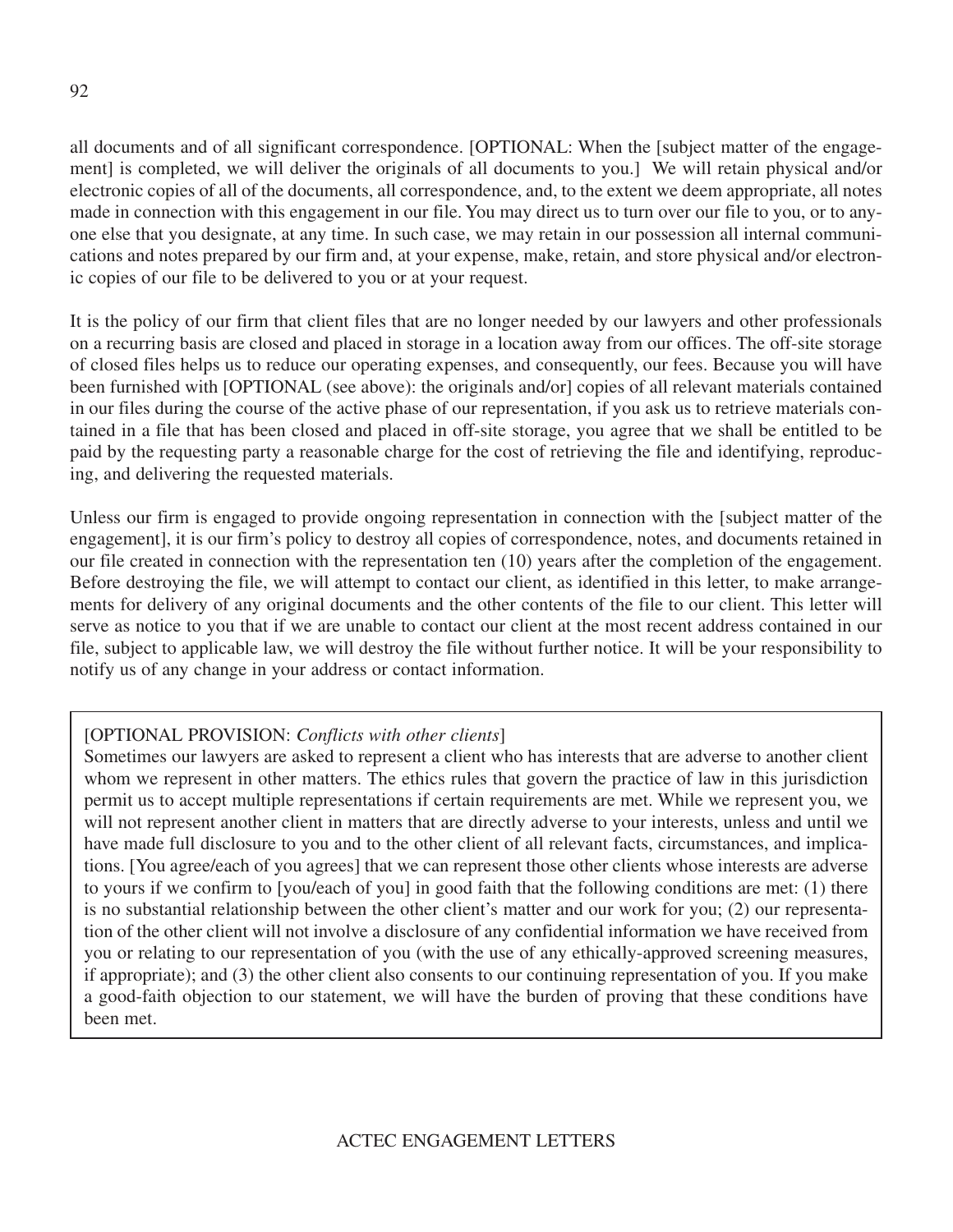#### Consent to the Terms of the Engagement

Before we begin, you must consider all of the factors discussed in this letter and consent to the form of the representation. After you have considered this decision carefully, we ask that you please sign the statement that follows this letter to indicate your consent to the conditions of the representation. If, after considering this matter, you prefer a different form of representation, please let us know.

Because any change in legal representation after we begin may result in an increase in the time and expense needed to complete the [subject matter of the engagement], for which you would be financially responsible, we urge you to give careful consideration to the structure of the representation before we begin.

We have enclosed an extra copy of this letter to be signed and returned to us consenting to the conditions of the representation as described in this letter. The return of a copy of this letter signed by you will serve as authorization for us to proceed with the [subject matter of the engagement]. Also enclosed is a return-address envelope for your convenience in returning the signed copy of this letter.

If you have any questions about anything discussed in this letter, please call us. You should also feel free to contact an attorney in another firm to discuss the effect of agreeing to the terms of the representation as outlined in this letter.

We appreciate the opportunity to work with you on the [subject matter of the engagement], and we look forward to hearing from you soon.

Sincerely,

[Lawyer]

# Consent to the Representation and the Terms of the Engagement

I have reviewed the foregoing letter concerning the various aspects of the representation, and I agree to have [Firm] represent me in connection with the [subject matter of the engagement] on the terms described above.

 $Signed:$   $30$ 

(Client)

# FIDUCIARY LITIGATION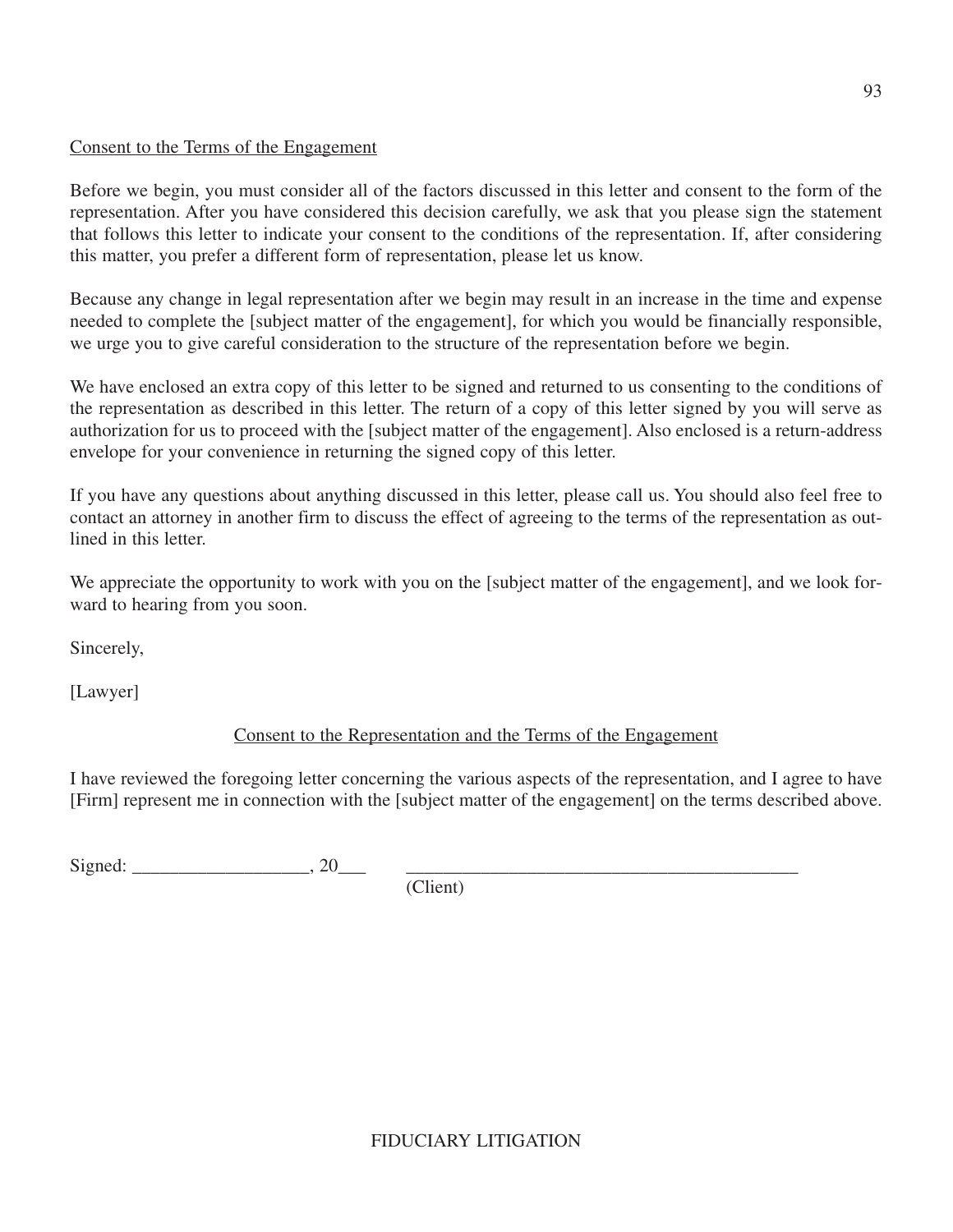# **Form of an Engagement Letter for Representation of Multiple Beneficiaries in Trust and Estate Litigation**

[Date]

[Name(s) and Address(es)]

Subject: [Subject Matter of the Engagement]

Dear [Client(s)]:

Thank you for your confidence in selecting our firm to perform legal services in connection with the [subject matter of the engagement].

# Scope of the Engagement

We will provide legal services in connection with [specific description of the subject matter].

As your attorneys, we will assist you in all issues pertaining to this matter, including [LIST ANY SERVICES YOU ANTICIPATE THIS PARTICULAR DISPUTE/LITIGATION WILL ENTAIL, INCLUDING WHETHER YOU WILL REPRESENT CLIENT ON APPEAL; BE AS SPECIFIC AS POSSIBLE.]. We will counsel you on the legal and strategic aspects of the litigation and advise you as necessary. We will also prepare any required documentation and will provide legal advice to you pertaining to this dispute.

In matters that involve litigation, negotiations, or other interactions with third parties, our discussions with you may include assessments of the strengths and weaknesses of your case. Please note carefully that we can make no promises regarding the outcome of any part of this engagement. All legal matters, whether or not involving litigation, entail uncertainty because we can never be sure how other parties will behave or how the court will react to our arguments and the evidence presented. In addition, the discovery process may uncover facts detrimental to your position. Therefore, it is important that you understand at the outset that we cannot guarantee a favorable result. However, we can assure you of our best efforts on your behalf.

# Alternatives to Litigation

Please know that there are alternative forms of dispute resolution, such as informal settlement negotiations, mediation and arbitration, and these alternatives may be less expensive and time-consuming than litigation. We will be happy to discuss these alternatives with you at any point during our representation. [NOTE ANY APPLICABLE STATUTORY OR LOCAL REQUIREMENT TO MAKE AN EFFORT TO MEDIATE.]

# Duty of Confidentiality and Loyalty; Conflicts of Interest

You have asked us to represent all of you in this matter. As we have discussed, we are pleased to do so, but it is important that all of you understand that there are certain considerations that need to be addressed in a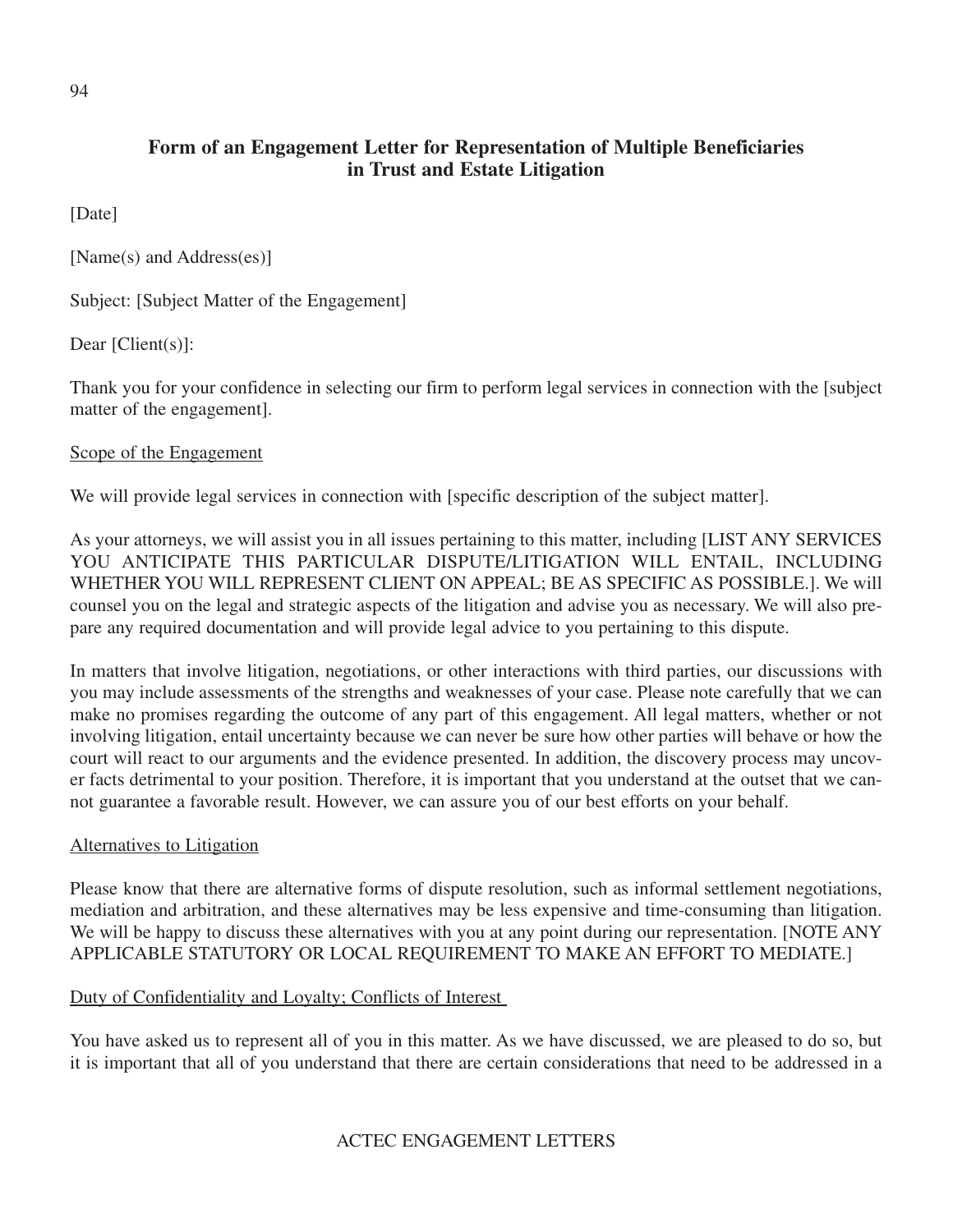multiple representation situation that would not otherwise need to be addressed. We have pointed out to each of you that during the course of the contemplated litigation, conflicts of interest may arise among you with respect to your respective interests. In other words, circumstances might arise in the future in which action taken for the benefit of one of you might be to the detriment of one of the others.

As your attorneys, we owe you a duty to preserve any confidential information you share with us, unless you authorize us to disclose such information or we are compelled legally to do so. It is critical that each of you engage in full disclosure in the matter at issue and inform us of any of your acts and doings, past and present, regarding this matter, in order to avoid any problems that might otherwise arise from any failure to communicate fully. Note, however, that because we are representing all of you and each of you, matters disclosed to us by any of you may, and sometimes must, be disclosed by us to any of the others of you. In other words, nothing that any of you tells us that we believe is material to this matter will be kept confidential from the rest of you. Please note that you will lose the protection of the attorney-client privilege if you disclose communications between you and us to persons other than those who need to know the information in order to implement our advice. Generally, the law does not provide privileges for communications with other professional service providers, including accountants and financial and business consultants. We therefore recommend that you guard your attorney-client privilege closely and consult with us before disclosing confidential communications to anyone else.

We also owe you a duty to act solely in your best interests, without being influenced by the conflicting interests of other clients. Although we believe at this time that your respective interests in the [trust/estate] are the same, it could be that, as this matter proceeds, your interests could actually diverge or even become directly in conflict. Just as one example, a conflict could arise that is not even based on your interests in the trust and might simply be caused by a difference of opinion as to strategy. To illustrate, at some point one of you might want to settle the dispute out of court, and the others might not wish to do so. Based on the foregoing, in representing more than one beneficiary of the [trust/estate], potential conflicts of interest could arise resulting from our possibly conflicting duties to each of you.

Provided that each of you knowingly waives your right to separate counsel, we are prepared to represent the interests of all of you and each of you for as long as we believe we can provide competent and diligent representation to each of you and provided that all of you consent in writing to the multiple representation. We also want to note that at our meeting we agreed that you should designate one of you to be our primary point of contact. Although all of our correspondence, email, and so on will go to all of you, and all major decisions will have to be agreed upon by all of you, it will be more economical if you agree that if we determine that it makes sense to talk with one of you, as a representative who can then caucus with the others, then that is acceptable to you. It is our understanding that you have agreed to this and that you agree that [Client 1] should be our primary point of contact for such purposes.

On the other side of the confidentiality issue, we note that because we would be representing each of you and all of you, it is also critical for each of you to maintain secrecy and confidentiality as to our discussions, strategies, etc., with respect to persons other than yourselves collectively. In fact, to the extent that any one of you violates the "group confidentiality," that may seriously harm your case and may also cause us at some point to withdraw as counsel, whether for one of you or all of you, as the circumstances warrant.

# FIDUCIARY LITIGATION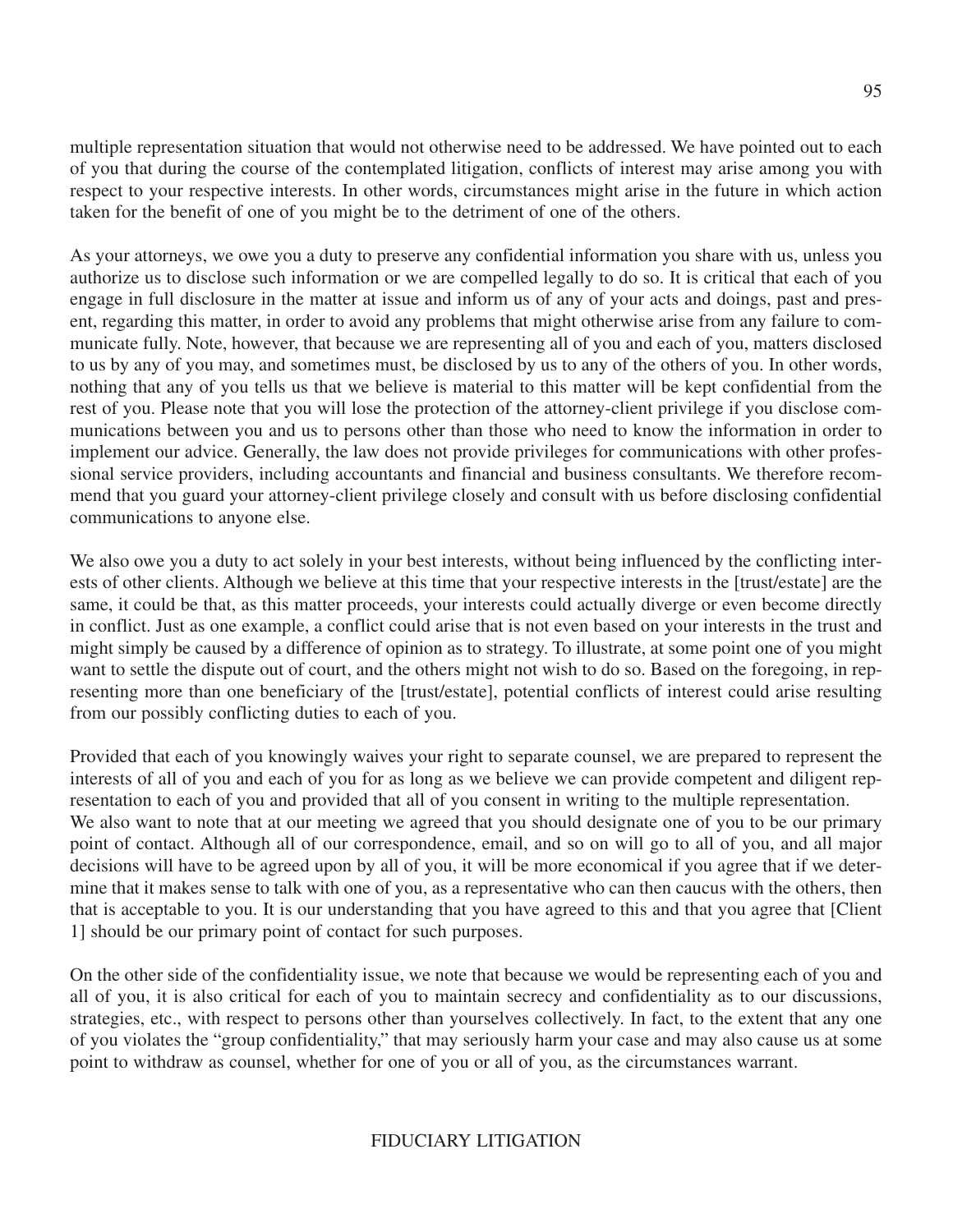# [OPTIONAL ELEMENT: *Prior representation of one of the clients*]

As each of you is aware, our firm has previously represented [Client 1] personally and in matters related to [his/her] business interests. We have already advised [Client 1] that if we are engaged to represent all of you collectively in connection with this matter, then we may be required to disclose to each of you information regarding [Client 1 or Client 1's business, estate planning, or whatever is relevant], which we might otherwise be prohibited from disclosing; and [Client 1] has consented to any such disclosure to the extent it is relevant and material to the litigation.

If we begin with our firm representing all of you jointly, any one of you is completely free to change your mind and engage separate counsel at any time. In addition, any one of you can revoke your waiver of our duty of confidentiality as between you and the others and re-invoke the duty so as to prevent us from disclosing any confidential information received from you that we have not previously disclosed to the others. In either case, we would withdraw from representing any of you further in connection with the litigation unless all of you consented to our continued representation of one or more of you and we would communicate to all of you the reason for our withdrawal. Notwithstanding this, if we are requested by [Client 1] to continue to represent [him/her] in connection with [his/her personal matters/business matters] unrelated to the litigation, then we would do so and, by agreeing to our representation of all of you collectively as described in this letter, each of you consents to our continuing representation of [Client 1] in that event.

[NOTE: This alternative element also involves a separate letter to Client 1 to obtain his/her consent to the above provisions. That consent should include an acknowledgment that there is no guarantee that you will be able to continue to represent Client 1.]

# **Fees and Billing**

Our fee in connection with the [subject matter of the engagement] will be the product of the time spent by our lawyers and other professionals multiplied by their respective hourly rates. The time for which we are to be paid includes not only normal office conferences, research, analysis, and advice associated with the [subject matter of the engagement], but also the time involved in telephone calls, faxes, e-mail, and other forms of communication. We will generally bill you for our services on a monthly basis.

We adjust our hourly rates periodically. We consider the ability, experience, and reputation of our lawyers and paralegals when we set hourly rates. Changes are usually made each January 1, but sometimes they are made at other times. Any increase in rates will apply to all time beginning with the month when the rates are changed. Work done before that month will be billed at the hourly rates previously in effect. Different lawyers and paralegals in our firm may be involved in your work if that will result in lower fees, provide a specialized legal talent, or help us do your work more efficiently. We will try to assign lawyers and paralegals having the lowest hourly rates consistent with the skills, time demands, and other factors required for your work. We might not assign a lawyer or paralegal with the lowest hourly rate if, in our judgment, it may be in your best interests to assign a lawyer or paralegal with a higher hourly rate because of that lawyer's or paralegal's

96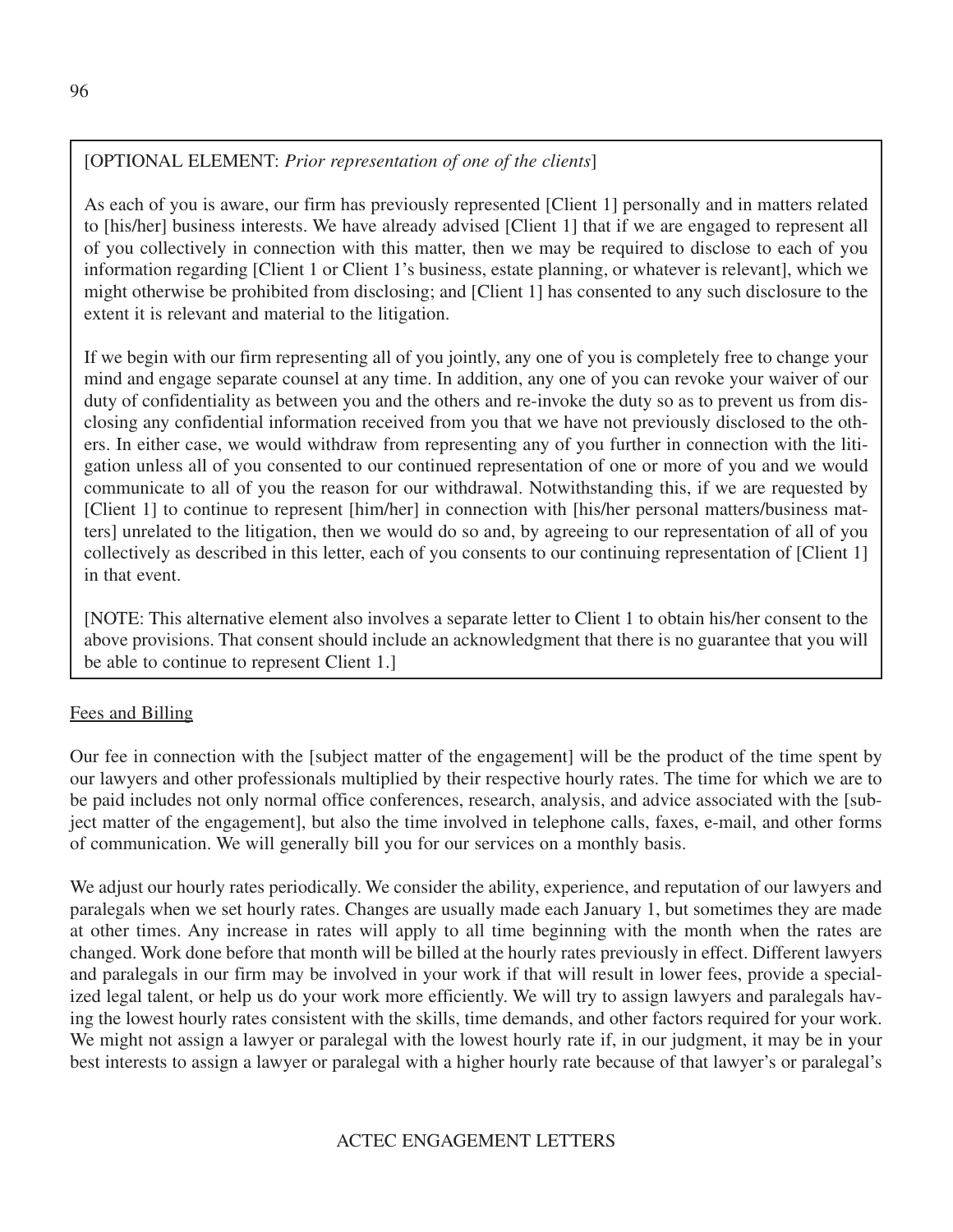skill and experience or because of the time constraints of the work. We record and bill our time in one-tenth hour (six-minute) units. [OPTIONAL: If a lawyer's or paralegal's total time on your work is less than threetenths of an hour for the entire day, three-tenths of an hour will be billed for that day. If the lawyer's or paralegal's total time on your work is more than three-tenths of an hour for that day (whether done at one time or not), only the time actually spent will be billed.]

# [INSERT CONTINGENT FEE ALTERNATIVE, IF APPLICABLE; CONSIDER ANY STATE STATUTE OR LAW THAT MAY APPLY; TAKE INTO ACCOUNT RESOLUTION BY SETTLEMENT AND THE POSSIBILITY OF APPEALS.]

You should note that there are certain limited circumstances in which there is a possibility that the opposing party's costs and/or fees could be awarded against you, for instance if [INSERT APPLICABLE ELEMENTS, FOR INSTANCE, "you are removed as a fiduciary or are found to have breached fiduciary duties, or if your suit is deemed to have been frivolous, vexatious, groundless or without substantial justification."] We will be discussing these issues with you from time to time during our representation, so you should not hesitate to ask about this if you have any concerns.

In addition to our legal fees, as described above, we will charge you for out-of-pocket expenses that we pay on your behalf and for our internal costs. Out-of-pocket expenses include items such as filing fees charged by government agencies, witness fees, transcription costs, and travel expenses. Our internal costs include items such as photocopying, long-distance telephone calls, fax transmissions, document scanning and electronic transmission, storage and retrieval, postage, overnight delivery, courier services, computer research charges, and complex document production. Rather than tracking precise costs for every single internal charge (which would ultimately result in higher hourly rates for our clients), we charge fixed costs for these types of expenses. Our charges for these internal costs may exceed the actual direct costs that we pay to outsiders (such as the telephone company or photocopying contractors).

Sometimes it is necessary to hire other persons to provide services for you, such as accounting or appraisal firms and other experts. Their work may have more confidentiality if we (rather than you) request their services, and so we may hire them. However, you will be responsible for paying their fees and expenses, whether paid directly to them or to us in reimbursement. We will seek your prior authorization to hire such persons if the anticipated expense will exceed \$ we have no obligation to incur or advance any expense exceeding \$\_\_\_\_ unless reimbursement is fully secured by an advance cost deposit.

Our bills are due when rendered. If a bill is not paid within 30 days after it is mailed to you, interest will accrue on the unpaid balance of that bill beginning on the thirty-first (31<sup>st</sup>) day and accruing thereafter at the rate of one percent (1%) per month. Interest charges will apply to specific monthly bills. Payments made on past-due accounts will be applied first to the oldest outstanding bill. If our bills are not paid reasonably soon after they are rendered, we reserve the right to stop work until your account is brought current and appropriate measures are taken to ensure prompt payment in the future. If we have to bring collection efforts for payment, you agree that you will pay the costs of collection procedures, including reasonable attorney fees and costs incurred by us (whether paid to our firm or another firm retained by us).

# FIDUCIARY LITIGATION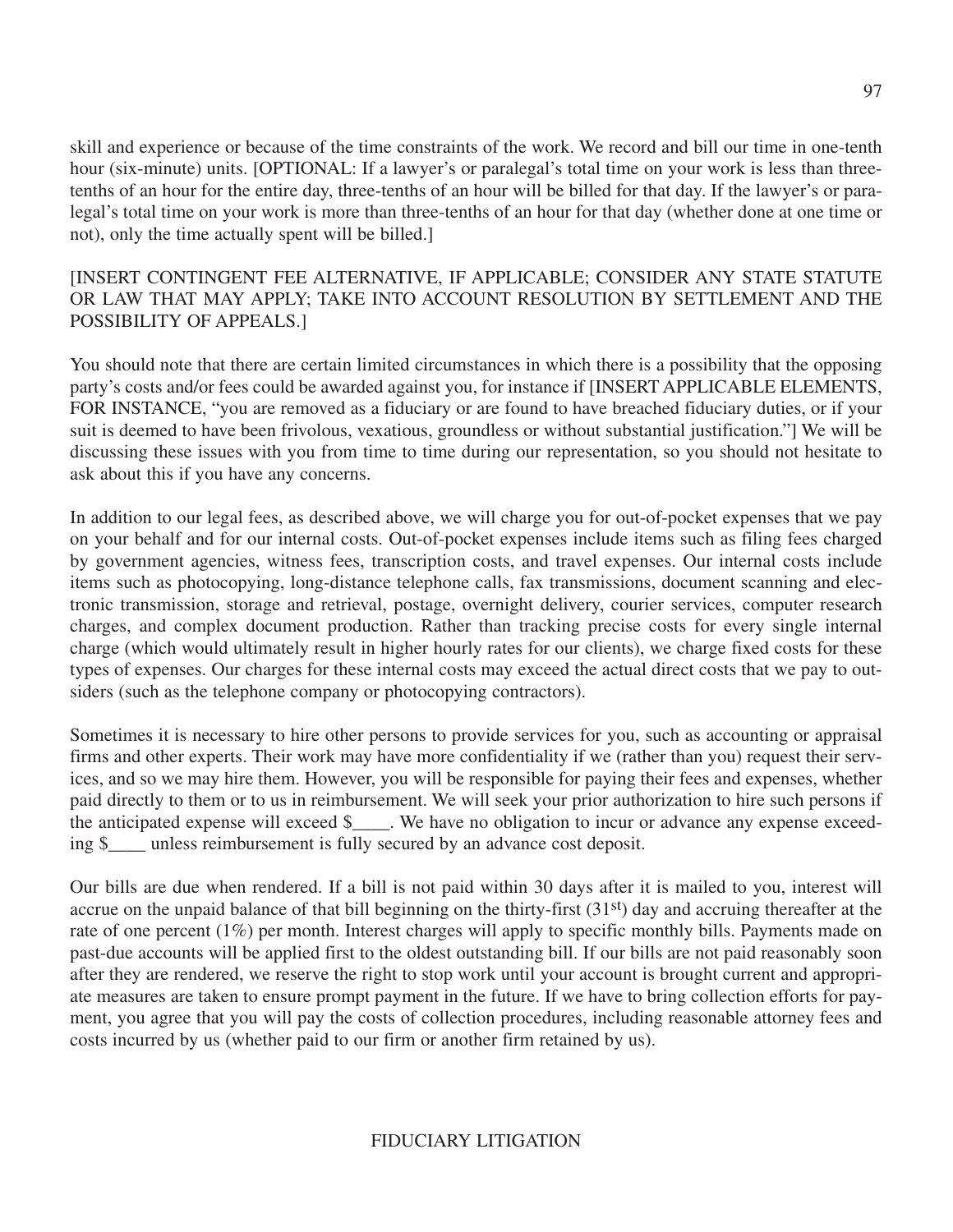We may require a retainer or advance fee deposit for your work. Unless you and we agree otherwise, the retainer or advance fee deposit will be applied to our final statement, and any unused portion will be returned to you. We may also request an advance cost deposit (in addition to the retainer or advance fee deposit) when we expect that we will incur substantial costs on your behalf.

Each of you agrees that you will all be jointly and severally responsible for the payment of all amounts owed to us, and that we can seek payment in full from any one of you at our election. Any agreement among any of you to limit your responsibility for payment of amounts owed to us will not be binding upon us unless we agree in writing to those limits. Your joint and several responsibility for the payment of our fees and expenses includes the situation in which our representation is terminated for any reason prior to the completion of the [subject matter of the engagement].

# [RETAINER ALTERNATIVE 1: *Current Billing Option*]

The firm requests a retainer of \$\_\_\_\_. This retainer will be placed in the firm's trust account. [OPTION-AL: This retainer will be placed in a special trust account in your name.] The retainer amount will be disbursed from the trust account for the payment of your current fees and costs. You will be expected to replenish the trust account to the required retainer level prior to the next billing period. All monies will be retained in the firm's trust account until earned and will be paid from the trust account after you have approved each statement we send to you. Any balance remaining at the end of the representation will be returned to you.

#### [RETAINER ALTERNATIVE 2: *Deposit Option*]

The firm requests a retainer of \$\_\_\_\_. This retainer will be placed in the firm's trust account. The retainer amount will be applied to our final statement, and any balance remaining at the end of the representation will be returned to you.

# [INTEREST ALTERNATIVE 1: *Interest Bearing*]

Funds we retain in the firm's trust account bear interest, but interest is paid to the \_\_\_\_\_\_ Lawyer Trust Account Fund, rather than being disbursed to you. [CHECK APPLICABLE REQUIREMENTS.]

#### [INTEREST ALTERNATIVE 2: *Non-interest Bearing*]

Funds we retain in the firm's trust account bear interest, and we will disburse that interest to you at the end of the representation, or apply it to our final statement, as the case may be. [CHECK APPLICABLE REQUIREMENTS.]

It is understood that our fees and costs will be paid by you personally and will not be paid by or from the [trust/estate]. However, if the facts of this matter develop such that we believe that there is a basis for you to seek reimbursement from [the trust/estate/or other party] for some, or even all, of our fees and costs, then we will advise you accordingly.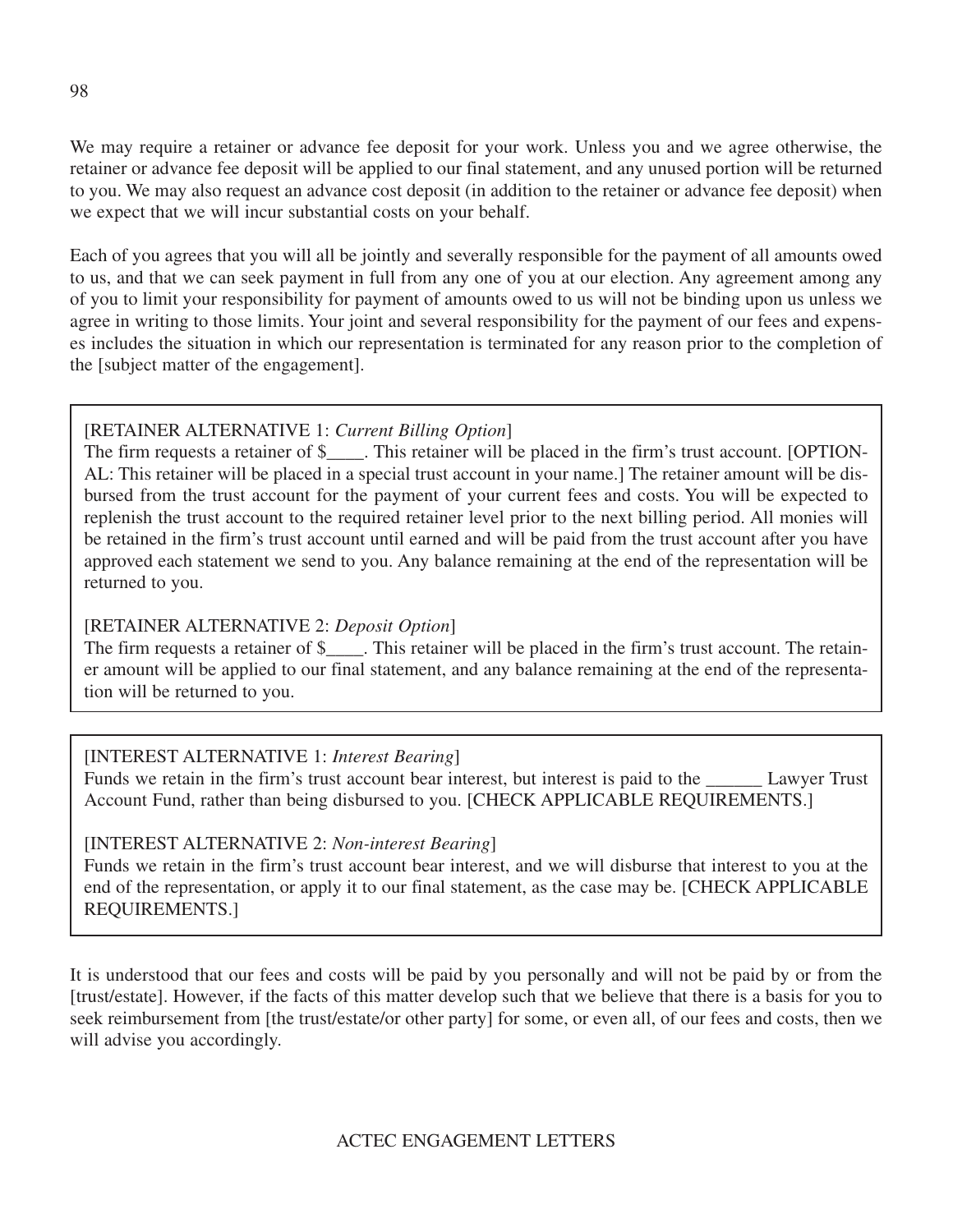#### Agreement to Arbitrate

If you have any questions about our fees or costs or the quality or appropriateness of our services, we encourage you to discuss them with us. However, if a dispute arises about any such matter and we cannot amicably resolve that dispute, then the dispute will be decided by the Bar Association Committee [INSERT METHOD FOR SELECTING ARBITRATOR OR ARBITRATION ORGANIZA-TION.]. If there is such an arbitration, each party will be responsible for paying his, her or its own fees and costs, including a share of the expenses charged by the arbitrator. Any such arbitration shall be governed by the Uniform Arbitration Act, as adopted by \_\_\_\_\_\_\_\_\_\_\_. By agreeing to arbitration, you are relinquishing your right to bring an action in court and to a jury trial. Also, discovery in an arbitration proceeding can be limited and the grounds for appealing the arbitrator's decision are limited. [OPTIONAL: These provisions will apply to all claims or disputes between us, including claims for professional negligence.

# Effect of Disability

[WARNING: YOU MUST DETERMINE WHETHER THE ETHICS RULES OF YOUR JURISDICTION WOULD ALLOW THE FOLLOWING PROVISIONS.] If any of you becomes unable to make adequatelyconsidered decisions regarding the [subject matter of the engagement] because of mental disability or other reasons, the ethics rules that govern the practice of law in this jurisdiction provide that we may attempt to continue a normal attorney-client relationship with you as much as is possible. Those rules also authorize us to seek the appointment of a guardian or to take other actions to protect your interests if we consider that to be necessary. You should be aware that, by means of a durable power of attorney, you can designate one or more other persons to make decisions for you about the [subject matter of the engagement] and to sign documents on your behalf. If you authorize someone to act as your agent, and if his or her authority is broad enough to allow him or her to instruct us with regard to your interest in the [subject matter of the engagement], we can continue to do work on your behalf by dealing with your agent, and we can rely on instructions from your agent. We can communicate with your agent and disclose information he or she needs to make informed decisions on your behalf, including information that is protected by the attorney-client privilege or the attorney work-product privilege, without those privileges being waived.

#### Termination of the Engagement

When the [subject matter of the engagement] has been completed, our representation will be concluded, unless arrangements for a continuing representation are made. We will be happy to provide additional or continuing services, but unless such arrangements are made and agreed upon in writing, we will have no further responsibility to you in connection with any future or ongoing legal issues affecting the [subject matter of the engagement], including any duty to notify you of changes in applicable law or the necessity to make any periodic or renewal filings or registrations.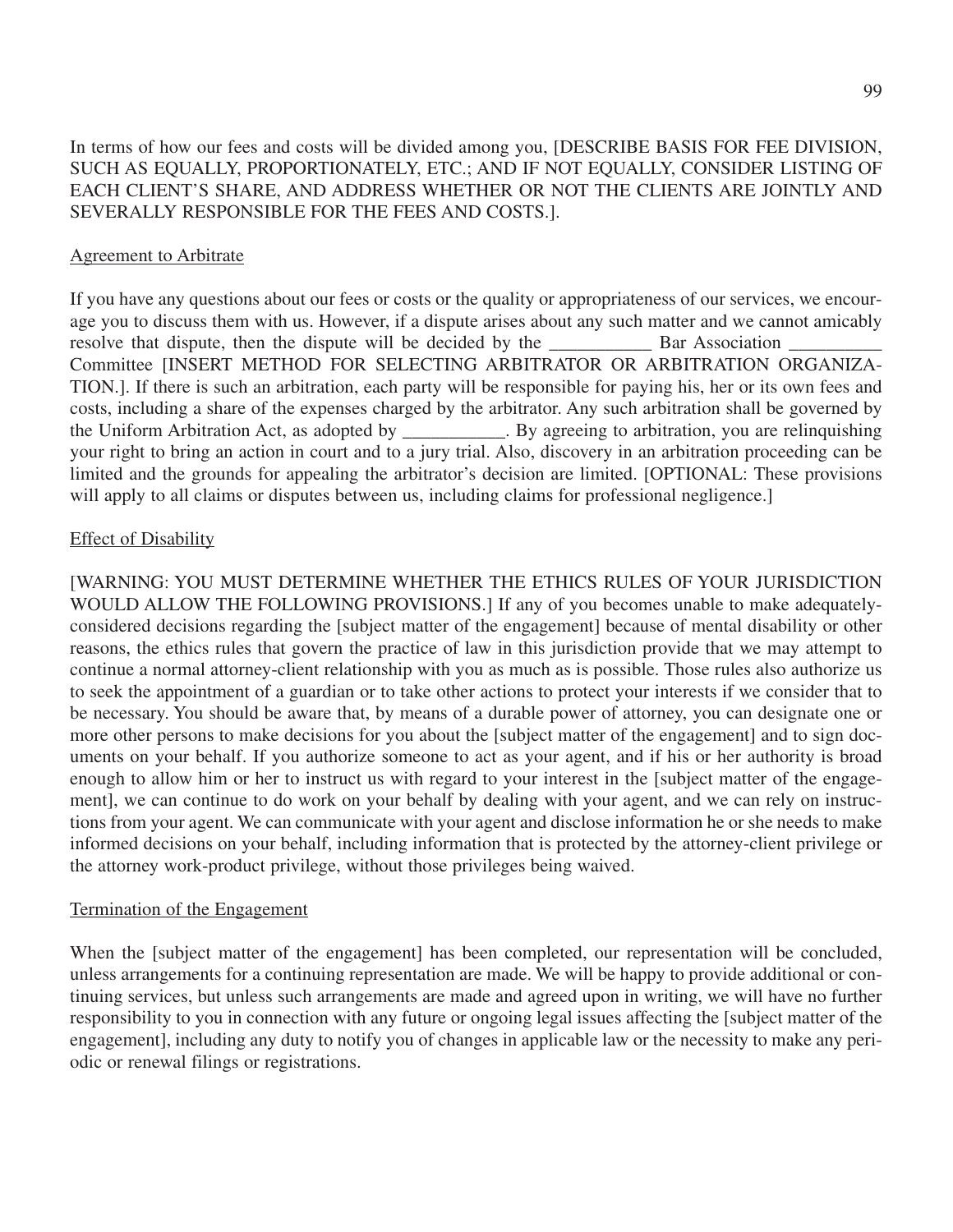Although we will begin with representing all of you, any one of you is completely free to change your mind and have separate counsel at any time.

# [WITHDRAWAL ALTERNATIVE 1:]

In such case, we will withdraw from representing all of you, unless all of you consent to our continued representation of some or all of the others.

# [WITHDRAWAL ALTERNATIVE 2:]

In such case, and depending on the circumstances, it is possible that we will have to withdraw from representing every one of you, or we may be able to continue representing all or some of the others, although it may be that our continued representation will require additional consents.

You may terminate this engagement at any time by providing us with some form of written notice. Subject to any court approval that may be required, upon receipt of this notice, we will promptly cease providing services to you. You will be responsible for paying for our services rendered to you and costs incurred on your behalf up until the day we receive such notice, and for any services and costs we must necessarily provide or incur thereafter in connection with the transfer of responsibility to your new counsel for the matters we have been handling.

Similarly, we may terminate this engagement at any time by providing you with written notice. Subject to any court approval that may be required, upon your receipt of this notice, you will be responsible for paying for any services we have rendered and costs we have incurred on your behalf up to the point of termination, and any other services we must necessarily render to transfer the responsibilities of the matter to your new counsel or otherwise end our representation.

If fewer than all of you terminate the engagement and we continue to represent the others, then a client who terminates the engagement will be responsible for paying for his or her share of our services rendered and costs incurred up until the day we receive such notice, and for any services and costs we must necessarily provide or incur on your behalf thereafter in connection with the transfer of responsibility to the terminating client's new counsel for the matters we have been handling.

If all of you terminate this engagement, then you will be responsible for paying for our services rendered to you and costs incurred on your behalf up until the day we receive such notice, and for any services and costs we must necessarily provide or incur thereafter in connection with the transfer of responsibility to your new counsel for the matters we have been handling.

# Retention, Delivery, Retrieval, and Destruction of the Files

You should understand that the file that will be created by our firm in connection with the [subject matter of the engagement] will belong to you. During the course of this engagement, you will be furnished copies of all documents and of all significant correspondence. [OPTIONAL: When the [subject matter of the engage-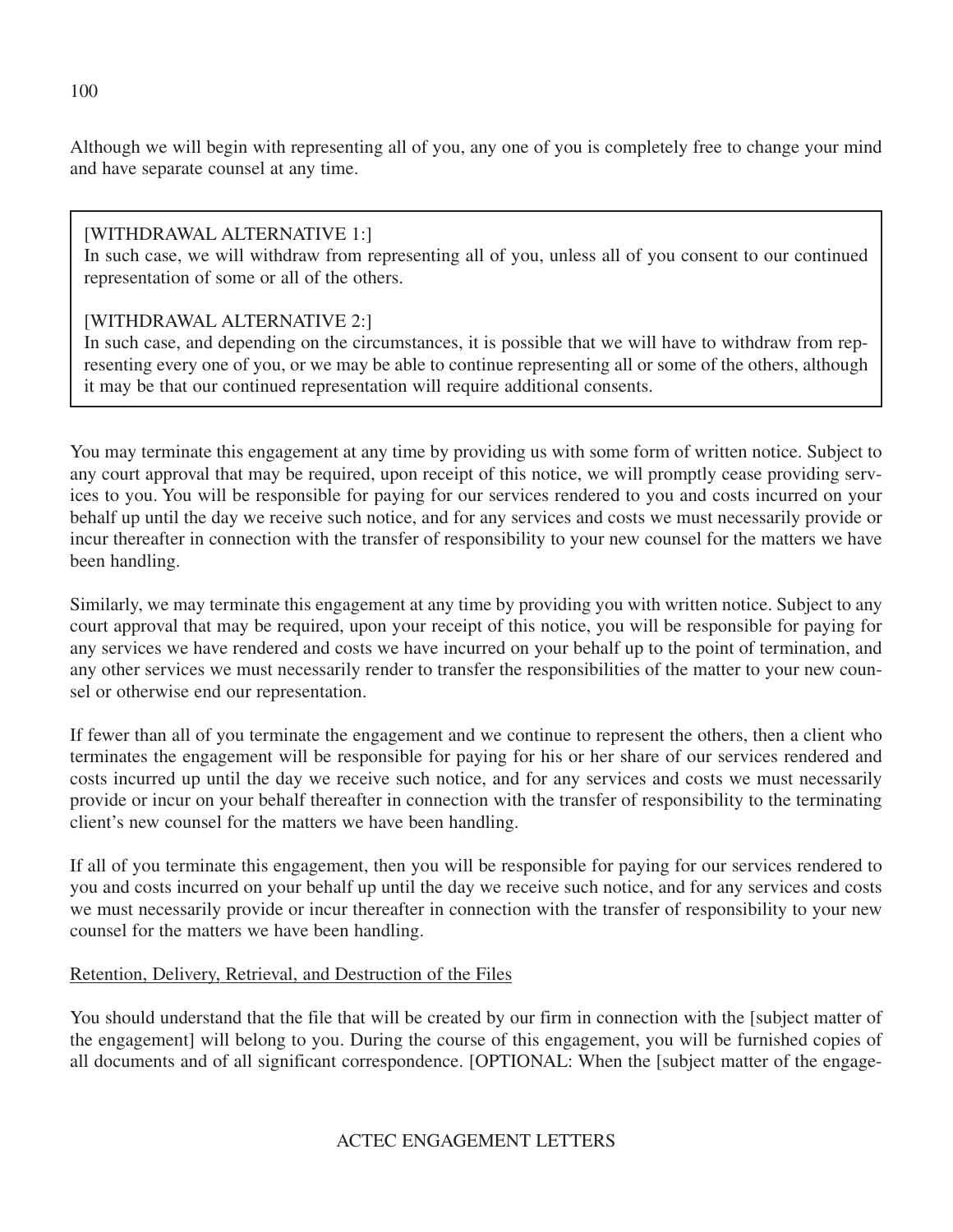ment] is completed, we will deliver the originals of all documents to you.] We will retain physical and/or electronic copies of all of the documents, all correspondence, and, to the extent we deem appropriate, all notes made in connection with this engagement in our file. You may direct us to turn over our file to you or to anyone else that you designate, at any time. In such case, we may retain in our possession all internal communications and notes prepared by our firm and, at your expense, make, retain, and store physical and/or electronic copies of our file to be delivered to you or at your request. Given our representation of more than one client in this case, we reserve the right to determine which of you will receive the original file if there are competing requests for it.

It is the policy of our firm that client files that are no longer needed by our lawyers and other professionals on a recurring basis are closed and placed in storage in a location away from our offices. The off-site storage of closed files helps us to reduce our operating expenses, and consequently our fees. Because you will have been furnished with [OPTIONAL (see above): the originals and/or] copies of all relevant materials contained in our files during the course of the active phase of our representation, if you ask us to retrieve materials contained in a file that has been closed and placed in off-site storage, you agree that we shall be entitled to be paid by the requesting party a reasonable charge for the cost of retrieving the file and identifying, reproducing, and delivering the requested materials.

Unless our firm is engaged to provide ongoing representation in connection with the [subject matter of the engagement], it is our firm's policy to destroy all copies of correspondence, notes, and documents retained in our file created in connection with the representation ten (10) years after the completion of the engagement. Before destroying the file, we will attempt to contact our client, as identified in this letter, to make arrangements for delivery of any original documents and the other contents of the file to our client. This letter will serve as notice to you that if we are unable to contact our client at the most recent address contained in our file, subject to applicable law, we will destroy the file without further notice. It will be the responsibility of each of you to notify us of any change in your address or contact information.

# [OPTIONAL PROVISION: *Conflicts with other clients*]

Sometimes our lawyers are asked to represent a client who has interests that are adverse to another client whom we represent in other matters. The ethics rules that govern the practice of law in this jurisdiction permit us to accept multiple representations if certain requirements are met. While we represent you, we will not represent another client in matters that are directly adverse to your interests, unless and until we have made full disclosure to you and to the other client of all relevant facts, circumstances, and implications. [You agree/each of you agrees] that we can represent those other clients whose interests are adverse to yours if we confirm to [you/each of you] in good faith that the following conditions are met: (1) there is no substantial relationship between the other client's matter and our work for you; (2) our representation of the other client will not involve a disclosure of any confidential information we have received from you or relating to our representation of you (with the use of any ethically-approved screening measures, if appropriate); and (3) the other client also consents to our continuing representation of you. If you make a good-faith objection to our statement, we will have the burden of proving that these conditions have been met.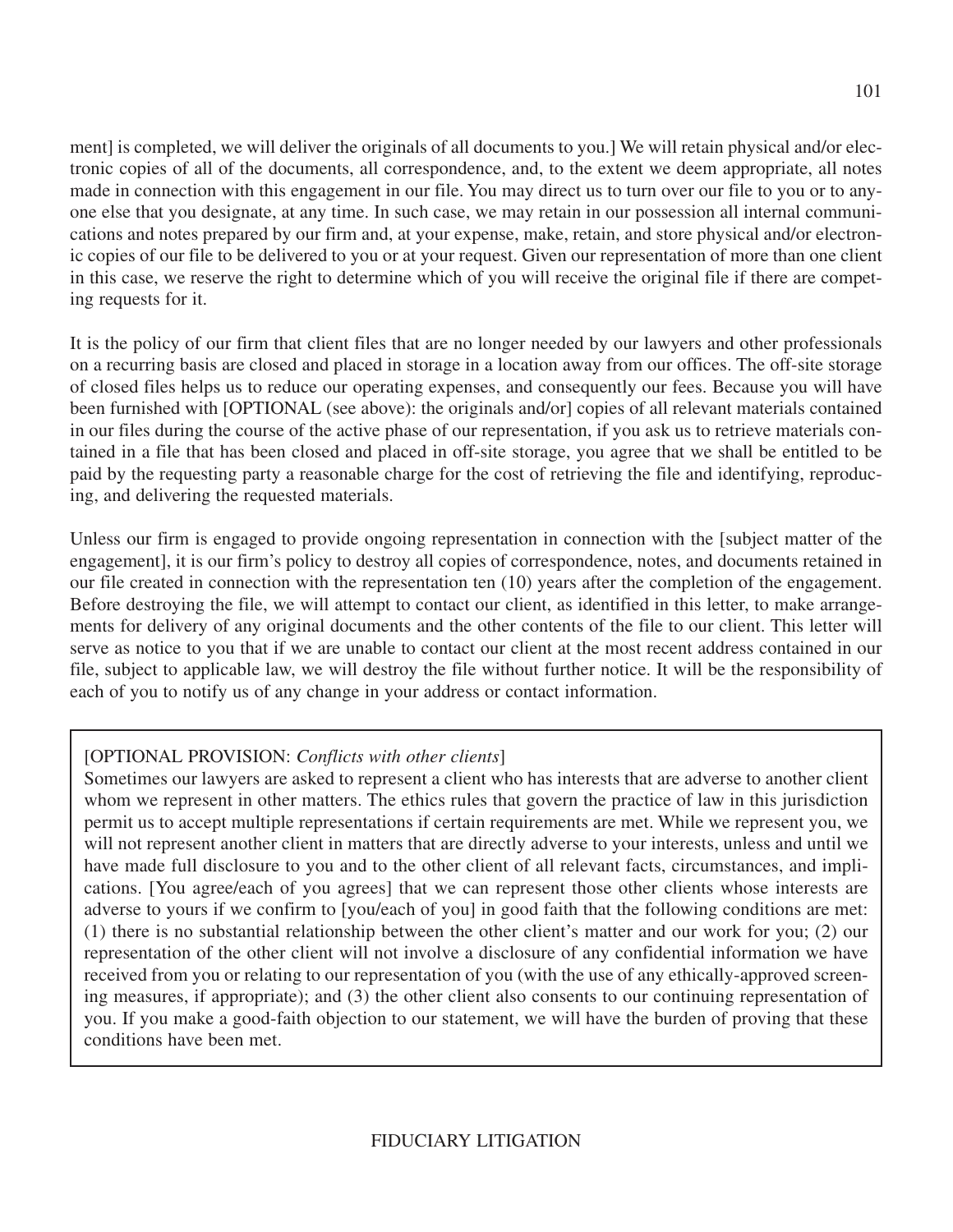# Consent to the Terms of the Engagement

Before we begin, you must consider all of the factors discussed in this letter and consent to the form of the representation. After you have considered this decision carefully, we ask that you please sign the statement that follows this letter to indicate your consent to the conditions of the representation. If, after considering this matter, you prefer a different form of representation, please let us know.

Because any change in legal representation after we begin may result in an increase in the time and expense needed to complete the [subject matter of the engagement], for which you would be financially responsible, we urge you to give careful consideration to the structure of the representation before we begin.

We have enclosed an extra copy of this letter to be signed and returned to us consenting to the conditions of the representation as described in this letter. The return of a copy of this letter signed by you will serve as authorization for us to proceed with the [subject matter of the engagement]. Also enclosed is a return-address envelope for your convenience in returning the signed copy of this letter.

If you have any questions about anything discussed in this letter, please call us. You should also feel free to contact an attorney in another firm to discuss the effect of agreeing to the terms of the representation as outlined in this letter.

We appreciate the opportunity to work with you on the [subject matter of the engagement], and we look forward to hearing from you soon.

Sincerely,

[Lawyer]

# Consent to the Representation and the Terms of the Engagement

We have each reviewed the foregoing letter concerning the various aspects of separate and joint representation, and we choose to have [Firm] represent us jointly in connection with the [subject matter of the engagement] on the terms described above.

|                | 20 |            |
|----------------|----|------------|
|                |    | (Client 1) |
| Signed: $\_\_$ | 20 |            |
|                |    | (Client 2) |
|                | 20 |            |
|                |    | (Client 3) |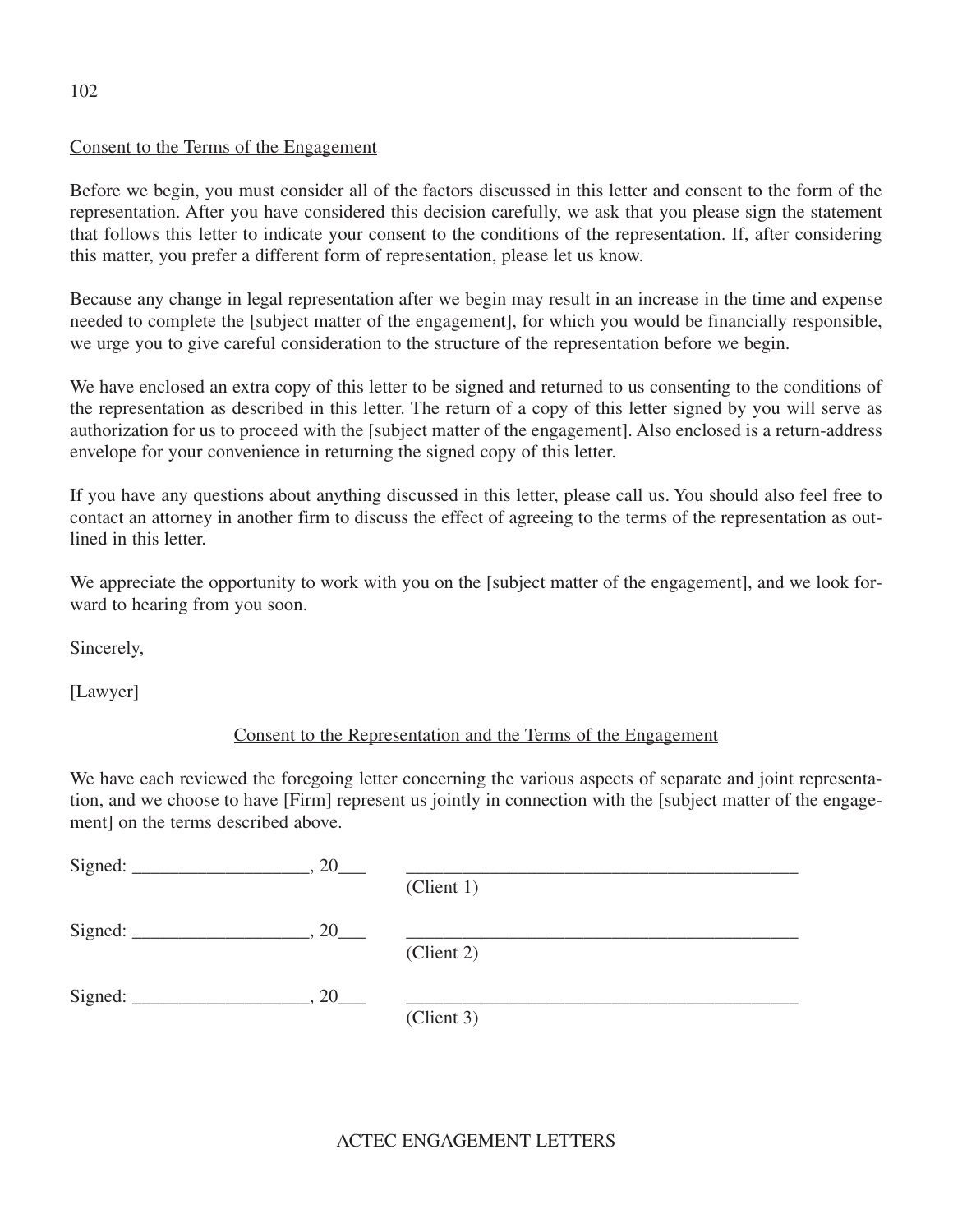# **CHAPTER 7. DEALING WITH THE POTENTIAL FOR DIMINISHED CAPACITY**

#### **Introduction**

With longer life expectancy, it is increasingly common for clients to experience a period of deteriorating mental abilities ("diminished capacity") due to physical or mental disabilities. The supplemental language in this chapter is designed as an optional addition to an estate planning engagement letter. It contemplates the possibility of future diminished capacity and expresses the manner in which the lawyer may provide legal services in that eventuality. It also briefly mentions the steps that the client might take to protect the client's interests and assure that the client's intentions are honored. Finally, it authorizes the lawyer to communicate with others if the lawyer becomes concerned regarding the client's capacity.

#### **References to the** *ACTEC Commentaries* **(Fourth Edition):**

(Note that the page numbers shown below refer to the printed version of the *ACTEC Commentaries.*)

Facilitating Informed Judgment by Clients, pp. 33-34 Client Who Apparently Has Diminished Capacity (re duty of Confidentiality), p. 75 Client with Diminished Capacity (re Conflict of Interest), p. 96 Client with Diminished Capacity, pp. 83, 96, 131-139

#### **Supplemental Checklist for Dealing with the Potential for Diminished Capacity** (Refer also to the General Checklist on pp. 4-8.)

- 1. IDENTIFY THE CLIENT IF NO GUARDIANSHIP OR CONSERVATORSHIP IS INVOLVED.
	- (a) The identity of the client is ordinarily not an issue if the lawyer is providing general estate planning services for a competent client. If the lawyer will be paid by another person, the lawyer must comply with MRPC 1.8(f), which requires the client's informed consent, maintenance of confidentiality, and preservation of the lawyer's independence.
	- (b) If the lawyer is asked to provide services for a person whose mental capacity is in doubt, the identity of the client may be more doubtful. Some authorities suggest that a client with diminished capacity lacks authority to enter into a lawyer-client relationship. However, a client who has diminished capacity may have sufficient mental capacity to enter into or continue a lawyer-client relationship. MRPC 1.14 directs the lawyer to treat the client as a client with normal mental capacity for as long as that is possible.
	- (c) The lawyer and client may wish to discuss the advantages of pre-need planning for diminished capacity, including the possible use of revocable trusts, durable powers of attorney (both for financial and health care reasons), and health care directives.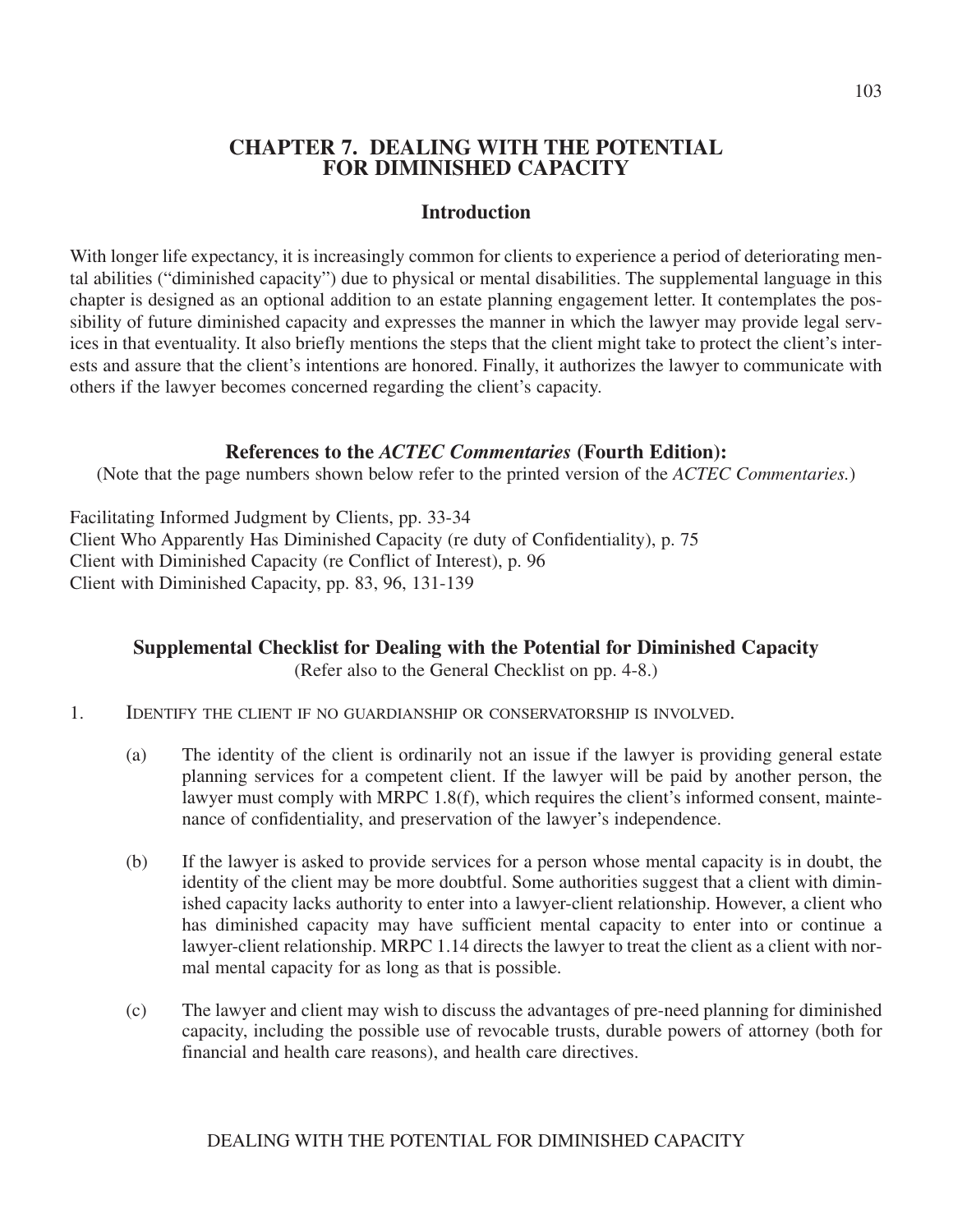- (d) It may be desirable that the lawyer provide the client with an engagement letter that describes the services to be performed in connection with pre-need planning for diminished capacity.
- 2. IDENTIFY THE CLIENT IF A GUARDIANSHIP OR CONSERVATORSHIP EXISTS OR IS CONTEMPLATED.
	- (a) If the person who is, or may be, the subject of a guardianship or conservatorship was a client of the lawyer, that relationship may still exist. If so, the lawyer must determine whether the local law permits the lawyer to provide assistance to the fiduciary or person seeking appointment. Some jurisdictions permit the lawyer to seek the appointment of a guardian or conservator, while others, such as Florida, do or may not.
	- (b) If the lawyer has not represented the person for whom a guardianship or conservatorship exists or for whom a guardianship or conservatorship is sought, the lawyer is generally free to represent the guardian or conservator. In such a case the fiduciary or petitioner is generally considered to be the client. However, some authorities speak of the lawyer having a direct duty to the ward or protected person. Thus, the lawyer may, as a matter of substantive law, be required to take steps contrary to the interests of the fiduciary client because of a duty owed to the ward or protected person. Also note that additional issues regarding confidentiality and conflicts may arise if there are multiple fiduciaries or petitioners. Since any such action could also be viewed as a breach of the lawyer's duty of loyalty to the fiduciary client, the lawyer should consider addressing the issue in the engagement letter and describing how the lawyer will respond if the issue arises.
	- (c) The lawyer may choose to or may be required to enter into an engagement letter with the nominated or appointed fiduciary that also describes the duties the fiduciary owes to the ward or protected person and to the court and the duties that the lawyer owes to the fiduciary and to the ward or protected person.
	- (d) If the lawyer is representing a competent client and the lawyer intends to discuss with the client planning to protect the client if the client suffers from diminished capacity at a future date, the following provision could be added to the engagement letter.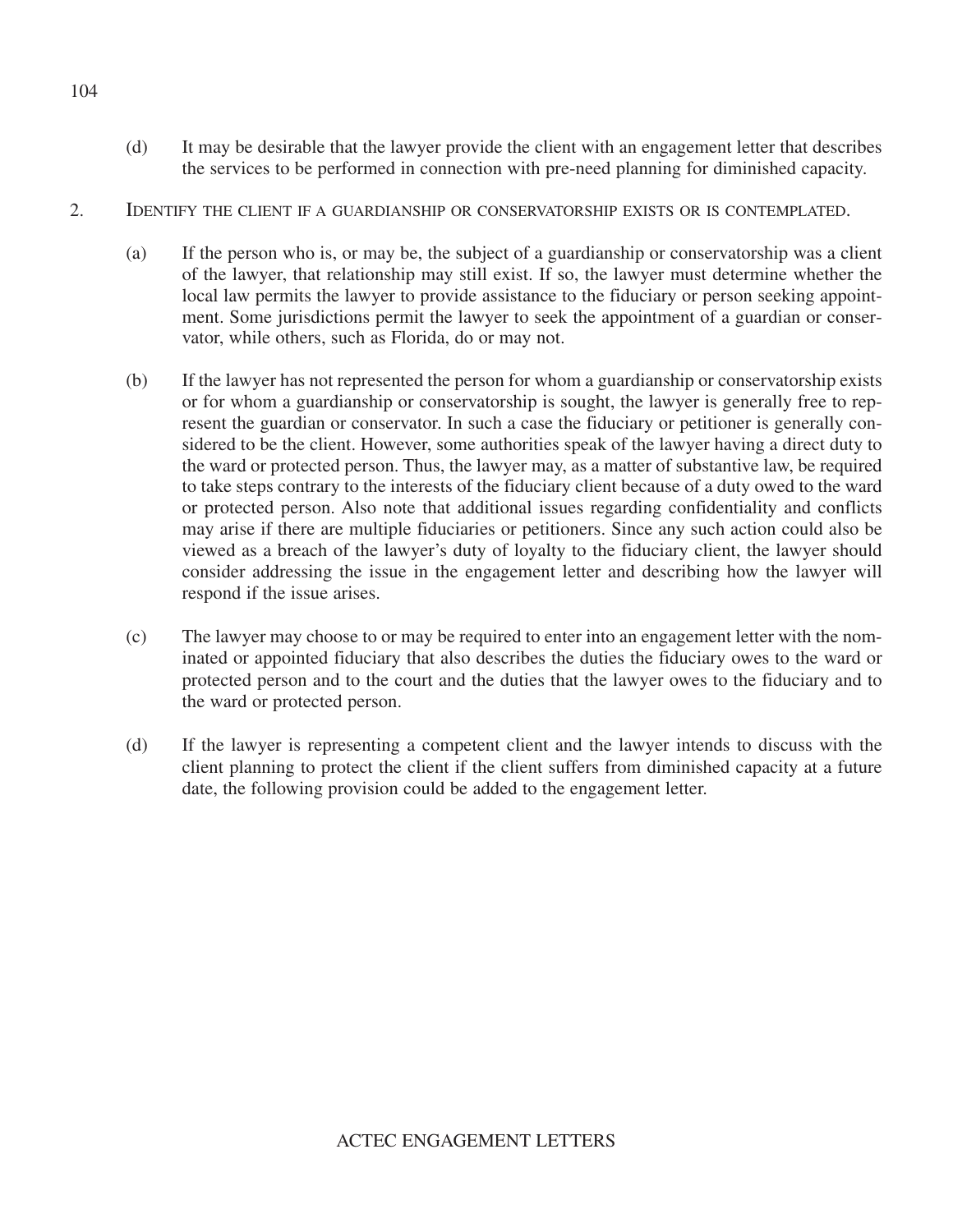#### become unable to care for your own financial or personal needs. Importantly, using these tools, you may nominate a person to act for your benefit as your legal representative if the need arises. In any event, you may

nominate a person to act as the guardian or conservator of you and your property if the appointment of a

guardian or conservator is ever required.

**Optional Addition to the Basic Engagement Letter Dealing with the Potential for Diminished Capacity**

As part of our services, we will discuss with you the steps you might take to protect your interests and to see that your wishes are carried out if your capacity to make either financial or health care decisions diminishes (either abruptly or over time). In particular, we will review with you the advantages and disadvantages of: (1) a durable power of attorney authorizing others to act on your behalf with respect to your financial interests or your health care; (2) a directive to physicians (often called a "Living Will"); and (3) a revocable trust. Using one or more of those tools may eliminate the necessity of appointing a guardian or conservator if you

If concerns develop regarding your capacity, [OPTIONAL: and our representation of you has not been terminated either by you or pursuant to your engagement letter with us,] we will continue to represent you and to protect your interests to the extent consistent with our standards of practice and our ethical responsibilities. To the extent we can continue to act on your behalf, we will only take actions that we reasonably believe to be in your best interests and consistent with your previously expressed wishes. Unless you direct us otherwise in writing, by signing this engagement letter, you will be authorizing us in such representation: (1) to communicate with your family, your physicians, and your other advisors and to disclose to them such pertinent, but limited, confidential information as we may determine to be reasonably appropriate under the circumstances; and (2) to represent any person you have chosen to be your legal representative in the event your mental capacity diminishes and a legal representative is needed. However, if legal action is taken to obtain a guardian or conservator for you, we will continue to represent your interests until such time as the guardian or conservator is appointed. If the person appointed is a person you have designated to be your guardian or conservator, by signing this engagement letter you will be authorizing us to represent the guardian or conservator. Please note that we may not be able to represent the person you have chosen for a variety of reasons, including conflicts of interest. Moreover, the person you have chosen to be your guardian or conservator is free to choose counsel of his or her choice. Accordingly, your authorization to act does not bind us to act for the person you choose, nor does it bind that person to use our services.

#### DEALING WITH THE POTENTIAL FOR DIMINISHED CAPACITY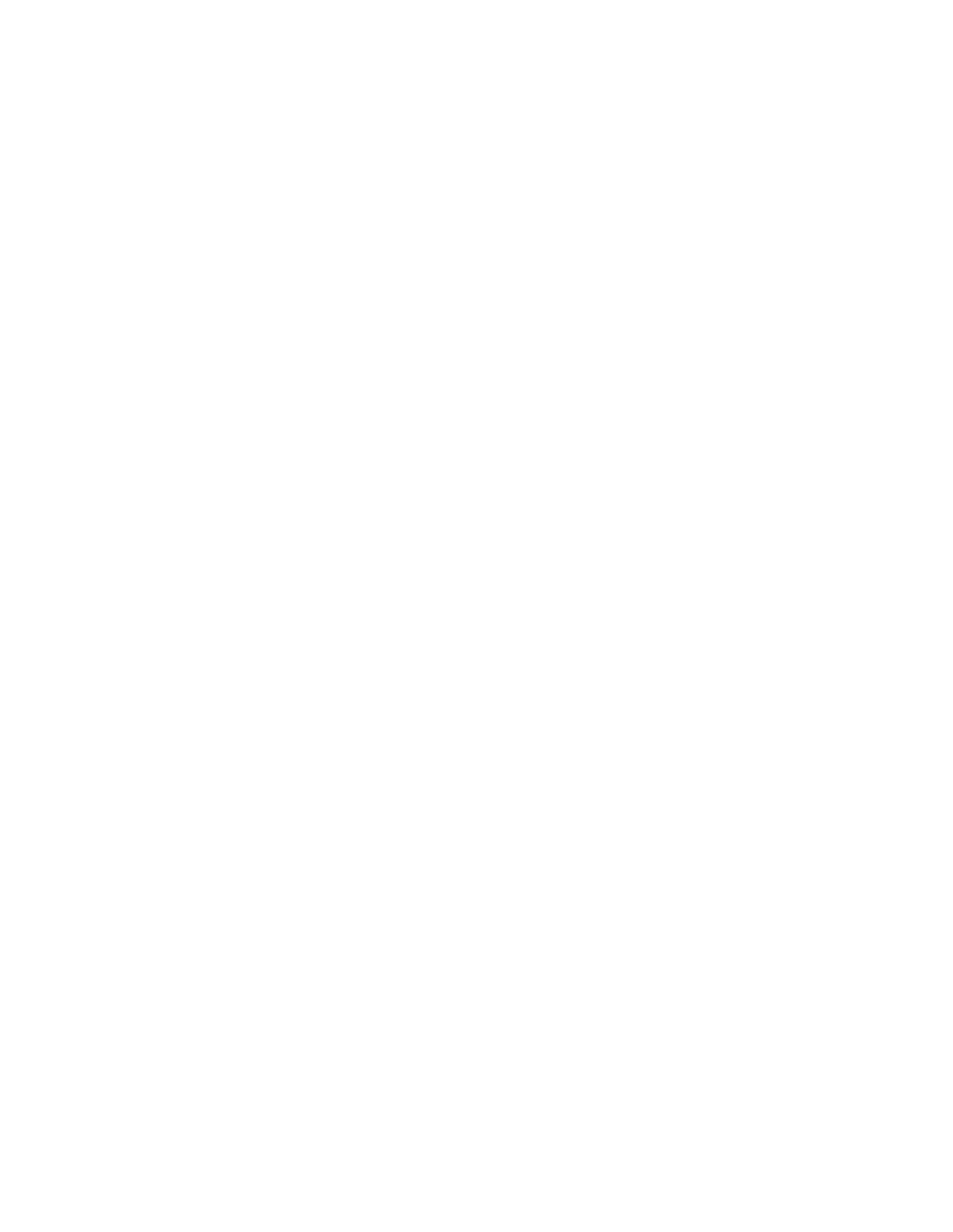# **CHAPTER 8. WITHDRAWING FROM REPRESENTATION**

# **Form of a Letter Withdrawing from Representation of All Clients**

[Date]

[Name and Address of Client 1]

[Name and Address of Client 2]

Re: [Subject Matter of the Engagement]

Dear [Client 1] and [Client 2]:

You requested that our firm represent you both simultaneously in this matter in which you have a common interest.

When we began this representation, we explained to both of you that if, during the course of the representation, either one of you should revoke his or her consent to the sharing of all confidential information that we consider relevant and material to the representation; or if other conflicts of interest should arise between you with respect to your respective interests in this matter that lead us to believe that our representation of either one of you would be adversely affected by our continued representation of the other of you, we would withdraw from the representation of both of you in this matter; and each of you would then have to obtain separate counsel.

# [ALTERNATIVE 1: *Noisy Withdrawal*]

We have become aware that [DESCRIBE NATURE OF THE CONFLICT.]. We believe that this represents a conflict that prevents us from representing and advising you both any further in this matter. Accordingly, we are hereby notifying both of you that we are withdrawing immediately from any further representation of either one of you in this matter. It will now be necessary for each of you to consider obtaining separate counsel.

# [ALTERNATIVE 2: *Silent Withdrawal*]

We have become aware of circumstances that we believe represent a conflict that prevents us from representing and advising you both any further in this matter. Accordingly, we are hereby notifying both of you that we are withdrawing immediately from any further representation of either one of you in this matter. It will now be necessary for each of you to consider obtaining separate counsel.

# [IF THE MATTER INVOLVES LITIGATION AND COURT APPROVAL IS REQUIRED, DESCRIBE THE PROCESS.]

Please acknowledge receipt of a copy of this letter by dating, signing, and returning one copy of this letter to our office.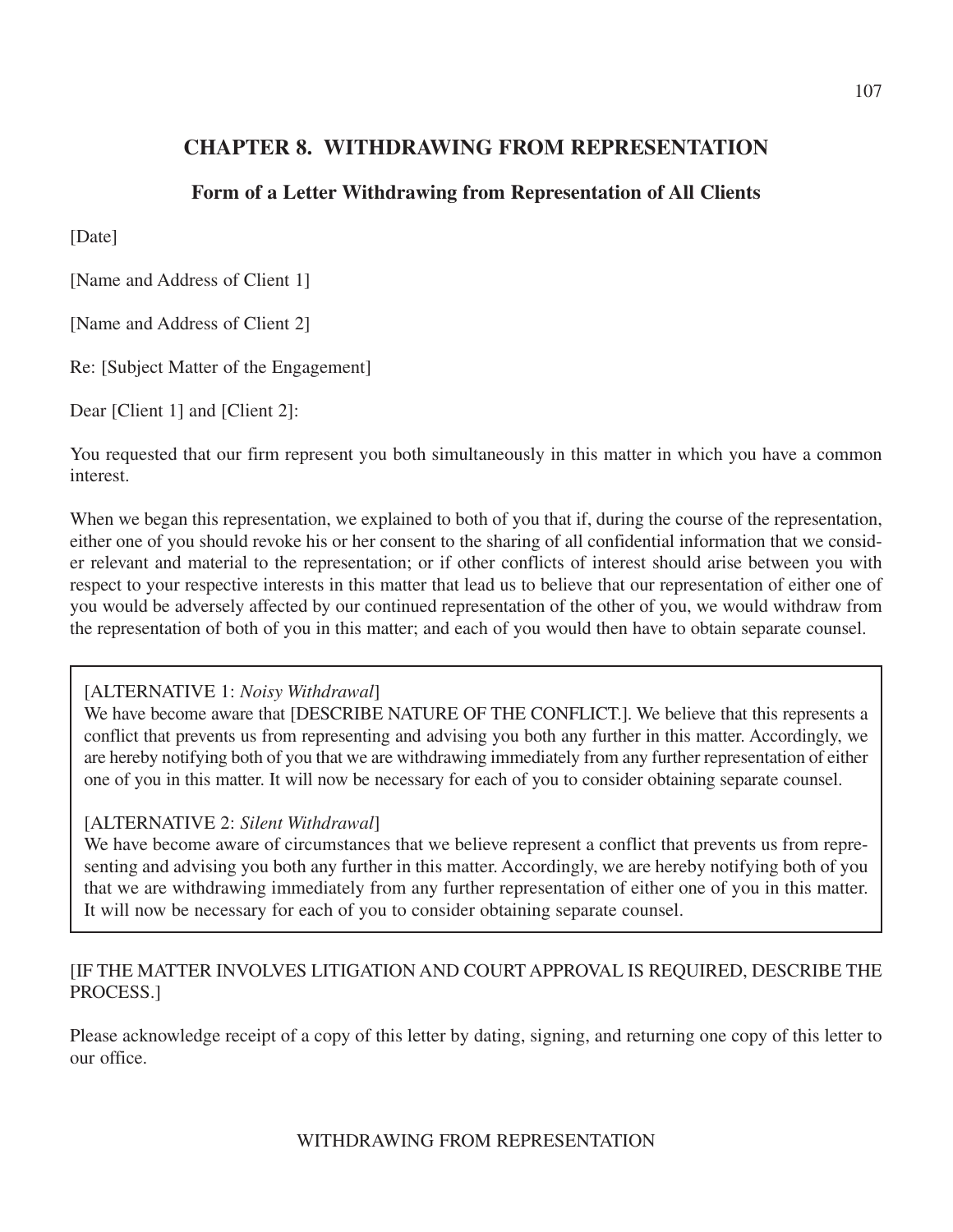108

Sincerely,

[Lawyer]

# Acknowledgment of Receipt

I acknowledge receipt of a copy of this letter.

| Signed: | ∠∖ |            |
|---------|----|------------|
|         |    | (Client 1) |
| Signed: |    |            |
|         |    | (Client 2) |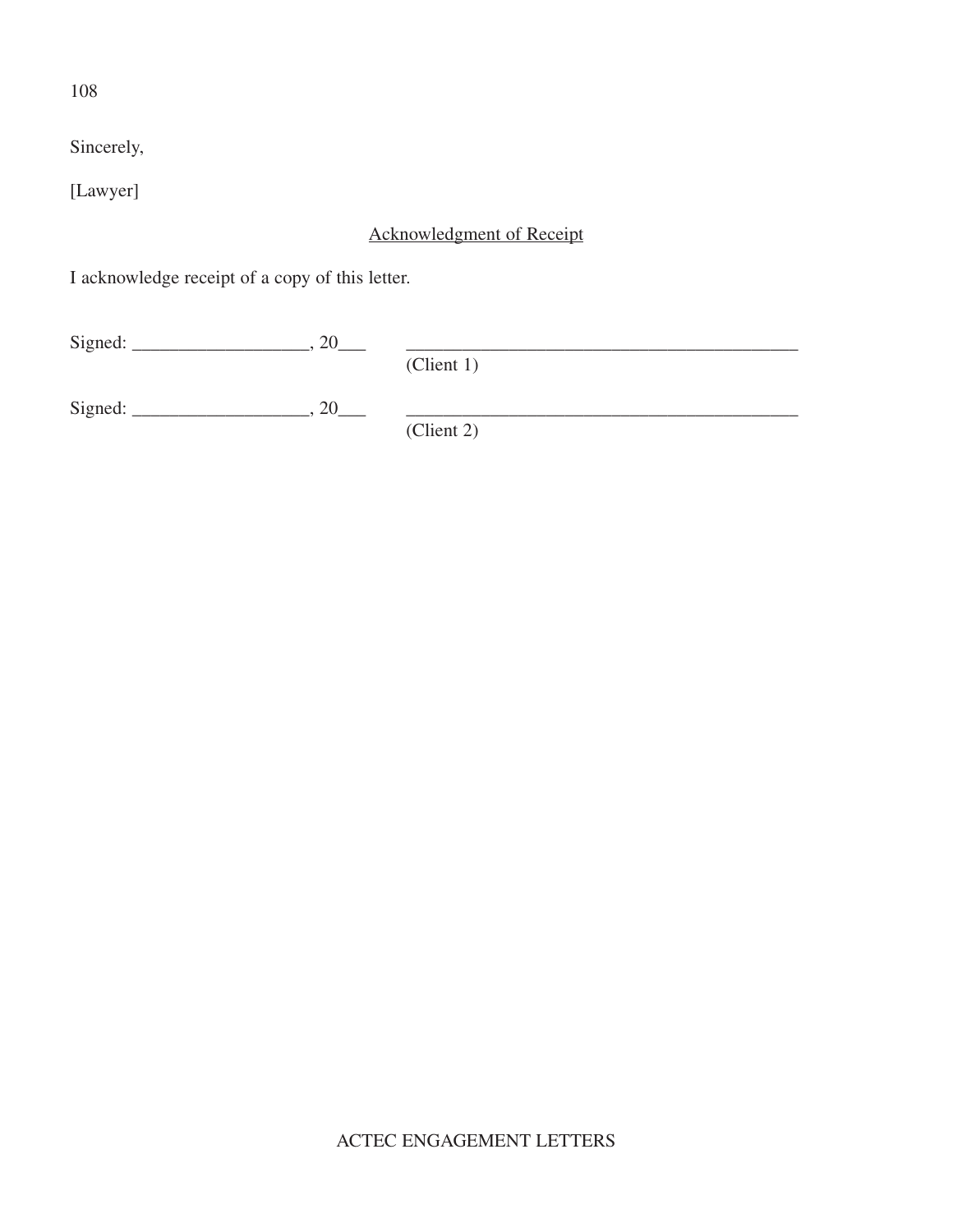# **Form of a Letter Withdrawing from Representation of One Client and Continuing Representation of Another Client**

[Date]

[Name and Address of Client 1]

[Name and Address of Client 2]

Re: [Subject Matter of the Engagement]

Dear [Client 1] and [Client 2]:

You requested that our firm represent you both simultaneously in this matter in which you have a common interest.

When we began this representation, we explained to [Client 2] that our firm has represented and advised [Client 1] and [his/her] family and businesses for many years, and we further advised both of you that if, during the course of the representation, either one of you should revoke his or her consent to the sharing of all confidential information that we consider relevant and material to the representation; or if other conflicts of interest should arise between you with respect to your respective interests in this matter that lead us to believe that our representation of either one of you would be adversely affected by our continued representation of the other of you, we would withdraw from the representation of [Client 2], but would continue to represent [Client 1]; and that [Client 2] would then have to obtain separate counsel.

#### [ALTERNATIVE 1: *Noisy Withdrawal*]

We have become aware that [DESCRIBE NATURE OF THE CONFLICT.]. We believe that this represents a conflict that prevents us from representing and advising you both any further in this matter. Accordingly, we are hereby notifying both of you that we are withdrawing immediately from any further representation of [Client 2] in this matter but will continue to represent [Client 1] in this and other matters. It will now be necessary for [Client 2] to consider obtaining separate counsel.

#### [ALTERNATIVE 2: *Silent Withdrawal*]

We have become aware of circumstances that we believe represent a conflict that prevents us from representing and advising you both any further in this matter. Accordingly, we are hereby notifying both of you that we are withdrawing immediately from any further representation of [Client 2] in this matter but will continue to represent [Client 1] in this and other matters. It will now be necessary for [Client 2] to consider obtaining separate counsel.

### [IF THE MATTER INVOLVES LITIGATION AND COURT APPROVAL IS REQUIRED, DESCRIBE THE PROCESS.]

#### WITHDRAWING FROM REPRESENTATION